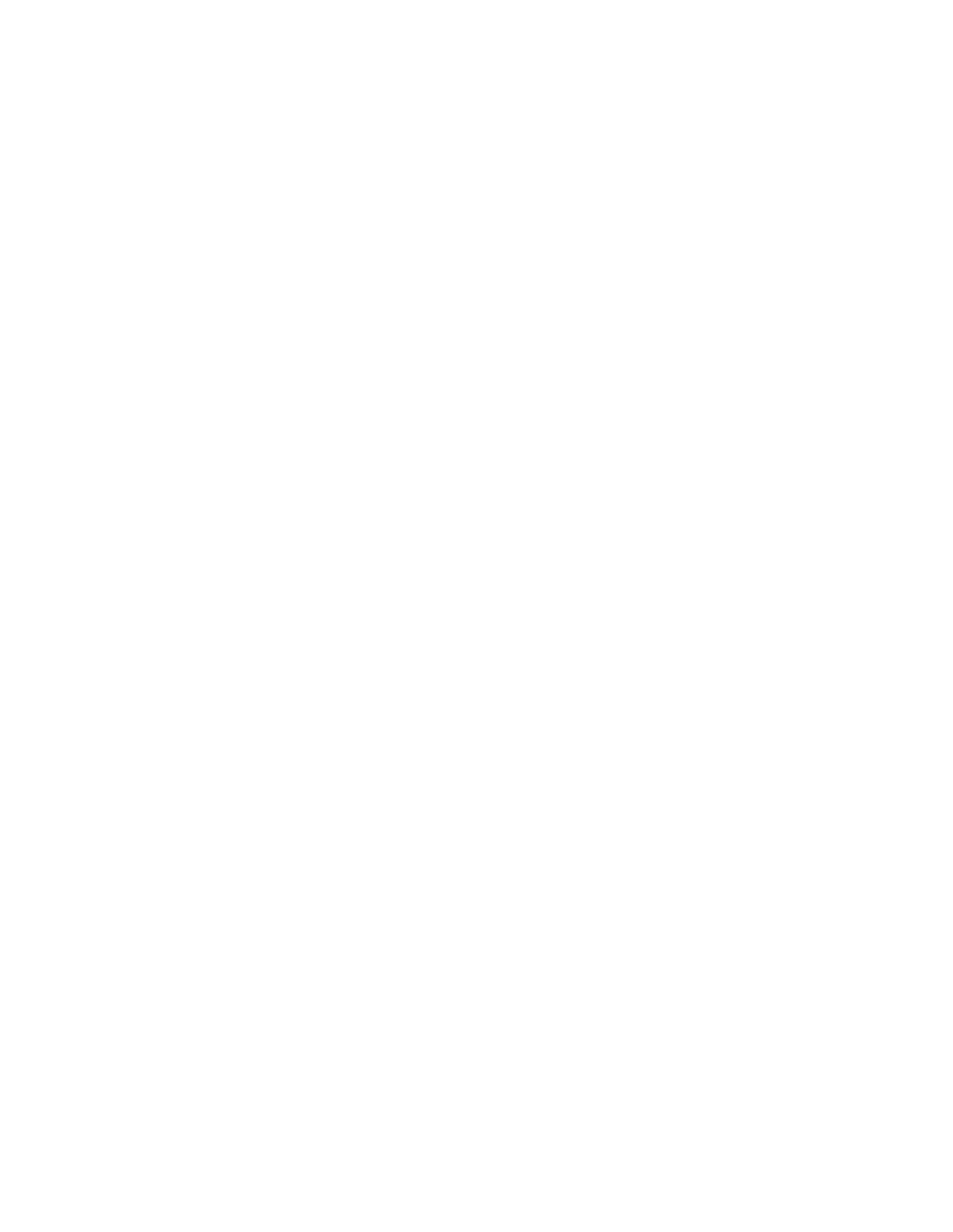# **NOTICE**

#### **SUPERIOR COURT**

On June 24, 2016, the judges of the Superior Court adopted the revisions to the Practice Book that are contained herein.

These revisions become effective on January 1, 2017, except that the amendments to Section 7-17 become effective on July 12, 2016.

Attest:

Joseph J. Del Ciampo Deputy Director, Legal Services

#### **INTRODUCTION**

Contained herein are revisions to the Superior Court rules and forms. These revisions are indicated by brackets for deletions and underlines for added language. The designation ''NEW'' is printed with the title of each new rule and form. This material should be used as a supplement to the Practice Book until the next edition becomes available.

The Commentaries to the Superior Court rules and forms are for informational purposes only.

> Rules Committee of the Superior Court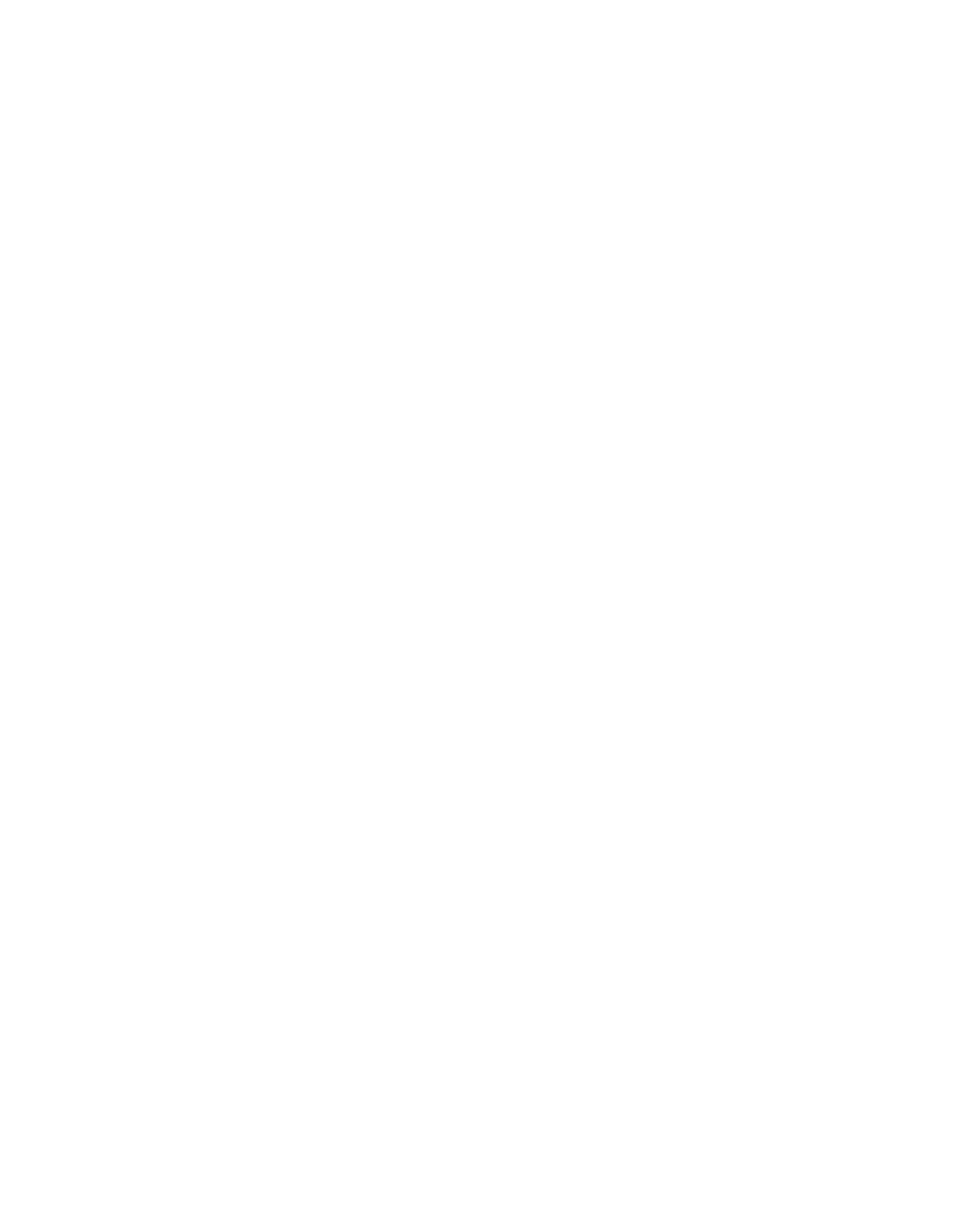### **CHAPTER AND SECTION HEADINGS OF THE RULES**

### **SUPERIOR COURT—GENERAL PROVISIONS**

## **CHAPTER 2 ATTORNEYS**

Sec.

- 2-16. —Attorney Appearing Pro Hac Vice
- 2-27A. (NEW) Minimum Continuing Legal Education

# **CHAPTER 3 APPEARANCES**

Sec.

3-9. Withdrawal of Appearance; Duration of Appearance

## **CHAPTER 7 CLERKS; FILES AND RECORDS**

Sec.

- 7-17. Clerks' Offices
- 7-19. Issuing Subpoenas for Witnesses on Behalf of Self-Represented Litigants

## **SUPERIOR COURT—PROCEDURE IN CIVIL MATTERS**

## **CHAPTER 8 COMMENCEMENT OF ACTION**

Sec.

- 8-3. Bond for Prosecution [Repealed]
- 8-3A. (NEW) Bond for Prosecution or Recognizance
- 8-4. Certification of Financial Responsibility [Repealed]
- 8-5. Remedy for Failure to Give Bond [Repealed]
- 8-6. Bond Ordered by Judicial Authority [Repealed]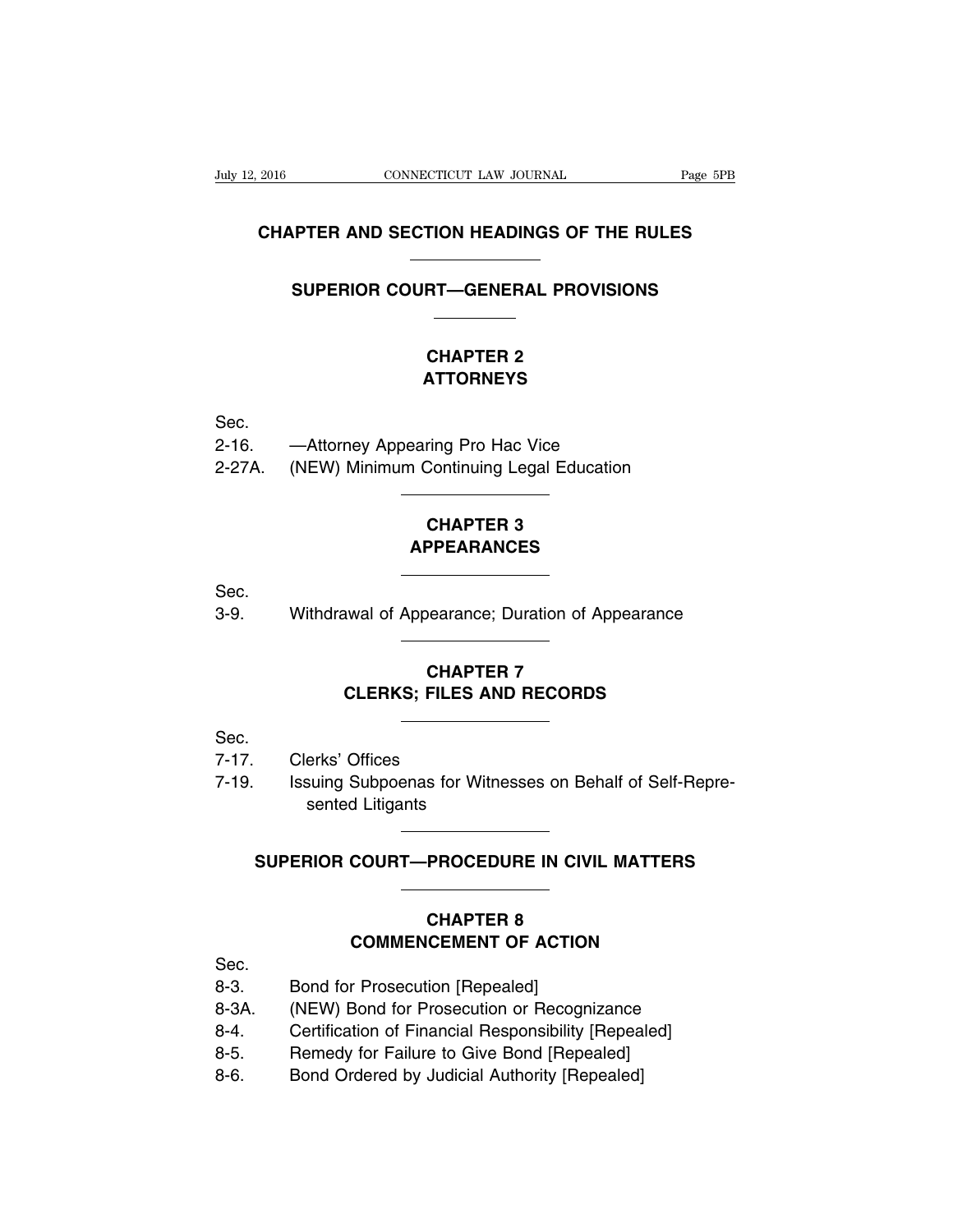- 8-7. Request to Furnish Bond [Repealed]
- 8-8. Member of Community Defending to Give Bond [Repealed]
- 8-9. Bond by Nonresident in Realty Action [Repealed]
- 8-10. Surety Company Bond Acceptable
- 8-11. Action on Probate Bond; Endorsement of Writ [Repealed]
- 8-12. Renewal of Bond

# **CHAPTER 10 PLEADINGS**

Sec.

- 10-32. —Waiver Based on Certain Grounds
- 10-60. —Amendment by Consent, Order of Judicial Authority, or Failure to Object
- 10-66. —Amendment of Amount in Demand

# **CHAPTER 11 MOTIONS, REQUESTS, ORDERS OF NOTICE, AND SHORT CALENDAR**

Sec.

11-1. Form of Motion and Request

# **CHAPTER 13 DISCOVERY AND DEPOSITIONS**

Sec.

- 13-3. —Materials Prepared in Anticipation of Litigation; Statements of Parties; Privilege Log
- 13-4. —Experts
- 13-6. Interrogatories; In General
- 13-7. —Answers to Interrogatories
- 13-8. —Objections to Interrogatories
- 13-9. Requests for Production, Inspection and Examination; In General
- 13-10. —Responses to Requests for Production; Objections
- 13-28. —Persons before Whom Deposition Taken; Subpoenas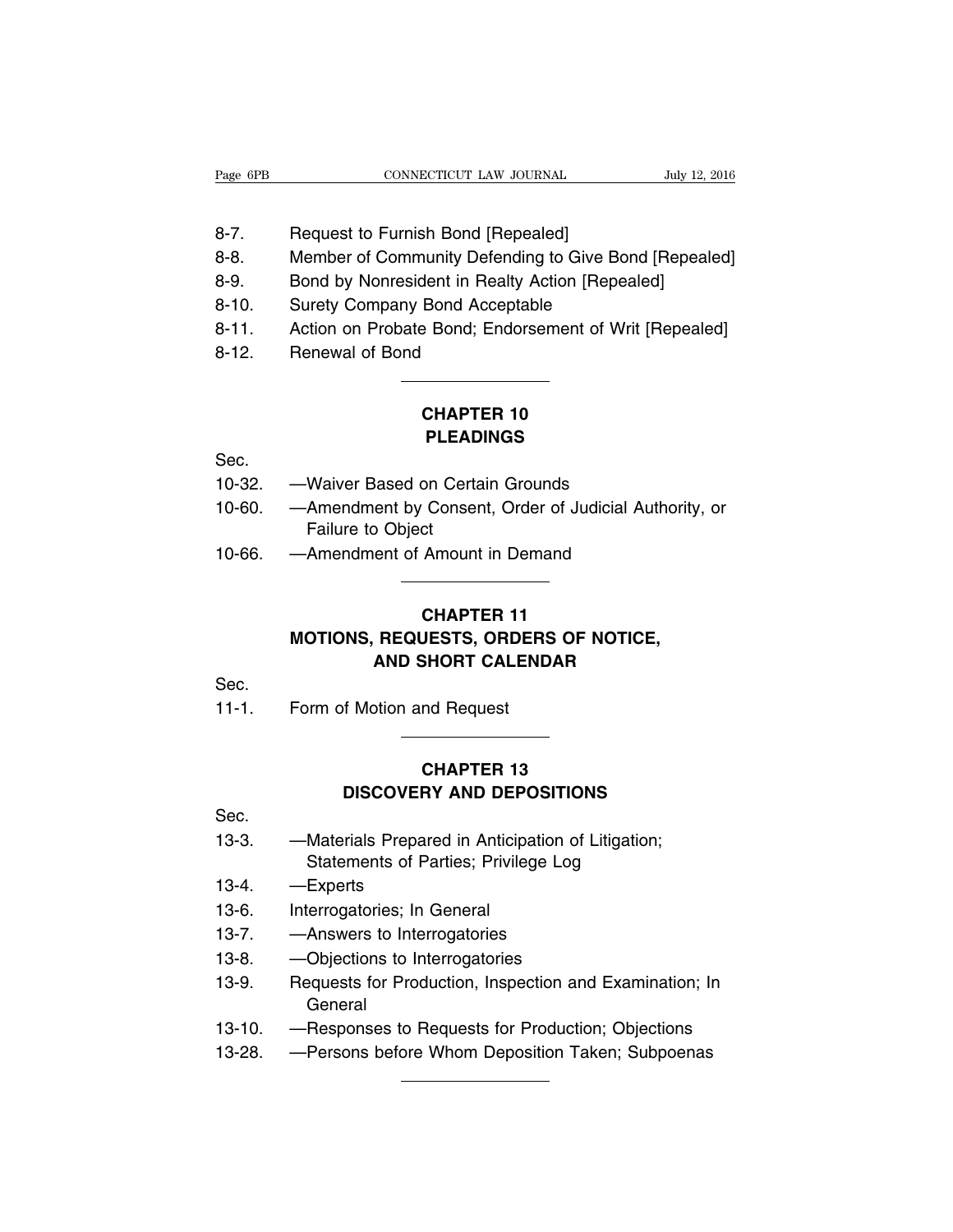# **CHAPTER 14 DOCKETS, TRIAL LISTS, PRETRIALS AND ASSIGNMENT LISTS**

Sec.

14-7A. —Administrative Appeals Brought Pursuant to General Statutes § 4-183 et seq.; Appearances; Records, Briefs and **Scheduling** 

# **CHAPTER 16 JURY TRIALS**

Sec.

16-15. Materials to Be Submitted to Jury

# **CHAPTER 17 JUDGMENTS**

Sec.

- 17-32. Where Defendant is in Default for Failure to Plead
- 17-45. —Proceedings upon Motion for Summary Judgment; Request for Extension of Time to Respond

### **CHAPTER 23**

### **MISCELLANEOUS REMEDIES AND PROCEDURES**

Sec.

- 23-45. Mandamus; Parties Plaintiff; Complaint
- 23-46. —Mandamus Complaint [Repealed]
- 23-47. Mandamus Order in [Aid of] a Pending Action
- 23-68. Where Presence of Person May Be by Means of an Interactive Audiovisual Device

## **CHAPTER 24 SMALL CLAIMS**

Sec.

24-21. Transfer to Regular Docket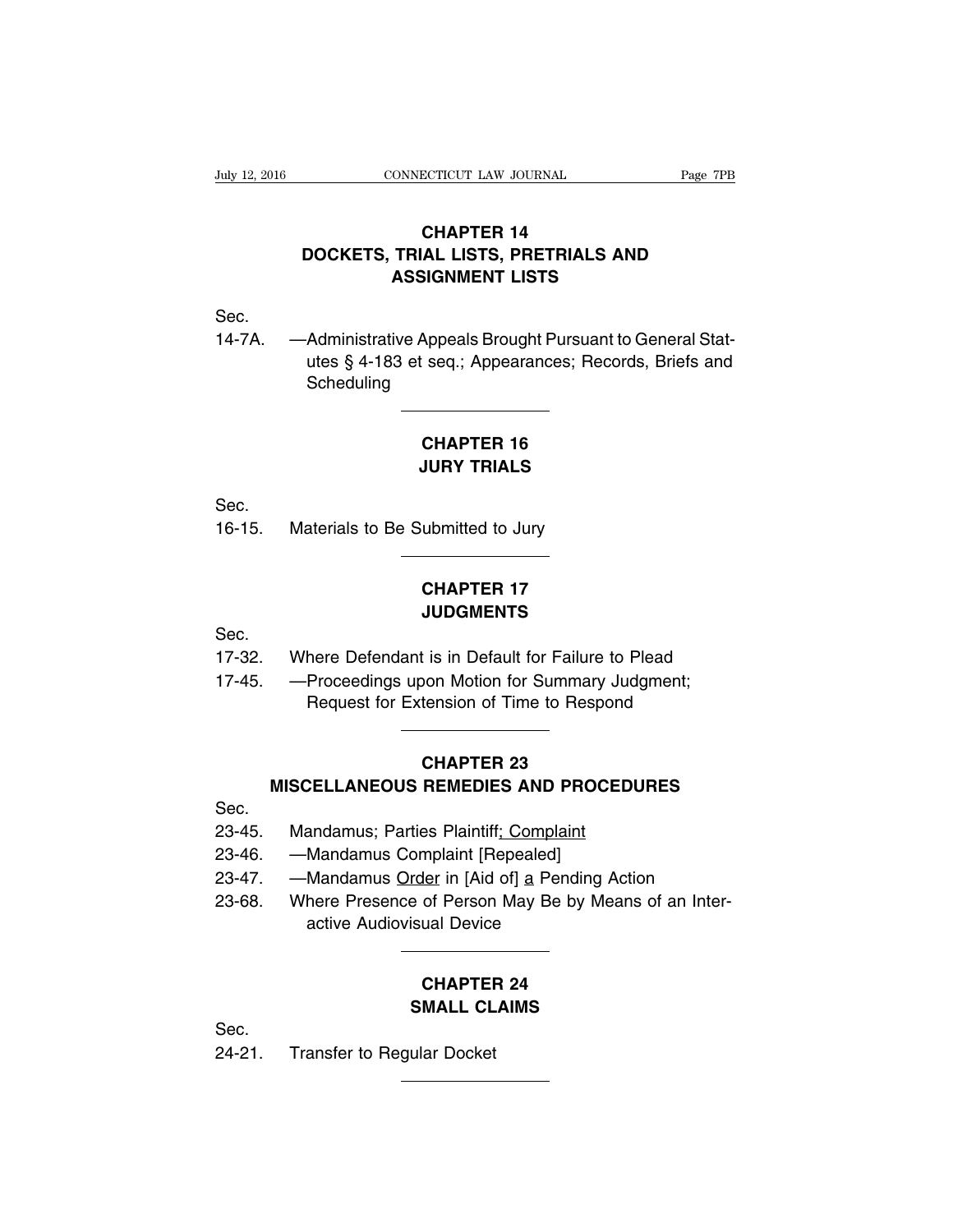## **SUPERIOR COURT-PROCEDURE IN FAMILY MATTERS**

# **CHAPTER 25 GENERAL PROVISIONS**

Sec.

- 25-5B. (NEW) Automatic Orders upon Filing of Joint Petition Nonadversarial Divorce
- 25-34. Procedure for Short Calendar
- 25-61A. (NEW) Standing Committee on Guardians ad Litem and Attorneys for the Minor Child in Family Matters
- 25-62. Appointment of Guardian ad Litem
- 25-62A. Appointment of Attorney for the Minor Child

# **SUPERIOR COURT—PROCEDURE IN FAMILY SUPPORT MAGISTRATE MATTERS**

### **CHAPTER 25a**

### **FAMILY SUPPORT MAGISTRATE MATTERS**

Sec.

25a-1A. (NEW) Notice of IV-D Child Support Enforcement Services

### **SUPERIOR COURT-PROCEDURE IN JUVENILE MATTERS**

### **CHAPTER 35a**

# **HEARINGS CONCERNING NEGLECTED, ABUSED AND UNCARED FOR CHILDREN AND TERMINATIO OF PARENTAL RIGHTS**

Sec.

- 35a-14. Motions for Review of Permanency Plan
- 35a-19. Transfer from Probate Court of Petitions for Removal of Parent as Guardian or Termination of Parental Rights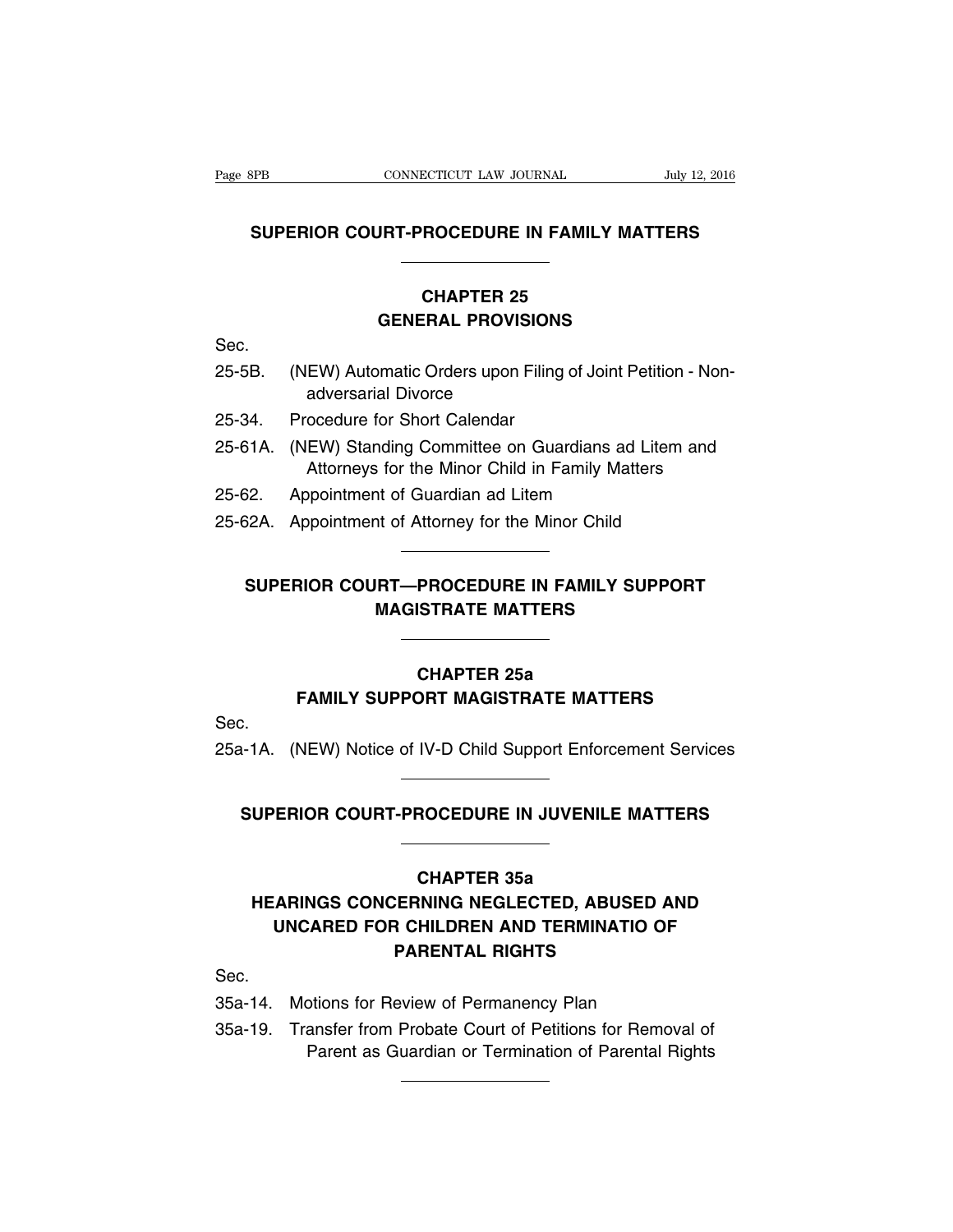### **SUPERIOR COURT-PROCEDURE IN CRIMINAL MATTERS**

### **CHAPTER 43 SENTENCING, JUDGMENT, AND APPEAL**

Sec.

43-29. Revocation of Probation

# **CHAPTER 44 GENERAL PROVISIONS**

Sec.

44-10A. —Where Presence of Defendant May Be by Means of an Interactive Audiovisual Device

### **APPENDIX OF FORMS**

| Form |                                                                                                             |
|------|-------------------------------------------------------------------------------------------------------------|
| 201  | Plaintiff's Interrogatories                                                                                 |
| 202  | Defendant's Interrogatories                                                                                 |
| 203  | Plaintiff's Interrogatories Premises Liability Cases                                                        |
| 204  | <b>Plaintiff's Requests for Production</b>                                                                  |
| 205  | Defendant's Requests for Production                                                                         |
| 206  | Plaintiff's Request for Production-Premises Liability                                                       |
| 207  | Interrogatories-Actions to Establish, Enforce or Modify<br><b>Child Support Orders</b>                      |
| 208  | Defendant's Supplemental Interrogatories Workers'<br>Compensation Benefits-No Intervening Plaintiff         |
| 209  | Defendant's Supplemental Requests for Production<br>Workers' Compensation Benefits-No Intervening Plaintiff |
| 210  | Defendant's Interrogatories Workers' Compensation<br><b>Benefits-Intervening Plaintiff</b>                  |
| 211  | Defendant's Requests for Production Workers' Compensa-<br>tion Benefits-Intervening Plaintiff               |
| 212  | (NEW) Defendant's Interrogatories-Loss of Consortium                                                        |
|      |                                                                                                             |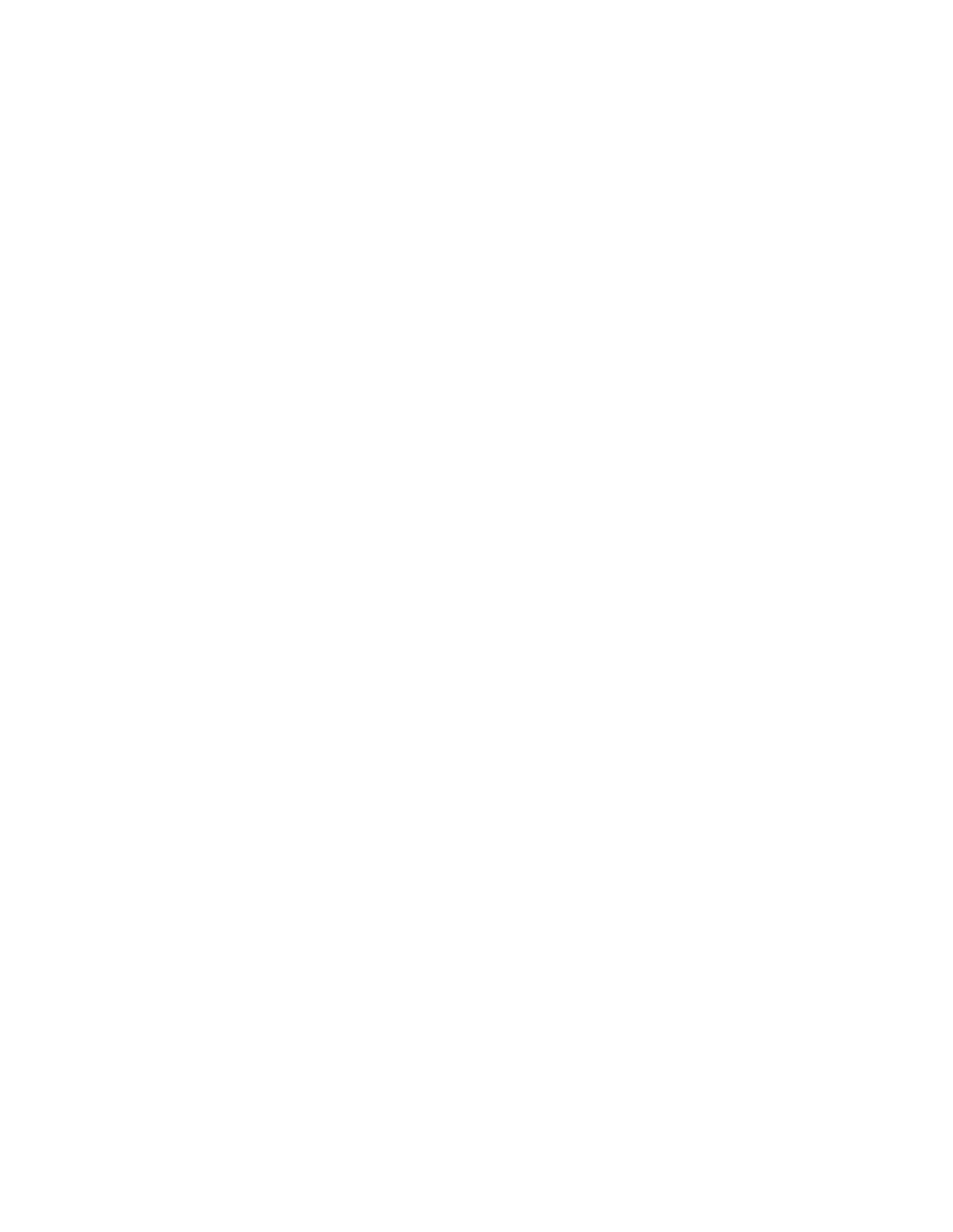## **AMENDMENTS TO THE GENERAL PROVISIONS OF THE SUPERIOR COURT RULES**

### **Sec. 2-16. —Attorney Appearing Pro Hac Vice**

An attorney who is in good standing at the bar of another state, the District of Columbia, or the commonwealth of Puerto Rico, may, upon special and infrequent occasion and for good cause shown upon written application presented by a member of the bar of this state, be permitted in the discretion of the court to participate to such extent as the court may prescribe in the presentation of a cause or appeal in any state court **[**of**]** or a proceeding before any municipal or state agency, commission, board or tribunal (hereinafter referred to as ''proceeding'') in this state; provided, however, that (1) such application shall be accompanied by the affidavit of the applicant (a) certifying whether such applicant has a grievance pending against him or her in any other jurisdiction, has ever been reprimanded, suspended, placed on inactive status, disbarred, or otherwise disciplined, or has ever resigned from the practice of law and, if so, setting forth the circumstances concerning such action, (b) certifying that the applicant has paid the client security fund fee due for the calendar year in which the application has been made, (c) designating the chief clerk of the superior court for the judicial district in which the attorney will be appearing as his or her agent upon whom process and service of notice may be served, (d) agreeing to register with the statewide grievance committee in accordance with the provisions of this chapter while appearing in the matter in this state and for two years after the completion of the matter in which the attorney appeared, and to notify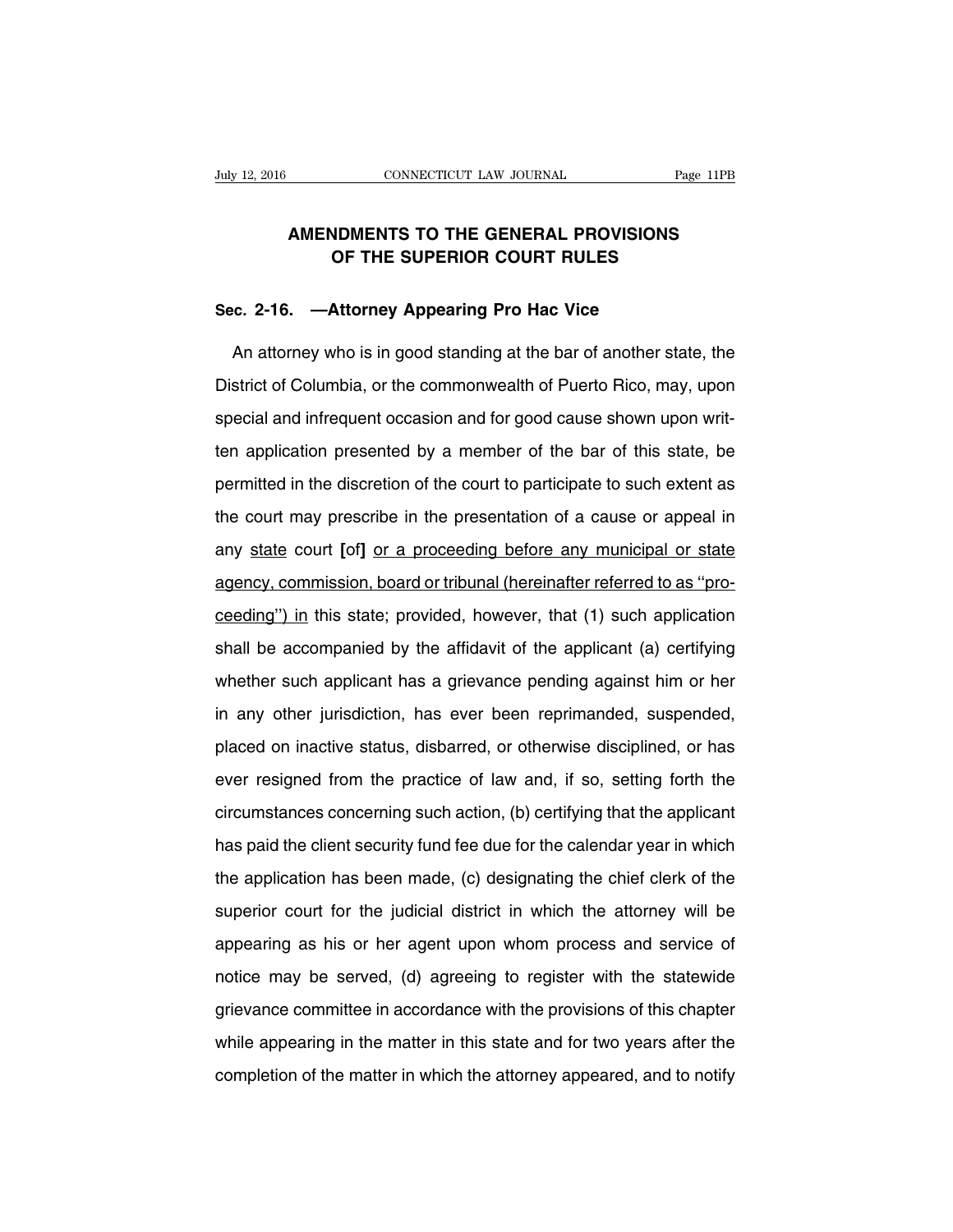the statewide grievance committee of the expiration of the two year period, **[**and**]** (e) identifying the number of **[**cases in which**]** times the attorney has appeared pro hac vice in the superior court or in any other proceedings of this state since the attorney first appeared pro hac vice in this state, listing each such case or proceeding by name and docket number, as applicable, and (f) providing any previously assigned juris number and (2) unless excused by the judicial authority, a member of the bar of this state must be present at all proceedings, including depositions in a proceeding, and must sign all pleadings, briefs and other papers filed with the court, local or state administrative agency, commission, board or tribunal, and assume full responsibility for them and for the conduct of the cause or proceeding and of the attorney to whom such privilege is accorded. Any such application shall be made on a form prescribed by the chief court administrator. Where feasible, the application shall be made to the judge before whom such **[**cause] case is likely to be tried. If not feasible, or if no case is pending before the superior court, the application shall be made to the administrative judge in the judicial district where the matter is to be tried or the proceeding is to be conducted. Good cause for according such privilege shall be limited to facts or circumstances affecting the personal or financial welfare of the client and not the attorney. Such facts may include a showing that by reason of a longstanding attorney-client relationship predating the cause of action or subject matter of the litigation at bar, or proceeding, the attorney has acquired a specialized skill or knowledge with respect to the client's affairs important to the trial of the cause or presentation of the proceed-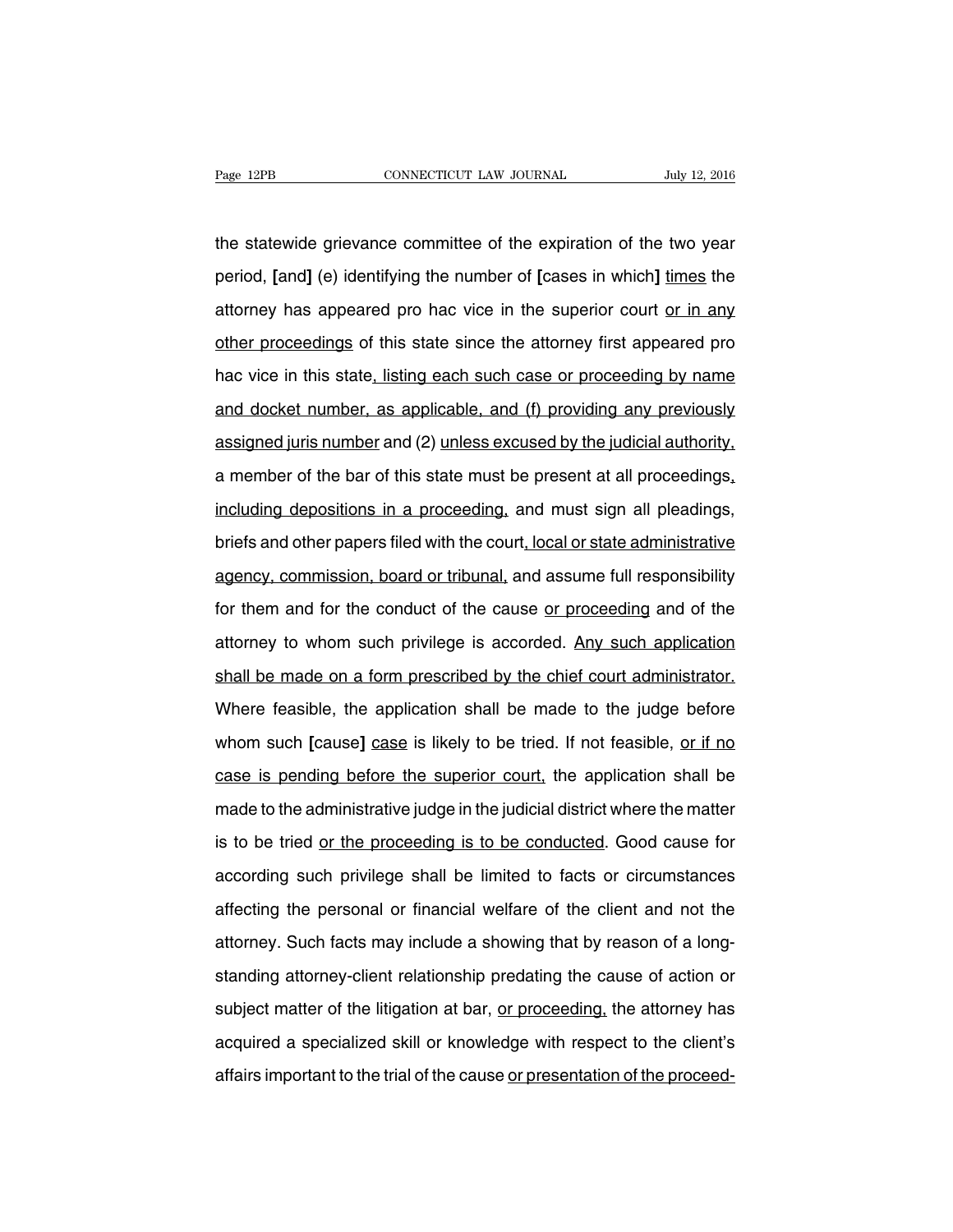ing, or that the litigant is unable to secure the services of Connecticut counsel. Upon the granting of an application to appear pro hac vice, the clerk of the court in which the application is granted shall immediately notify the statewide grievance committee of such action. Any person granted permission to appear in a **[**matter**]** cause, appeal or proceeding pursuant to this section shall comply with the requirements of Sections 2-68 and 2-70 and shall pay such fee when due as prescribed by those sections for each year such person appears in the matter. If the clerk for the judicial district or appellate court in which the matter is pending is notified that such person has failed to pay the fee as required by this section, the court shall determine after a hearing the appropriate sanction, which may include termination of the privilege of appearing in the **[**matter**]** cause, appeal or proceeding.

COMMENTARY: The changes to this section establish a requirement that an out-of-state attorney request permission to appear pro hac vice in any cause, appeal or proceeding before any Connecticut state court or any state or municipal agency, commission, board or tribunal by filing a written application, on a form prescribed by the chief court administrator, to the administrative judge of the court in the judicial district where the case is likely to be tried or proceeding is to be conducted. This amendment is necessary in light of the Connecticut Supreme Court opinion in Persels & Associates, LLC v. Banking Commissioner, 318 Conn. 652, 122 A.3d 592 (2015), in which the Court concluded that the sole authority to license and regulate the general practice of law rests in the Judicial Branch. The rule also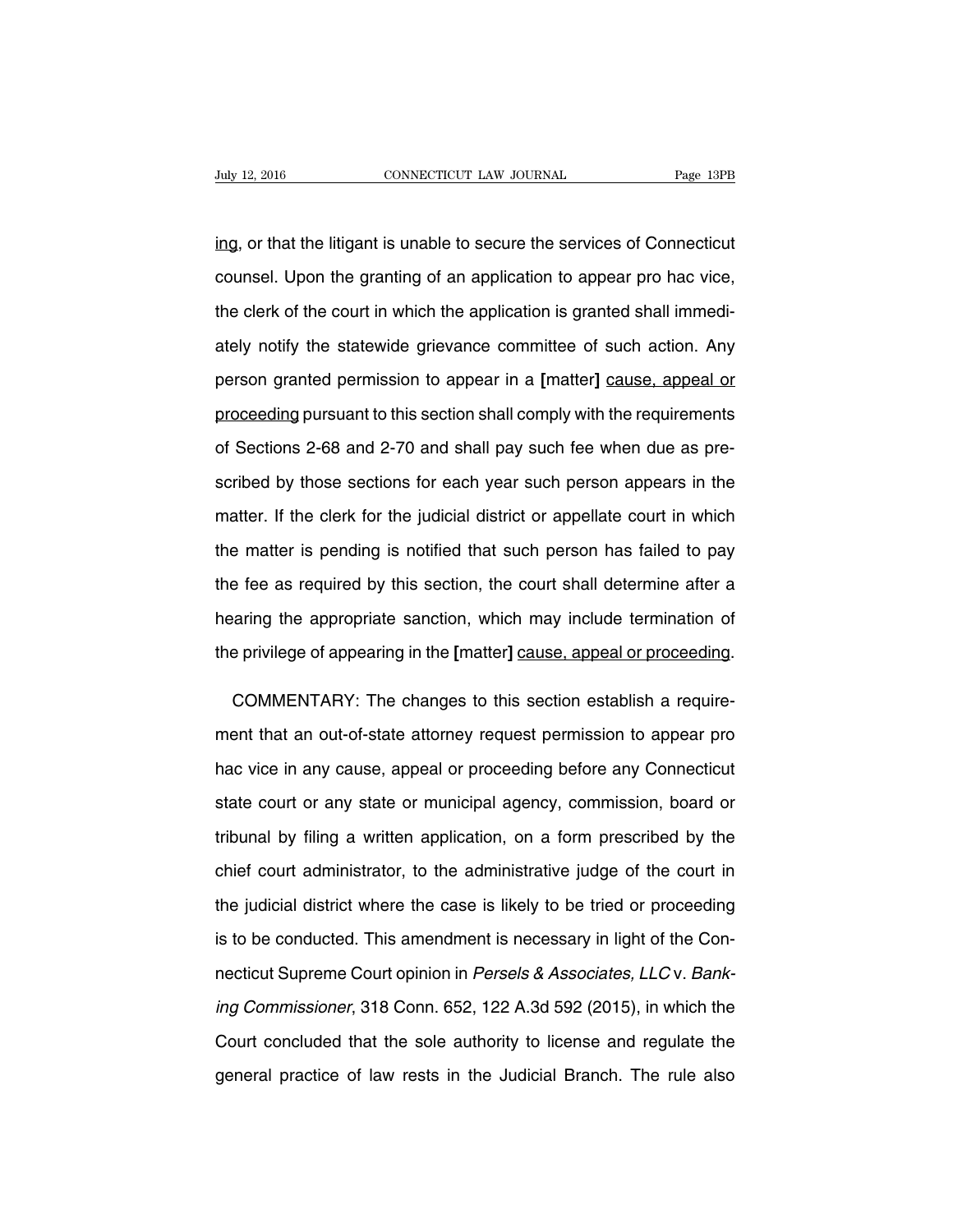establishes additional information that must be included in an affidavit submitted with an application for permission to appear pro hac vice.

**(NEW) Sec. 2-27A. Minimum Continuing Legal Education**

(a) On an annual basis, each attorney admitted in Connecticut shall certify, on the registration form required by Section 2-27 (d), that the attorney has completed in the last calendar year no less than twelve credit hours of appropriate continuing legal education, at least two hours of which shall be in ethics/professionalism. The ethics and professionalism components may be integrated with other courses. This rule shall apply to all attorneys except the following:

(1) Judges and senior judges of the supreme, appellate or superior courts, judge trial referees, family support magistrates, family support magistrate referees, federal judges, federal magistrate judges, federal administrative law judges or federal bankruptcy judges;

(2) Attorneys who are disbarred, resigned pursuant to Section 2- 52, on inactive status pursuant to Section 2-56 et seq., or retired pursuant to Sections 2-55 or 2-55A;

(3) Attorneys who are serving on active duty in the armed forces of the United States for more than six months in such year;

(4) Attorneys for the calendar year in which they are admitted;

(5) Attorneys who earn less than \$1000 in compensation for the provision of legal services in such year;

(6) Attorneys who, for good cause shown, have been granted temporary or permanent exempt status by the statewide grievance committee.

(b) Attorneys may satisfy the required hours of continuing education: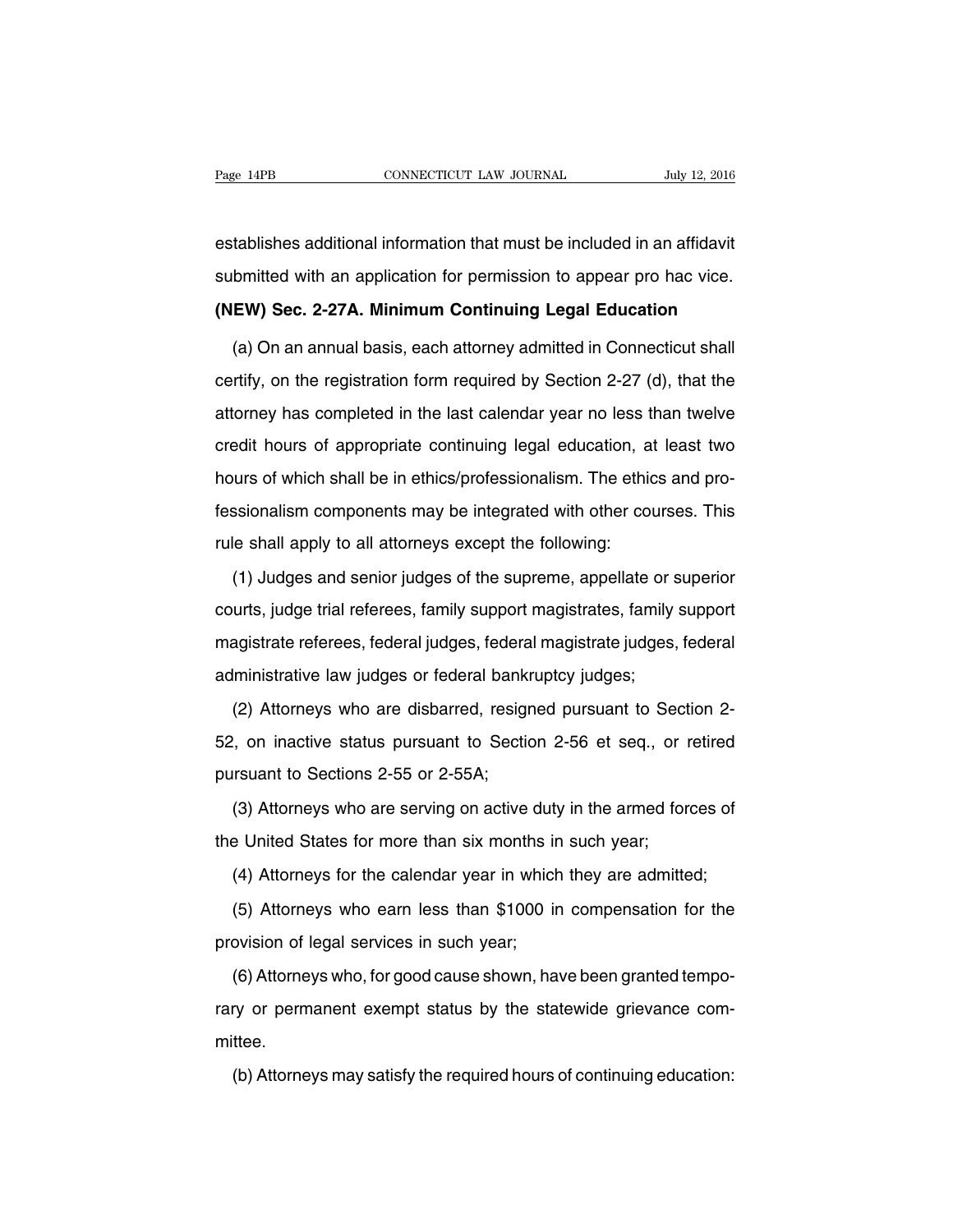(1) By attending legal education courses provided by any local, state or special interest bar association in this state or regional or national bar associations recognized in this state or another state or territory of the United States or the District of Columbia (hereinafter referred to as ''bar association''); any private or government legal employer; any court of this or any other state or territory of the United States or the District of Columbia; any organization whose program or course has been reviewed and approved by any bar association or organization which has been established in any state or territory of the United States or the District of Columbia to certify and approve continuing legal education courses; and any other non-profit or for-profit legal education providers, including law schools and other appropriate continuing legal education providers, and including courses remotely presented by video conference, webcasts, webinars, or the like by said providers.

(2) By self-study of appropriate programs or courses directly related to substantive or procedural law or related topics, including professional responsibility, legal ethics, or law office management and prepared by those continuing legal education providers in subsection (b) (1). Said self-study may include viewing and listening to all manner of communication, including, but not limited to, video or audio recordings or taking online legal courses. The selection of self-study courses or programs shall be consistent with the objective of this rule, which is to maintain and enhance the skill level, knowledge, ethics and competence of the attorney and shall comply with the minimum quality standards set forth in subsection (c) (6).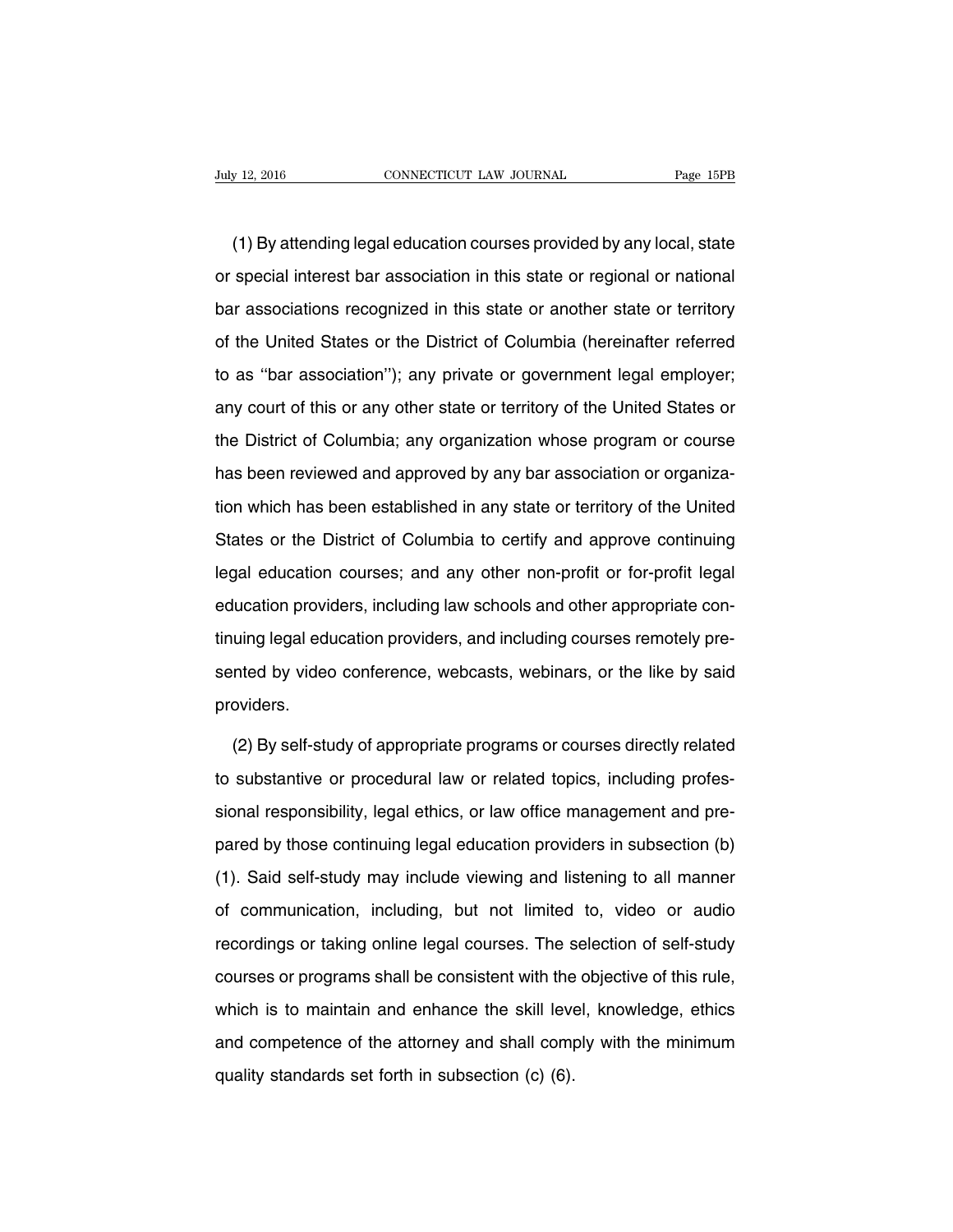(3) By publishing articles in legal publications that that have as their primary goal the enhancement of competence in the legal profession, including, without limitation, substantive and procedural law, ethics, law practice management and professionalism.

(4) By teaching legal seminars and courses, including the participation on panel discussions as a speaker or moderator.

(5) By serving as a full-time faculty member at a law school accredited by the American Bar Association, in which case, such attorney will be credited with meeting the minimum continuing legal education requirements set forth herein.

(6) By serving as a part time or adjunct faculty member at a law school accredited by the American Bar Association, in which case, such attorney will be credited with meeting the minimum continuing legal education requirements set forth herein at the rate of one hour for each hour of classroom instruction.

(c) Credit Computation:

(1) Credit for any of the above activities shall be based on the actual instruction time, which may include lecture, panel discussion, and question and answer periods. Self-study credit shall be based on the reading time or running time of the selected materials or program.

(2) Credit for attorneys preparing for and presenting legal seminars, courses or programs shall be based on one hour of credit for each two hours of preparation. A maximum of six hours of credit may be credited for preparation of a single program. Credit for presentation shall be on an hour for hour basis. Credit may not be earned more than once for the same course given during a twelve month period.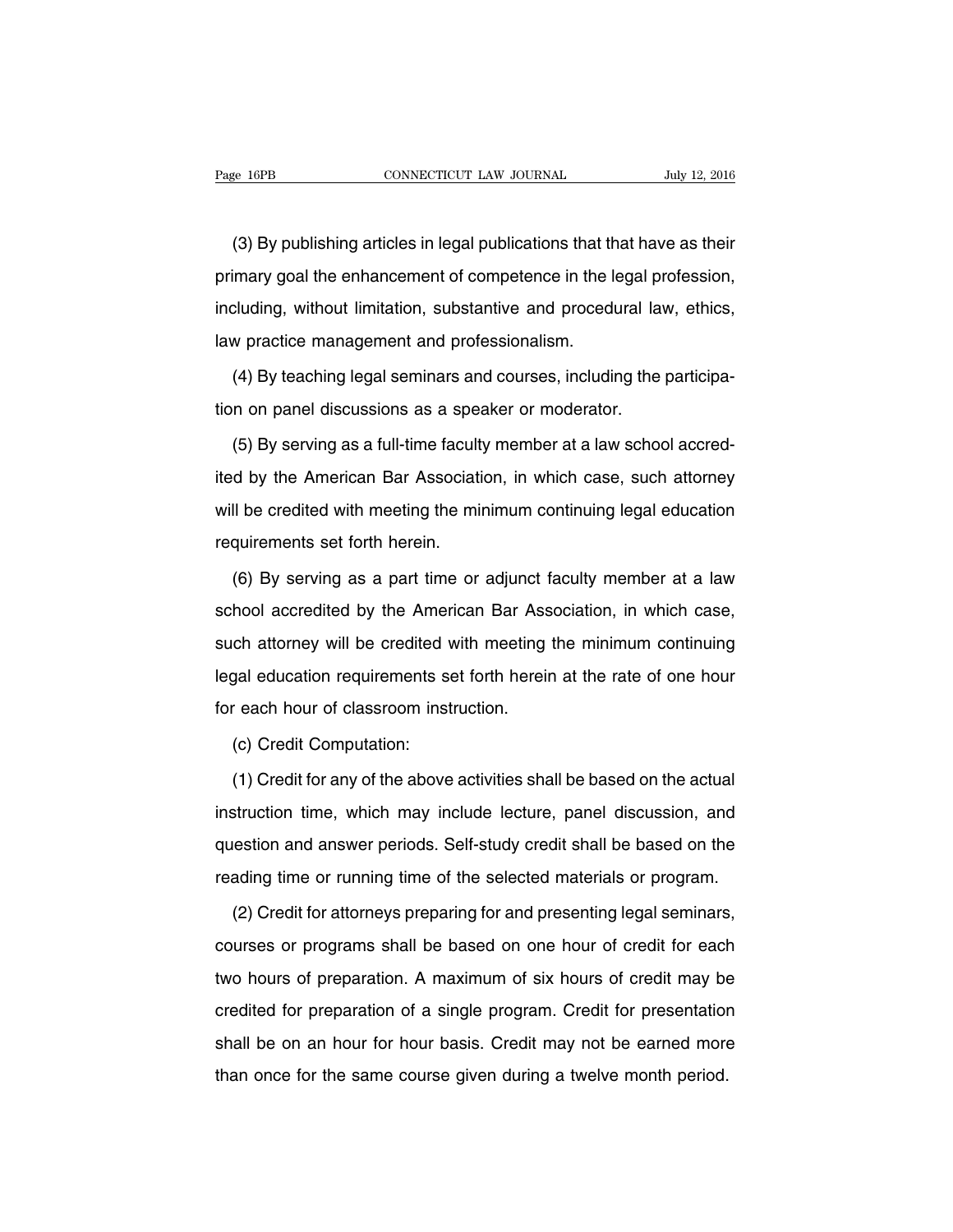(3) Credit for the writing and publication of articles shall be based on the actual drafting time required. Each article may be counted only one time for credit.

(4) Continuing legal education courses ordered pursuant to Section 2-37 (a) (5) or any court order of discipline shall not count as credit towards an attorney's obligation under this section.

(5) Attorneys may carry forward no more than two credit hours in excess of the current annual continuing legal education requirement to be applied to the following year's continuing legal education requirement.

(6) To be eligible for continuing legal education credit, the course or activity must: (A) have significant intellectual or practical content designed to increase or maintain the attorney's professional competence and skills as a lawyer; (B) constitute an organized program of learning dealing with matters directly related to legal subjects and the legal profession; and (C) be conducted by an individual or group qualified by practical or academic experience.

(d) Attorneys shall retain records to prove compliance with this rule for a period of seven years.

(e) Violation of this section shall constitute misconduct.

(f) Unless it is determined that the violation of this section was wilful, a non-compliant attorney must be given at least sixty days to comply with this section before he or she is subject to any discipline.

(g) A minimum continuing legal education commission (the ''commission'') shall be established by the Judicial Branch and shall be composed of four superior court judges and four attorneys admitted to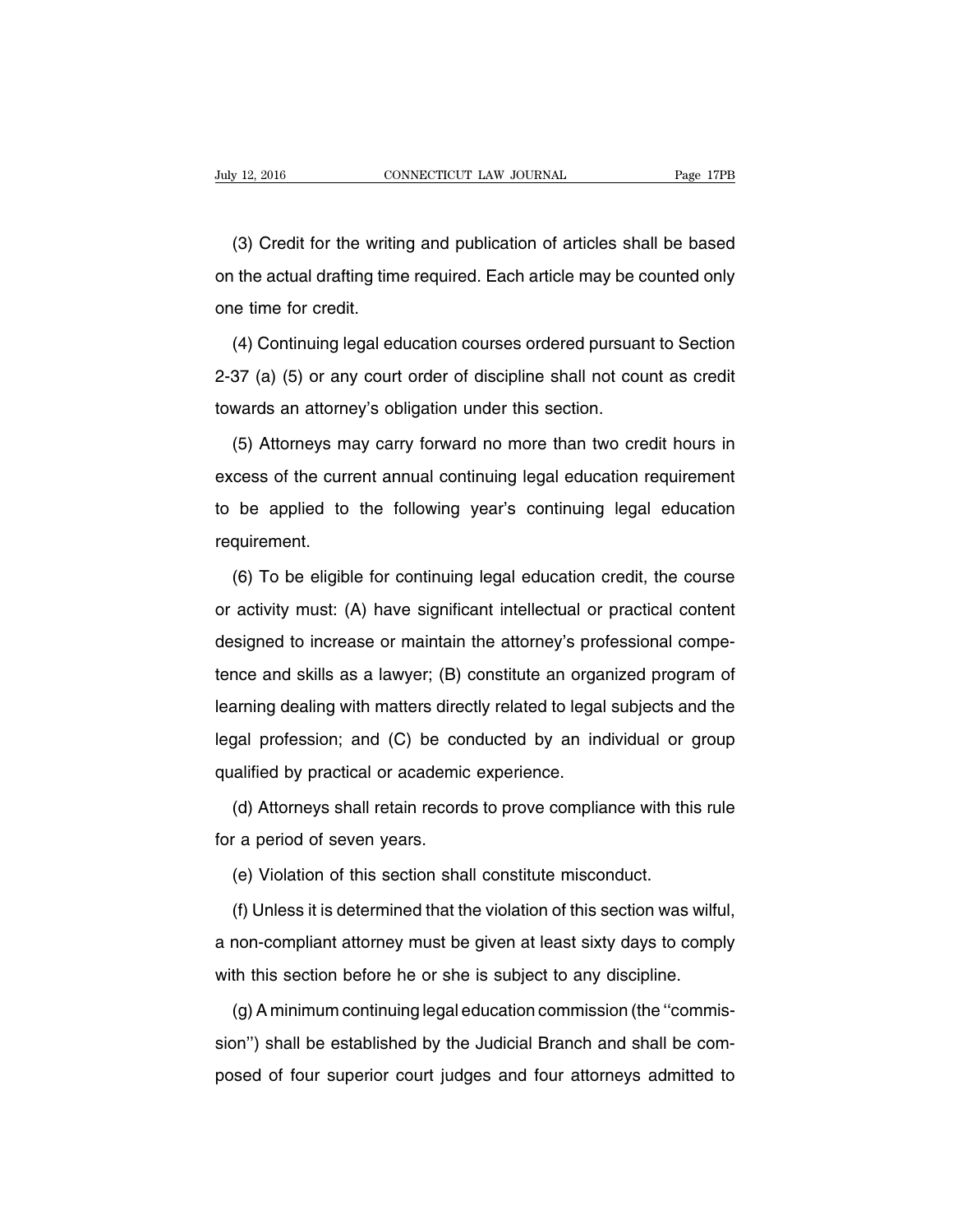practice in this state, all of whom shall be appointed by the Chief Justice of the Supreme Court or his or her designee and who shall serve without compensation. The charge of the commission will be to provide advice regarding the application and interpretation of this rule and to assist with its implementation including, but not limited to, the development of a list of frequently asked questions and other documents to assist the members of the bar to meet the requirements of this rule.

COMMENTARY: It is the intention of this rule to provide attorneys with relevant and useful continuing legal education covering the broadest spectrum of substantive, procedural, ethical and professional subject matter at the lowest cost reasonably feasible and with the least amount of supervision, structure and reporting requirements, which will aid in the development, enhancement and maintenance of the legal knowledge and skills of practicing attorneys and will facilitate the delivery of competent legal services to the public.

The rule also permits an attorney to design his or her own course of study. The law is constantly evolving and attorneys, like all other professionals, are expected to keep abreast of changes in the profession and the law if they are to provide competent representation.

Subsection (a) provides that Connecticut attorneys must complete twelve credit hours of continuing legal education per calendar year. Subsection (a) also lists those Connecticut attorneys, who are exempt from compliance, including, among others: judges, senior judges, attorneys serving in the military, new attorneys during the year in which they are admitted to practice, attorneys who earn less than \$1000 in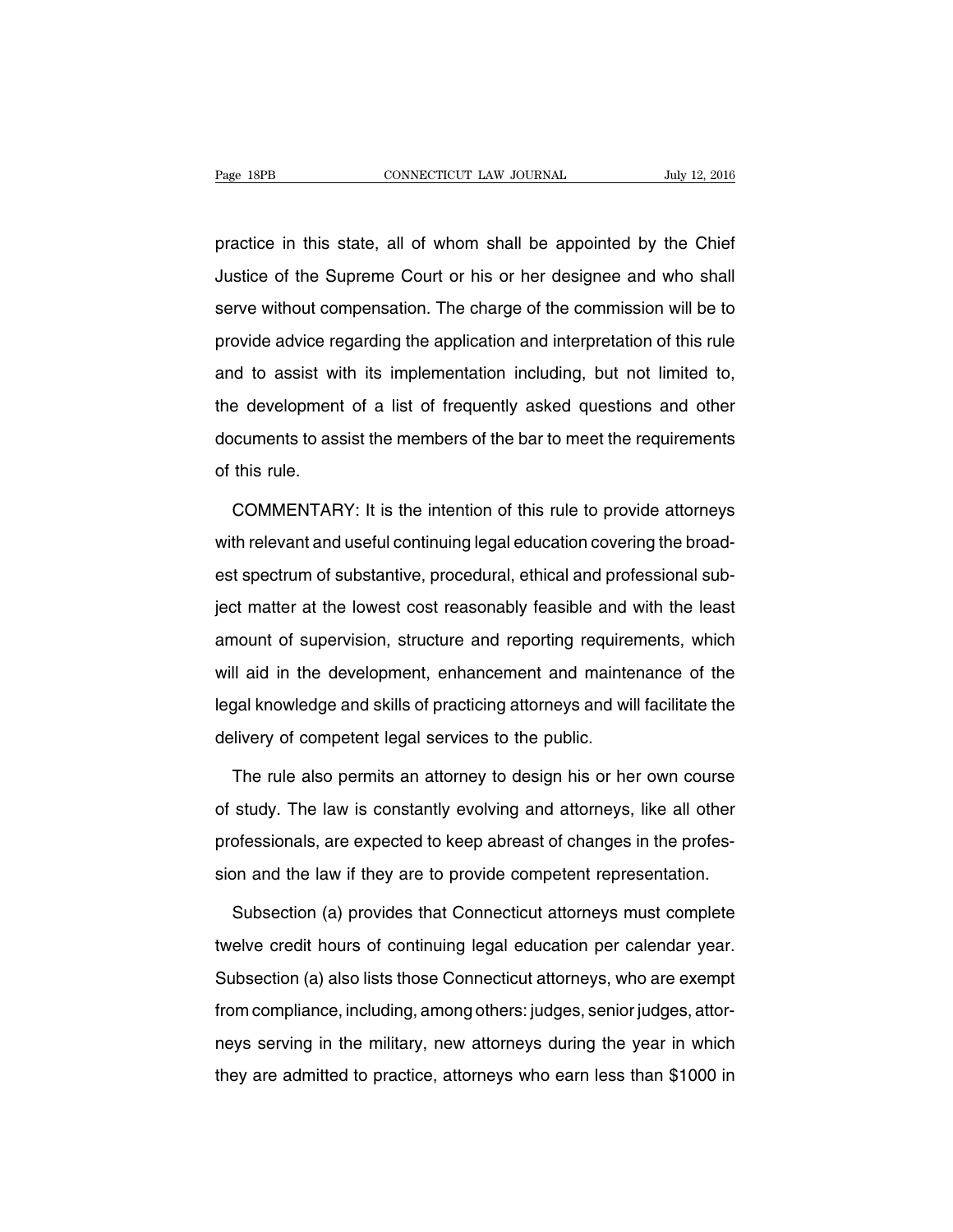compensation for the provision of legal services in the subject year, and those who obtain an exempt status for good cause shown. The subsection also provides an exemption for attorneys who are disbarred, resigned, on inactive status due to disability, or are retired. The exemption for attorneys who earn less than \$1000 in compensation in a particular year is not intended to apply to attorneys who claim that they were not paid as a result of billed fees to a client. All compensation received for the provision of legal services, whether the result of billed fees or otherwise, must be counted. There is no exemption for attorneys who are suspended or on administrative suspension.

Subsection (d) requires an attorney to maintain adequate records of compliance. For continuing legal education courses, a certificate of attendance shall be sufficient proof of compliance. For self-study, a contemporaneous log identifying and describing the course listened to or watched and listing the date and time the course was taken, as well as a copy of the syllabus or outline of the course materials, if available, and, when appropriate, a certificate from the course provider, shall be sufficient proof of compliance. For any other form of continuing legal education, a file including a log of the time spent and drafts of the prepared material shall provide sufficient proof of compliance.

### **Sec. 3-9. Withdrawal of Appearance; Duration of Appearance**

(a) An attorney or party whose appearance has been filed shall be deemed to have withdrawn such appearance upon **[**failure to file a written objection within ten days after written notice has been given or mailed to such attorney or party that a new appearance has been filed in place of the appearance of such attorney or party**]** the filing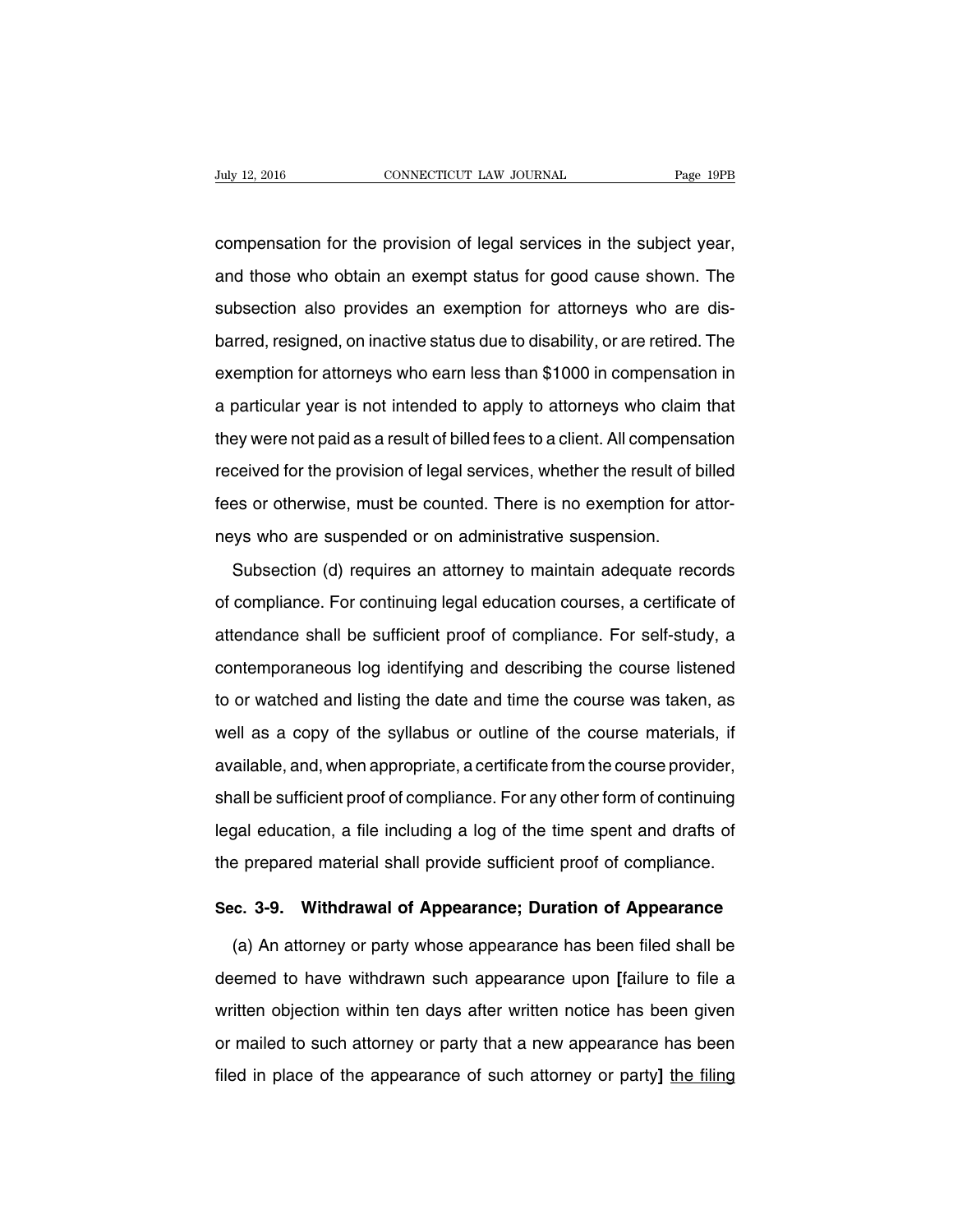of a new appearance that is stated to be in place of the appearance on file in accordance with Section 3-8. Appropriate entries shall be made in the court file. An attorney or party whose appearance is deemed to have been withdrawn may file an appearance for the limited purpose of filing an objection to the in **[**lieu**]** place of appearance at any time.

(b) An attorney may withdraw his or her appearance for a party or parties in any action after the appearance of other counsel representing the same party or parties has been entered. An application for withdrawal in accordance with this subsection shall state that such an appearance has been entered and that such party or parties are being represented by such other counsel at the time of the application. Such an application may be granted by the clerk as of course, if such an appearance by other counsel has been entered.

(c) In addition to the grounds set forth in subsections (a), (b), and (d), a lawyer who represents a party or parties on a limited basis in accordance with Section 3-8 (b) and has completed his or her representation as defined in the limited appearance, shall file a certificate of completion of limited appearance on judicial branch form JD-CL-122. The certificate shall constitute a full withdrawal of a limited appearance. Copies of the certificate must be served in accordance with Sections 10-12 through 10-17 on the client, and all attorneys and self-represented parties of record.

(d) All appearances of counsel shall be deemed to have been withdrawn 180 days after the entry of judgment in any action seeking a dissolution of marriage or civil union, annulment, or legal separation,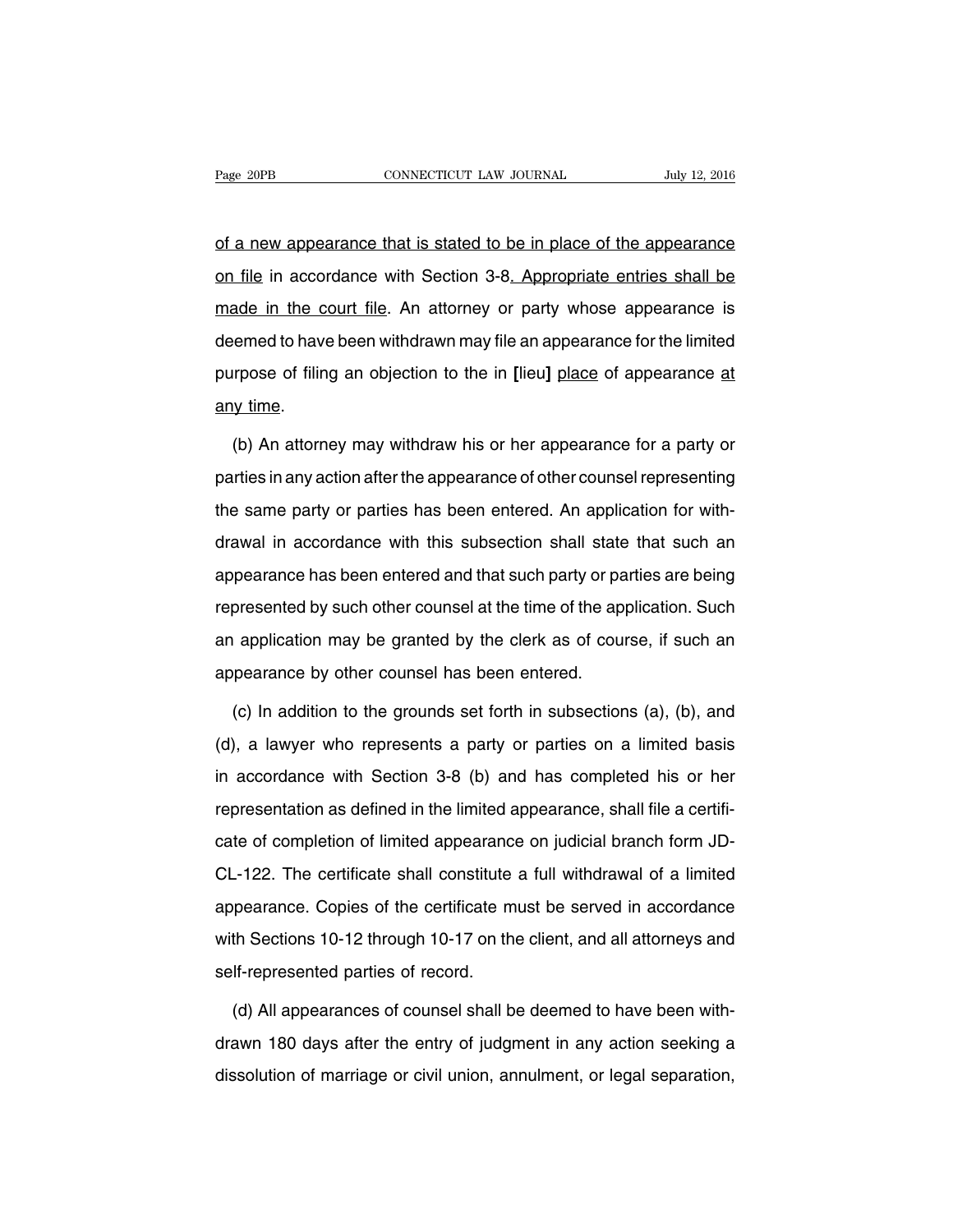provided no appeal shall have been taken. In the event of an appeal or the filing of a motion to open a judgment within such 180 days, all appearances of counsel shall be deemed to have been withdrawn after final judgment on such appeal or motion or within 180 days after the entry of the original judgment, whichever is later. Nothing herein shall preclude or prevent any attorney from filing a motion to withdraw with leave of the court during that period subsequent to the entry of judgment. In the absence of a specific withdrawal, counsel will continue of record for all postjudgment purposes until 180 days have elapsed from the entry of judgment or, in the event an appeal or a motion to open a judgment is filed within such 180 day period, until final judgment on that appeal or determination of that motion, whichever is later. (e) Except as provided in subsections (a), (b), (c) and (d), no attorney shall withdraw his or her appearance after it has been entered upon the record of the court without the leave of the court.

(f) All appearances in juvenile matters shall be deemed to continue during the period of delinquency probation, family with service needs supervision, or any commitment to the commissioner of the department of children and families or protective supervision. An attorney appointed by the chief public defender to represent a parent in a pending neglect or uncared for proceeding shall continue to represent the parent for any subsequent petition to terminate parental rights if the attorney remains under contract to the office of the chief public defender to represent parties in child protection matters, the parent appears at the first hearing on the termination petition and qualifies for appointed counsel, unless the attorney files a motion to withdraw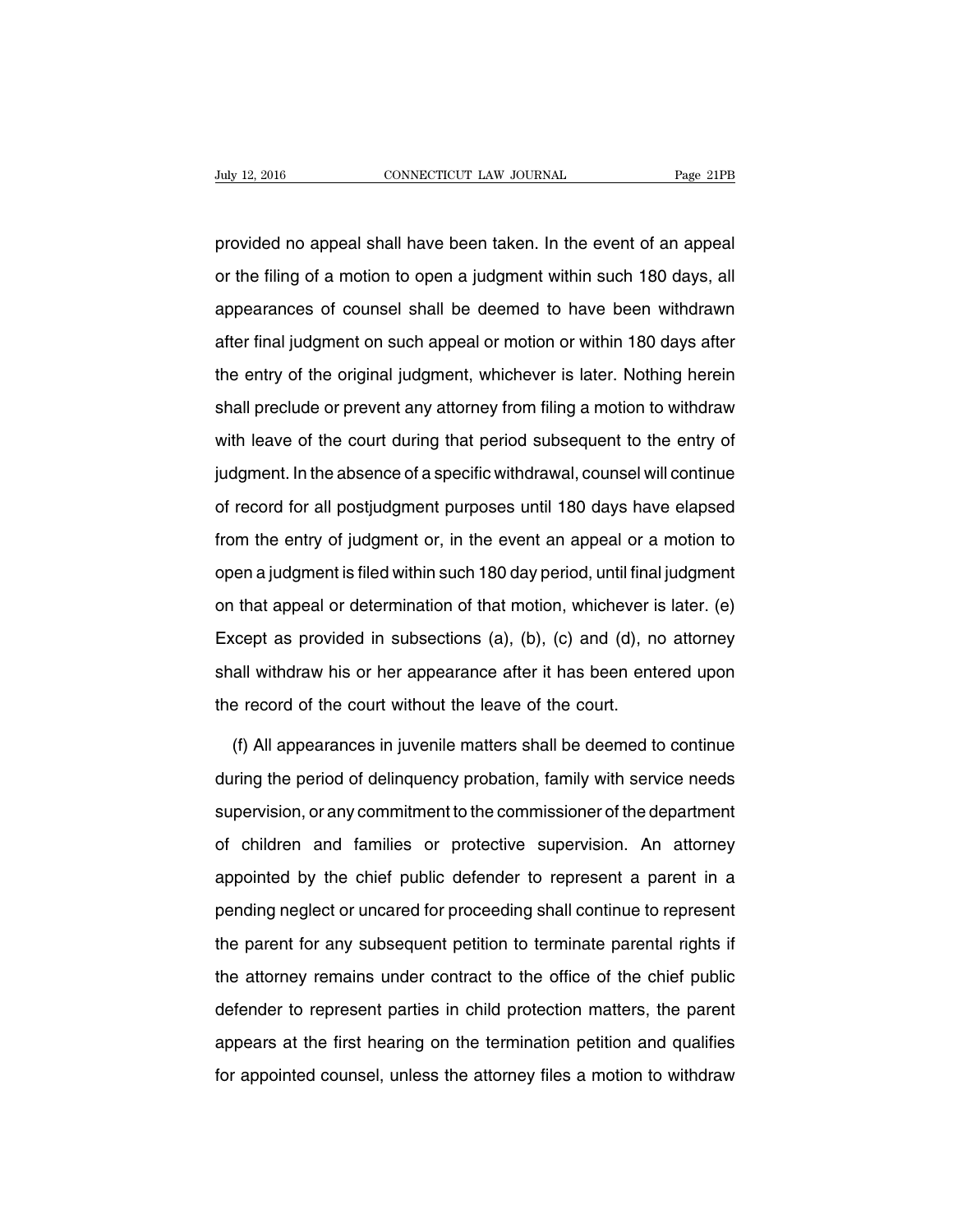pursuant to Section 3-10 that is granted by the judicial authority or the parent requests a new attorney. The attorney shall represent the client in connection with appeals, subject to Section 35a-20, and with motions for review of permanency plans, revocations or postjudgment motions and shall have access to any documents filed in court. The attorney for the child shall continue to represent the child in all proceedings relating to the child, including termination of parental rights and during the period until final adoption following termination of parental rights.

COMMENTARY: Prior to 2013, the existing appearance in the file was deemed to be withdrawn only if no objection to the in place of appearance was filed within ten days of the time that written notice of the new appearance was given or mailed. Effective October 1, 2013, the time limit for filing an objection was removed from Section 3-8 and an additional provision was added to permit an attorney or party to file an appearance for the limited purpose of objecting to an in place of appearance. The revision to this section eliminates the ten day delay in the withdrawal of the existing appearance and provides that the existing appearance is withdrawn upon the filing of the in place of appearance. Maintaining two appearances in this situation is unnecessary, confusing to parties and counsel, and potentially imposes legal or ethical obligations on an attorney who, in reality, should no longer have any responsibility for the client or the file. In the rare instance when the attorney or party does object to the in place of appearance, an appearance for the limited purpose of filing an objection and an objection can be filed at any time.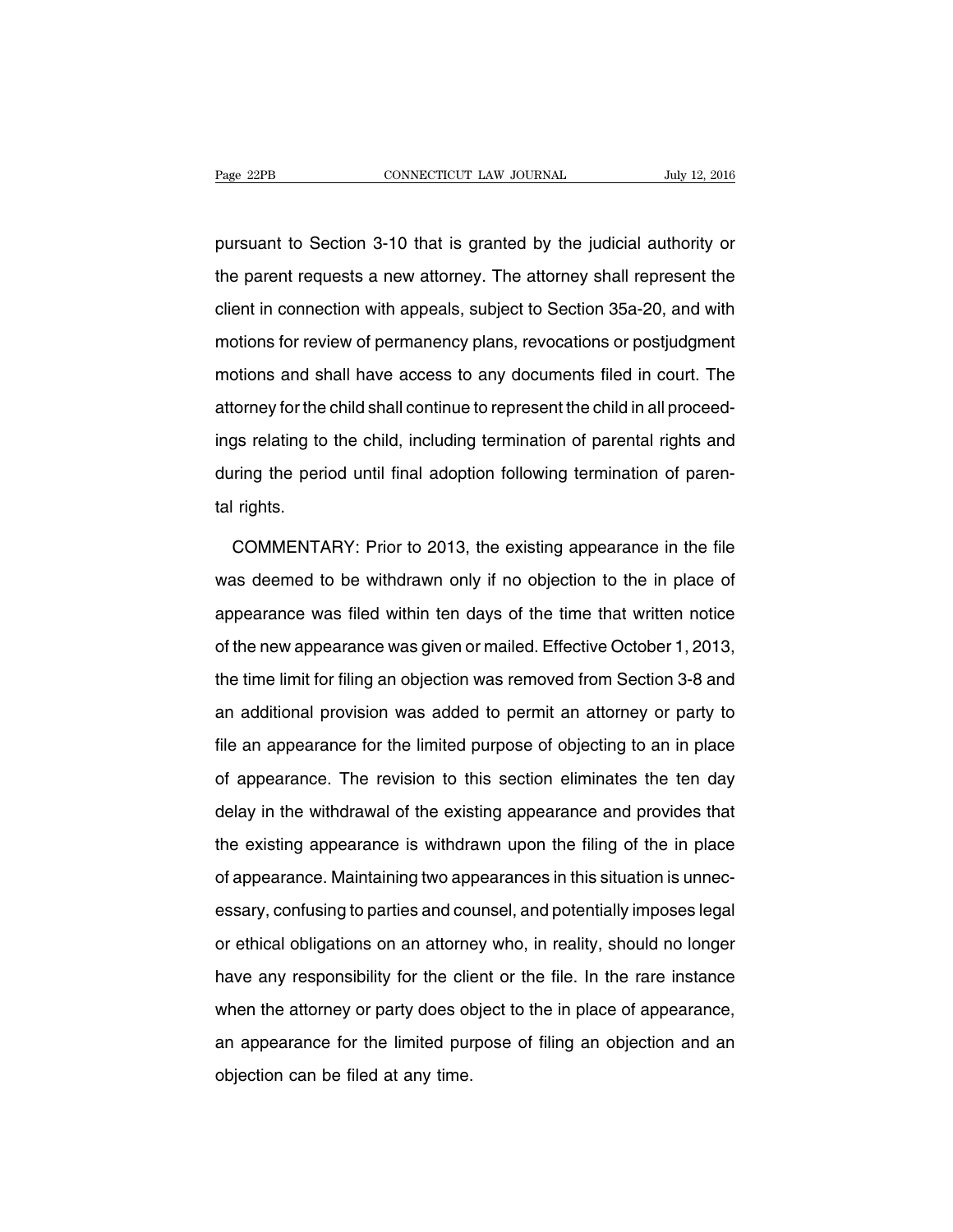#### **Sec. 7-17. Clerks' Offices**

[Clerks' offices shall be open each weekday from Monday to Friday inclusive, between 9 o'clock in the forenoon and 5 o'clock in the afternoon, but they shall not be open on legal holidays.**]** The chief court administrator shall, from time to time, determine for each clerk's office the hours that it shall be open, provided that each clerk's office shall be open at least five days a week except during weeks which include a legal holiday. The chief court administrator may increase the hours of the clerk's office for the purpose of the acceptance of bonds or for other limited purposes for one or more court locations. If the last day for filing any matter in the clerk's office falls on a day on which such office is not open as thus provided or is closed pursuant to authorization by the administrative judge in consultation with the chief court administrator or the chief court administrator due to the existence of special circumstances, then the last day for filing shall be the next business day upon which such office is open. Except as provided below, a document that is electronically received by the clerk's office for filing after 5 o'clock in the afternoon on a day on which the clerk's office is open or that is electronically received by the clerk's office for filing at any time on a day on which the clerk's office is closed, shall be deemed filed on the next business day upon which such office is open. If a party is unable to electronically file a document because the court's electronic filing system is nonoperational for thirty consecutive minutes from 9 o'clock in the forenoon to 3 o'clock in the afternoon or for any period of time from 3 o'clock to 5 o'clock in the afternoon of the day on which the electronic filing is attempted, and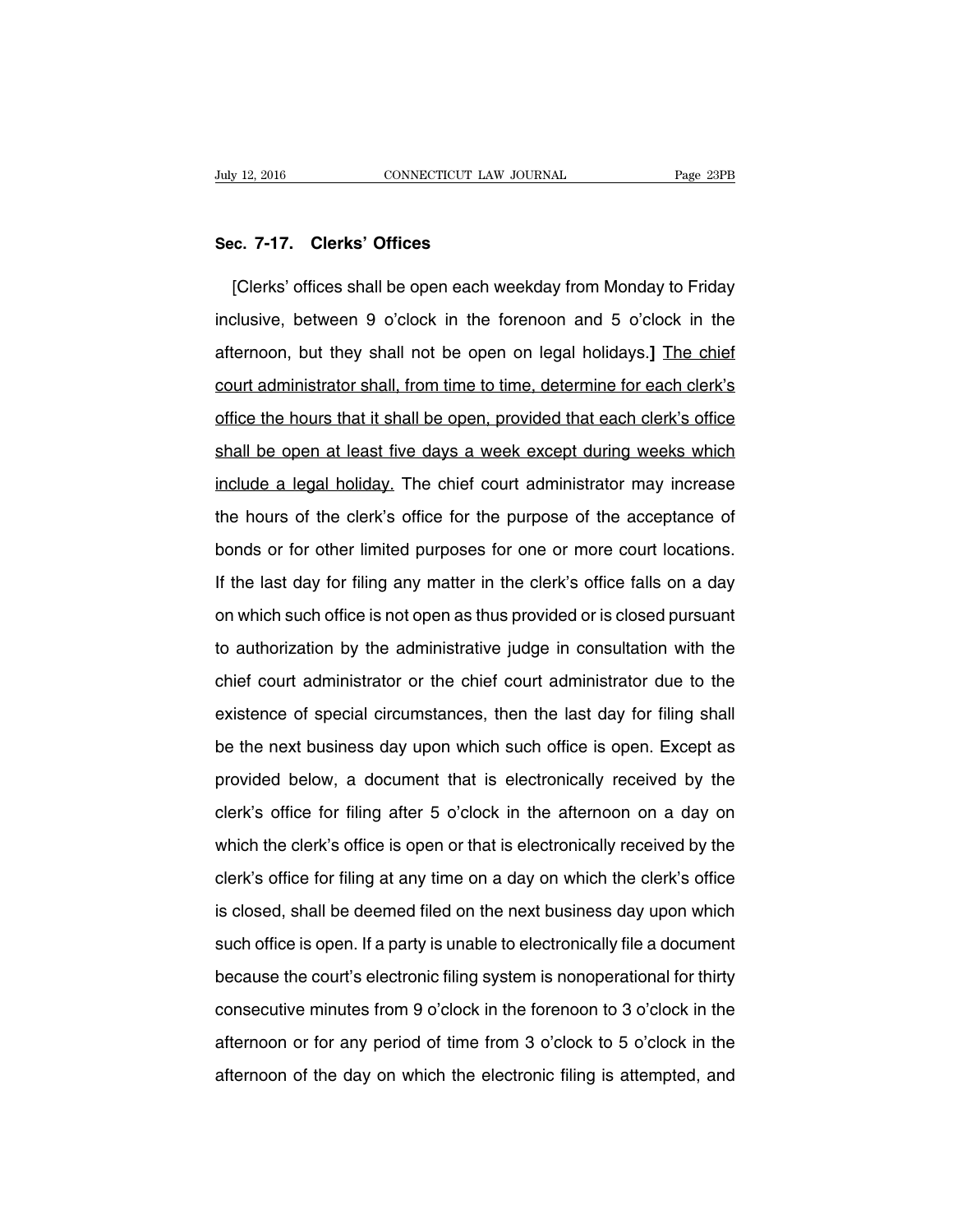such day is the last day for filing the document, the document shall be deemed to be timely filed if received by the clerk's office on the next business day the electronic system is operational.

COMMENTARY: The change to this section authorizes the chief court administrator to establish, for each clerk's office, the hours of its operation, provided that each office is open at least five days per week unless the week contains a legal holiday. See General Statutes § 51-59. It is recommended that this provision, if adopted, be effective on passage or on the earliest possible date pursuant to Practice Book § 1-9.

# **Sec. 7-19. Issuing Subpoenas for Witnesses on Behalf of Self-Represented Litigants**

Self-represented litigants seeking to compel the attendance of necessary witnesses in connection with the hearing of any matter shall file an application to have the clerk of the court issue subpoenas for that purpose. The application shall include a summary of the expected testimony of each proposed witness so that the court may determine the relevance of the testimony. The clerk, after verifying the scheduling of the matter, shall present the application to the judge before whom the matter is scheduled for hearing, or the administrative judge or any judge designated by the administrative judge if the matter has not been scheduled before a specific judge, which judge shall conduct an ex parte review of the application and may direct or deny the issuance of subpoenas as such judge deems warranted under the circumstances, keeping in mind the nature of the scheduled hearing and future opportunities for examination of witnesses, as may be appro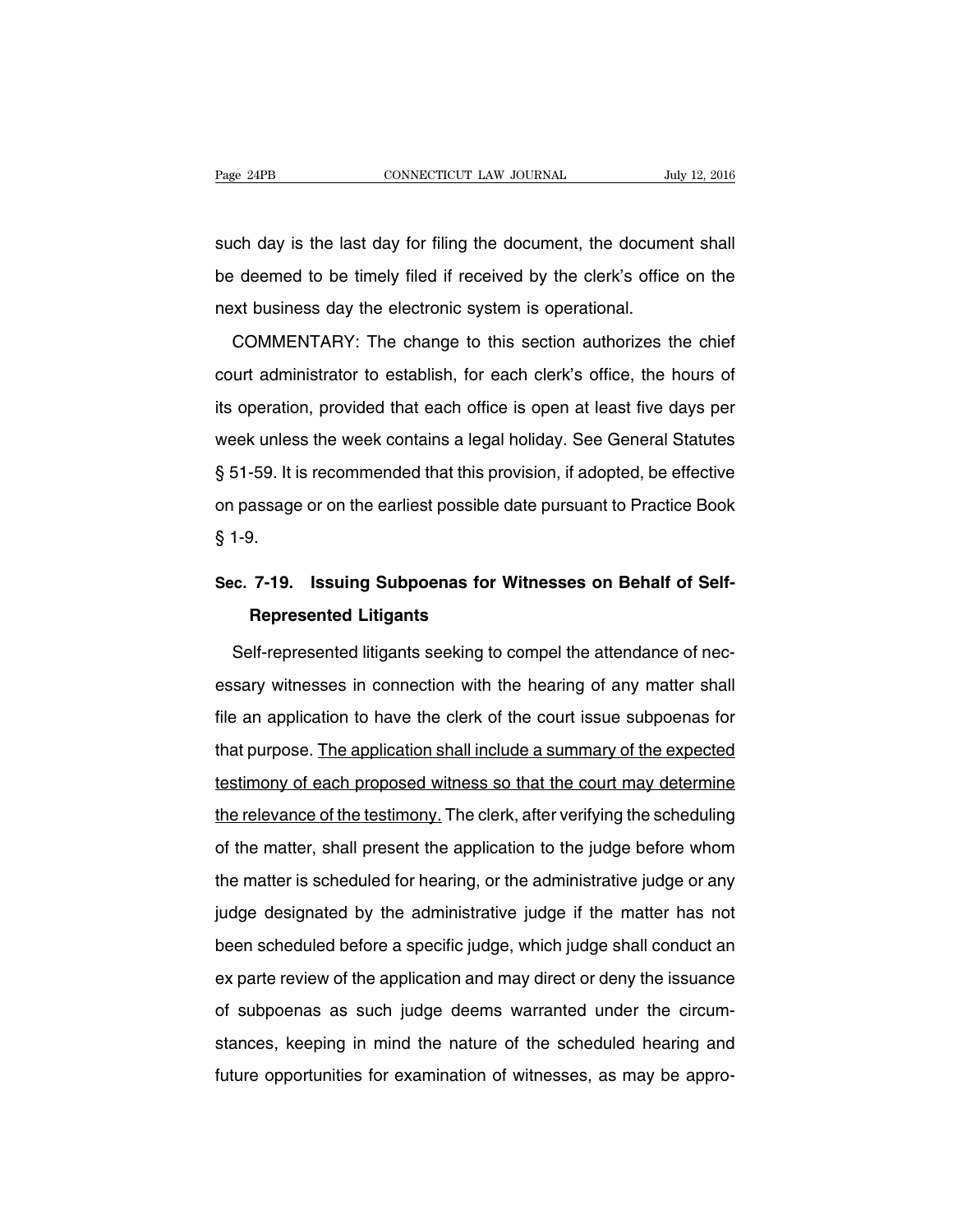priate. If an application is denied in whole or in part, the applicant may request a hearing which shall be scheduled by the court.

COMMENTARY: The change to this section will assist the court in determining the relevance of the expected testimony of each proposed witness.

#### **AMENDMENTS TO THE CIVIL RULES**

#### **[Sec. 8-3. Bond for Prosecution**

(a) Except as provided below, if the plaintiff in any civil action is not an inhabitant of this state, or if it does not appear to the authority signing the process that the plaintiff is able to pay the costs of the action should judgment be rendered against the plaintiff, he or she shall, before such process is signed, enter into a recognizance to the adverse party with some substantial inhabitant of this state as surety, or some substantial inhabitant of this state shall enter into a recognizance to the adverse party, that the plaintiff shall prosecute the action to effect, and answer all damages in case the plaintiff does not make his or her plea good; and no such recognizance shall be discharged by any amendment or alteration of the process between the time of signing and of serving it. (See General Statutes § 52-185 and annotations.)

(b) No recognizance shall be required of a self-represented complainant in a summary process action.**]**

COMMENTARY: This section should be repealed to reflect 2015 legislative changes regarding bonds for prosecution and recognizance. See also commentary to (New) Section 8-3A.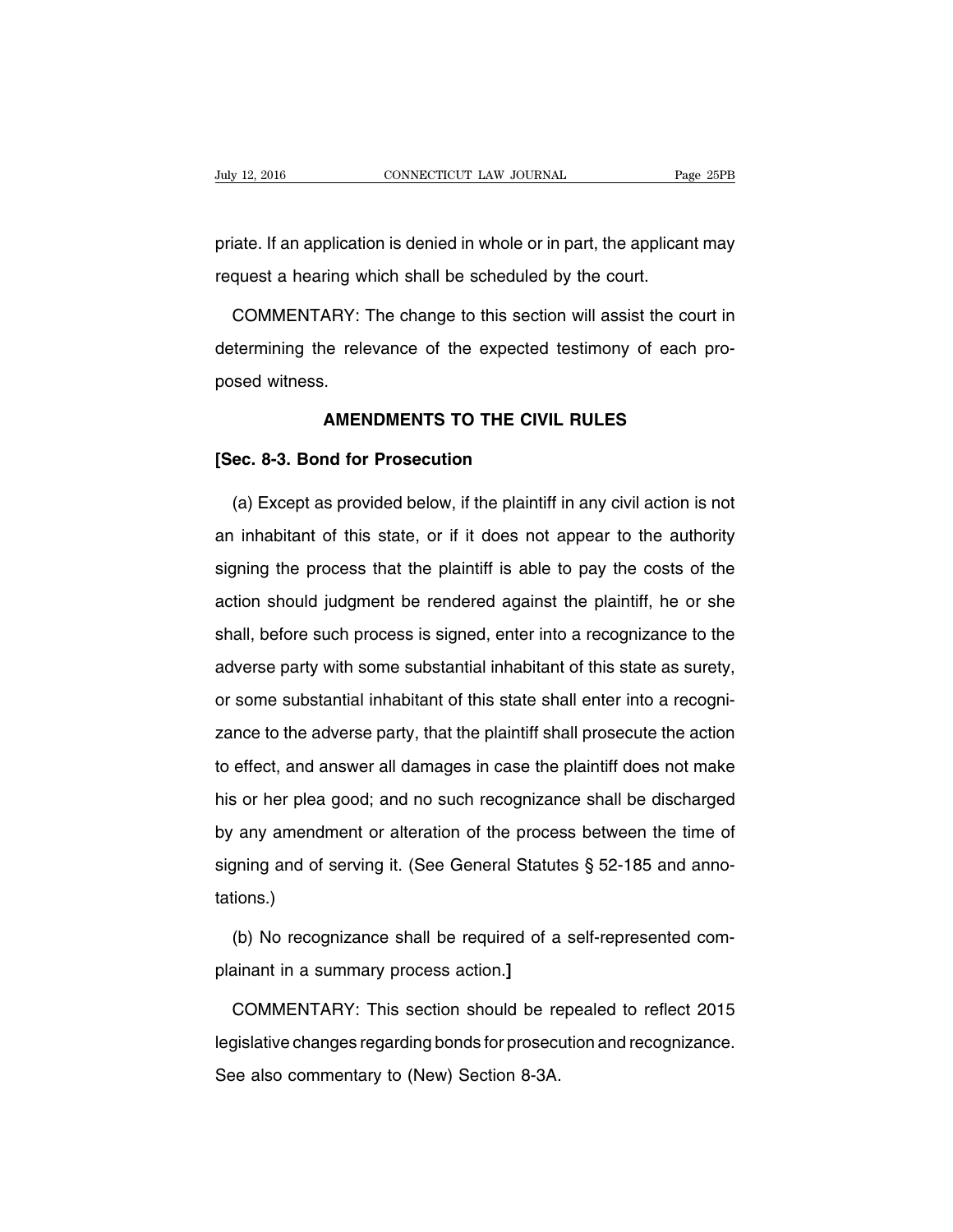#### **(NEW) Sec. 8-3A. Bond for Prosecution or Recognizance**

No bond for prosecution or recognizance for prosecution shall be required of a party in any civil action unless ordered by the judicial authority upon motion and for good cause shown. If the judicial authority finds that a party is not able to pay the costs of the action, the judicial authority shall order the party to give a sufficient bond to pay taxable costs. In determining the sufficiency of the bond to be given, the judicial authority shall consider only the taxable costs for which a party may be responsible under General Statutes § 52-257, except that in no event shall the judicial authority consider the fees or charges of expert witnesses notwithstanding that such fees or charges may be allowable under that section. Any party failing to comply with such order may be nonsuited or defaulted, as the case may be.

COMMENTARY: Sections 8-3 through 8-12, 14-7A, 23-45 through 23-47, the sections of the rules concerned with bonds for prosecution and recognizance, should be repealed or revised to reflect legislative changes to General Statutes §§ 52-185, 52-186, 52-187, 52-188, 52- 190 and 47a-23. A bond for prosecution and a recognizance unnecessarily increase the burden on a self-represented party filing a lawsuit and do not provide any realistic security for costs on an action. Failure to provide a bond or include a recognizance in an action is no longer a basis for dismissing the action. The proposed changes provide the option that a bond or recognizance be required if there is good cause to believe that a party will be unable to pay the costs of an action, but it eliminates the requirement for a bond or a recognizance in all actions.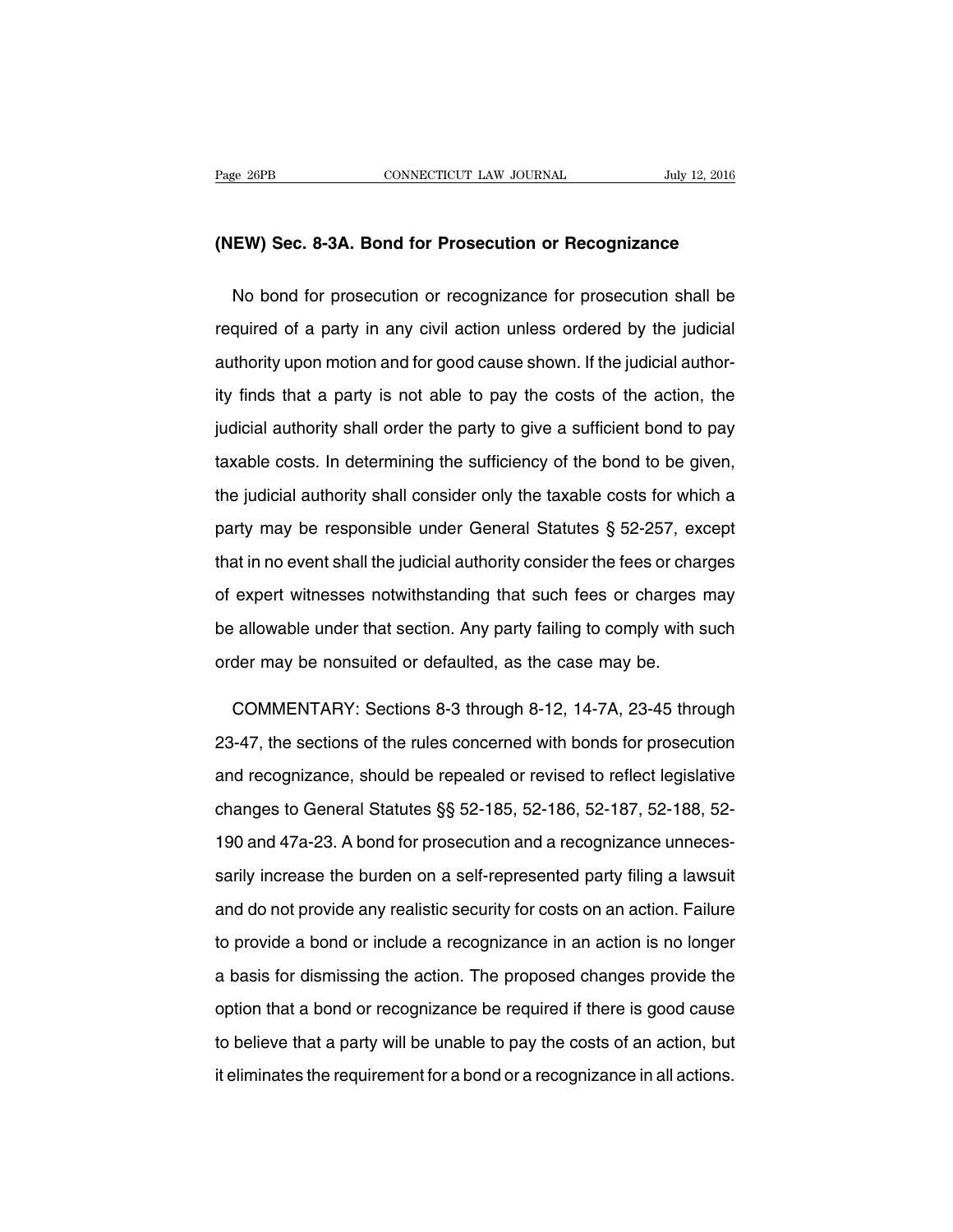#### **[Sec. 8-4. Certification of Financial Responsibility**

(a) Except as provided below, in all actions wherein costs may be taxed against the plaintiff, no mesne process shall be issued until the recognizance of a third party for costs has been taken, unless the authority signing the writ shall certify thereon that he or she has personal knowledge as to the financial responsibility of the plaintiff and deems it sufficient.

(b) No recognizance shall be required of a self-represented complainant in a summary process action.

(c) No attorney shall enter into a recognizance upon a writ which such attorney signs.**]**

COMMENTARY: This section should be repealed to reflect 2015 legislative changes regarding bonds for prosecution and recognizance. See also commentary to (New) Section 8-3A.

#### **[Sec. 8-5. Remedy for Failure to Give Bond**

(a) When there has been a failure to comply with the provisions of Sections 8-3 and 8-4; the validity of the writ and service shall not be affected unless the neglect is made a ground of a motion to dismiss.

(b) If the judicial authority, upon the hearing of the motion to dismiss, directs the plaintiff to file a bond to prosecute in an amount deemed sufficient by the judicial authority, the action shall be dismissed unless the plaintiff complies with the order of the judicial authority within two weeks of such order.

(c) Upon the filing of such bond, the case shall proceed in the same manner and to the same effect as to rights of attachment and in all other respects as though the neglect had not occurred. The judicial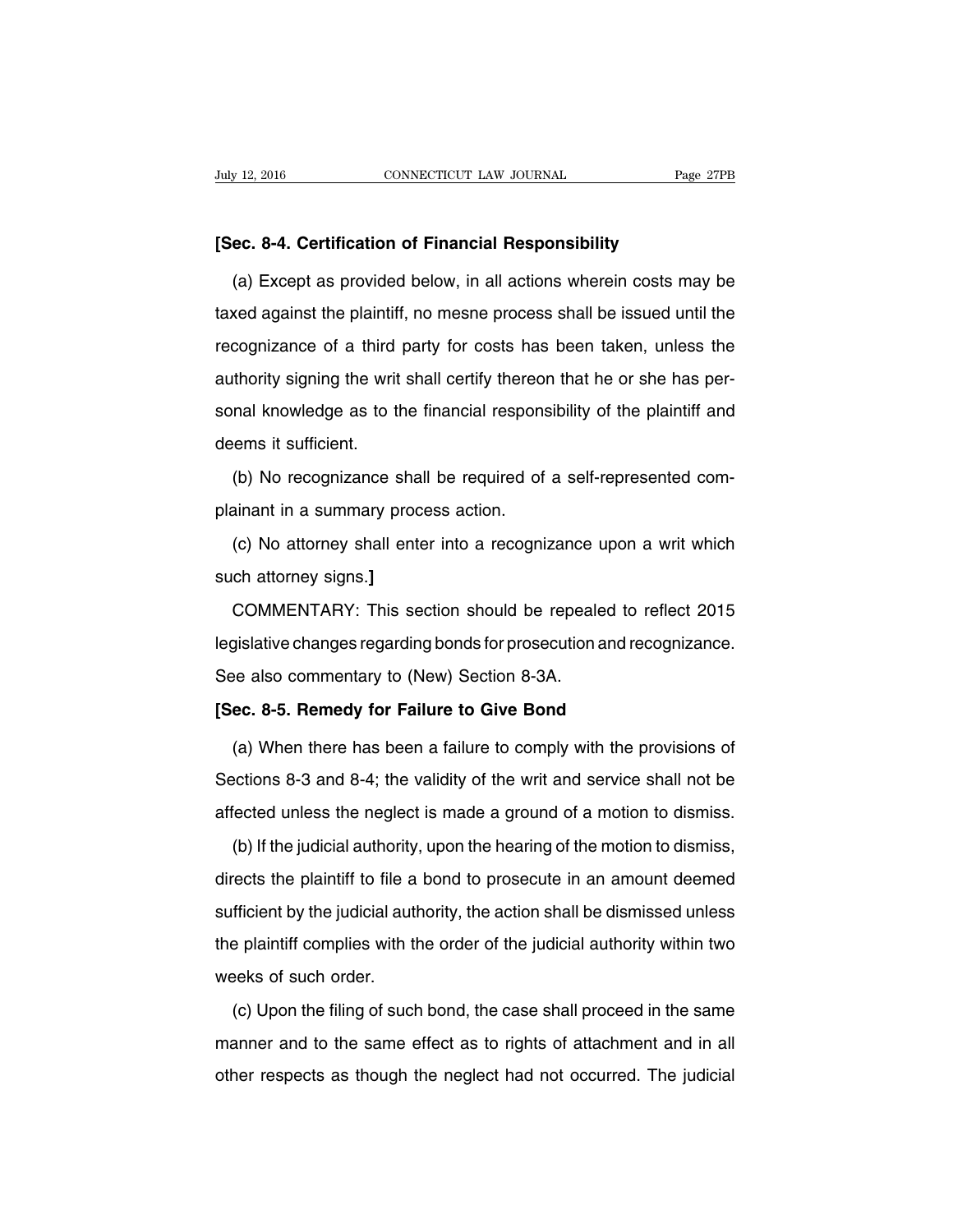authority may, in its discretion, order, as a condition to the acceptance of the bond, that the plaintiff pay to the defendant costs not to exceed the costs in full to the date of the order. (See General Statutes § 52- 185 and annotations.)**]**

COMMENTARY: This section should be repealed to reflect 2015 legislative changes regarding bonds for prosecution and recognizance. See also commentary to (New) Section 8-3A.

#### **[Sec. 8-6. Bond Ordered by Judicial Authority**

If the judicial authority in which any action is pending finds that any bond taken therein for prosecution, or on appeal, is insufficient, or that the plaintiff has given no bond for prosecution and is not able to pay the costs, it shall order a sufficient bond to be given before trial, unless the trial will thereby necessarily be delayed. In determining the sufficiency of the bond to be given, the judicial authority shall consider only the taxable costs which the plaintiff may be responsible for under General Statutes § 52-257, except that in no event shall the judicial authority consider the fees or charges of expert witnesses notwithstanding that such fees or charges may be allowable under that section. Any party failing to comply with such order may be nonsuited or defaulted, as the case may be. Bonds for the prosecution of any civil action or appeal, pending in any court, may be taken in vacation by its clerk. (See General Statutes § 52-186 and annotations.)**]**

COMMENTARY: This section should be repealed to reflect 2015 legislative changes regarding bonds for prosecution and recognizance. See also commentary to (New) Section 8-3A.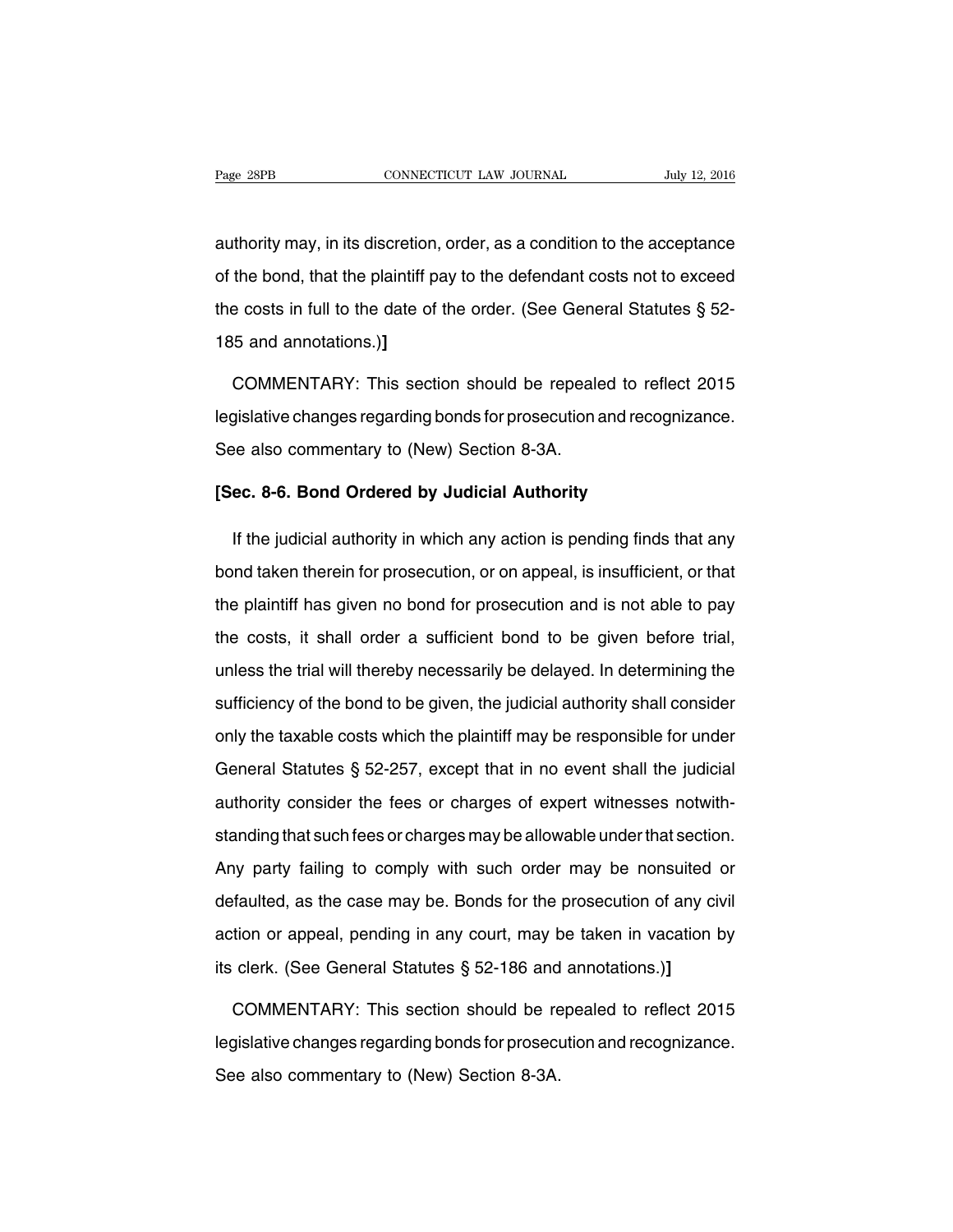#### **[Sec. 8-7. Request to Furnish Bond**

No order for a bond for prosecution will be made by the judicial authority unless it be shown that the adverse party has been requested in writing to furnish the same and has refused such request or has failed to file a satisfactory bond within a reasonable time after the request was made.**]**

COMMENTARY: This section should be repealed to reflect 2015 legislative changes regarding bonds for prosecution and recognizance. See also commentary to (New) Section 8-3A.

#### **[Sec. 8-8. Member of Community Defending to Give Bond**

If, in any action against a community, any individual member of such community appears to defend, he or she shall procure bond with surety to the acceptance of the court in which the action is pending, to save such community harmless from all costs which may arise by reason of such appearance, which bond shall be payable to such community and be filed in such court. Any such individual member who successfully defends against such action shall be entitled to the costs recoverable from the plaintiff unless the community likewise appeared and incurred the costs of such defense. (See General Statutes § 52-187 and annotations.)**]**

COMMENTARY: This section should be repealed to reflect 2015 legislative changes regarding bonds for prosecution and recognizance. See also commentary to (New) Section 8-3A.

#### **[Sec. 8-9. Bond by Nonresident in Realty Action**

Each nonresident defendant in any civil action relating to real estate or any interest therein, if any relief other than money damages is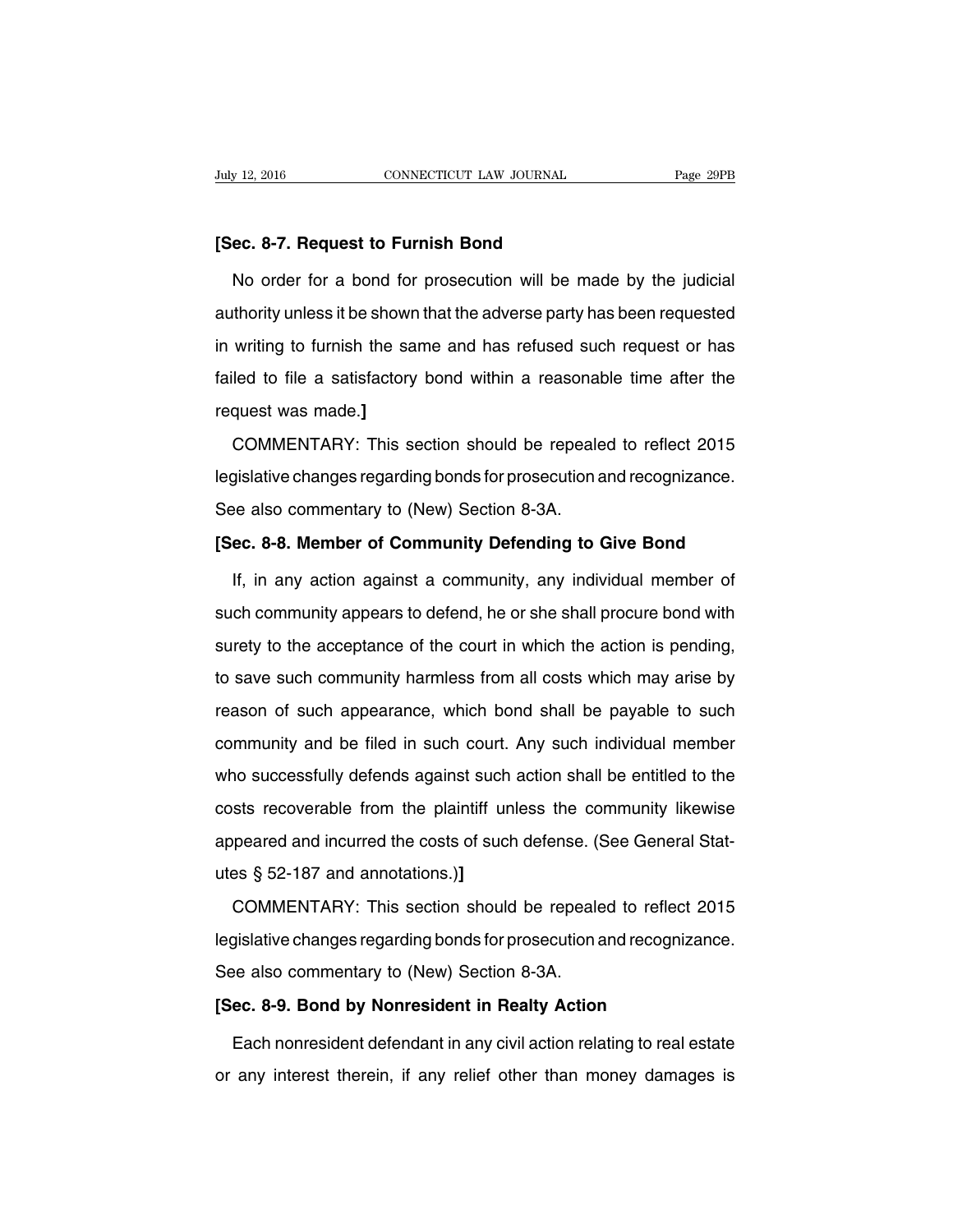claimed, may be ordered by the judicial authority, during the pendency of such action, to give such bond to such other party or parties to such action as the judicial authority may direct, conditioned for the payment of costs. Judgment as on default may be rendered against any defendant who fails to comply with such order. (See General Statutes § 52-188.)**]**

COMMENTARY: This section should be repealed to reflect legislative changes regarding bonds for prosecution and recognizance. See also commentary to (New) Section 8-3A.

#### **Sec. 8-10. Surety Company Bond Acceptable**

Any surety company chartered by this state or authorized to do business herein may be accepted as surety or recognizor upon any bond or recognizance required by law in any civil action or in any proceeding instituted under the statutes of this state and, in any case where a bond or recognizance is **[**by law**]** required by law, the bond of such company, duly executed and conditioned for the performance of the obligations expressed in such bond or recognizance, may be accepted by the person having authority thereto, **[**and**]** who shall **[**be filed by him or her in**]** file it with the court **[**to which such**]** where the action or proceeding is returnable or pending. (See General Statutes § 52-189 and annotations.)

COMMENTARY: The changes to this section reflect 2015 legislative changes regarding bonds for prosecution and recognizance. See also commentary to (New) Section 8-3A.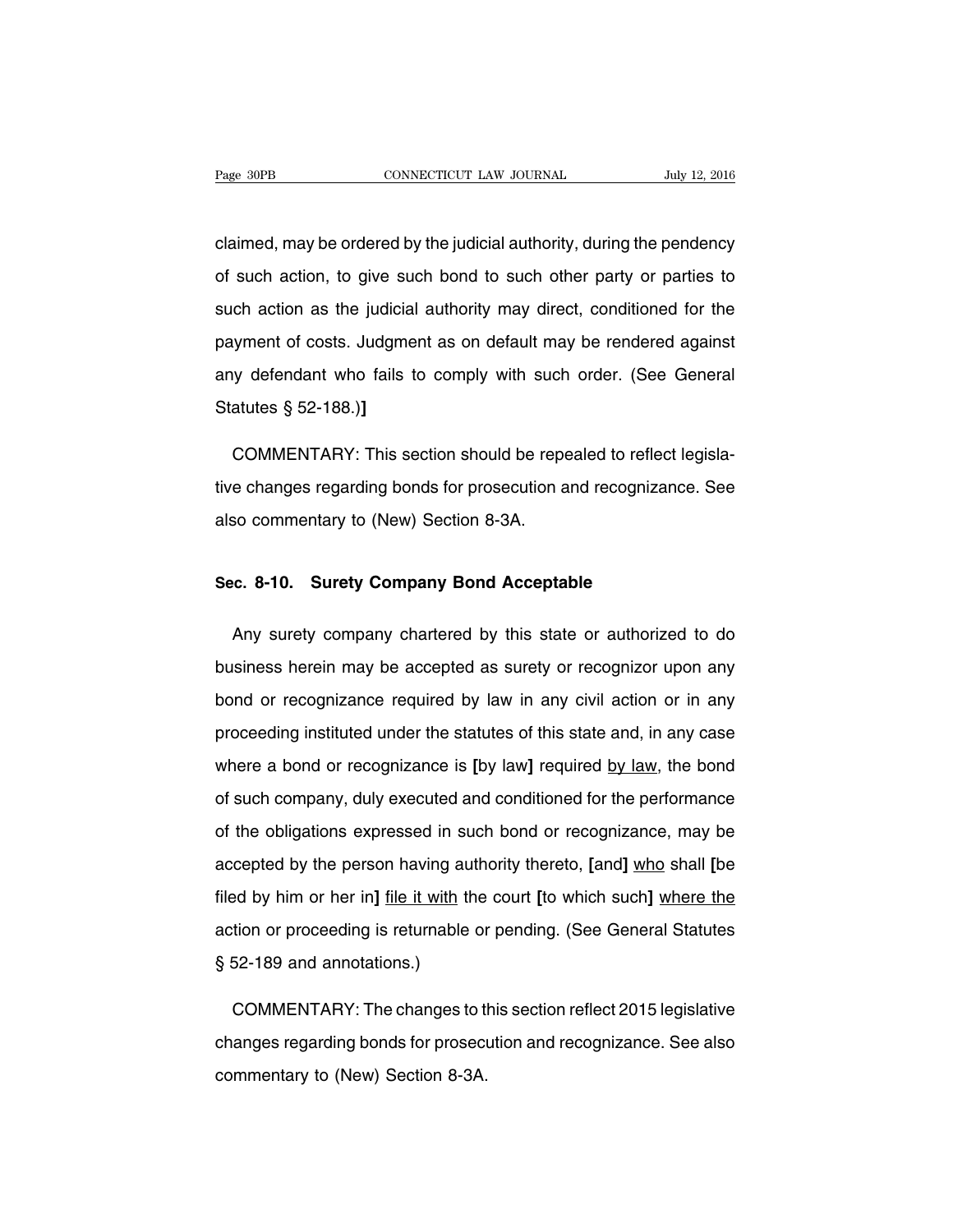#### **[Sec. 8-11. Action on Probate Bond; Endorsement of Writ**

The writ in any action brought upon a probate bond, or bond taken to a judge of probate and such judge's successors in office, shall be dismissed unless, before its issue, some responsible inhabitant of the state signs a written endorsement upon it, agreeing to be responsible for the costs of suit. If the endorser dies or removes from this state, a new endorser on such writ shall be substituted; and the court before which the suit is pending may at any time order the substitution of a new endorser to be approved by it. For any failure to comply with such an order the plaintiff may be nonsuited. (See General Statutes § 52- 190 and annotations.)**]**

COMMENTARY: This section should be repealed to reflect 2015 legislative changes regarding bonds for prosecution and recognizance. See also commentary to (New) Section 8-3A.

#### **Sec. 8-12. Renewal of Bond**

Bonds given in the course of any judicial proceedings may, for reasonable cause and upon due notice, be renewed, or other bonds taken in lieu of them, by the **[**court, or by the judge before whom the matter is pending**]** judicial authority.

COMMENTARY: The changes to this section reflect 2015 legislative changes regarding bonds for prosecution and recognizance. See also commentary to (New) Section 8-3A.

#### **Sec. 10-32. —Waiver Based on Certain Grounds**

Any claim of lack of jurisdiction over the person **[**or improper venue**]** or insufficiency of process or insufficiency of service of process is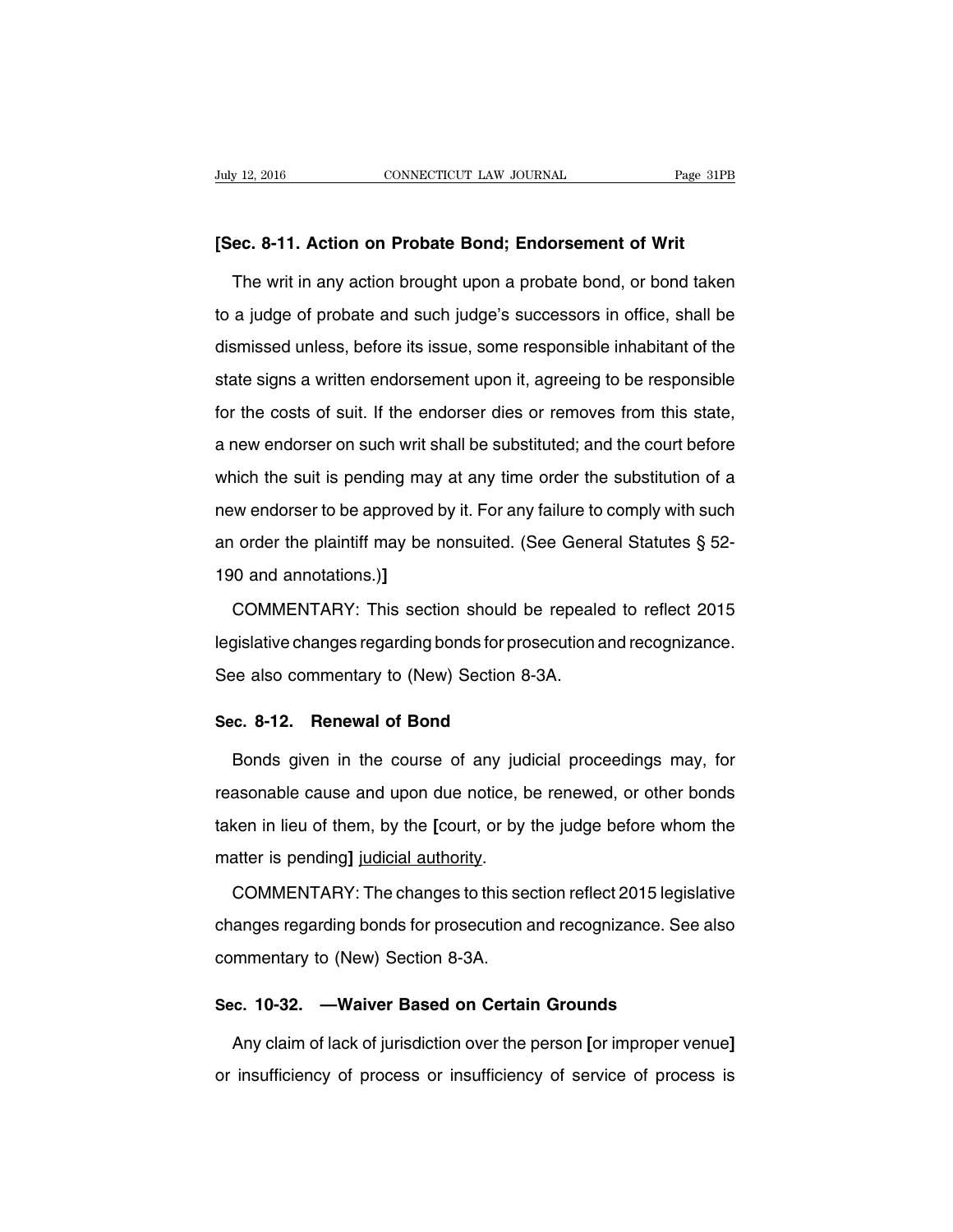waived if not raised by a motion to dismiss filed in the sequence provided in Sections 10-6 and 10-7 and within the time provided by Section 10-30.

COMMENTARY: In 2015, ''improper venue'' was removed from Section 10-30 as one of the grounds for a motion to dismiss. The change to this section is consistent with the amendment to Section 10-30.

# **Sec. 10-60. —Amendment by Consent, Order of Judicial Authority, or Failure to Object**

(a) Except as provided in Section 10-66, a party may amend his or her pleadings or other parts of the record or proceedings at any time subsequent to that stated in the preceding section in the following manner:

(1) By order of judicial authority; or

(2) By written consent of the adverse party; or

(3) By filing a request for leave to file **[**such**]** an amendment**[**, with the amendment appended,**]** together with: (a) the amended pleading or other parts of the record or proceedings, and (b) an additional document showing the portion or portions of the original pleading or other parts of the record or proceedings with the added language underlined and the deleted language stricken through or bracketed. The party shall file the request and accompanying documents after service upon each party as provided by Sections 10-12 through 10- 17, and with proof of service endorsed thereon. If no party files an objection to the request **[**thereto has been filed by any party**]** within fifteen days from the date it is filed **[**of the filing of said request**]**, the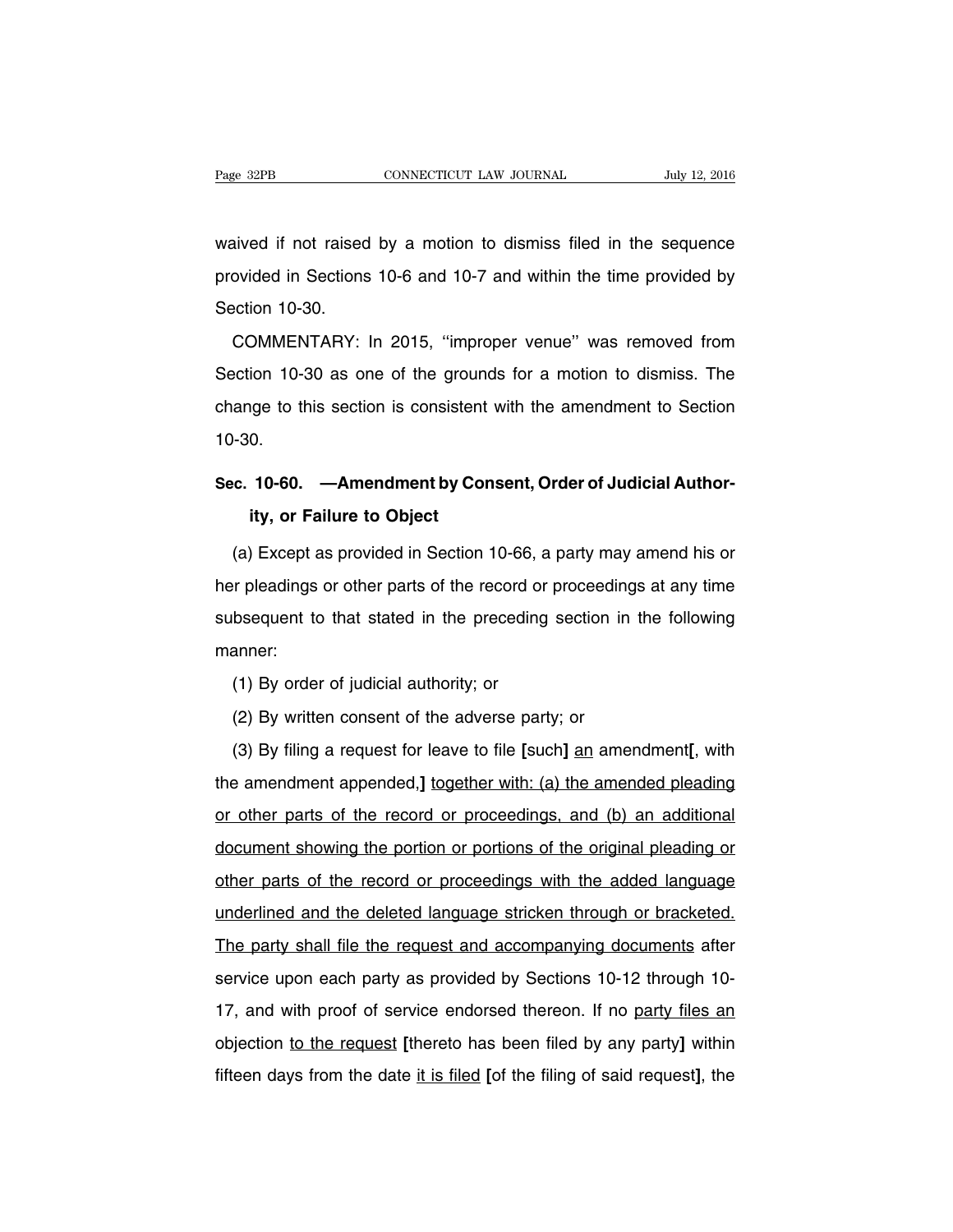amendment shall be deemed to have been filed by consent of the adverse party. If an opposing party shall have objection to any part of such request or the amendment appended thereto, such objection in writing specifying the particular paragraph or paragraphs to which there is objection and the reasons therefor, shall, after service upon each party as provided by Sections 10-12 through 10-17 and with proof of service endorsed thereon, be filed with the clerk within the time specified above and placed upon the next short calendar list.

(b) The judicial authority may restrain such amendments so far as may be necessary to compel the parties to join issue in a reasonable time for trial. If the amendment occasions delay in the trial or inconvenience to the other party, the judicial authority may award costs in its discretion in favor of the other party. For the purposes of this rule, a substituted pleading shall be considered an amendment. (See General Statutes § 52-130 and annotations.)

COMMENTARY: The revision to this section requires the person seeking to file the proposed amended pleading or other part of the record or proceeding to, in addition to filing an entirely new amended pleading, file an additional document showing the portion or portions of the original pleading or other parts of the record or proceedings and the added or deleted language so that the reader does not have to examine the entire new proposed pleading to discover or find the new language. This change will make it easier for the court and the opposing party to see what the proposed amendment is and where it is located.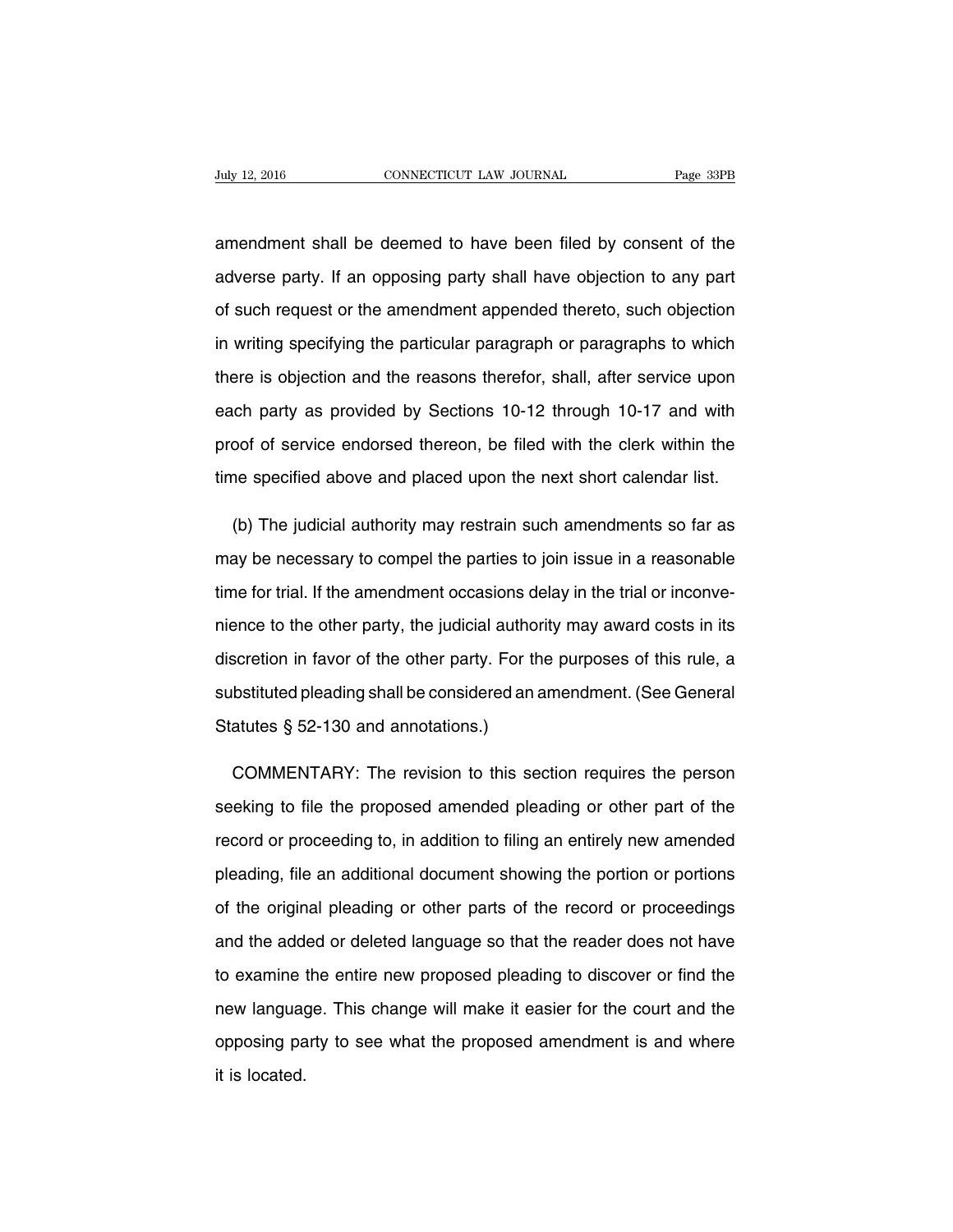### **Sec. 10-66. —Amendment of Amount in Demand**

A party may amend the party's statement concerning the amount in demand by order of the judicial authority upon filing of a motion for leave to file such amendment, with a copy of the amendment appended, after service upon each party as provided by Sections 10- 12 through 10-17, and with proof of service endorsed thereon. After obtaining permission of the judicial authority, the moving party shall file the **[**original amendment**]** amended statement of amount in demand with the clerk**[**. If the amount, legal interest or property in demand was alleged to be less than \$2500 in accordance with the provisions of Section 10-20, or, prior to October 1, 1979, was alleged to be less than \$7500, and the party has been given permission by a judicial authority to amend the demand to an amount in excess of either amount, the party**]** and shall pay any entry fee prescribed by statute to the clerk when the amendment is filed.

COMMENTARY: The revision to this section deletes the portion of the rule that references specific amounts, but retains the remainder of the rule.

#### **Sec. 11-1. Form of Motion and Request**

Every motion, request, application or objection directed to pleading or procedure, unless relating to procedure in the course of a trial, shall be in writing. A motion to extend time to plead, respond to written discovery, object to written discovery, or respond to requests for admissions shall state the date of the certification of service of the document for which an extension is sought and the date through which the moving party is seeking the extension.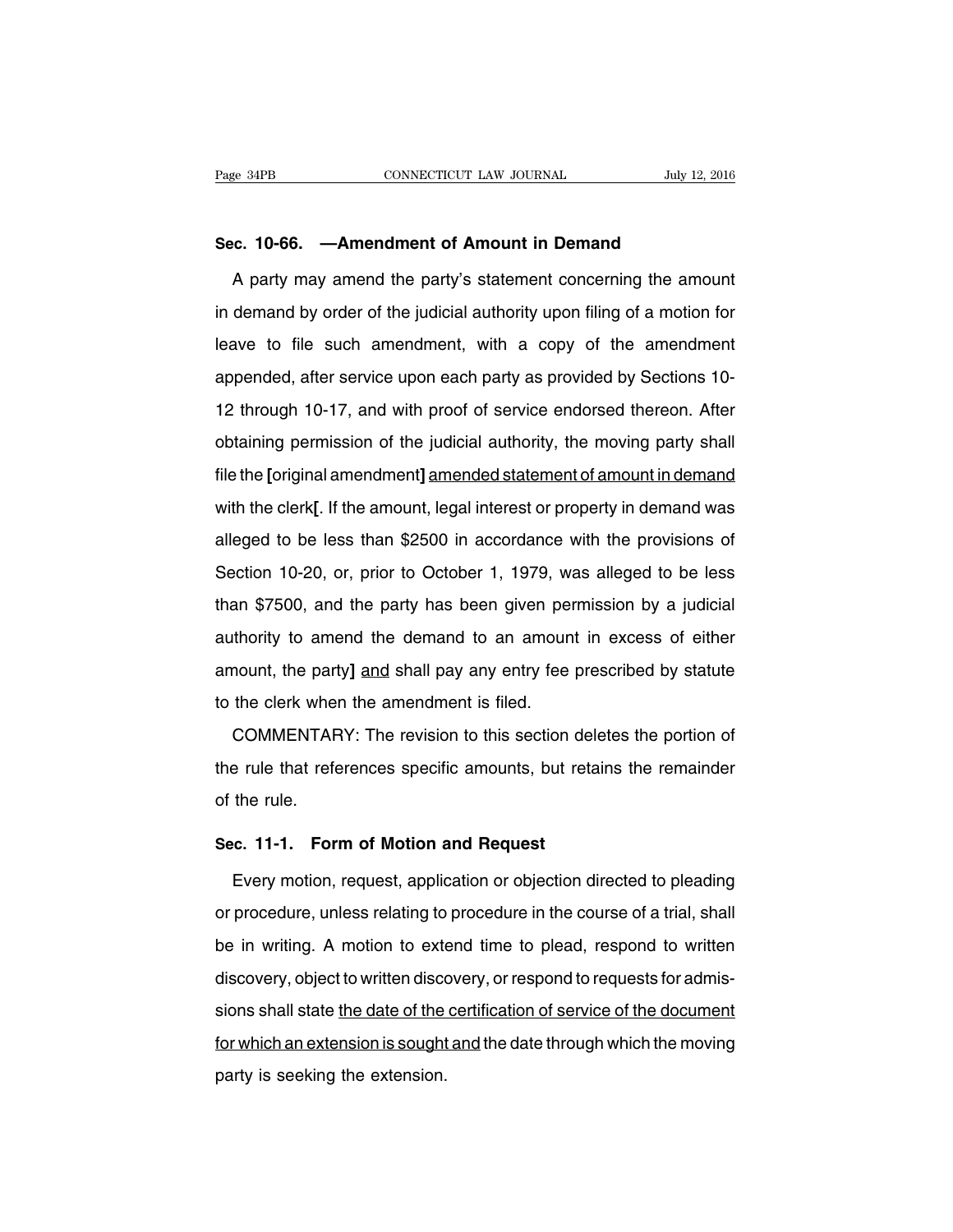(a) For civil matters, with the exception of housing, family and small claims matters, when any motion, application or objection is filed either electronically or on paper, no order page should be filed unless an order of notice and citation is necessary.

(b) For family, juvenile, housing and small claims matters, when any motion, application or objection is filed in paper format, an order shall be annexed to the filing until such cases are incorporated into the Judicial Branch's electronic filing system. Once these case types are incorporated into such electronic filing system, no order page should be filed unless an order of notice and citation is necessary.

(c) Whether filed under subsection (a) or (b), such motion, request, application or objection shall be served on all parties as provided in Sections 10-12 through 10-17 and, when filed, the fact of such service shall be endorsed thereon. Any such motion, request, application or objection, as well as any supporting brief or memorandum, shall include a page number on each page other than the first page, except that this requirement shall not apply to forms supplied by the Judicial Branch or generated by the electronic filing system.

COMMENTARY: The purpose of this revision is to inform the court of the length of time being sought in the totality. The party filing a standard disclosure request does not file any notice with the court as to the date of the filing of the request. See Sections 13-6 (d) and 13- 9 (e). Unless the movant states the date of the certification of service of the document in its motion, the court does not know whether the extension sought in the motion is reasonable or if the motion should be a request. See Sections 13-7 (a) (2) and 13-10 (a) (2).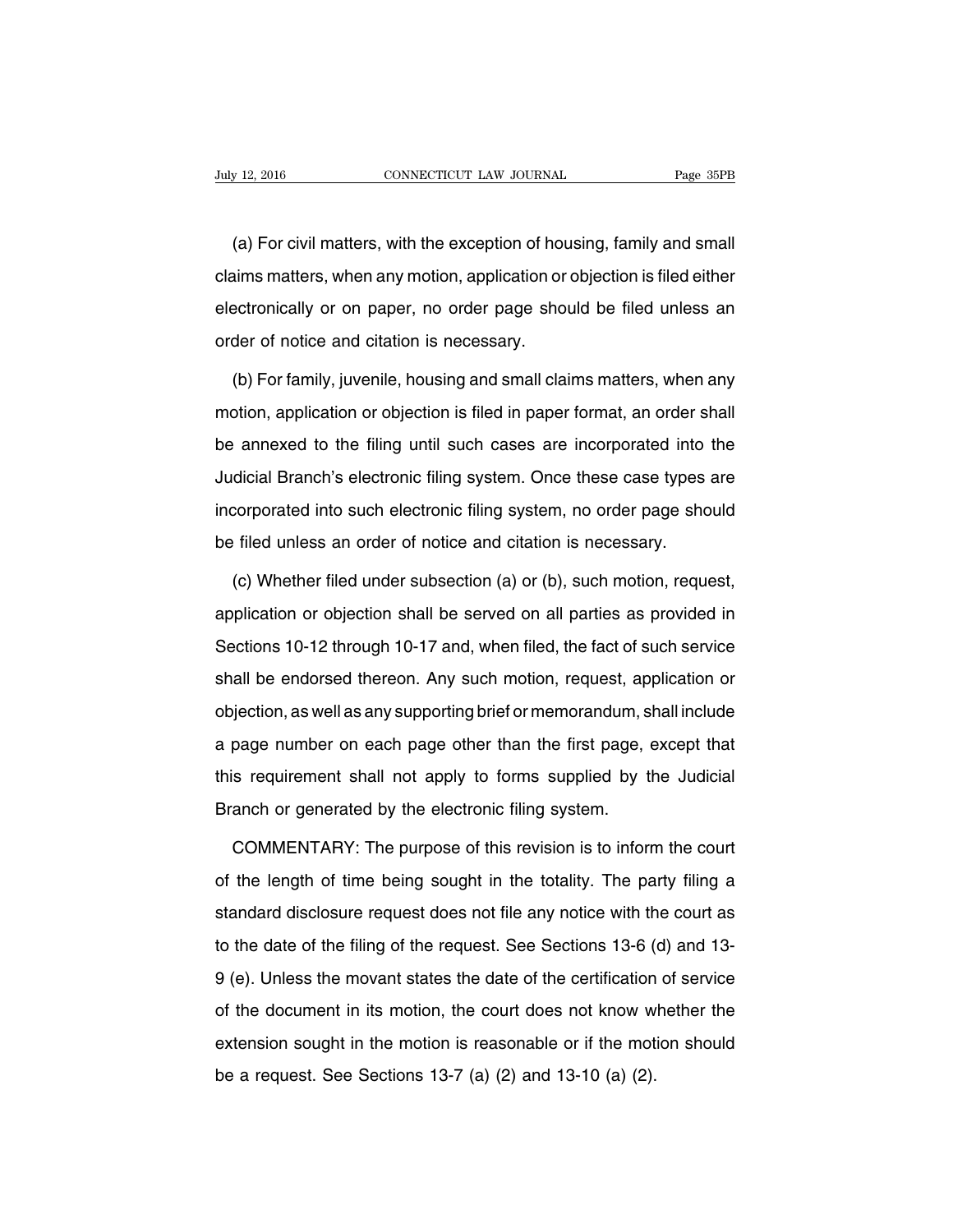# **Sec. 13-3. —Materials Prepared in Anticipation of Litigation; Statements of Parties; Privilege Log**

(a) Subject to the provisions of Section 13-4, a party may obtain discovery of documents and tangible things otherwise discoverable under Section 13-2 and prepared in anticipation of litigation or for trial by or for another party or by or for that other party's representative only upon a showing that the party seeking discovery has substantial need of the materials in the preparation of the case and is unable without undue hardship to obtain the substantial equivalent of the materials by other means. In ordering discovery of such materials when the required showing has been made, the judicial authority shall not order disclosure of the mental impressions, conclusions, opinions, or legal theories of an attorney or other representative of a party concerning the litigation.

(b) A party may obtain, without the showing required under this section, discovery of the party's own statement and of any nonprivileged statement of any other party concerning the action or its subject matter.

(c) A party may obtain, without the showing required under this section, discovery of any recording, by film, photograph, **[**videotape**]** video, **[**audiotape**]** audio or any other digital or electronic means, of the requesting party and of any recording of any other party concerning the action or the subject matter, thereof, including any transcript of such recording, prepared in anticipation of litigation or for trial by or for another party or by or for that other party's representative. A party may obtain information identifying any such recording and transcript,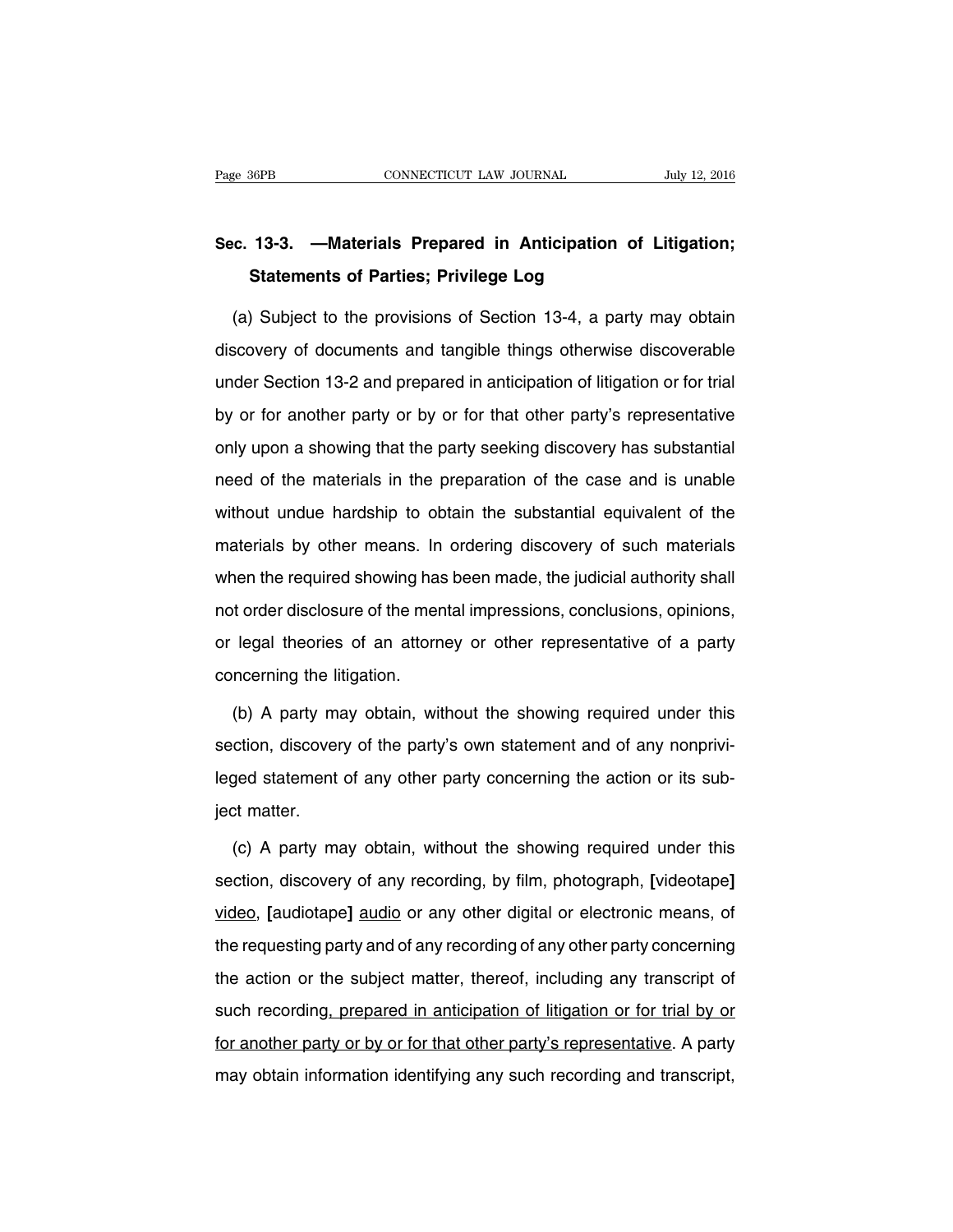if one was created, prior to the deposition of the party who is the subject of the recording; but the person from whom discovery is sought shall not be required to produce the recording or transcript until thirty days after the completion of the deposition of the party who is the subject of the recording or sixty days prior to the date the case is assigned to commence trial, whichever is earlier; except that if a deposition of the party who is the subject of the recording was not taken, the recording and transcript shall be produced sixty days prior to the date the case is assigned to commence trial. If a recording was created within such sixty day period, the recording and transcript must be produced immediately. No such recording or transcript is required to be identified or produced if neither it nor any part thereof will be introduced into evidence at trial. However, if any such recording or part or transcript thereof is required to be identified or produced, all recordings and transcripts thereof of the subject of the recording party shall be identified and produced, rather than only those recordings, or transcripts or parts thereof that the producing party intends to use or introduce at trial.

(d) When a claim of privilege or work product protection has been asserted pursuant to Sections 13-5 or 13-10 in response to a discovery request for documents or electronically stored information, the party asserting the privilege or protection shall provide, within forty-five days from the request of the party serving the discovery, the following information in the form of a privilege log:

(1) The type of document or electronically stored information;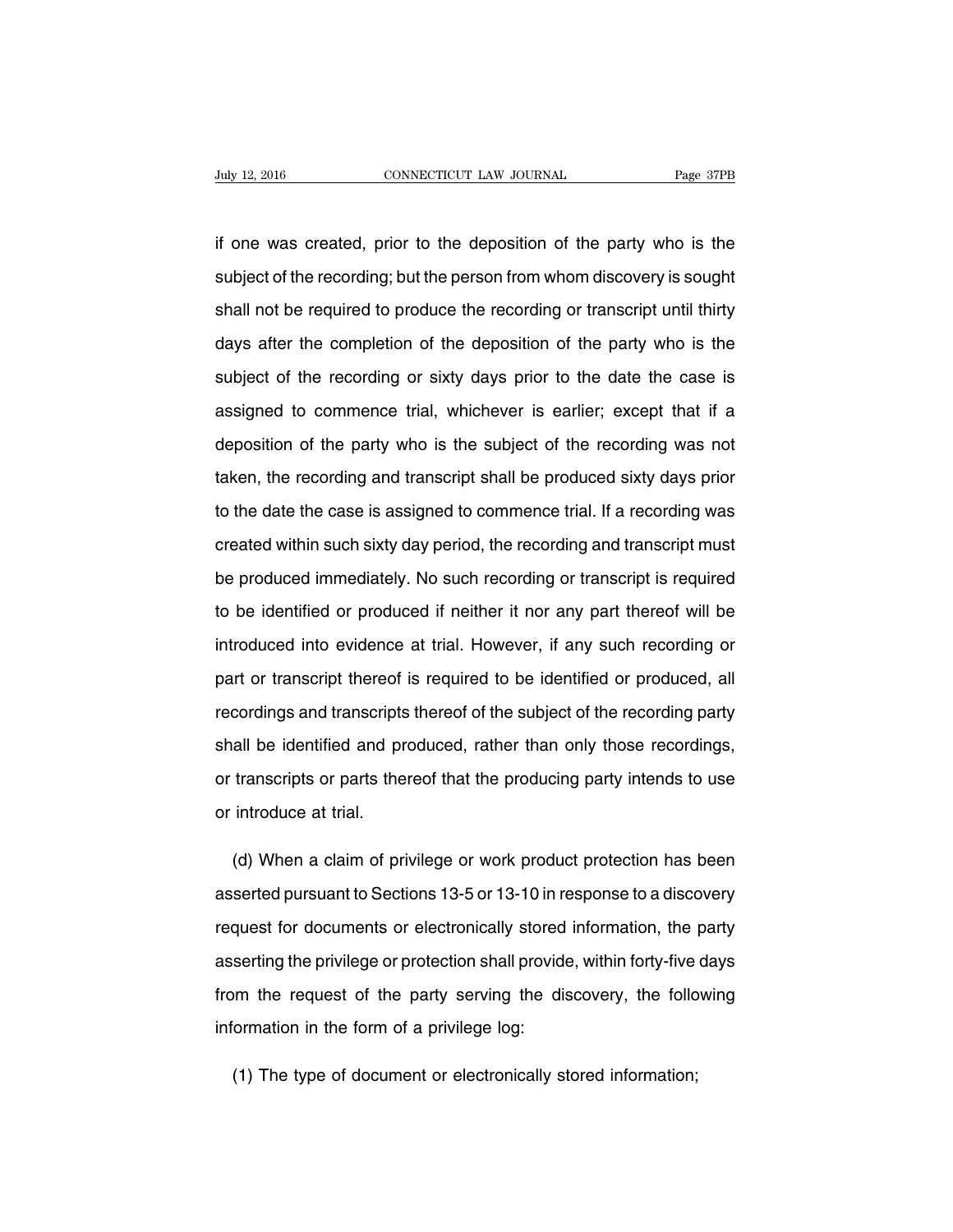(2) The general subject matter of the document or electronically stored information;

(3) The date of the document or electronically stored information;

(4) The author of the document or electronically stored information;

(5) Each recipient of the document or electronically stored information; and

(6) The nature of the privilege or protection asserted.

The privilege log shall initially be served upon all parties but not filed in court.

If the information called for by one or more of the foregoing categories is itself privileged, it need not be disclosed. However, the existence of the document and any nonprivileged information called for by the other categories must be disclosed.

A privilege log must be prepared with respect to all documents and electronically stored information withheld on the basis of a claim of privilege or work product protection, except for the following: written or electronic communications after commencement of the action between a party and the firm or lawyer appearing for the party in the action or as otherwise ordered by the judicial authority.

COMMENTARY: The change to this section clarifies that only recordings prepared by a party in anticipation of litigation or for trial, and not just any recordings, are covered by this rule.

#### **Sec. 13-4. —Experts**

(a) A party shall disclose each person who may be called by that party to testify as an expert witness at trial, and all documents that may be offered in evidence in lieu of such expert testimony, in accord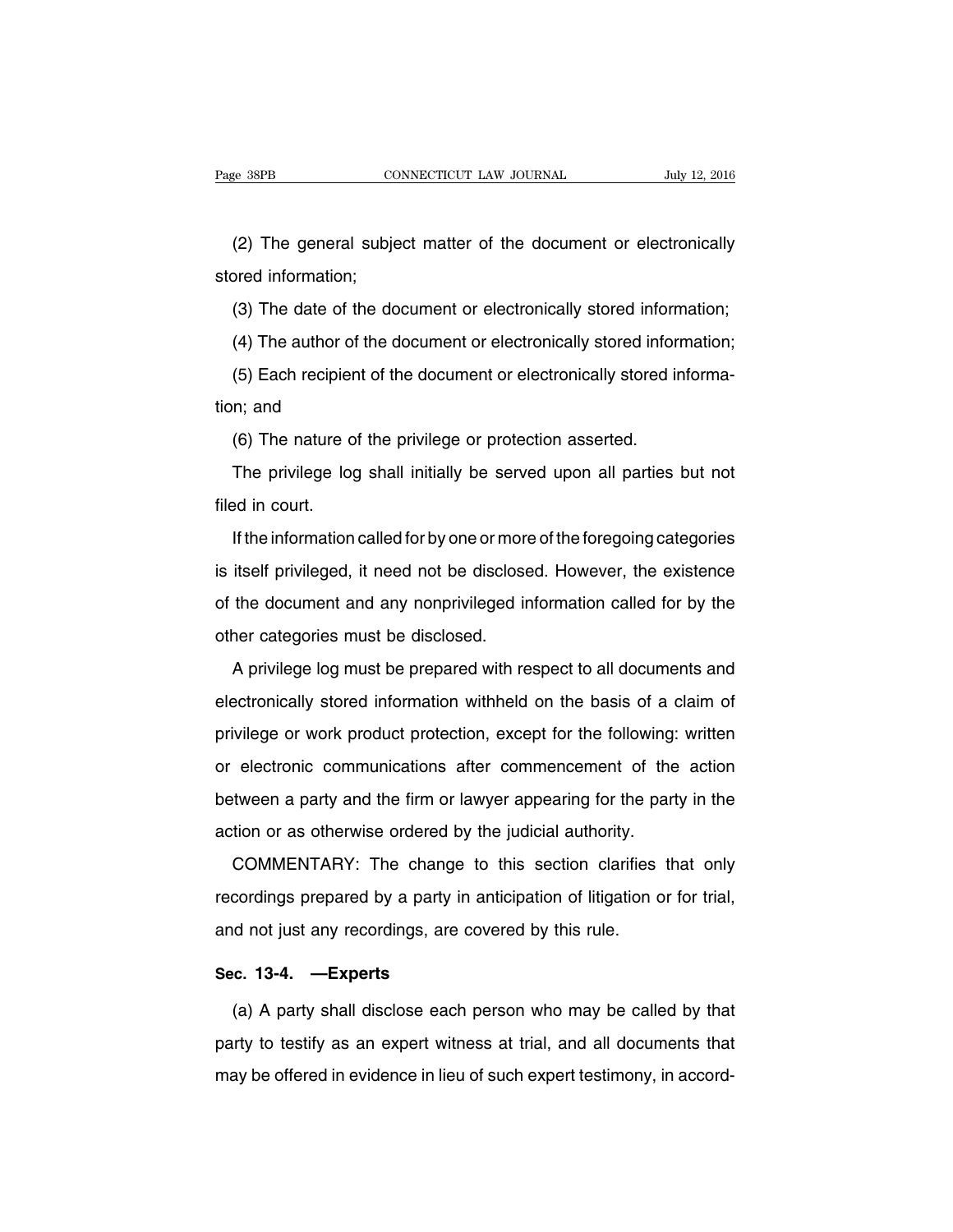ance with this section. The requirements of Section 13-15 shall apply to disclosures made under this section.

(b) A party shall file with the court and serve upon counsel a disclosure of expert witnesses which identifies the name, address and employer of each person who may be called by that party to testify as an expert witness at trial, whether through live testimony or by deposition. In addition, the disclosure shall include the following information:

(1) Except as provided in subdivision (2) of this subsection, the field of expertise and the subject matter on which the witness is expected to offer expert testimony; the expert opinions to which the witness is expected to testify; **[**and**]** the substance of the grounds for each such expert opinion; and the written report of the expert witness, if any. The report shall not be filed with the court. Disclosure of the information required under this subsection may be made by making reference in the disclosure to**[**, and contemporaneously producing to all parties, a**]** the written report of the expert witness containing such information. **[**The parties shall not file the expert's written report with the court.**]**

(2) If the witness to be disclosed hereunder is a health care provider who rendered care or treatment to the plaintiff, and the opinions to be offered hereunder are based upon that provider's care or treatment, then the disclosure obligations under this section may be satisfied by disclosure to the parties of the medical records and reports of such care or treatment. A witness disclosed under this subsection shall be permitted to offer expert opinion testimony at trial as to any opinion as to which fair notice is given in the disclosed medical records or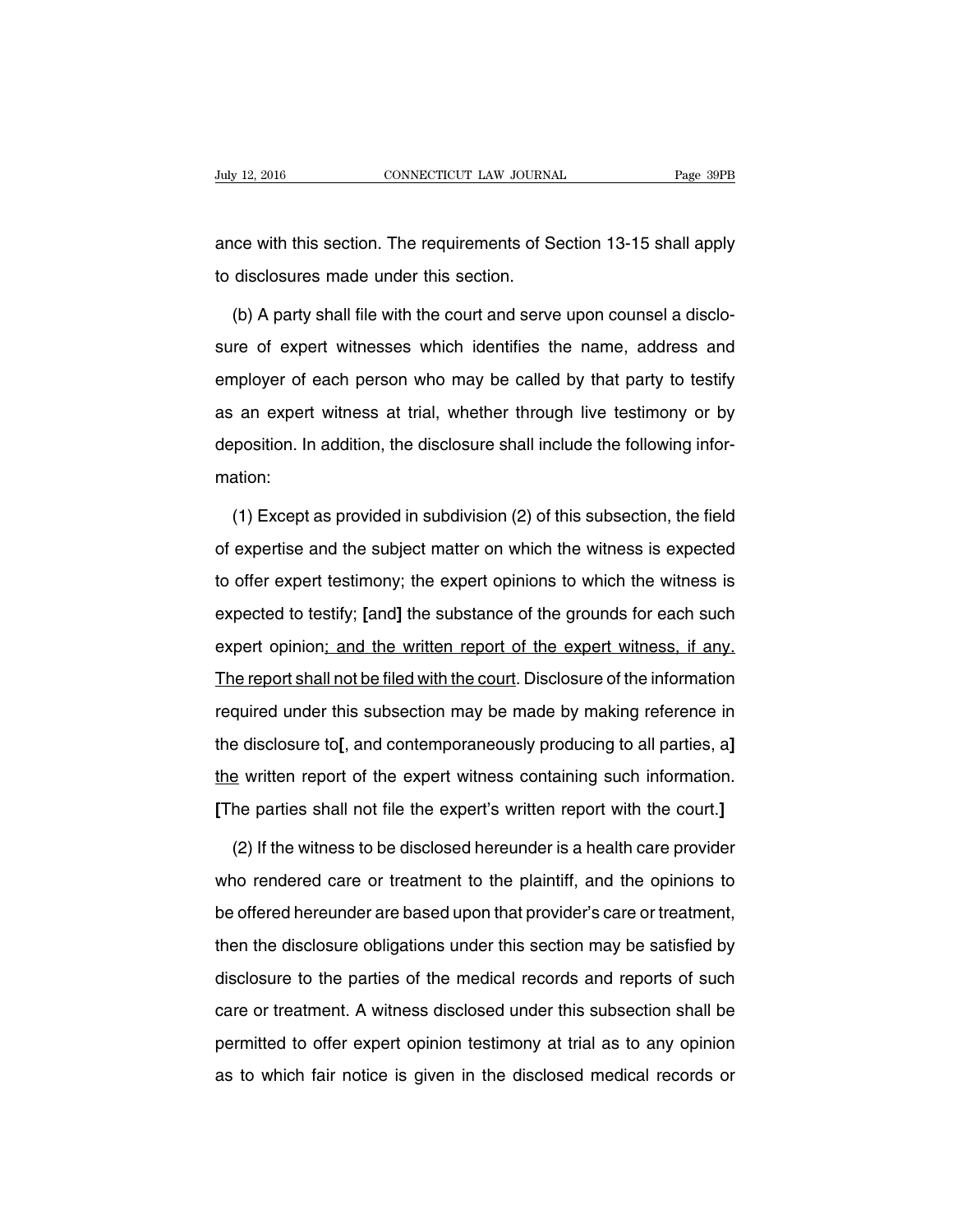reports. Expert testimony regarding any opinion as to which fair notice is not given in the disclosed medical records or reports must be disclosed in accordance with subdivision (1) of subsection (b) of this section. The parties shall not file the disclosed medical records or disclosed medical reports with the court.

(3) Except for an expert witness who is a health care provider who rendered care or treatment to the plaintiff, or unless otherwise ordered by the judicial authority or agreed upon by the parties, the party disclosing an expert witness shall, upon the request of an opposing party, produce to all other parties all materials obtained, created and/or relied upon by the expert in connection with his or her opinions in the case within fourteen days prior to that expert's deposition or within such other time frame determined in accordance with the Schedule for Expert Discovery prepared pursuant to subsection (g) of this section. If any such materials have already been produced to the other parties in the case, then a list of such materials, made with sufficient particularity that the materials can be easily identified by the parties, shall satisfy the production requirement hereunder with respect to those materials. If an expert witness otherwise subject to this subsection is not being compensated in that capacity by or on behalf of the disclosing party, then that party may give written notice of that fact in satisfaction of the obligations imposed by this subsection. If such notice is provided, then it shall be the duty of the party seeking to depose such expert witness to obtain the production of the requested materials by subpoena or other lawful means.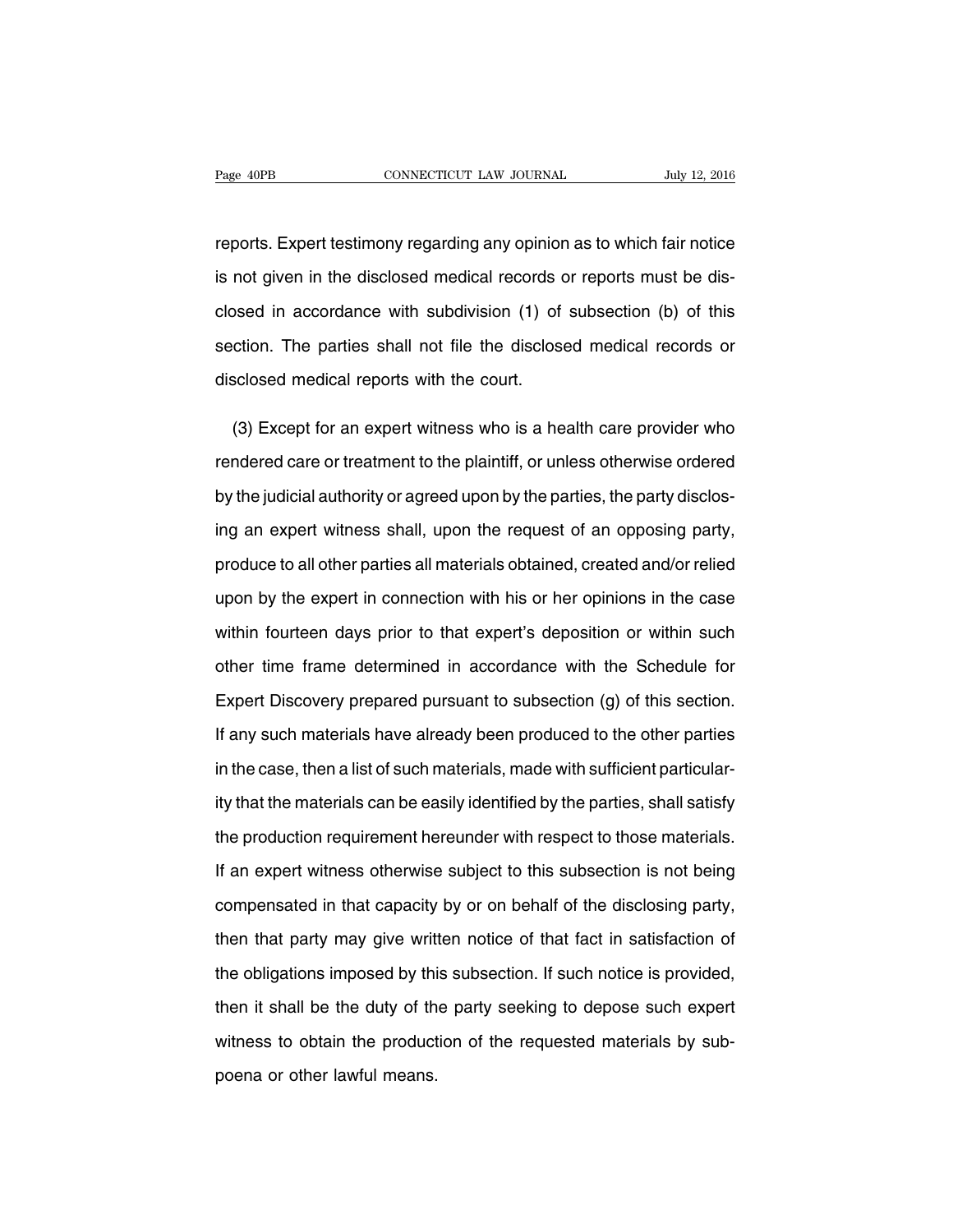(4) Nothing in this section shall prohibit any witness disclosed hereunder from offering nonexpert testimony at trial.

(c) (1) Unless otherwise ordered by the judicial authority upon motion, a party may take the deposition of any expert witness disclosed pursuant to subsection (b) of this section in the manner prescribed in Section 13-26 et seq. governing deposition procedure generally. Nothing contained in subsection (b) of this section shall impair the right of any party from exercising that party's rights under the rules of practice to subpoena or to request production of any materials, to the extent otherwise discoverable, in addition to those produced under subsection (b) of this section, in connection with the deposition of any expert witness, nor shall anything contained herein impair the right of a party to raise any objections to any request for production of documents sought hereunder to the extent that a claim of privilege exists.

(2) Unless otherwise ordered by the judicial authority for good cause shown, or agreed upon by the parties, the fees and expenses of the expert witness for any such deposition, excluding preparation time, shall be paid by the party or parties taking the deposition. Unless otherwise ordered, the fees and expenses hereunder shall include only (A) a reasonable fee for the time of the witness to attend the deposition itself and the witness' travel time to and from the place of deposition; and (B) the reasonable expenses actually incurred for travel to and from the place of deposition and lodging, if necessary. If the parties are unable to agree on the fees and expenses due under this subsection, the amount shall be set by the judicial authority, upon motion.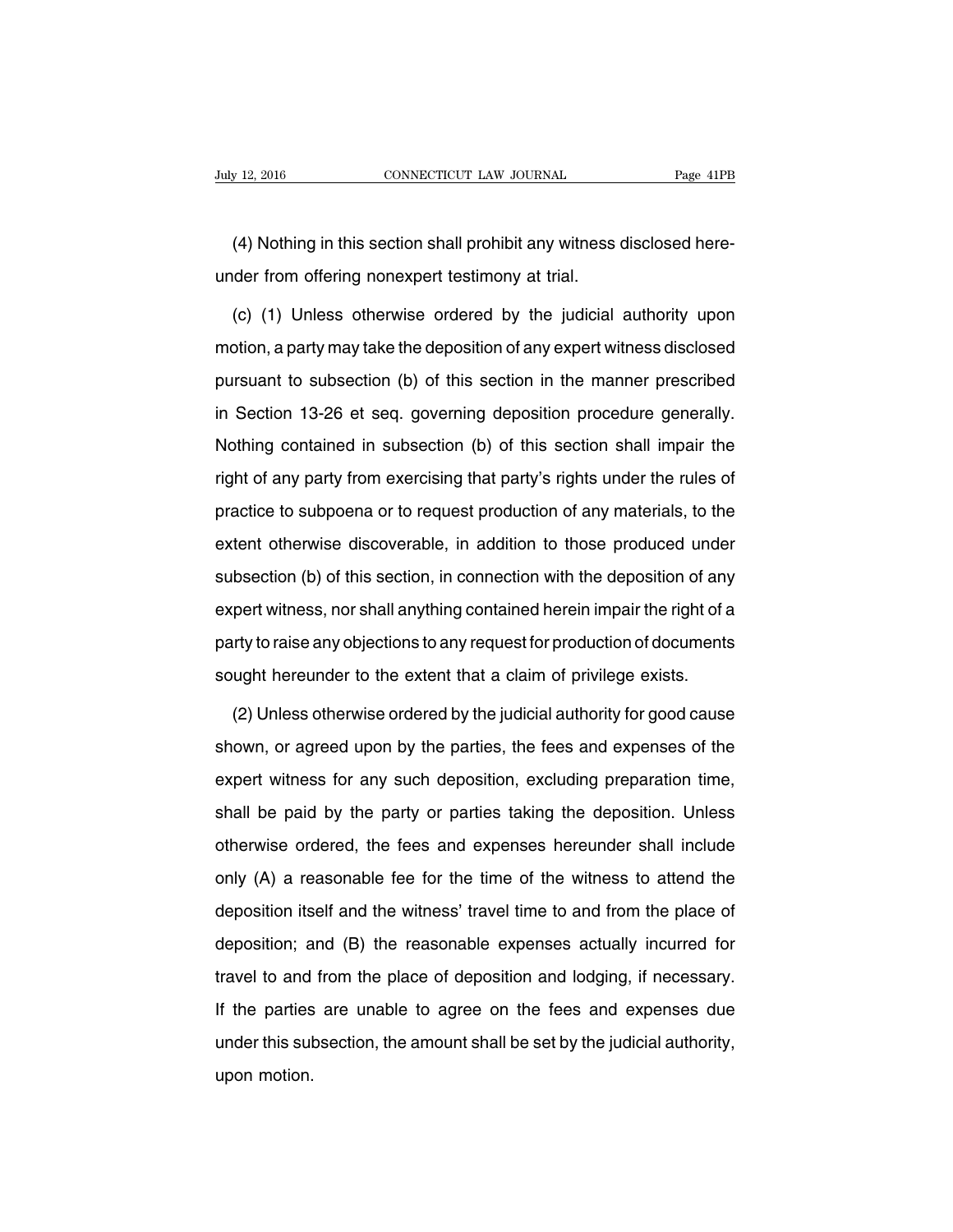(d) (1) A party shall file with the court a list of all documents or records that the party expects to submit in evidence pursuant to any statute or rule permitting admissibility of documentary evidence in lieu of the live testimony of an expert witness. The list filed hereunder shall identify such documents or records with sufficient particularity that they shall be easily identified by the other parties. The parties shall not file with the court a copy of the documents or records on such list.

(2) Unless otherwise ordered by the judicial authority upon motion, a party may take the deposition of any expert witness whose records are disclosed pursuant to subdivision (1) of subsection (d) of this section in the manner prescribed in Section 13-26 et seq. governing deposition procedure generally. Nothing contained in subsection (d) of this section shall impair the right of any party from exercising that party's rights under the rules of practice to subpoena or to request production of any materials, to the extent otherwise discoverable, in addition to those produced under subsection (d), in connection with the deposition of any expert witness.

(3) Unless otherwise ordered by the judicial authority for good cause shown, or agreed upon by the parties, the fees and expenses of the expert witness for any such deposition, excluding preparation time, shall be paid by the party or parties taking the deposition. Unless otherwise ordered, the fees and expenses hereunder shall include only (A) a reasonable fee for the time of the witness to attend the deposition itself and the witness' travel time to and from the place of deposition; and (B) the reasonable expenses actually incurred for travel to and from the place of deposition and lodging, if necessary.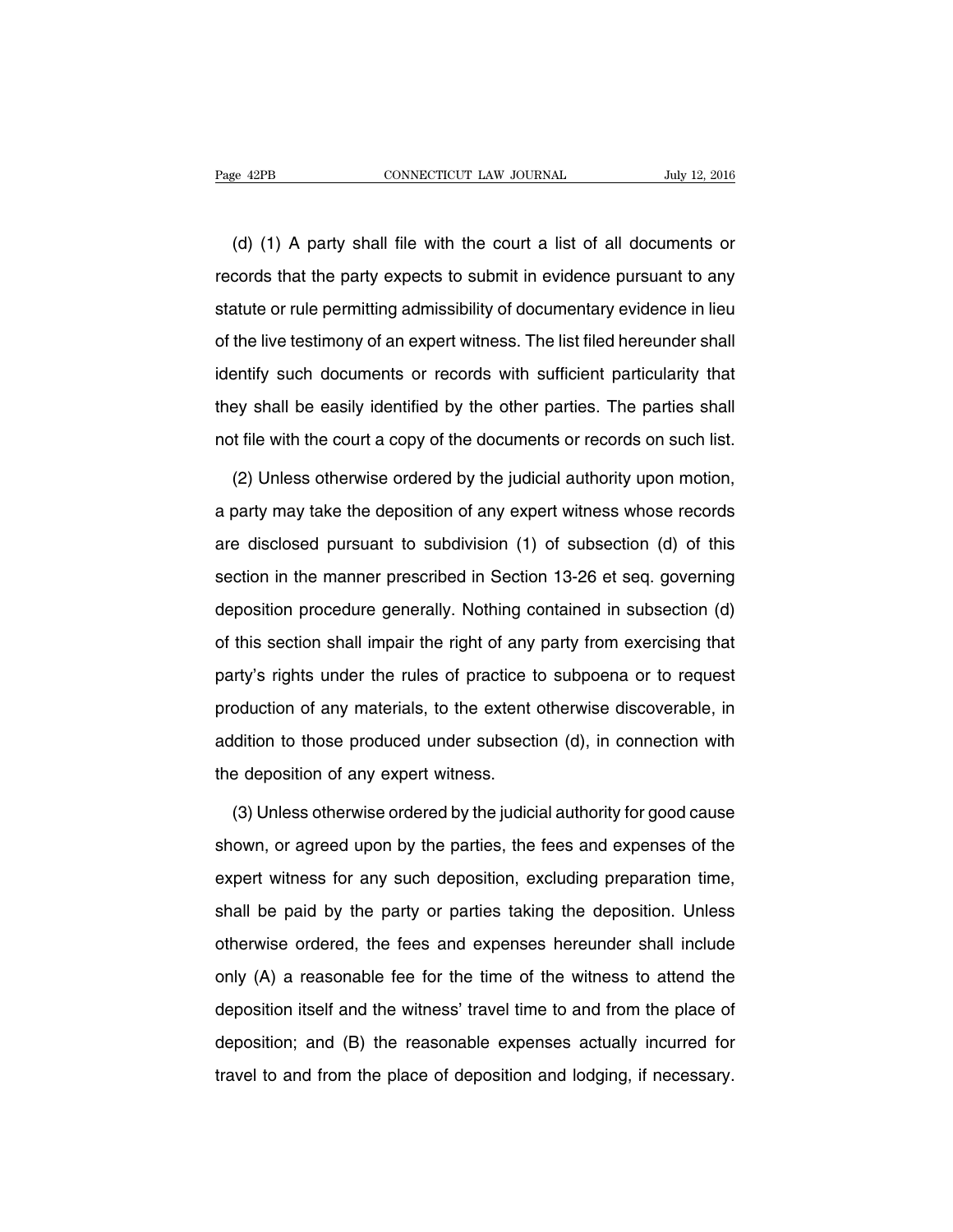If the parties are unable to agree on the fees and expenses due under this subsection, the amount shall be set by the judicial authority, upon motion.

(e) If any party expects to call as an expert witness at trial any person previously disclosed by any other party under subsection (b) hereof, the newly disclosing party shall file a notice of disclosure: (1) stating that the party adopts all or a specified part of the expert disclosure already on file; and (2) disclosing any other expert opinions to which the witness is expected to testify and the substance of the grounds for any such expert opinion. Such notice shall be filed within the time parameters set forth in subsection (g).

(f) A party may discover facts known or opinions held by an expert who had been retained or specially employed by another party in anticipation of litigation or preparation for trial and who is not expected to be called as a witness at trial only as provided in Section 13-11 or upon a showing of exceptional circumstances under which it is impracticable for the party seeking discovery to obtain facts or opinions on the same subject by other means.

(g) Unless otherwise ordered by the judicial authority, or otherwise agreed by the parties, the following schedule shall govern the expert discovery required under subsections (b), (c), (d) and (e) of this section.

(1) Within 120 days after the return date of any civil action, or at such other time as the parties may agree or as the court may order, the parties shall submit to the court for its approval a proposed Schedule for Expert Discovery, which, upon approval by the court, shall govern the timing of expert discovery in the case. This schedule shall be submitted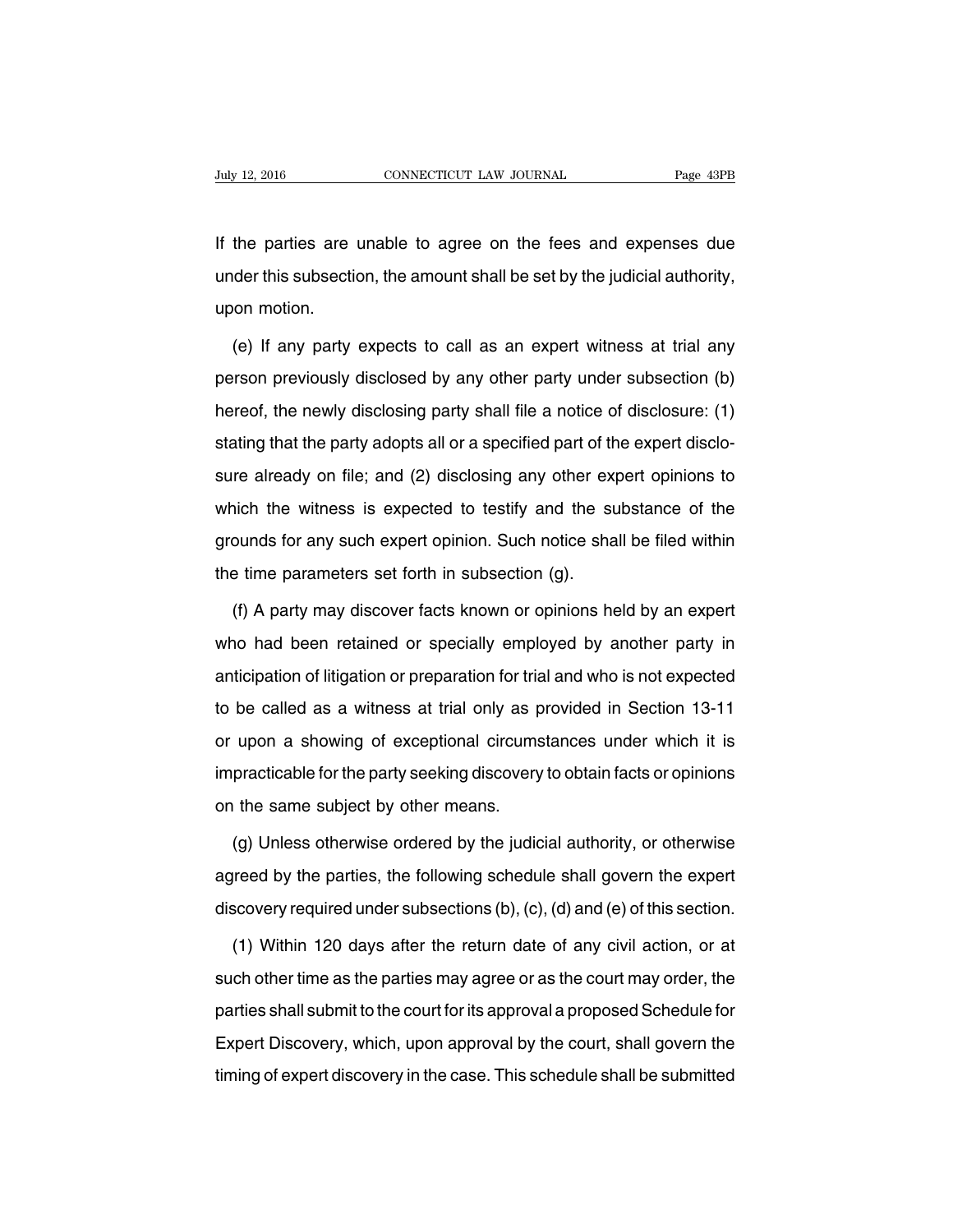on a ''Schedule for Expert Discovery'' form prescribed by the office of the chief court administrator. The deadlines proposed by the parties shall be realistic and reasonable, taking into account the nature and relative complexity of the case, the need for predicate discovery and the estimated time until the case may be exposed for trial. If the parties are unable to agree on discovery deadlines, they shall so indicate on the proposed Schedule for Expert Discovery, in which event the court shall convene a scheduling conference to set those deadlines.

(2) If a party is added or appears in a case after the proposed Schedule for Expert Discovery is filed, then an amended proposed Schedule for Expert Discovery shall be prepared and filed for approval by the court within sixty days after such new party appears, or at such other time as the court may order.

(3) Unless otherwise ordered by the court, disclosure of any expert witness under subsection (e) hereof shall be made within thirty days of the event giving rise to the need for that party to adopt the expert disclosure as its own (e.g., the withdrawal or dismissal of the party originally disclosing the expert).

(4) The parties, by agreement, may modify the approved Schedule for Expert Discovery or any other time limitation under this section so long as the modifications do not interfere with an assigned trial date. A party who wishes to modify the approved Schedule for Expert Discovery or other time limitation under this section without agreement of the parties may file a motion for modification with the court stating the reasons therefor. Said motion shall be granted if: (i) the requested modification will not cause undue prejudice to any other party; (ii) the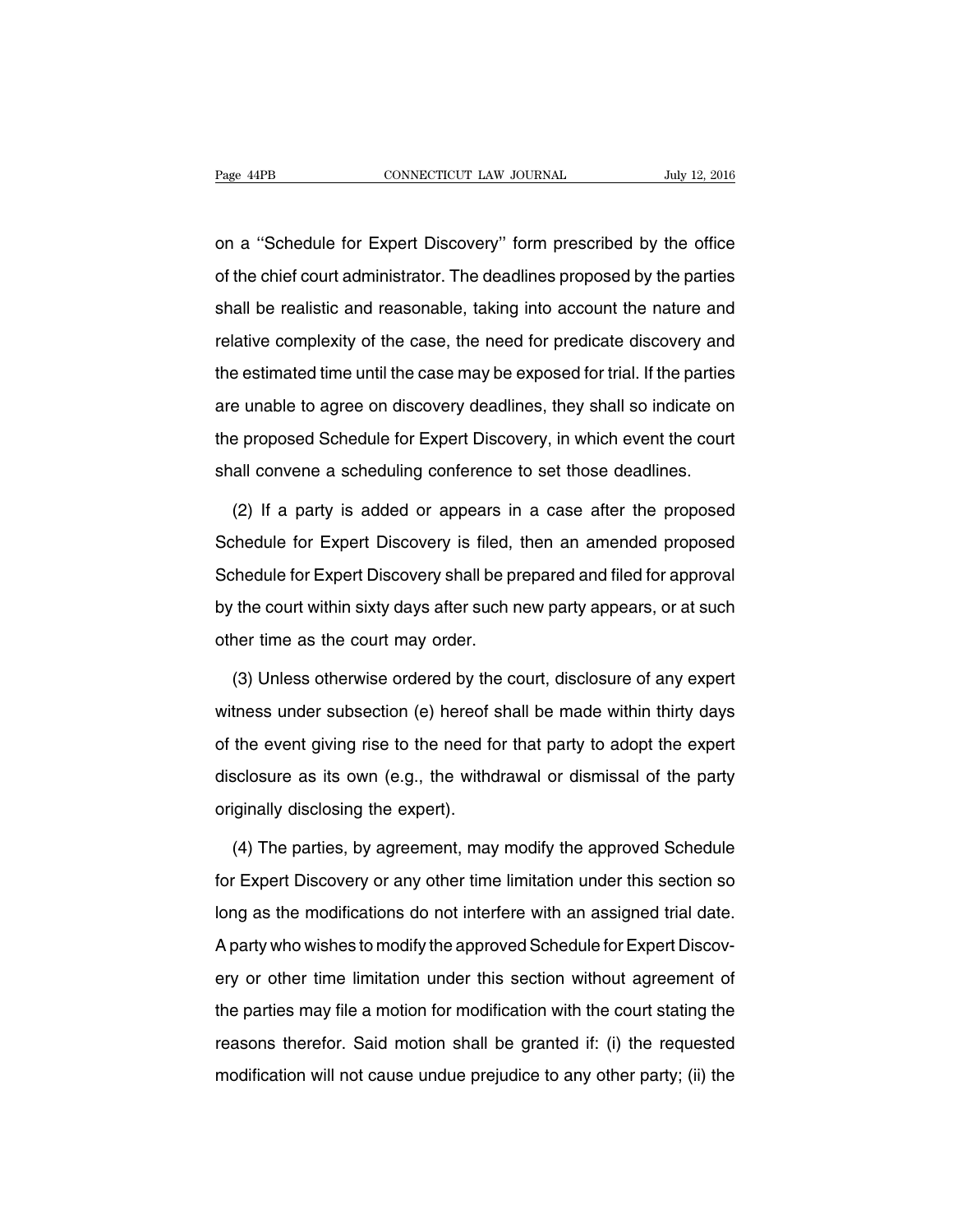requested modification will not cause undue interference with the trial schedule in the case; and (iii) the need for the requested modification was not caused by bad faith delay of disclosure by the party seeking modification.

(h) A judicial authority may, after a hearing, impose sanctions on a party for failure to comply with the requirements of this section. An order precluding the testimony of an expert witness may be entered only upon a finding that: (1) the sanction of preclusion, including any consequence thereof on the sanctioned party's ability to prosecute or to defend the case, is proportional to the noncompliance at issue, and (2) the noncompliance at issue cannot adequately be addressed by a less severe sanction or combination of sanctions.

(i) The revisions to this rule adopted by the judges of the superior court in June, 2008, effective on January 1, 2009, and the revisions to this rule adopted by the judges of the superior court in June, 2009, and March, 2010, shall apply to cases commenced on or after January 1, 2009. The version of this rule in effect on December 31, 2008, shall apply to cases commenced on or before that date.

COMMENTARY: The revision is intended to make clear that any written report of any expert witness who may be called by a party to testify as an expert witness at trial, including a health care provider who conducts a record review, must be provided to all parties as part of the disclosure of expert witness, but not filed with the court.

#### **Sec. 13-6. Interrogatories; In General**

(a) In any civil action, in any probate appeal, or in any administrative appeal where the judicial authority finds it reasonably probable that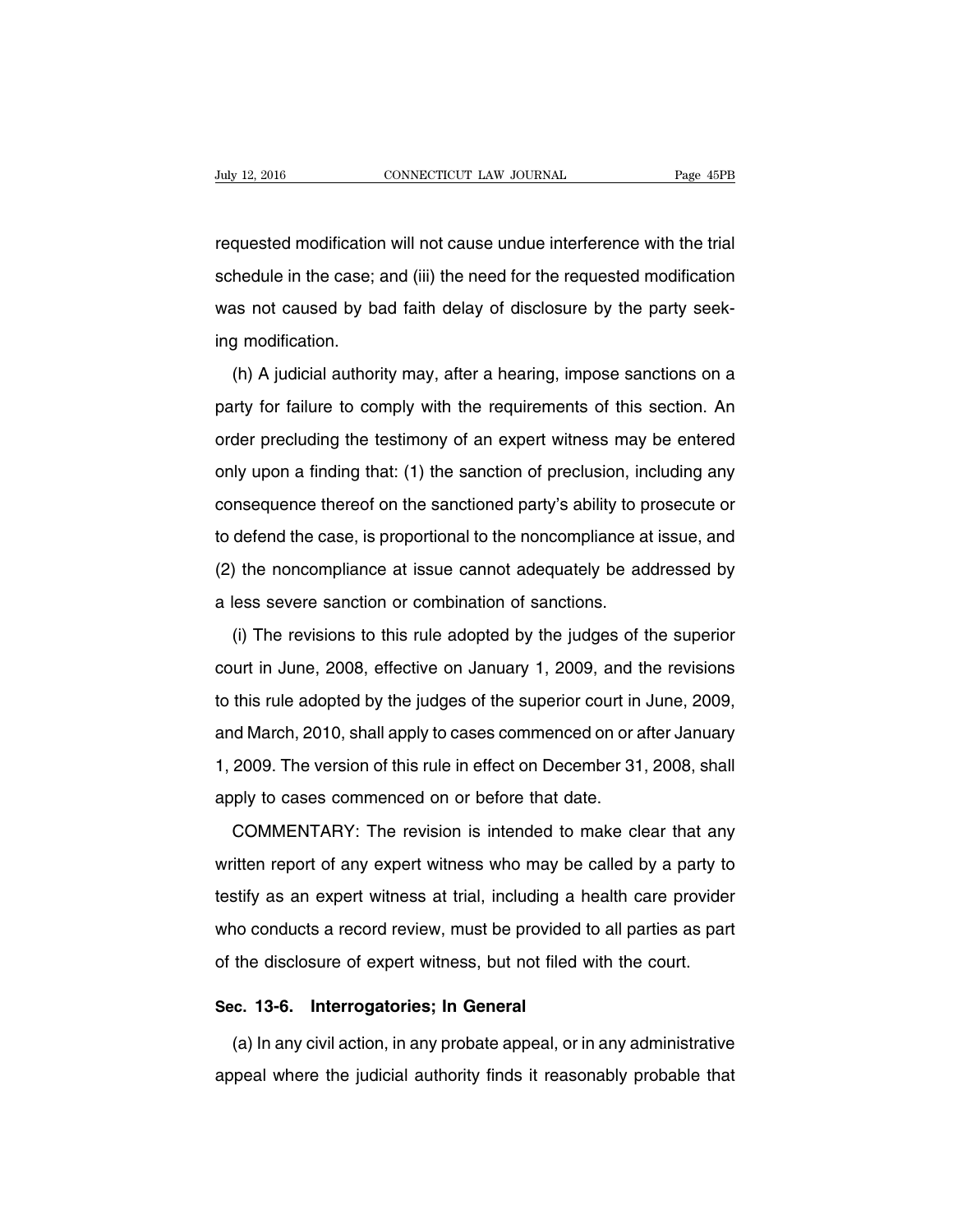evidence outside the record will be required, any party may serve in accordance with Sections 10-12 through 10-17 written interrogatories, which may be in electronic format, upon any other party to be answered by the party served. Written interrogatories may be served upon any party without leave of the judicial authority at any time after the return day. Except as provided in subsection (c) or where the interrogatories are served electronically as provided in Section 10-13 and in a format that allows the recipient to electronically insert the answers in the transmitted document, the party serving interrogatories shall leave sufficient space following each interrogatory in which the party to whom the interrogatories are directed can insert the answer. In the event that an answer requires more space than that provided on interrogatories that were not served electronically and in a format that allows the recipient to electronically insert the answers in the transmitted document, the answer shall be continued on a separate sheet of paper which shall be attached to the completed answers.

(b) Interrogatories may relate to any matters which can be inquired into under Sections 13-2 through 13-5 and the answers may be used at trial to the extent permitted by the rules of evidence. In all personal injury actions alleging liability based on the operation or ownership of a motor vehicle or alleging liability based on the ownership, maintenance or control of real property, the interrogatories shall be limited to those set forth in Forms 201, 202, 203, 208 and/or 210 of the rules of practice, unless upon motion, the judicial authority determines that such interrogatories are inappropriate or inadequate in the particular action. These forms are set forth in the Appendix of Forms in this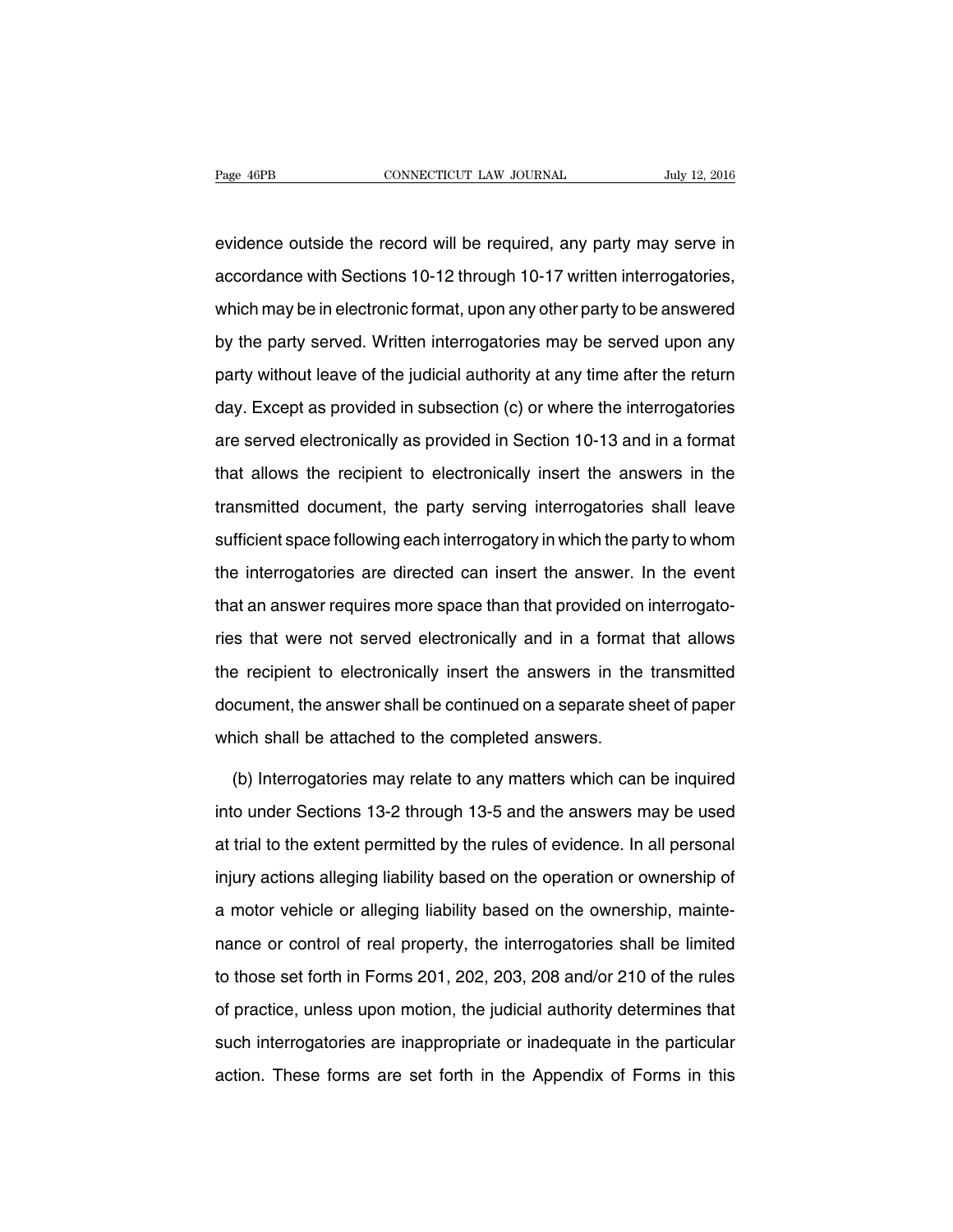volume. Unless the judicial authority orders otherwise, the frequency of use of interrogatories in all actions except those for which interrogatories have been set forth in Forms 201, 202, 203, 208 and/or 210 of the rules of practice is not limited.

(c) The standard interrogatories are intended to address discovery needs in most cases in which their use is mandated, but they do not preclude any party from moving for permission to serve such additional discovery as may be necessary in any particular case.

**[**(c)**]**(d) In lieu of serving the interrogatories set forth in Forms 201, 202, 203, 208 and/or 210 of the rules of practice on a party who is represented by counsel, the moving party may serve on such party a notice of interrogatories, which shall not include the actual interrogatories to be answered, but shall instead set forth the number of the Practice Book form containing such interrogatories and the name of the party to whom the interrogatories are directed. The party to whom such notice is directed shall in his or her response set forth each interrogatory immediately followed by that party's answer thereto.

**[**(d)**]**(e) The party serving interrogatories or the notice of interrogatories shall not file them with the court.

**[**(e)**]**(f) Unless leave of court is granted, the instructions to Forms 201 through 203 are to be used for all nonstandard interrogatories.

COMMENTARY: The change to this section is intended to make clear that standard interrogatories are intended to meet the discovery needs of most motor vehicle and premises liability personal injury cases but that they can be supplemented upon motion as necessary in a particular case.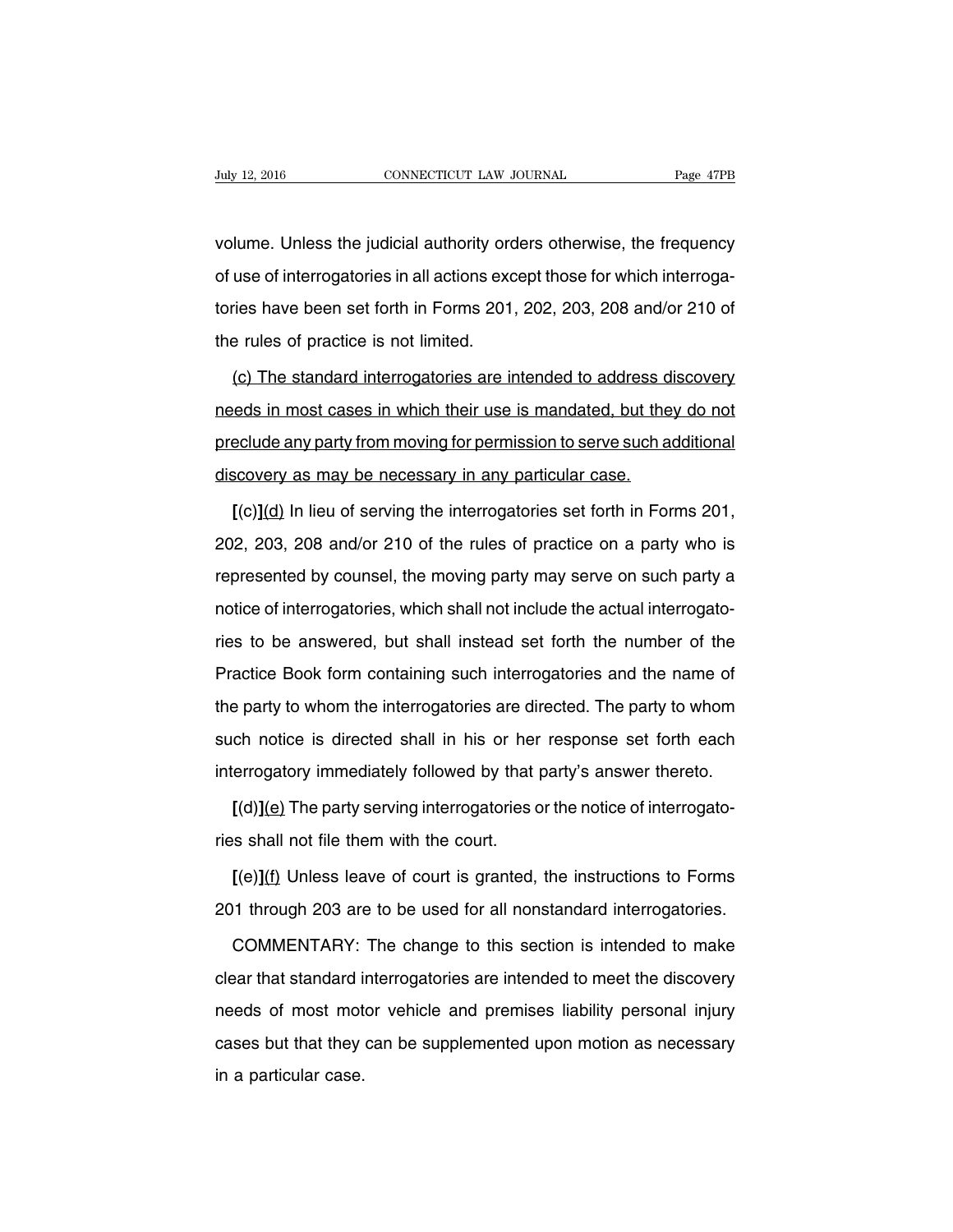#### **Sec. 13-7. —Answers to Interrogatories**

(a) Any such interrogatories shall be answered under oath by the party to whom directed and such answers shall not be filed with the court but shall be served within **[**thirty**]** sixty days after the date of certification of service, in accordance with Sections 10-12 through 10- 17, of the interrogatories or, if applicable, the notice of interrogatories on the answering party, or within such shorter or longer time as the judicial authority may allow, unless:

(1) Counsel file with the court a written stipulation extending the time within which answers or objections may be served; or

(2) **[**The party to whom the interrogatories are directed, after service in accordance with Sections 10-12 through 10-17, files a request for extension of time, for not more than thirty days, within the initial thirtyday period. Such request shall be deemed to have been automatically granted by the judicial authority on the date of filing, unless within ten days of such filing the party who has served the interrogatories or the notice of interrogatories shall file objection thereto. A party shall be entitled to one such request for each set of interrogatories directed to that party; or

(3)**]** Upon motion, the judicial authority allows a longer time; or

**[**(4)**]** (3) Objections to the interrogatories and the reasons therefor are filed and served within the **[**thirty-day**]** sixty-day period.

(b) All answers to interrogatories shall: (1) repeat immediately before each answer the interrogatory being answered; and (2) be signed by the person making them.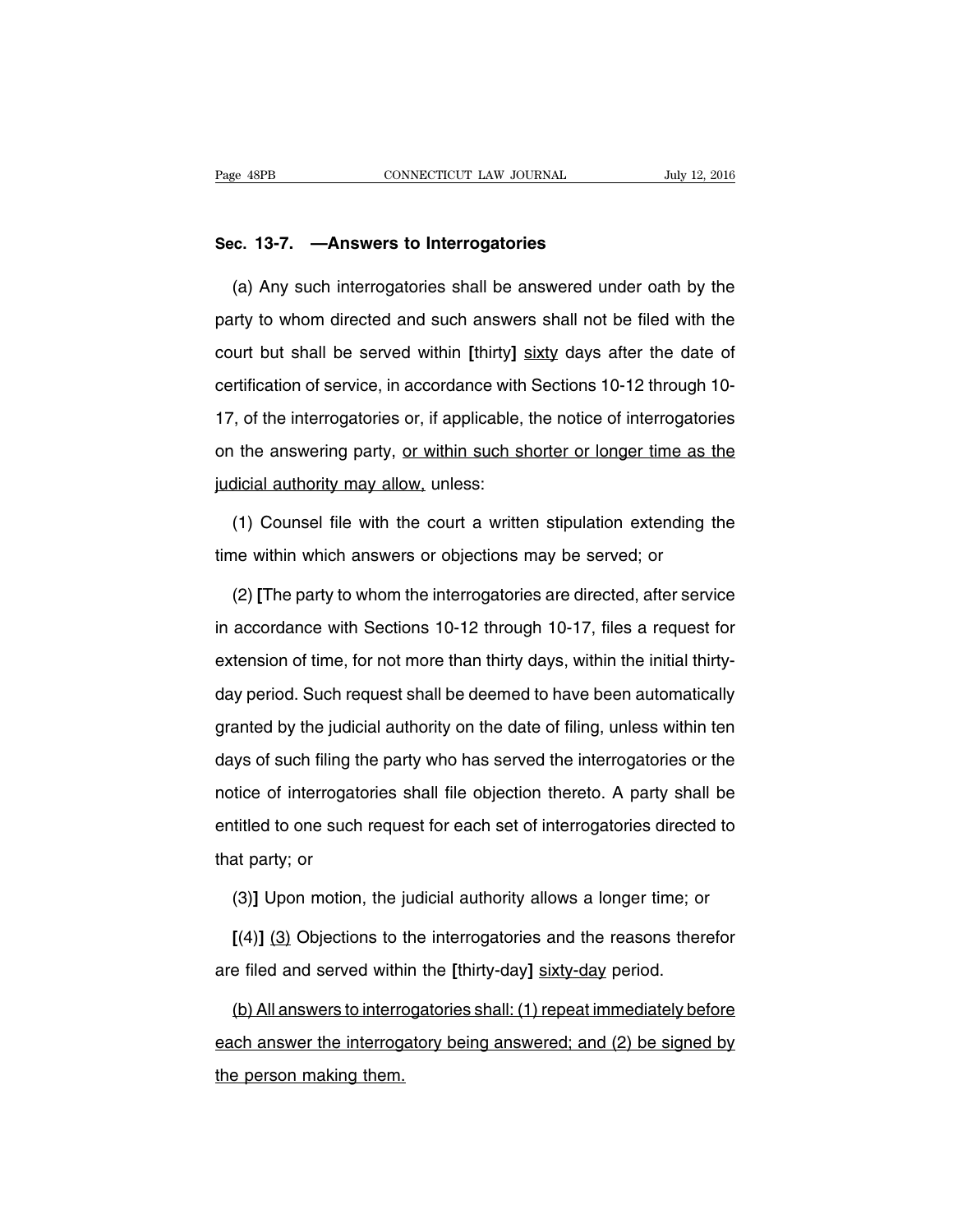**[**(b)**]** (c) A party objecting to one or more interrogatories shall file an objection in accordance with Section 13-8.

**[**(c)**]** (d) Objection by a party to certain of the interrogatories directed to such party shall not relieve that party of the obligation to answer the interrogatories to which he or she has not objected within the **[**thirty-day**]** sixty-day period. **[**All answers to interrogatories shall repeat immediately before each answer the interrogatory being answered. Answers are to be signed by the person making them. The party serving the interrogatories or the notice of interrogatories may move for an order under Section 13-14 with respect to any failure to answer.**]**

(e) The party serving interrogatories or the notice of interrogatories may move for an order under Section 13-14 with respect to any failure to answer.

COMMENTARY: The time for responding or objecting to interrogatories has been increased from thirty to sixty days, unless otherwise established by a scheduling order, to provide respondents with additional time to gather the information. By extending the time, it is expected that parties will not find it necessary to seek an extension of time as frequently. The rule also eliminates the provision for filing a request for extension of time, but it does not preclude a party from filing a motion for an extension of time. In addition, the subsections of the rule have been rearranged slightly, with the requirements for answers to interrogatories preceding the subsections on objecting to interrogatories and seeking an order for compliance.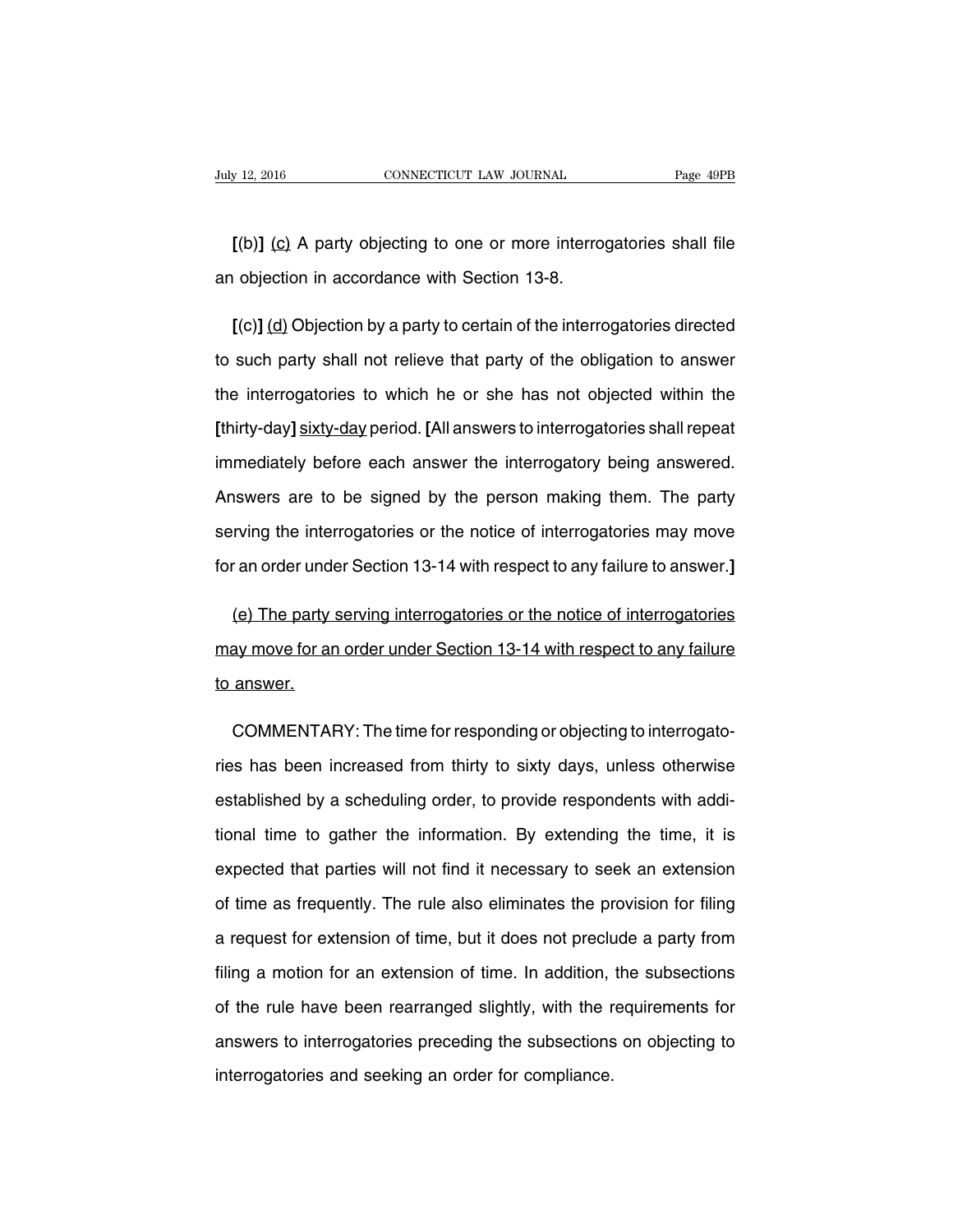#### **Sec. 13-8. —Objections to Interrogatories**

(a) **[**Objections to interrogatories shall be immediately preceded by the interrogatory objected to,**]** The party objecting to any interrogatory shall set forth each interrogatory immediately followed by reasons for the objection**[**,**]**. Objections shall be: (1) signed by the attorney or selfrepresented party making them; and **[**shall be**]** (2) filed with the court pursuant to Section 13-7. No objection may be filed with respect to interrogatories which have been set forth in Forms 201, 202, 203, 208 and/or 210 of the rules of practice for use in connection with Section 13-6.

(b) No objections to interrogatories shall be placed on the short calendar list until an affidavit by either counsel is filed certifying that bona fide attempts have been made to resolve the differences concerning the subject matter of the objection and that counsel have been unable to reach an **[**accord**]** agreement. The affidavit shall set forth the date of the objection, the name of the party who filed the objection and the name of the party to whom the objection was addressed. The affidavit shall also recite the date, time and place of any conference held to resolve the differences and the names of all persons participating therein or, if no conference has been held, the reasons for the failure to hold such a conference. If any objection to an interrogatory is overruled, the objecting party shall answer the interrogatory **[**shall be answered**]**, and serve the answer **[**served**]** within twenty days after the judicial authority ruling unless otherwise ordered by the judicial authority.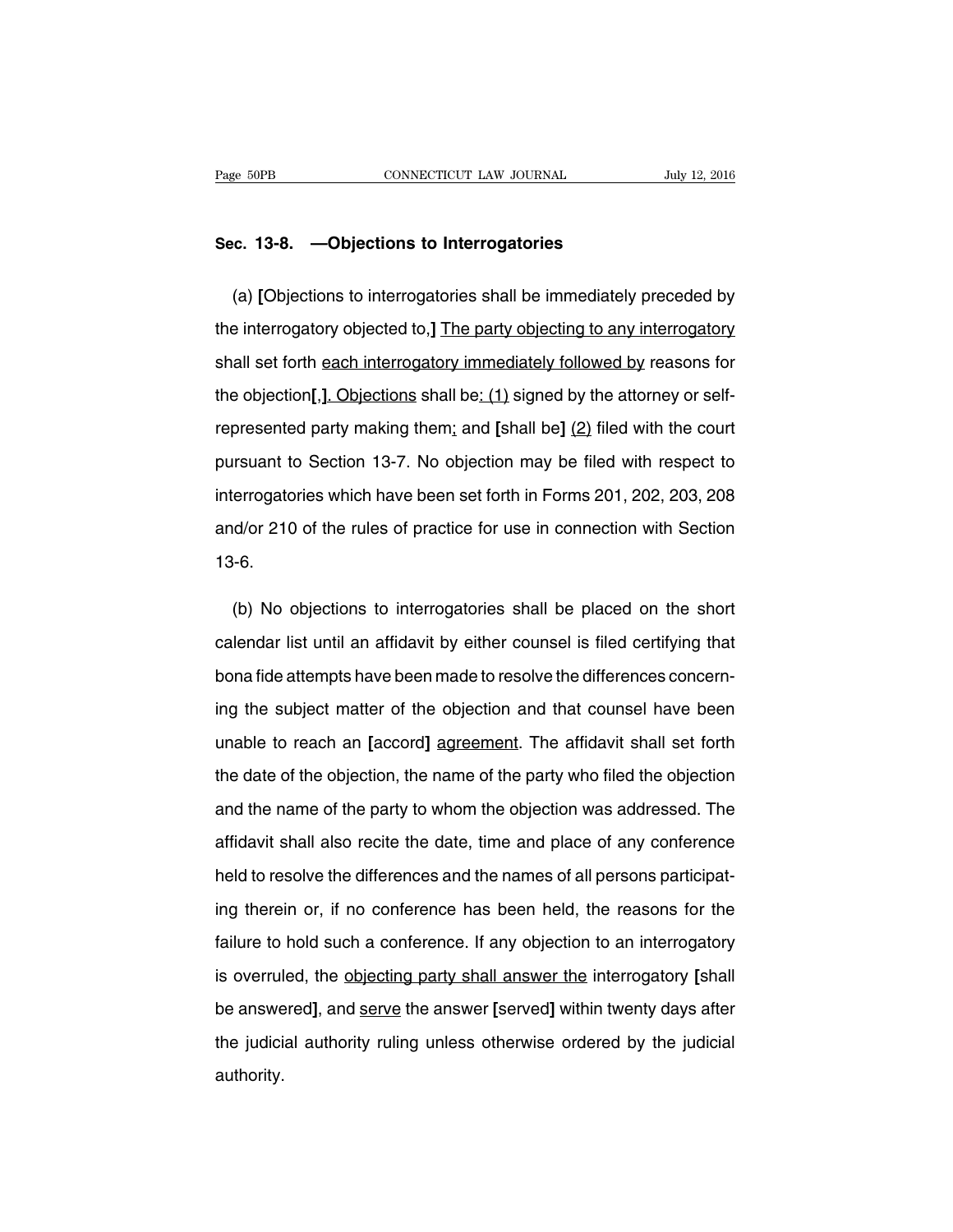(c) An interrogatory otherwise proper is not objectionable merely because it involves more than one fact or relates to the application of law to facts.

COMMENTARY: This section on objecting to interrogatories has been reworded and simplified, without making any substantive changes to the rule.

## **Sec. 13-9. Requests for Production, Inspection and Examination; In General**

(a) In any civil action, in any probate appeal, or in any administrative appeal where the judicial authority finds it reasonably probable that evidence outside the record will be required, any party may serve in accordance with Sections 10-12 through 10-17 upon any other party a request to afford the party submitting the request the opportunity to inspect, copy, photograph or otherwise reproduce designated documents or to inspect and copy, test or sample any tangible things in the possession, custody or control of the party upon whom the request is served or to permit entry upon designated land or other property for the purpose of inspection, measuring, surveying, photographing, testing or sampling the property or any designated object or operation thereon. Such requests will be governed by the provisions of Sections 13-2 through 13-5. In all personal injury actions alleging liability based on the operation or ownership of a motor vehicle or alleging liability based on the ownership, maintenance or control of real property, the requests for production shall be limited to those set forth in Forms 204, 205, 206, 209 and/or 211 of the rules of practice, unless, upon motion, the judicial authority determines that such requests for produc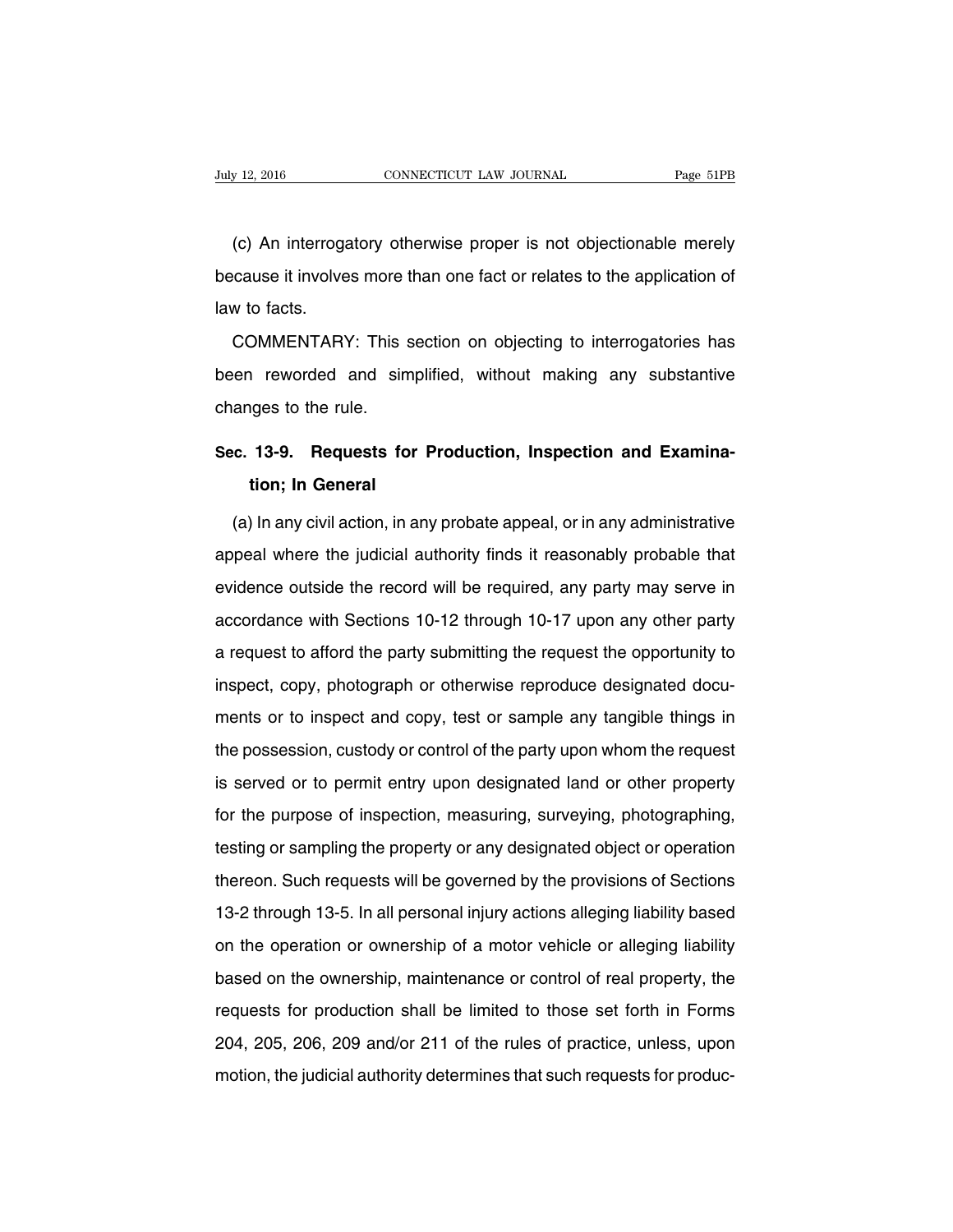tion are inappropriate or inadequate in the particular action. These forms are set forth in the Appendix of Forms in this volume.

(b) The standard request for production are intended to address discovery needs in most cases in which their use is mandated, but they do not preclude any party from moving for permission to serve such additional discovery as may be necessary in any particular case.

**[**(b)**]**(c) Requests for production may be served upon any party without leave of court at any time after the return day. In lieu of serving the requests for production set forth in Forms 204, 205, 206, 209 and/ or 211 of the rules of practice on a party who is represented by counsel, the moving party may serve on such party a notice of requests for production, which shall not include the actual requests, but shall instead set forth the number of the Practice Book form containing such requests and the name of the party to whom the requests are directed.

**[**(c)**]**(d) The request shall clearly designate the items to be inspected either individually or by category. The request or, if applicable, the notice of requests for production shall specify a reasonable time, place and manner of making the inspection. Unless the judicial authority orders otherwise, the frequency of use of requests for production in all actions except those for which requests for production have been set forth in Forms 204, 205, 206, 209 and/or 211 of the rules of practice is not limited.

**[**(d)**]**(e) If information has been electronically stored, and if a request for production does not specify a form for producing a type of electronically stored information, the responding party shall produce the information in a form in which it is ordinarily maintained or in a form that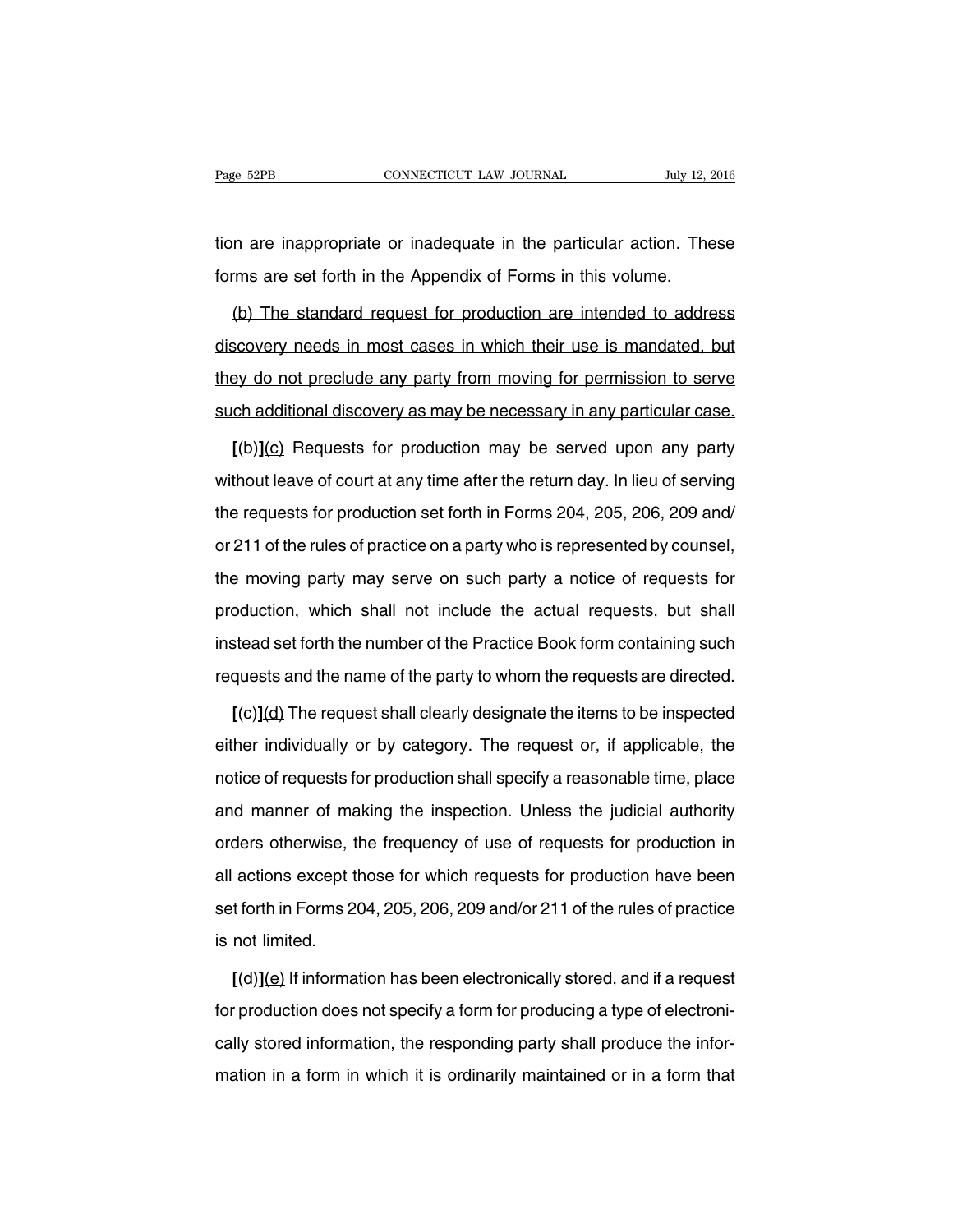is reasonably usable. A party need not produce the same electronically stored information in more than one form.

**[**(e)**]**(f) The party serving such request or notice of requests for production shall not file it with the court.

**[**(f)**]**(g) Unless leave of court is granted, the instructions to Forms 204 through 206 of the rules of practice are to be used for all nonstandard requests for production.

**[**(g)**]**(h) A party seeking the production of a written authorization in compliance with the Health Insurance Portability and Accountability Act to inspect and make copies of protected health information, or a written authorization in compliance with the Public Health Service Act to inspect and make copies of alcohol and drug records that are protected by that act, shall file a motion pursuant to Section 13-11A. A motion need not be filed to obtain such authorization in actions to which Forms 204 and 205 of the rules of practice apply.

COMMENTARY The change to this section is intended to make clear that standard requests for production are intended to meet the discovery needs of most motor vehicle and premises liability personal injury cases but that they can be supplemented upon motion as necessary in any particular case.

### **Sec. 13-10. —Responses to Requests for Production; Objections**

(a) The party to whom the request is directed or such party's attorney shall serve a written response, which may be in electronic format, within **[**thirty**]** sixty days after the date of certification of service, in accordance with Sections 10-12 through 10-17, of the request or, if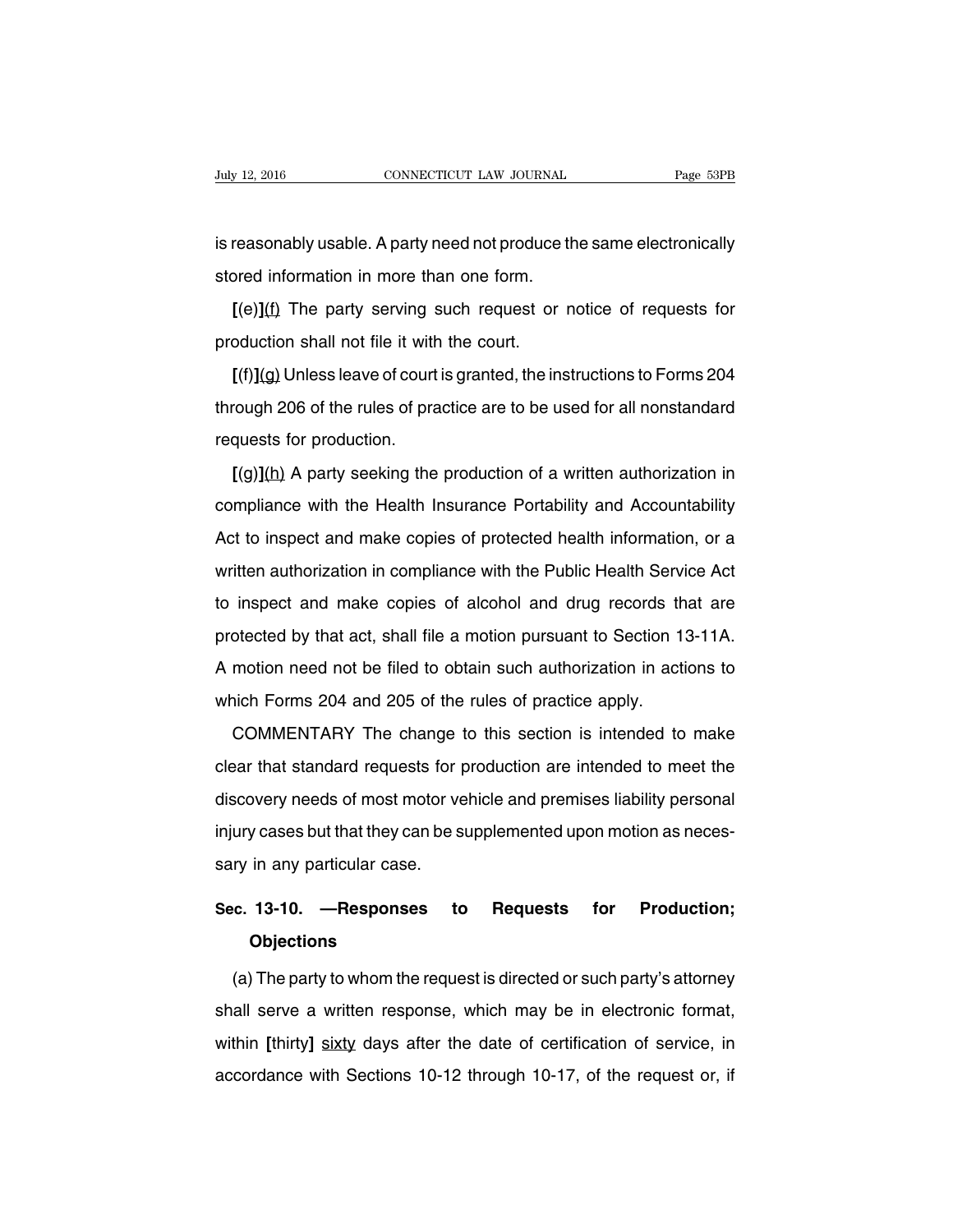applicable, the notice of requests for production on the responding party or within such shorter or longer time as the judicial authority may allow, unless:

(1) Counsel and/or self-represented parties file with the court a written stipulation extending the time within which responses may be served; or

(2) **[**The party to whom the requests for production are directed, after service in accordance with Sections 10-12 through 10-17, files a request for extension of time, for not more than thirty days, within the initial thirty-day period. Such request shall be deemed to have been automatically granted by the judicial authority on the date of filing, unless within ten days of such filing the party who has served the requests for production or the notice of requests for production shall file objection thereto. A party shall be entitled to one such request for each set of requests for production served upon that party; or

(3)**]** Upon motion, the court allows a longer time**[**.**]**; or

(3) Objections to the requests for production and the reasons therefore are filed and served within the sixty day period.

(b) **[**The response of the party shall be inserted directly on the original request served in accordance with Section 13-9 and shall state, with respect to each item or category, that inspection and related activities will be permitted as requested, unless the request or any part thereof is objected to. If, pursuant to subsection (b) of Section 13-9, a notice of requests for production is served in lieu of requests for production, the party to whom such notice is directed shall in his or her response set forth each request for production immediately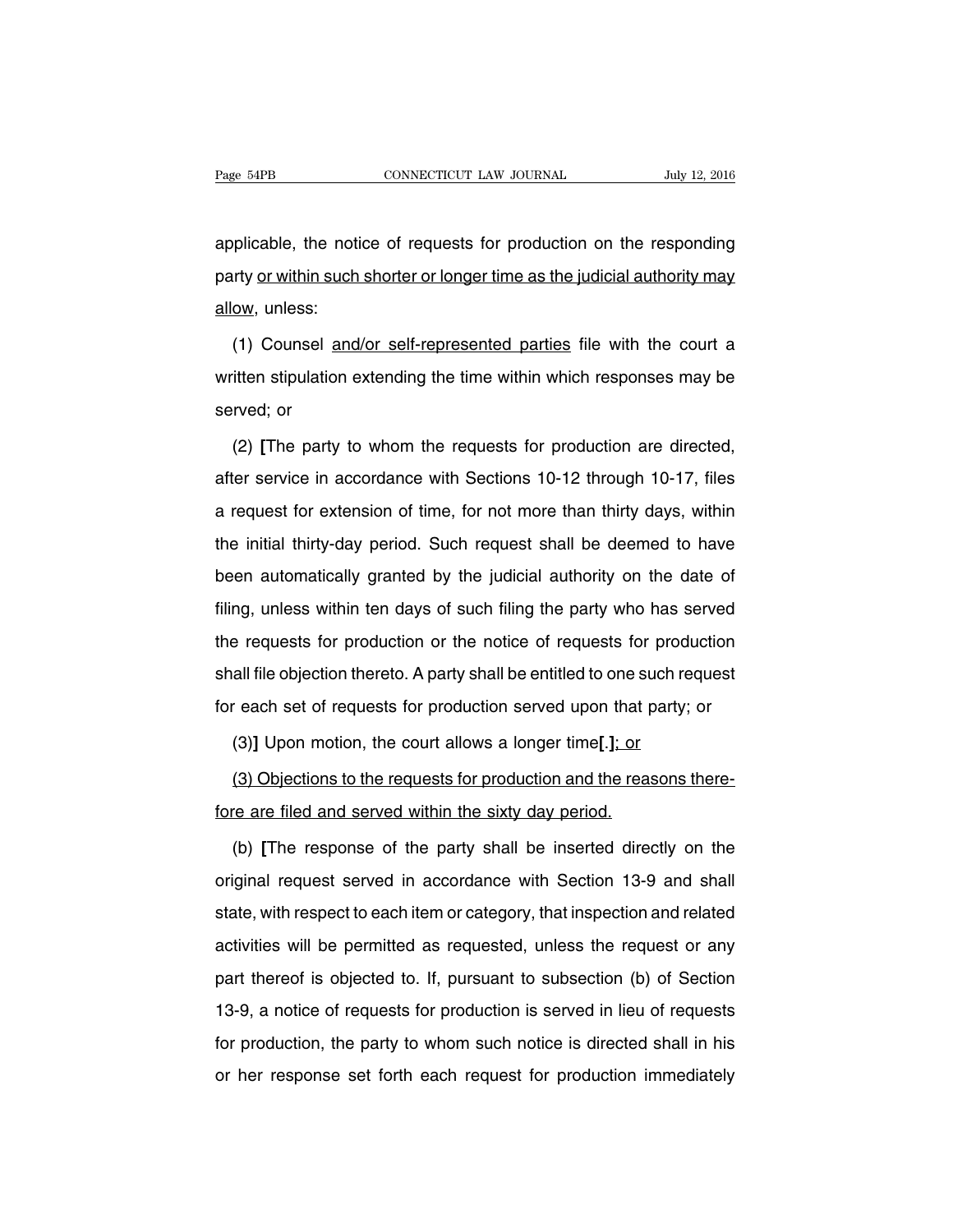followed by that party's response thereto. No objection may be filed with respect to requests for production set forth in Forms 204, 205, 206, 209 and/or 211 of the rules of practice for use in connection with Section 13-9. Where a request calling for submission of copies of documents is not objected to, those copies shall be appended to the copy of the response served upon the party making the request. A party objecting to one or more requests shall file an objection to the request. Objections to requests for production shall be immediately preceded by the request objected to, shall set forth reasons for the objection, shall be signed by the attorney or self-represented party making them and shall be filed with the court. Objection by a party to certain parts of the request shall not relieve that party of the obligation to respond to those portions to which that party has not objected within the thirty-day period. The party serving the request or the notice of requests for production may move for an order under Section 13-14 with respect to any failure on the part of the party to whom the request or notice is addressed to respond.**]** All responses: (1) shall repeat immediately before the response the request for production being responded to; and (2) shall state with respect to each item or category that inspection and related activities will be permitted as requested, unless the request or any part thereof is objected to.

(c) **[**No objection to any such request shall be placed on the short calendar list until an affidavit by either counsel is filed certifying that bona fide attempts have been made to resolve the differences concerning the subject matter of the objection and that counsel have been unable to reach an accord. The affidavit shall set forth the date of the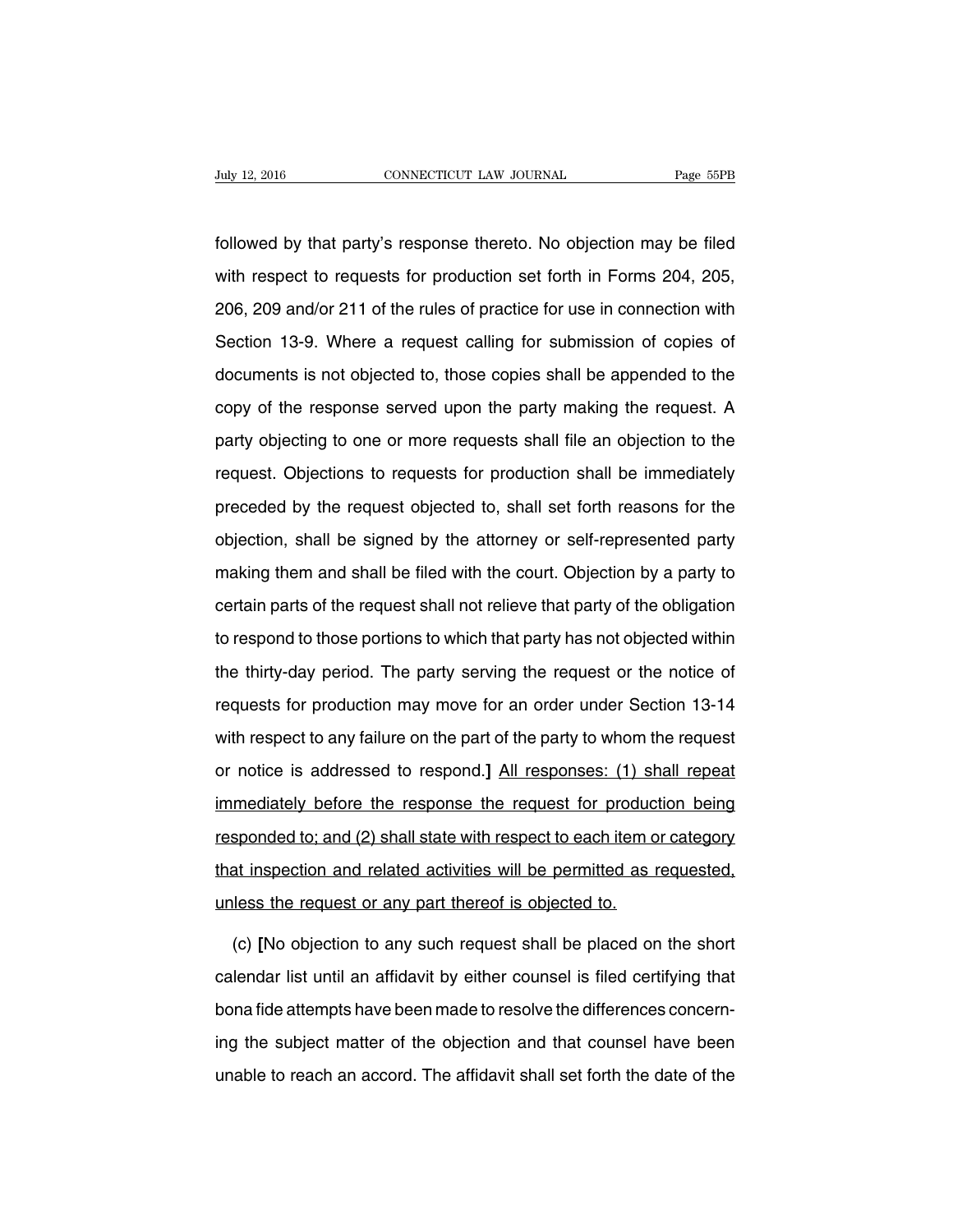objection, the name of the party who filed the objection and the name of the party to whom the objection was addressed. The affidavit shall also recite the date, time and place of any conference held to resolve the differences and the names of all persons participating therein, or, if no conference has been held, the reasons for the failure to hold such a conference. If an objection to any part of a request for production is overruled, compliance with the request shall be made at a time to be set by the judicial authority.**]** Where a request calling for submission of copies of documents is not objected to, the party responding to the request shall produce those copies with the response served upon all parties.

(d) Objection by a party to certain parts of a request shall not relieve that party of the obligation to respond to those portions to which that party has not objected within the sixty day period.

(e) A party objecting to one or more of the requests for production shall file an objection in accordance with Section 13-10 (f).

(f) A party who objects to any request or portion of a request shall: (1) set forth the request objected to; (2) specifically state the reasons for the objection; (3) state whether any responsive materials are being withheld on the basis of the stated objection; and (4) sign the objections and file them with the court.

(g) No objection may be filed with respect to requests for production set forth in Forms 204, 205, 206, 209 and/or 211 of the rules of practice for use in connection with Section 13-9.

(h) No objection to any request for production shall be placed on the short calendar list until an affidavit by counsel or self-prepresented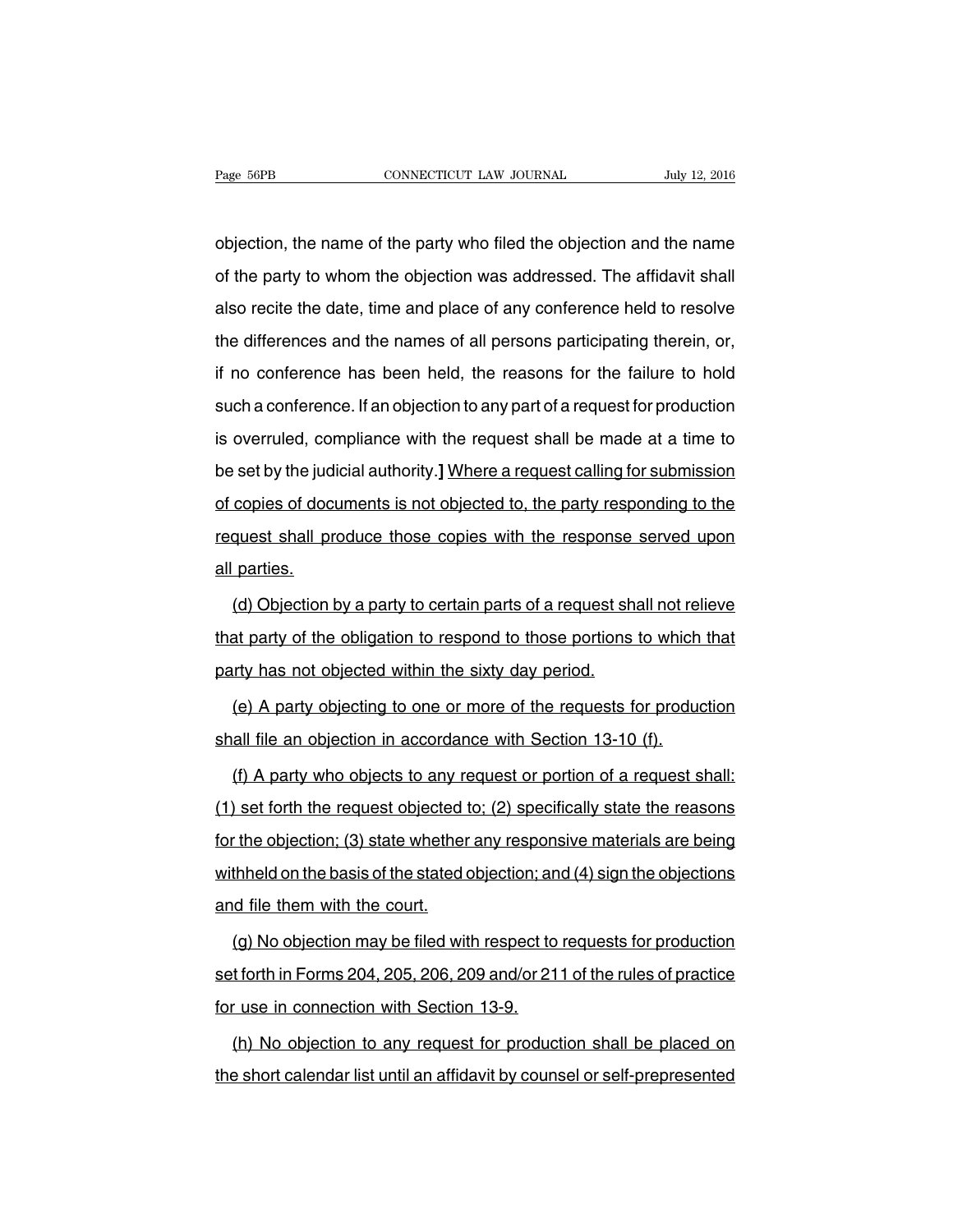parties is filed certifying that they have made good faith attempts to resolve the objection and that counsel and/or self-represented parties have been unable to reach an agreement. The affidavit shall set forth: (1) the date of the objection; (2) the name of the party who filed the objections and to whom the objection was addressed; (3) the date, time and place of any conference held to resolve the differences; and (4) the names of all conference participants. If no conference has been held, the affidavit shall also set forth the reasons for the failure to hold such a conference.

(i) If an objection to any part of a request for production is overruled, the objecting party shall comply with the request at a time set by the judicial authority.

(j) The party serving the request or the notice of request for production may move for an order under Section 13-14 with respect to any failure to respond by the party to whom the request or notice is addressed.

COMMENTARY: The time for responding to requests for production has been increased from thirty to sixty days, unless otherwise established by a scheduling order, to provide respondents with additional time to review and respond to the request. By extending the time for responding, it is expected that parties will not find it necessary to seek an extension of time as frequently. The rule also eliminates the provision for filing a request for extension of time, but it does not preclude a party from filing a motion for an extension of time. The section has also been broken down into several lettered subsections and rearranged to make it easier to follow the requirements for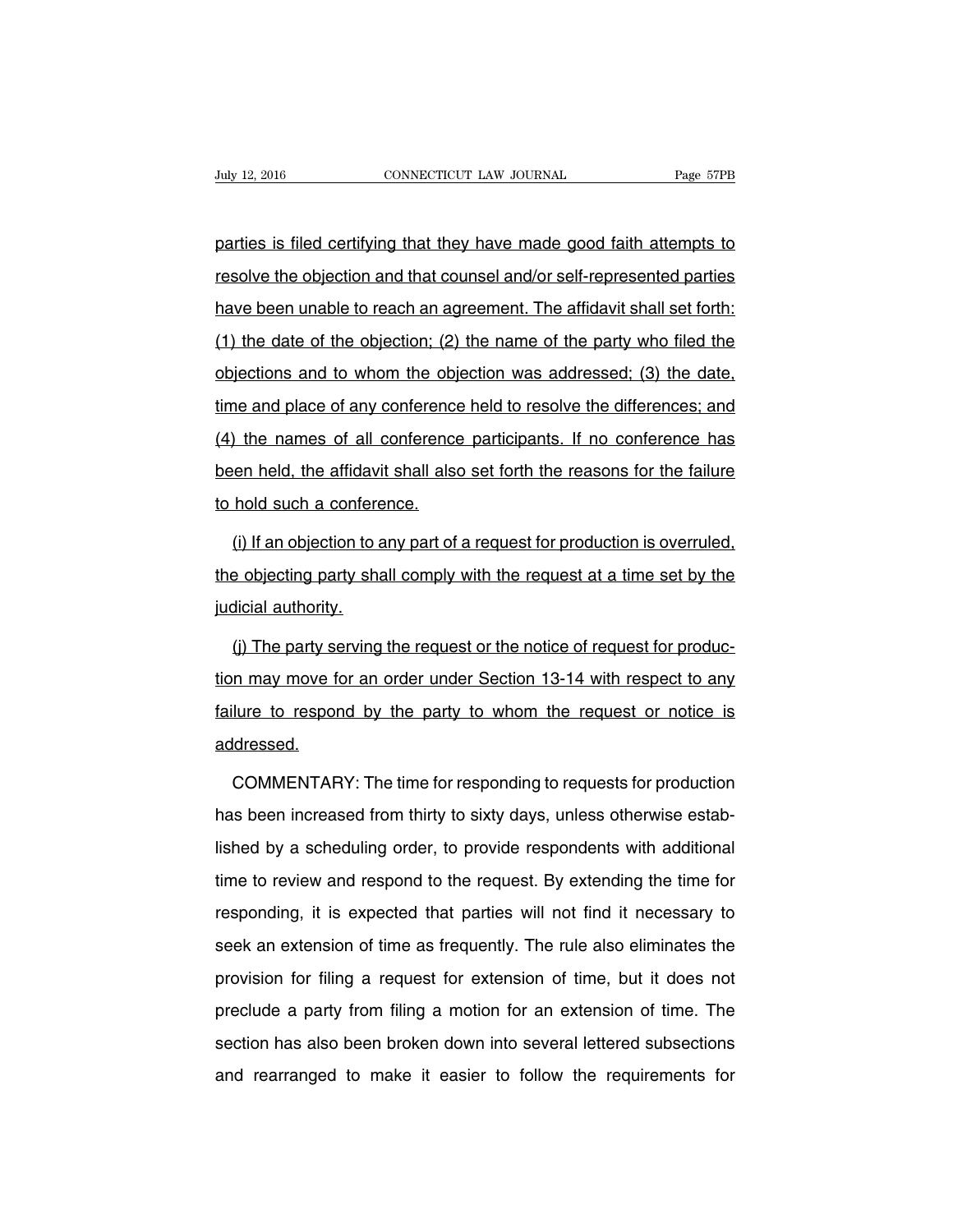responding or objecting to production requests. Subsection (f) of the revised rule now includes a requirement that parties specifically state the reasons for their objection and indicate whether they are withholding any responsive materials based upon the objection.

## **Sec. 13-28. —Persons before Whom Deposition Taken; Subpoenas**

(a) Within this state, depositions shall be taken before a judge or clerk of any court, notary public or commissioner of the superior court. In any other state or country, depositions for use in a civil action, probate proceeding or administrative appeal within this state shall be taken before a notary public, of such state or country, a commissioner appointed by the governor of this state, any magistrate having power to administer oaths in such state or country, or a person commissioned by the court before which such action or proceeding is pending, or when such court is not in session, by any judge thereof. Any person so commissioned shall have the power by virtue of his or her commission to administer any necessary oaths and to take testimony. Additionally, if a deposition is to be taken out of the United States, it may be taken before any foreign minister, secretary of a legation, consul or vice-consul appointed by the United States or any person by him or her appointed for the purpose and having authority under the laws of the country where the deposition is to be taken; and the official character of any such person may be proved by a certificate from the secretary of state of the United States.

(b) Each judge or clerk of any court, notary public or commissioner of the superior court, in this state, may issue a subpoena, upon request,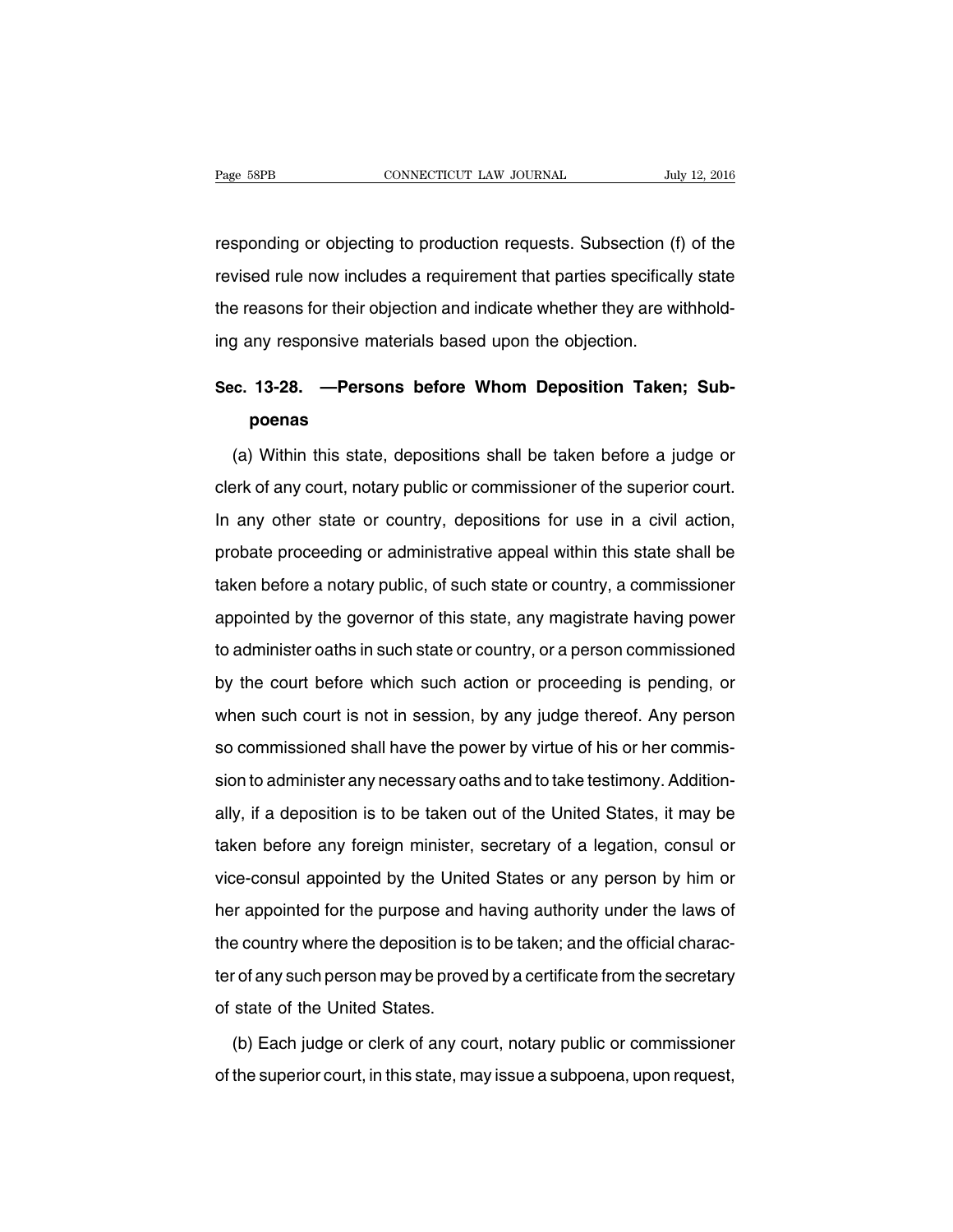for the appearance of any witness before an officer authorized to administer oaths within this state to give testimony at a deposition subject to the provisions of Sections 13-2 through 13-5, if the party seeking to take such person's deposition has complied with the provisions of Sections 13-26 and 13-27.

(c) A subpoena issued for the taking of a deposition may command the person to whom it is directed to produce and permit inspection and copying of designated books, papers, documents or tangible things which constitute or contain matters within the scope of the examination permitted by Sections 13-2 through 13-5. Unless otherwise ordered by the court or agreed upon in writing by the parties any subpoena issued to a person commanding the production of documents or other tangible thing at a deposition shall not direct compliance within less than fifteen days from the date of service thereof.

(d) The person to whom a subpoena is directed may, within fifteen days after the service thereof or within such time as otherwise ordered by the court or agreed upon in writing by the parties, serve upon the issuing authority designated in the subpoena written objection to the inspection or copying of any or all of the designated materials. If objection is made, the party at whose request the subpoena was issued shall not be entitled to inspect and copy the disputed materials except pursuant to an order of the court in which the cause is pending. The party who requested the subpoena may, if objection has been made, move, upon notice to the deponent, for an order at any time before or during the taking of the deposition.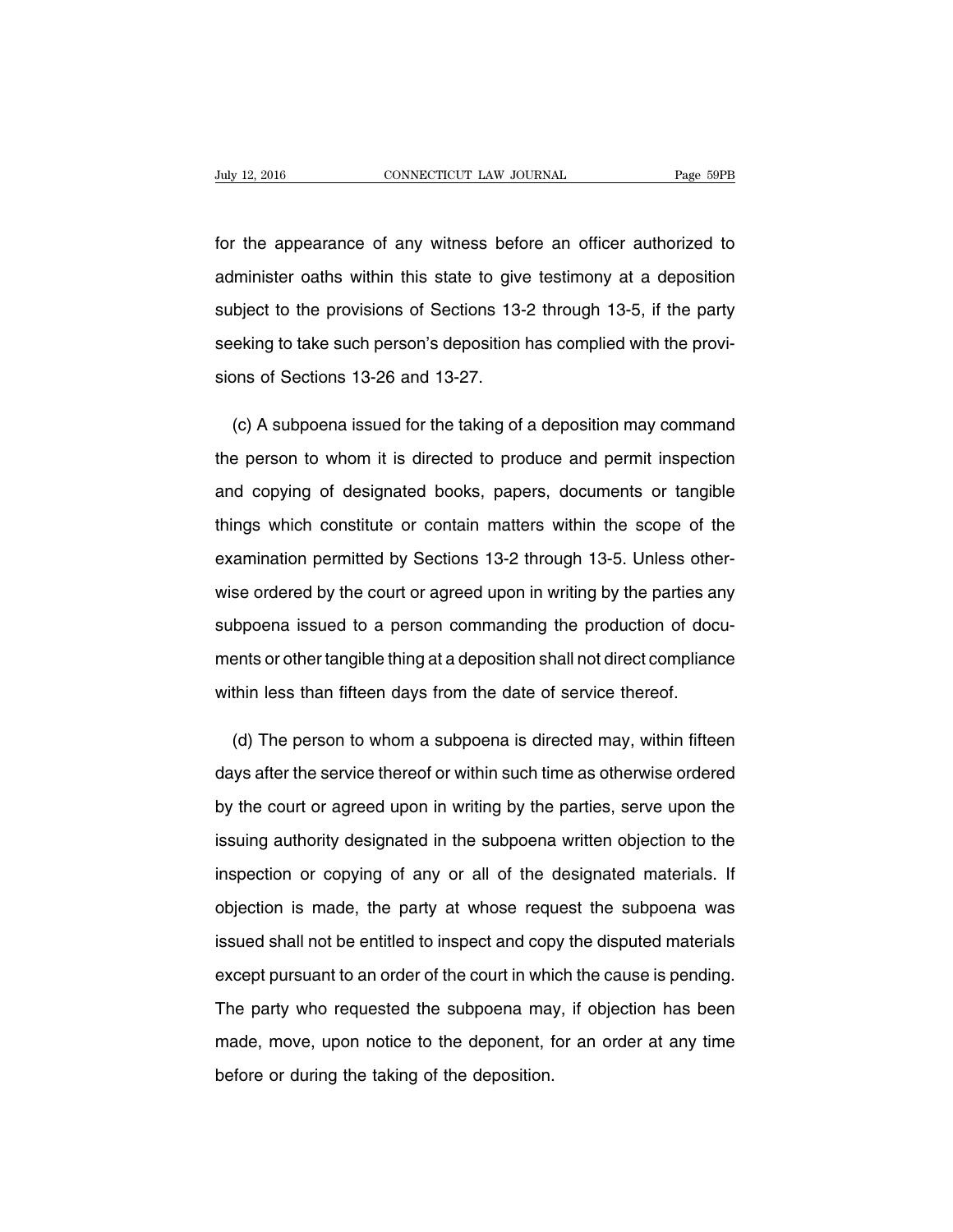(e) The court in which the cause is pending, or, if the cause is pending in a foreign court, the court in the judicial district wherein the subpoenaed person resides, may, upon motion made promptly and, in any event, at or before the time for compliance specified in a subpoena authorized by subsection (b) of this section, (1) quash or modify the subpoena if it is unreasonable and oppressive or if it seeks the production of materials not subject to production under the provisions of subsection (c) of this section, or (2) condition denial of the motion upon the advancement by the party who requested the subpoena of the reasonable cost of producing the materials being such.

(f) If any person to whom a lawful subpoena is issued under any provision of this section fails without just excuse to comply with any of its terms, the court before which the cause is pending, or any judge thereof, or, if the cause is pending in a foreign court, the court in the judicial district wherein the subpoenaed person resides, may issue a capias and cause the person to be brought before that court or judge, as the case may be, and, if the person subpoenaed refuses to comply with the subpoena, the court or judge may commit the person to jail until he or she signifies a willingness to comply with it.

(g) (1) Deposition of witnesses living in this state may be taken in like manner to be used as evidence in a civil action or probate proceeding pending in any court of the United States or of any other state of the United States or of any foreign country, on application of any party to such civil action or probate proceeding.

(2) Any person to whom a subpoena has been directed in a civil action or probate proceeding, other than a party to such civil action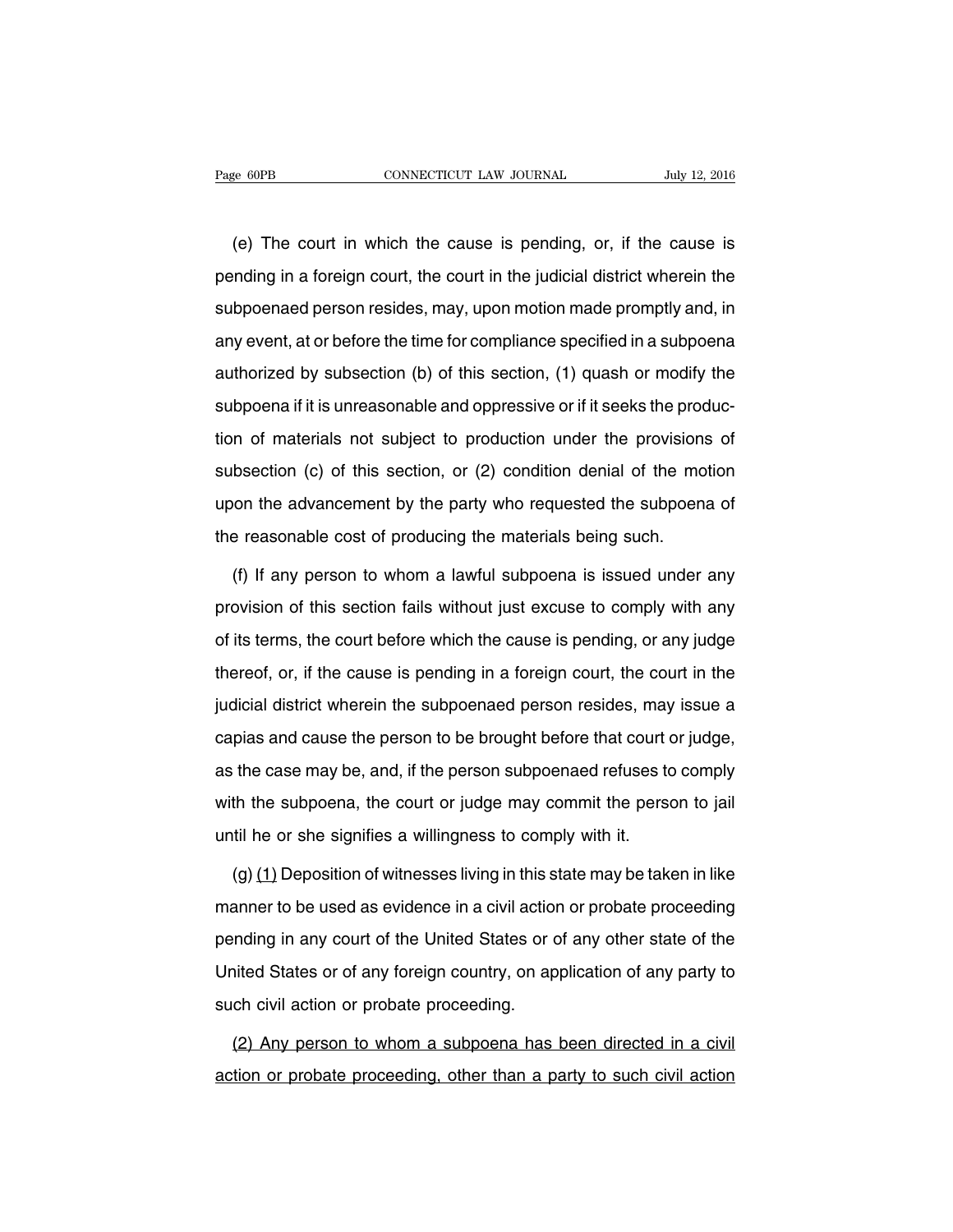or Probate Court proceeding, pending in any court of any other state of the United States or of any foreign country, which subpoena commands (A) the person's appearance at a deposition, or (B) the production, copying or inspection of books, papers, documents or tangible things may, within fifteen days after the service thereof or on or before the time specified in the subpoena for compliance if such time is less than fifteen days after service, serve upon the party who requested issuance of the subpoena written objection to appearing or producing, copying or permitting the inspection of such books, papers, documents or tangible things on the ground that the subpoena will cause such person undue or unreasonable burden or expense. Service of the objection shall be made by United States mail, certified or registered, postage prepaid, return receipt requested, without the use of a state marshal or other officer. Such written objection shall be accompanied by an affidavit of costs setting forth the estimated or actual costs of compliance with such subpoena, including, but not limited to, the person's attorney's fees or the costs to such person of electronic discovery. If a person makes such written objection, the party who requested issuance of the subpoena (i) shall not be entitled to compel such person's appearance or receive, copy or inspect the books, papers, documents or tangible things, except pursuant to an order of the Superior Court, and (ii) may, upon notice to such person, file a motion with the court in the judicial district wherein the subpoenaed person resides, for an order to compel such person's appearance or production, copying or inspection of such materials in accordance with the terms of such subpoena. Upon receipt of such motion together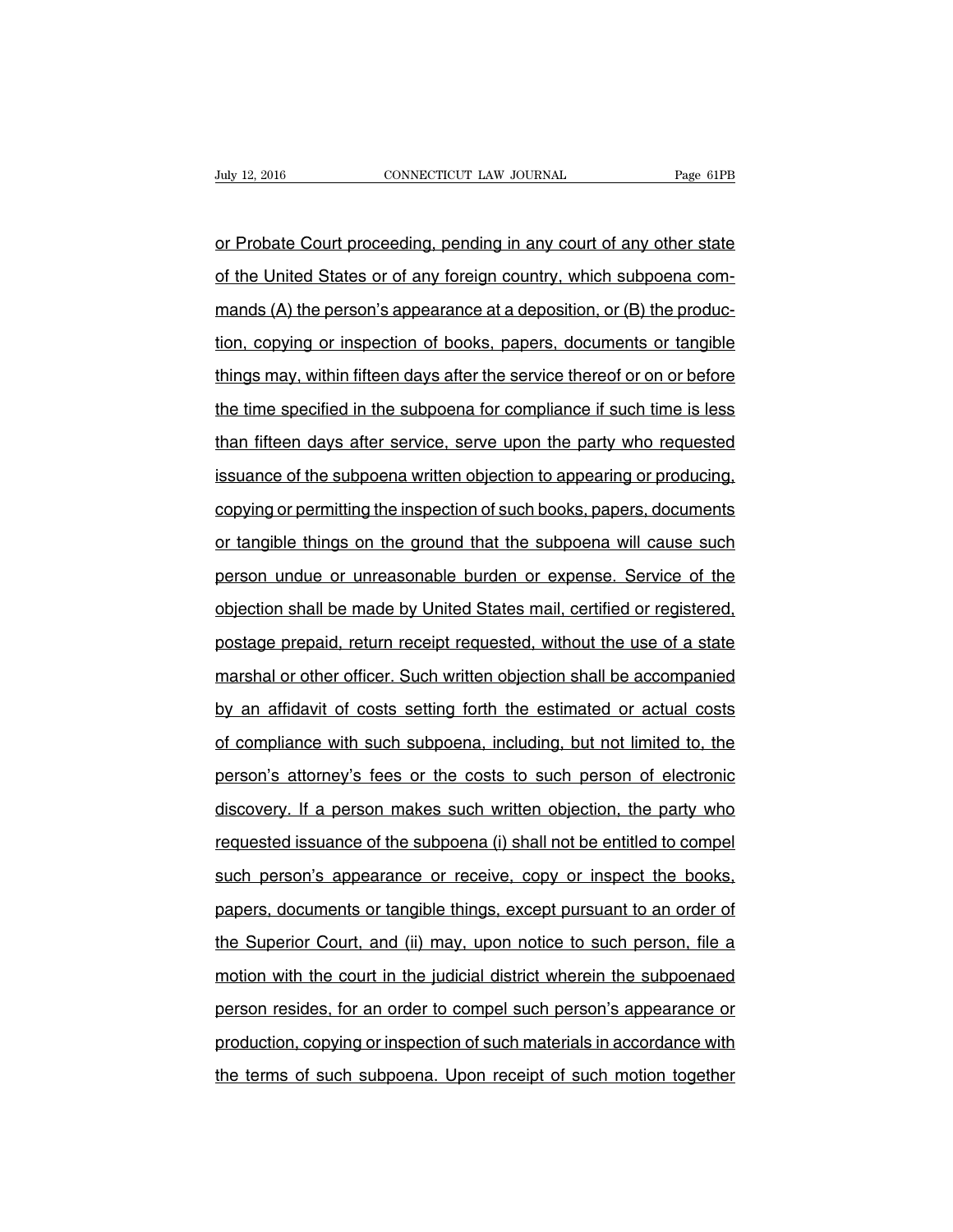with the payment of all entry fees, if required, the clerk shall schedule the matter for hearing and provide the moving party notice of the time and place of the hearing. The moving party shall serve the motion to compel and the notice of the time and place of the hearing upon the subpoenaed party. When ruling on such motion to compel, the court shall make a finding as to whether the subpoena subjects the person to undue or unreasonable burden or expense prior to entering any order to compel such person's appearance or the production, copying or inspection of such materials. If the court finds that the subpoena issued to the person subjects such person to undue or unreasonable burden or expense, any order to compel such person's appearance or production, copying or inspection of such materials shall protect the person from undue or unreasonable burden or expense resulting from compliance with such subpoena and, except in the case of a subpoena commanding the production, copying or inspection of medical records, may include, but not be limited to, the reimbursement of such person's reasonable costs of compliance, as set forth in the affidavit of costs.

(3) The provisions of subdivision (2) shall not be applicable to a civil action filed to recover damages resulting from personal injury or wrongful death in which it is alleged that such injury or death resulted from professional malpractice of a health care provider or health care institution.

COMMENTARY: The revision to this section is consistent with the provisions of General Statutes § 52-148e (f), as amended by No. 15- 211, § 29, of the 2015 Public Acts.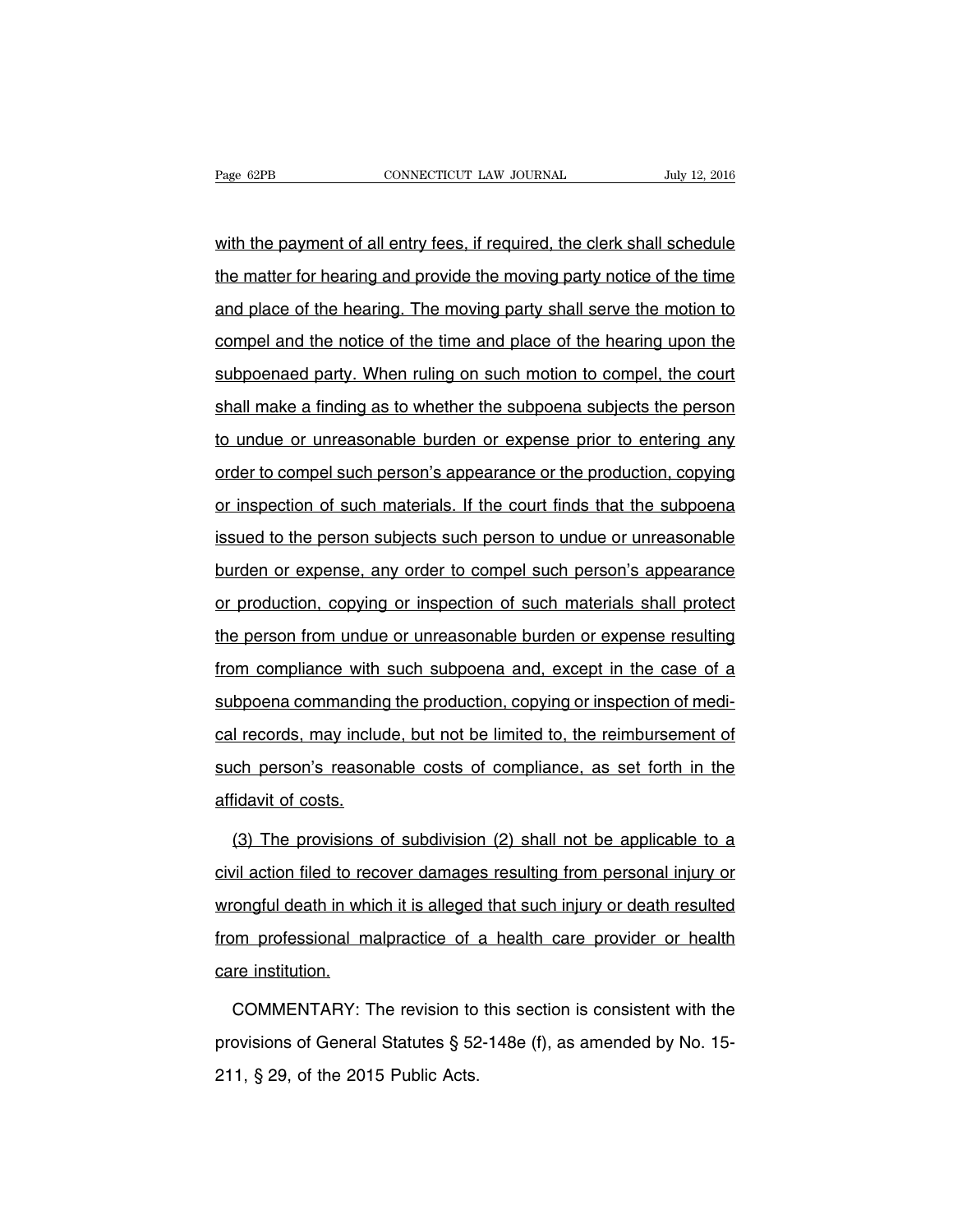# **Sec. 14-7A. —Administrative Appeals Brought Pursuant to General Statutes § 4-183 et seq.; Appearances; Records, Briefs and Scheduling**

(a) Administrative appeals brought pursuant to General Statutes § 4-183 et seq. shall be served in accordance with applicable law either by certified or registered mail of the appeal, and a notice of filing **[**and recognizance**]** on a form substantially in compliance with Form JD-CV-137 **[**prescribed by the chief court administrator**]** or by personal service of the appeal, and a citation **[**and recognizance**]** on a form substantially in compliance with Form JD-CV-138 **[**prescribed by the chief court administrator**]**. The appeal shall be filed with the court in accordance with General Statutes § 4-183 (c).

(b) In administrative appeals brought pursuant to General Statutes § 4-183 et seq., the defendant shall file an appearance within thirty days of service made pursuant to General Statutes § 4-183 (c). Within thirty days of the filing of the defendant's appearance, or if a motion to dismiss is filed, within forty-five days of the denial of a motion to dismiss, the agency shall file with the court and transmit to all parties a certified list of the papers in the record as set forth in General Statutes § 4-183 (g), and, unless otherwise excluded by law or subject to a pending motion by either party, shall make the existing listed papers available for inspection by the parties.

(c) Except as provided in Section 14-7, or except as otherwise permitted by the judicial authority in its discretion, in an administrative appeal brought pursuant to General Statutes § 4-183 et seq., the record shall be transmitted and filed in accordance with this section.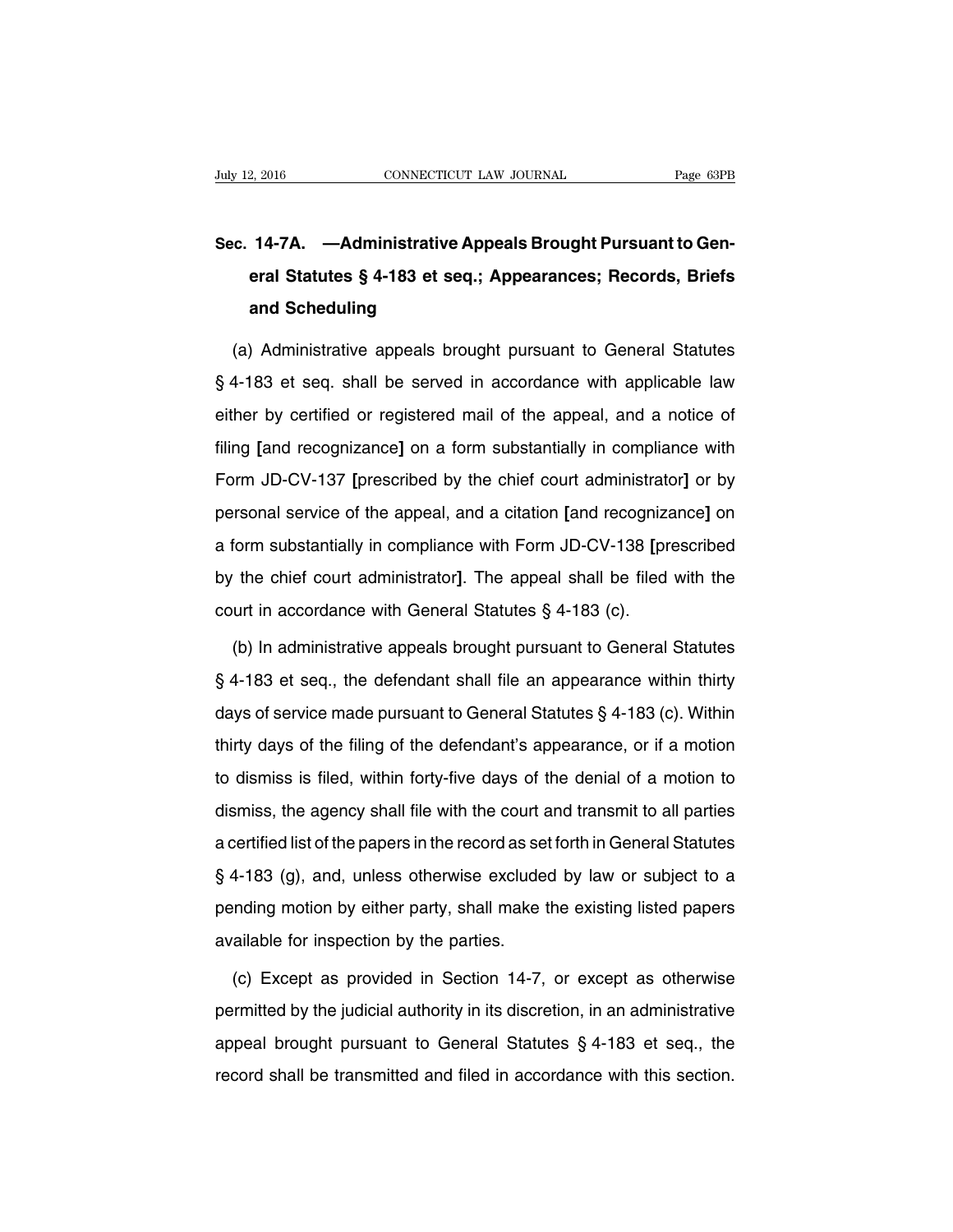For the purposes of this section, the term ''papers'' shall include any and all documents, transcripts, exhibits, plans, minutes, agendas, correspondence, or other materials, regardless of format, which are part of the entire record of the proceeding appealed from described in General Statutes §§ 4-183 (g) and 4-177 (d), including additions to the record pursuant to General Statutes § 4-183 (h).

(d) No less than thirty days after the filing of the certified list of papers in the record under subsection (b), the court and the parties will set up a conference to establish which of the contents of the record are to be transmitted and will set up a scheduling order, including dates for the filing of the designated contents of the record, for the filing of appropriate pleading and briefs, and for conducting appropriate conferences and hearings. No brief shall exceed thirty-five pages without permission of the judicial authority. At the conference, the court shall also determine which, if any, of the designated contents of the record shall be transmitted to the parties and/or the court in paper format because such papers are either difficult to reproduce electronically or difficult to review in electronic format.

(e) The agency shall transmit to the court certified copies of the designated contents of the record established in accordance with subsection (d).

(f) If any party seeks to include in such party's brief or appendices, papers the party deems material to its claim or position, which were not part of the designated contents of the record determined under subsection (d), but were on the certified list filed in accordance with subsection (b), such party shall file an amendment to the record as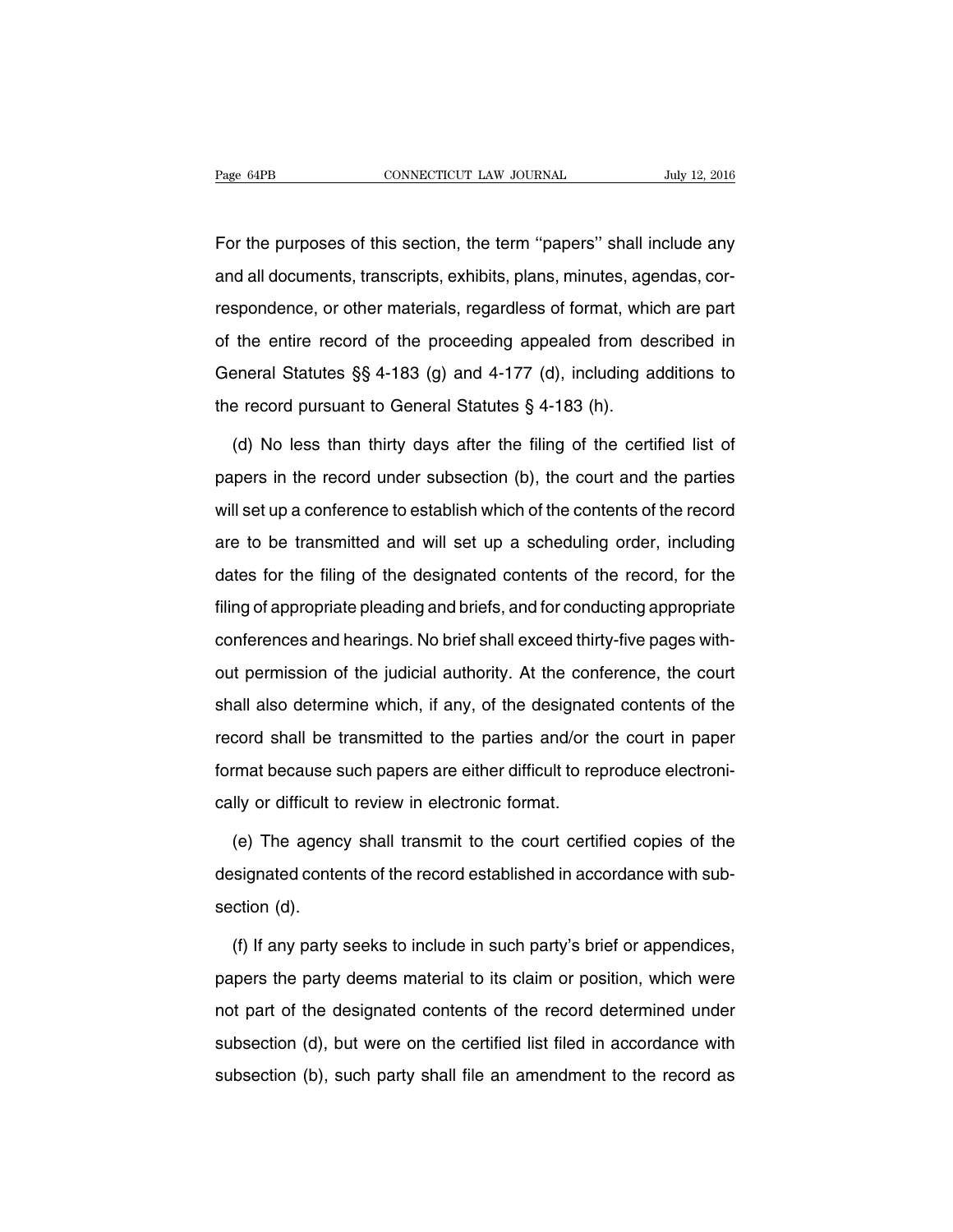of right attaching such papers. In the event such an amendment to the record as of right is filed, the scheduling order may be adjusted to provide either party with additional time to file a brief or reply brief.

(g) No party shall include in such party's brief or appendices, papers that were neither part of the designated contents of the record under subsection (d), nor on the certified list filed in accordance with subsection (b), unless the court requires or permits subsequent corrections of additions to the record under General Statutes § 4-183 (g) or unless an application for leave to present additional evidence is filed and granted under General Statutes § 4-183 (h) or (i).

(h) Disputes about the contents of the record or other motion, application or objection will be heard as otherwise scheduled by the court.

(i) If a party is not in compliance with the scheduling order, the judicial authority may, on its own motion or on motion of one of the parties, and after hearing, make such order, including sanctions, as the ends of justice require.

(j) Any hearings to consider the taxation of costs in accordance with General Statutes § 4-183 (g) shall be conducted after the court renders its decision on the appeal.

COMMENTARY: The changes to this section reflect 2015 legislative changes regarding bonds for prosecution and recognizance. See also commentary to (New) Section 8-3A.

#### **Sec. 16-15. Materials to Be Submitted to Jury**

(a) The judicial authority shall submit to the jury all exhibits received in evidence.

(b) The judicial authority may, in its discretion, submit to the jury: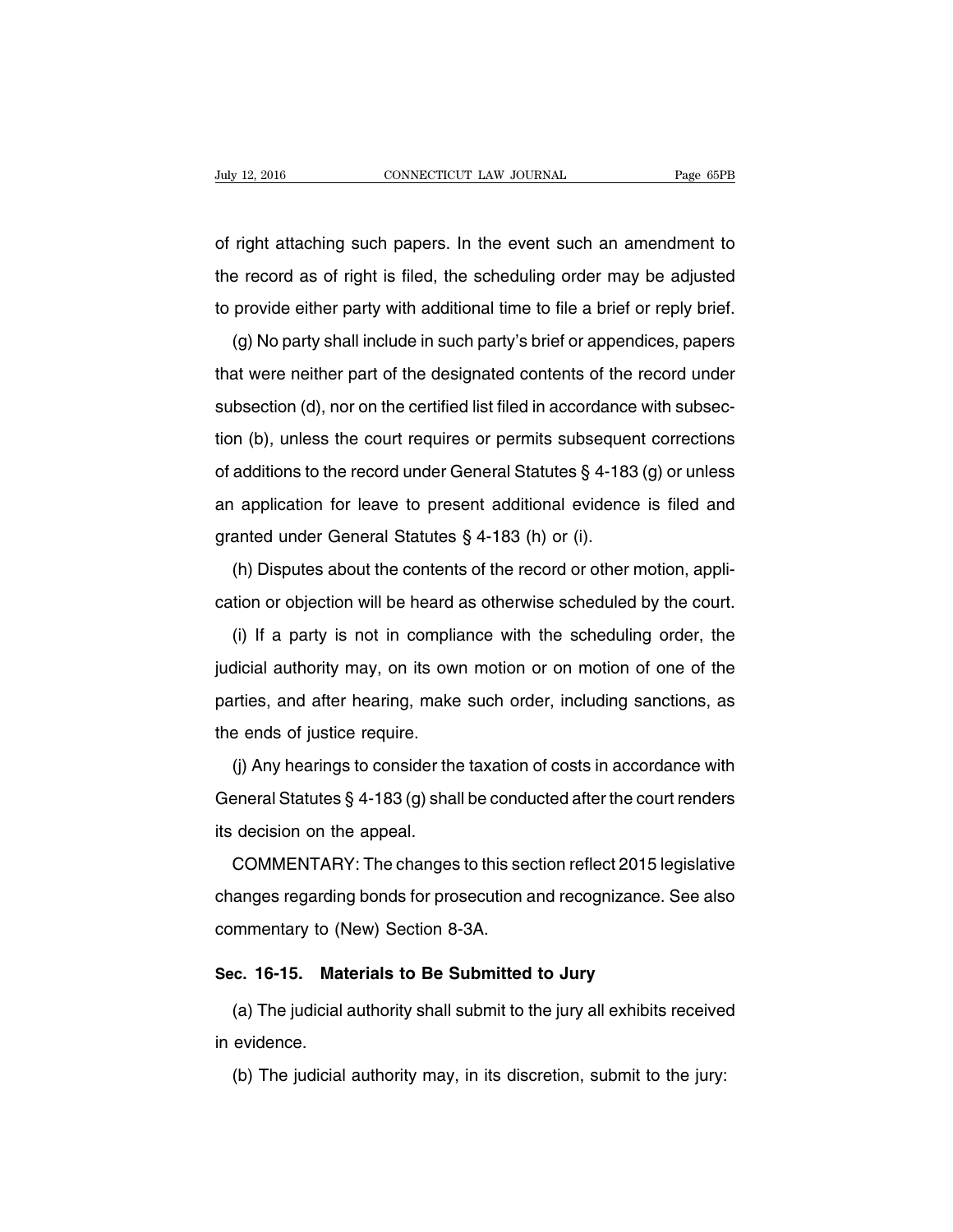(1) The complaint, counterclaim and cross complaint, and responsive pleadings thereto;

(2) A copy or audio recording of the judicial authority's instructions to the jury;

(3) **[**Upon request by the jury**]**In response to an inquiry by the jury, a copy or audio recording of an appropriate portion of the judicial authority's instructions to the jury.

COMMENTARY: The change to this section will allow the judicial authority to be responsive to an inquiry by the jury regarding the judicial authority's instructions, rather than a specific request for those instructions.

#### **Sec. 17-32. Where Defendant is in Default for Failure to Plead**

(a) Where a defendant is in default for failure to plead pursuant to Section 10-8, the plaintiff may file a written motion for default which shall be acted on by the clerk not less than seven days from the filing of the motion, without placement on the short calendar.

(b) If a party who has been defaulted under this section files an answer before a judgment after default has been rendered by the judicial authority, **[**the clerk shall set aside the default.**]** the default shall automatically be set aside by operation of law unless **[**If**]** a claim for a hearing in damages or a motion for judgment has been filed. If a claim for a hearing in damages or a motion for judgment has been filed, the default may be set aside only by the judicial authority. A claim for a hearing in damages or motion for judgment shall not be filed before the expiration of fifteen days from the date of notice of issuance of the default under this subsection.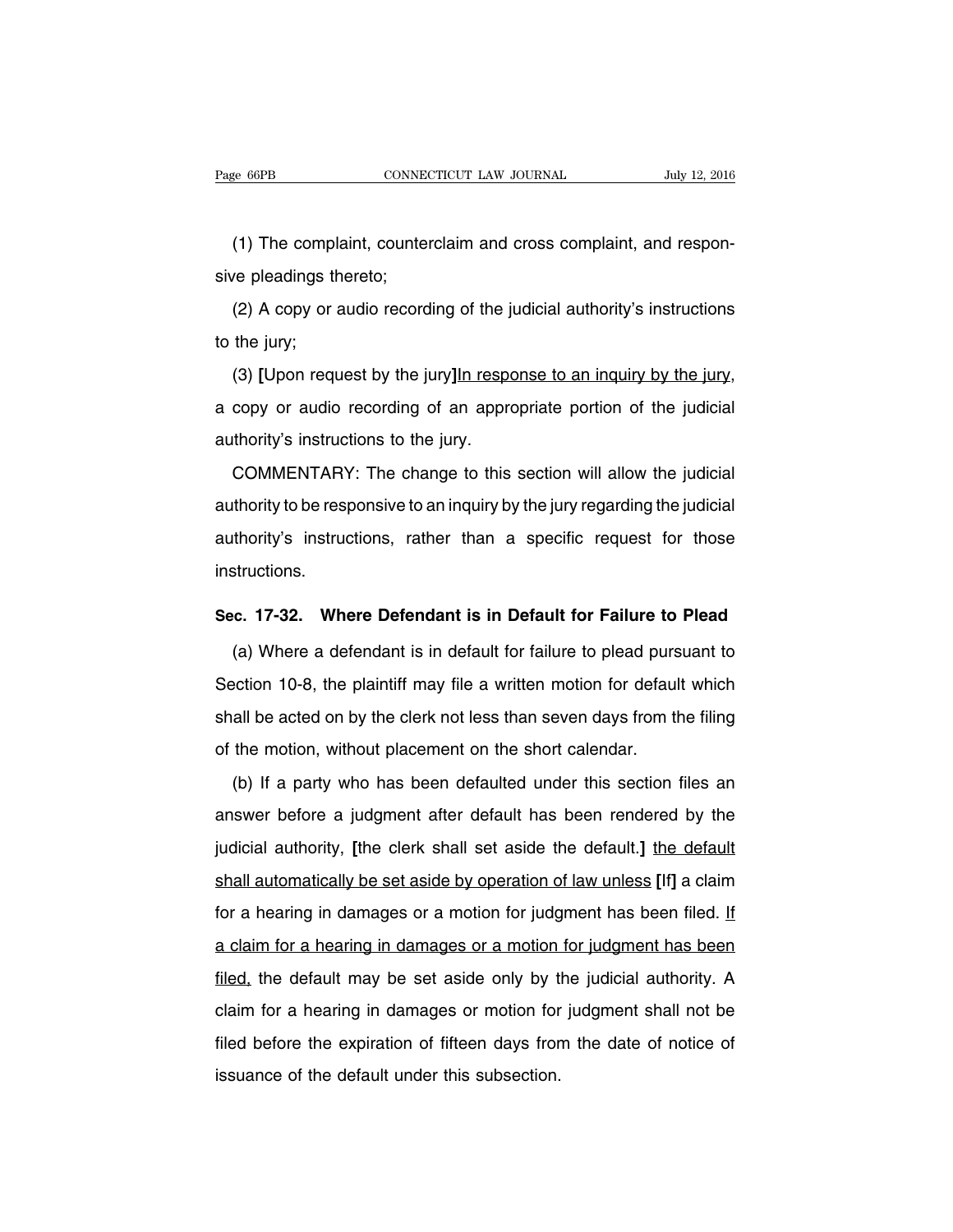COMMENTARY: The revision to this rule is intended to incorporate the language of Section 17-20 on setting aside a default for failure to appear in order to make the setting aside of a default for failure to plead more efficient. On June 12, 2015, the judges of the superior court adopted this revision on an interim basis, effective August 1, 2015, pursuant to Section 1-9 (c) of the Practice Book.

## **Sec. 17-45. —Proceedings upon Motion for Summary Judgment; Request for Extension of Time to Respond**

(a) A motion for summary judgment shall be supported by **[**such**]** appropriate documents **[**as may be appropriate**]**, including but not limited to affidavits, certified transcripts of testimony under oath, disclosures, written admissions and **[**the like**]** other supporting documents. **[**The motion shall be placed on the short calendar to be held not less than fifteen days following the filing of the motion and the supporting materials, unless the judicial authority otherwise directs. Any adverse party may, within ten days of the filing of the motion with the court, file a request for extension of time to respond to the motion. The clerk shall grant such request and cause the motion to appear on the short calendar not less than thirty days from the filing of the request. Any adverse party shall at least five days before the date the motion is to be considered on the short calendar file opposing affidavits and other available documentary evidence. Affidavits, and other documentary proof not already a part of the file, shall be filed and served as are pleadings.**]**

(b) Unless otherwise ordered by the judicial authority, any adverse party shall file and serve a response to the motion for summary judg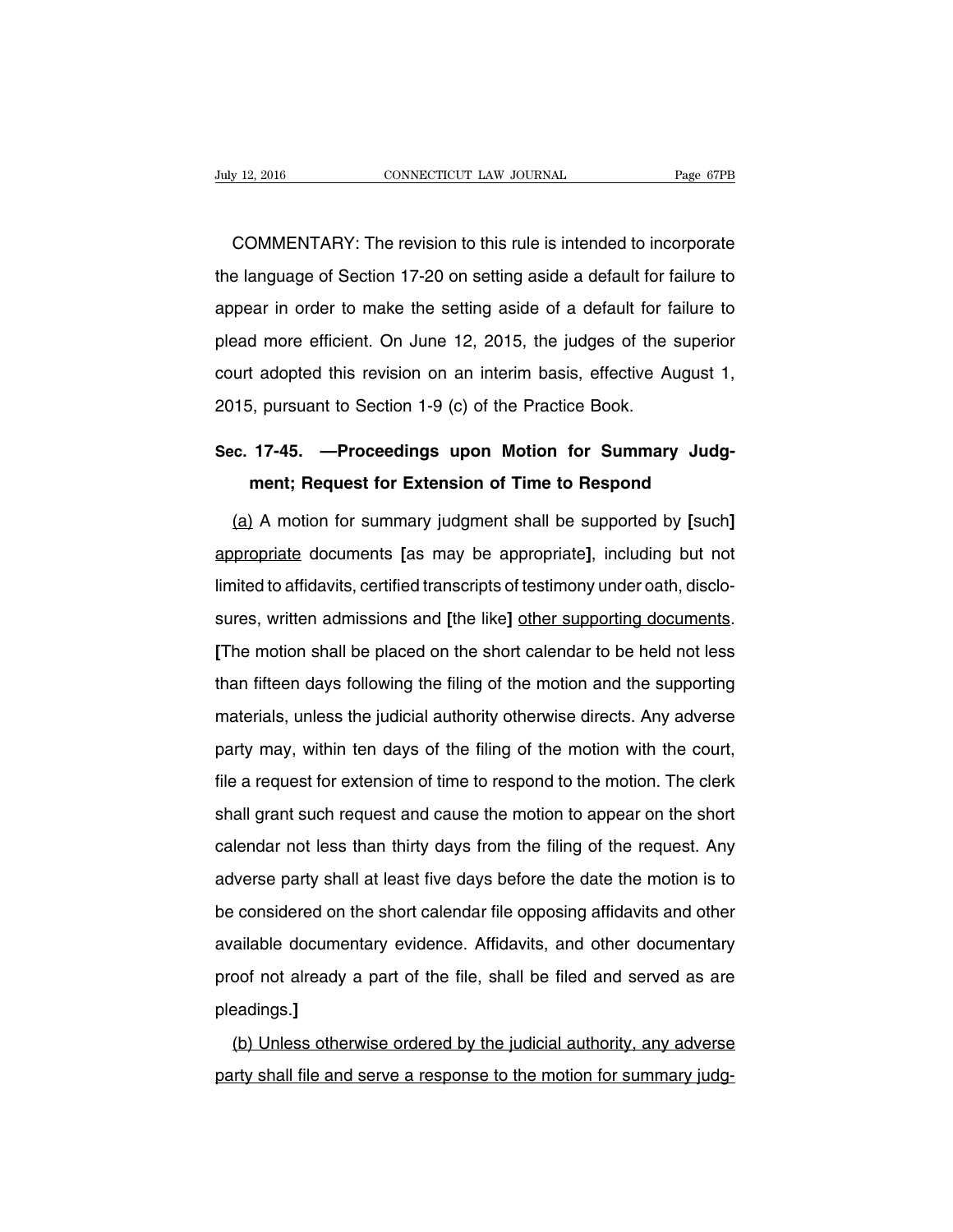ment within forty-five days of the filing of the motion, including opposing affidavits and other available documentary evidence.

(c) Unless otherwise ordered by the judicial authority, the moving party shall not claim the motion for summary judgment to the short calendar less than forty-five days after the filing of the motion for summary judgment.

COMMENTARY: This revision increases the time for filing a response to a motion for summary judgment to forty-five days in order to provide parties with sufficient time to review and gather information to respond to the motion. By extending the time, it is expected that parties will not find it necessary to seek an extension of time. The rule, therefore, also eliminates the provision for filing a request for extension of time, although parties would not be precluded from filing a motion for an extension of time if needed. The rule also requires the moving party to claim the motion to the short calendar not less than forty-five days from the filing of the motion to accommodate the additional time for filing a response. Previously a motion for summary judgment would be placed on the calendar automatically. The judicial authority can order parties to comply with a shorter or longer time frame for the filing of a motion for summary judgment and response at any time. The revision also separates the rule into three distinct sections: filing the motion and supporting materials; filing the response to the motion, including opposing affidavits and other documentary evidence; and claiming the motion to the short calendar.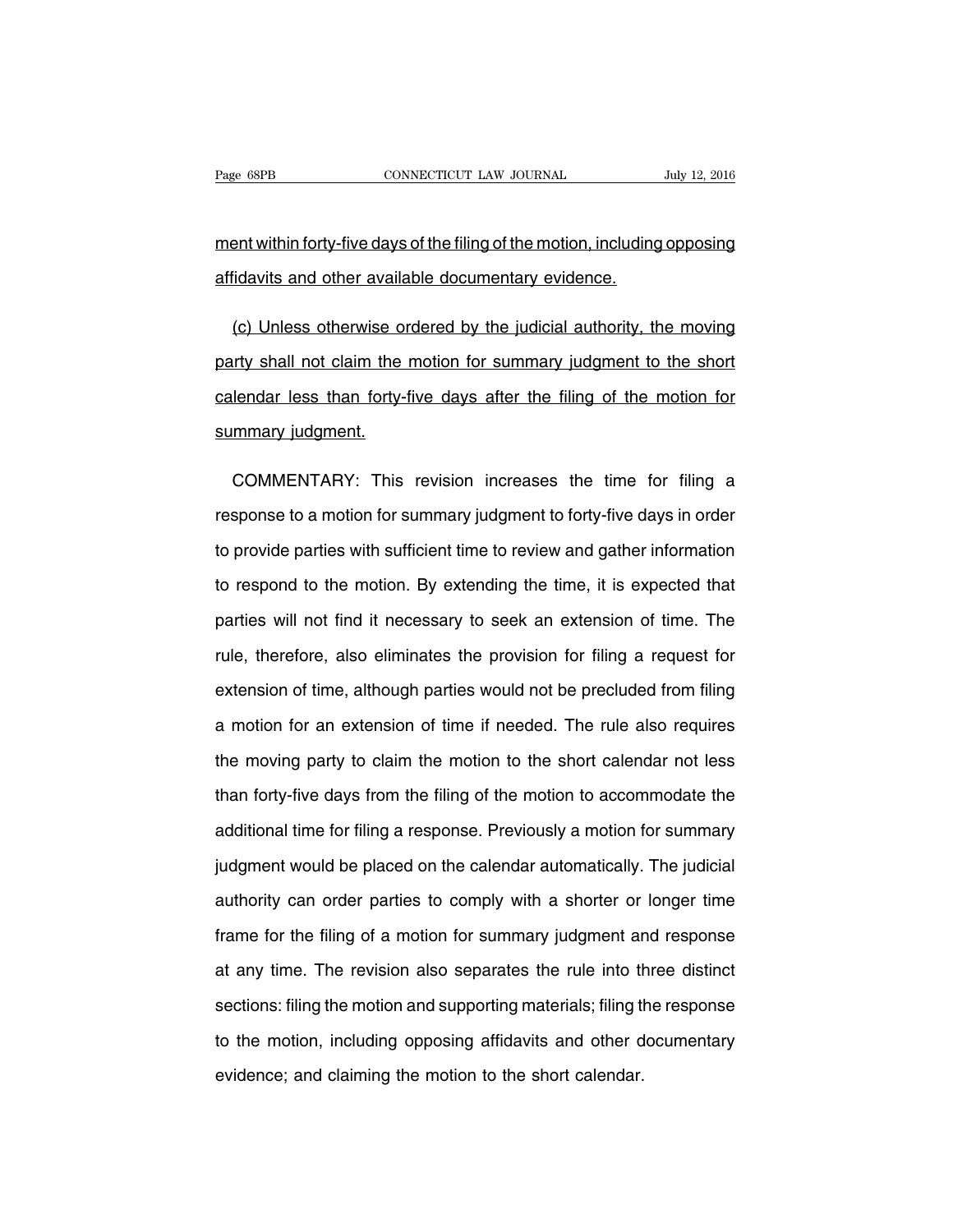#### **Sec. 23-45. Mandamus; Parties Plaintiff; Complaint**

(a) An action of mandamus may be brought in an individual right by any person who claims entitlement to that remedy to enforce a private duty owed to that person, or by any state's attorney **[**in a capacity as such**]** to enforce a public duty.

(b) The plaintiff shall commence the action by serving and filing a writ and complaint that conforms to the requirements of Section 8-1 of these rules. The prayer for relief shall include asking that an order in the nature of a mandamus be granted. No affidavit to the truth of the allegation of the complaint is required.

COMMENTARY: The revised rule now includes all the requirements for bringing a mandamus action in a single rule but does not make any substantive changes to the required form of the writ and complaint except for the elimination of the language regarding a bond or recognizance. With the revisions to the statutes and rules eliminating the requirement for a bond or a recognizance, that language is no longer necessary.

#### **[Sec. 23-46. —Mandamus Complaint**

The writ and complaint in an original action shall be in the form used in, and served as are, ordinary civil actions, but with a distinct statement in the prayer for relief that an order in the nature of a mandamus is sought. No affidavit to the truth of the allegations of the complaint is required, and no bond or recognizance is necessary other than that ordinarily used in civil actions; and no bond or recognizance shall be required where the action is brought by a state's attorney.**]**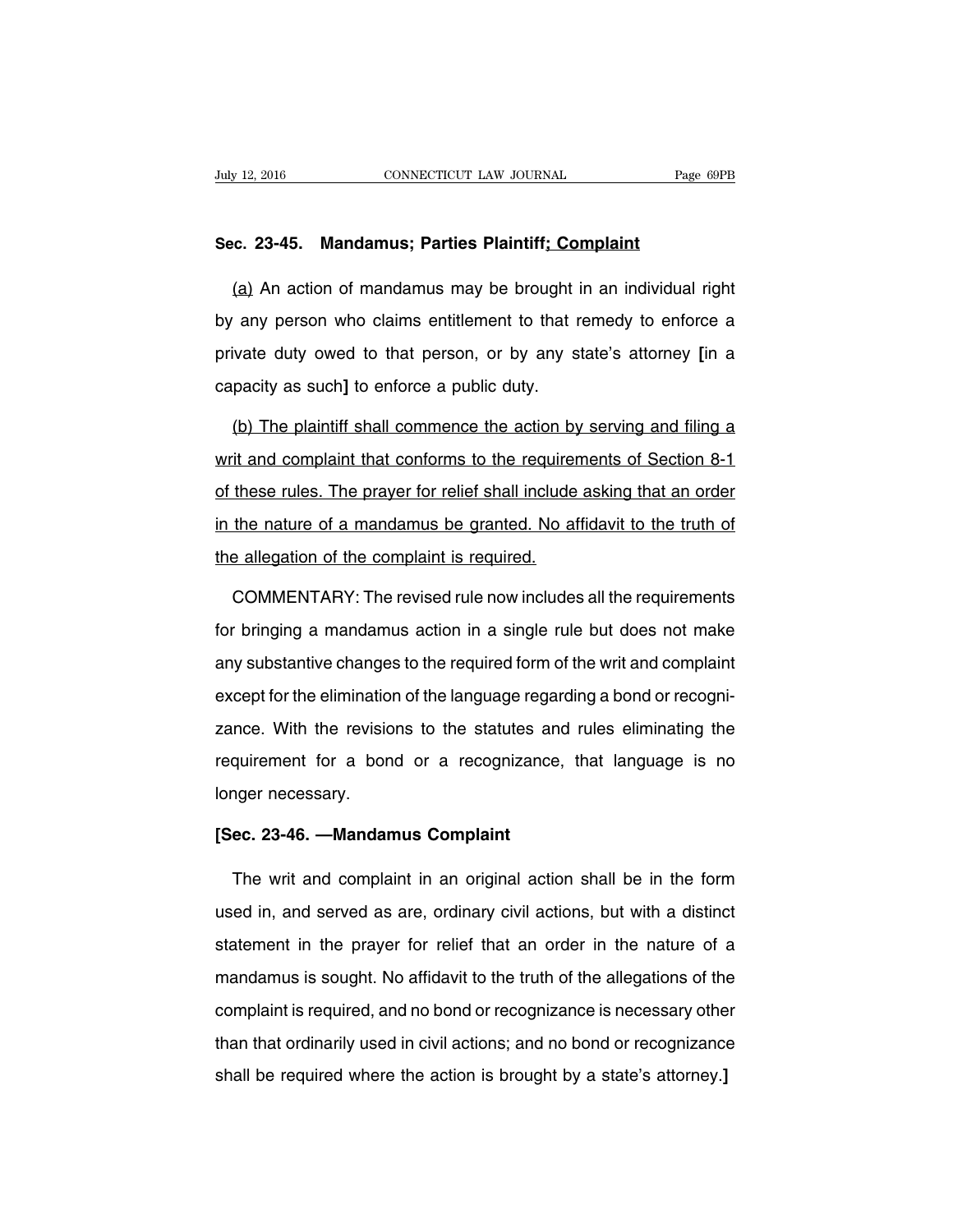COMMENTARY: This rule should be repealed in light of the changes to Section 23-45.

#### **Sec. 23-47. —Mandamus Order in [Aid of] a Pending Action**

Any party may move for **[**A**]**an order in the nature of a mandamus **[**may be made in aid of a**]** in a pending action. **[**upon the application of any party, and**]** A**[**a]ny person claimed to be charged with the duty of performing the act in question may be summoned before the court by the service upon that person of a rule to show cause.

COMMENTARY: The language of this section has been revised to make it easier to understand. No substantive changes are intended by these revisions.

### **Sec. 23-68. Where Presence of Person May Be by Means of an Interactive Audiovisual Device**

**[**(a) The appearance of an incarcerated individual for any proceeding set forth in subsection (b) of this section may, in the discretion of the judicial authority on motion of a party or on its own motion, be made by means of an interactive audiovisual device. Such audiovisual device must operate so that such person and his or her attorney, if any, and the judicial authority can see and communicate with each other simultaneously. In addition, a procedure by which such person and his or her attorney can confer in private must be provided. For purposes of this section, judicial authority includes family support magistrates.

(b) Proceedings in which an incarcerated individual may appear by means of an interactive audiovisual device are limited to civil and family (1) proceedings prior to trial including, but not limited to, short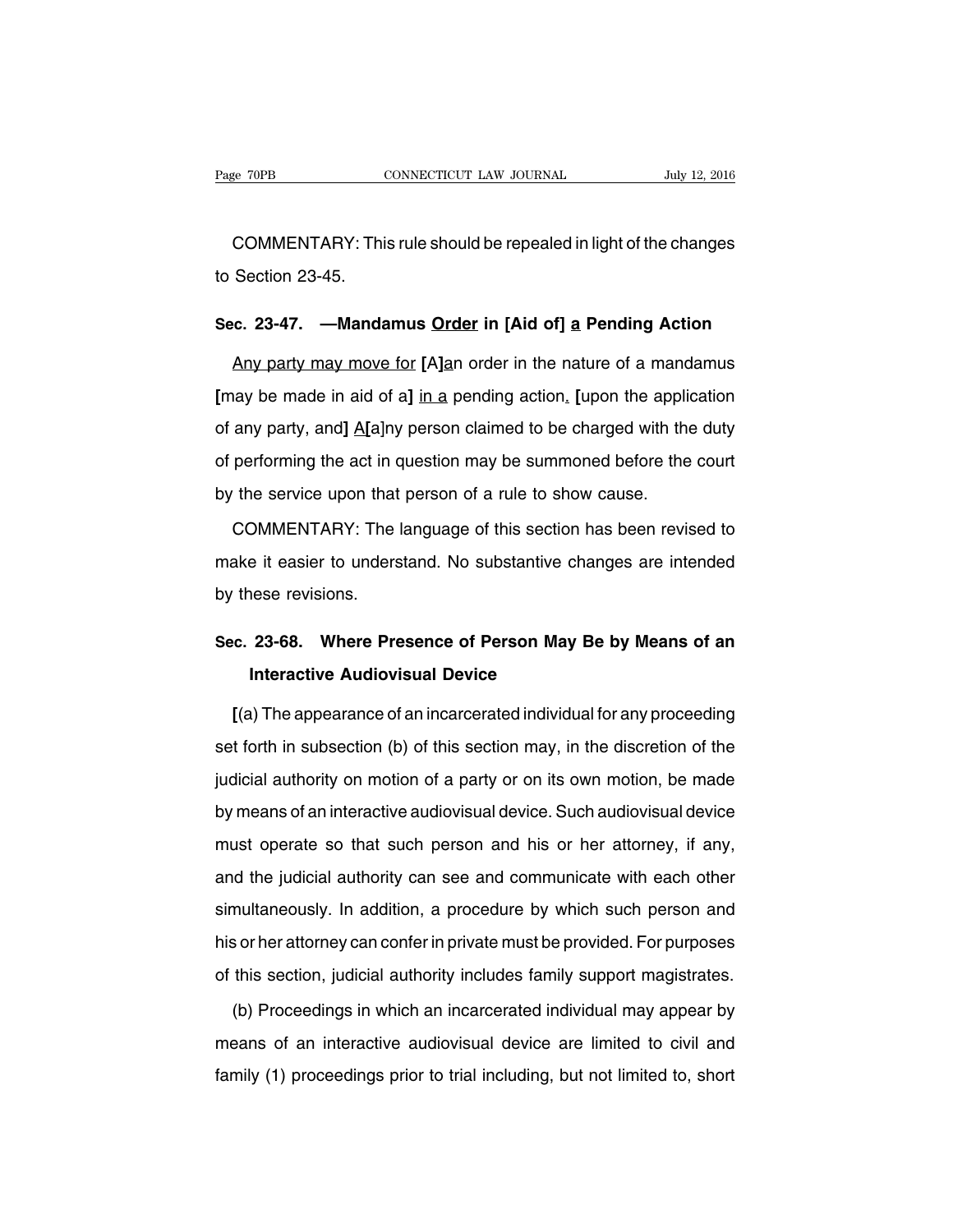calendar, prejudgment remedy, lis pendens, mechanics lien and other discovery and procedural hearings, case evaluation conferences, pretrials, alternative dispute resolutions, status conferences, trial management conferences, (2) hearings on posttrial motions and (3) matters within the jurisdiction of the family support magistrate division.**]**

(a) Upon motion of any party, and at the discretion of the judicial authority, any party or counsel may appear by means of an interactive audiovisual device at any proceeding in any civil matter, including all proceedings within the jurisdiction of the small claims section, or any family matter, including all proceedings within the jurisdiction of the family support magistrate division.

(b) Upon order of the judicial authority, an incarcerated individual may be required to appear by means of an interactive audiovisual device in any civil or family matter.

(c) For purposes of this section, an interactive audiovisual device must operate so that any party and his or her counsel, if any, and the judicial authority can see and communicate with each other simultaneously. In addition, a procedure by which an incarcerated individual and his or her counsel can confer in private must be provided.

**[**(c)**]**(d) Unless otherwise required by law or unless otherwise ordered by the judicial authority, prior to any proceeding in which a person appears by means of an interactive audiovisual device, copies of all documents which may be offered at the proceeding shall be provided to all counsel and self-represented parties in advance of the proceeding.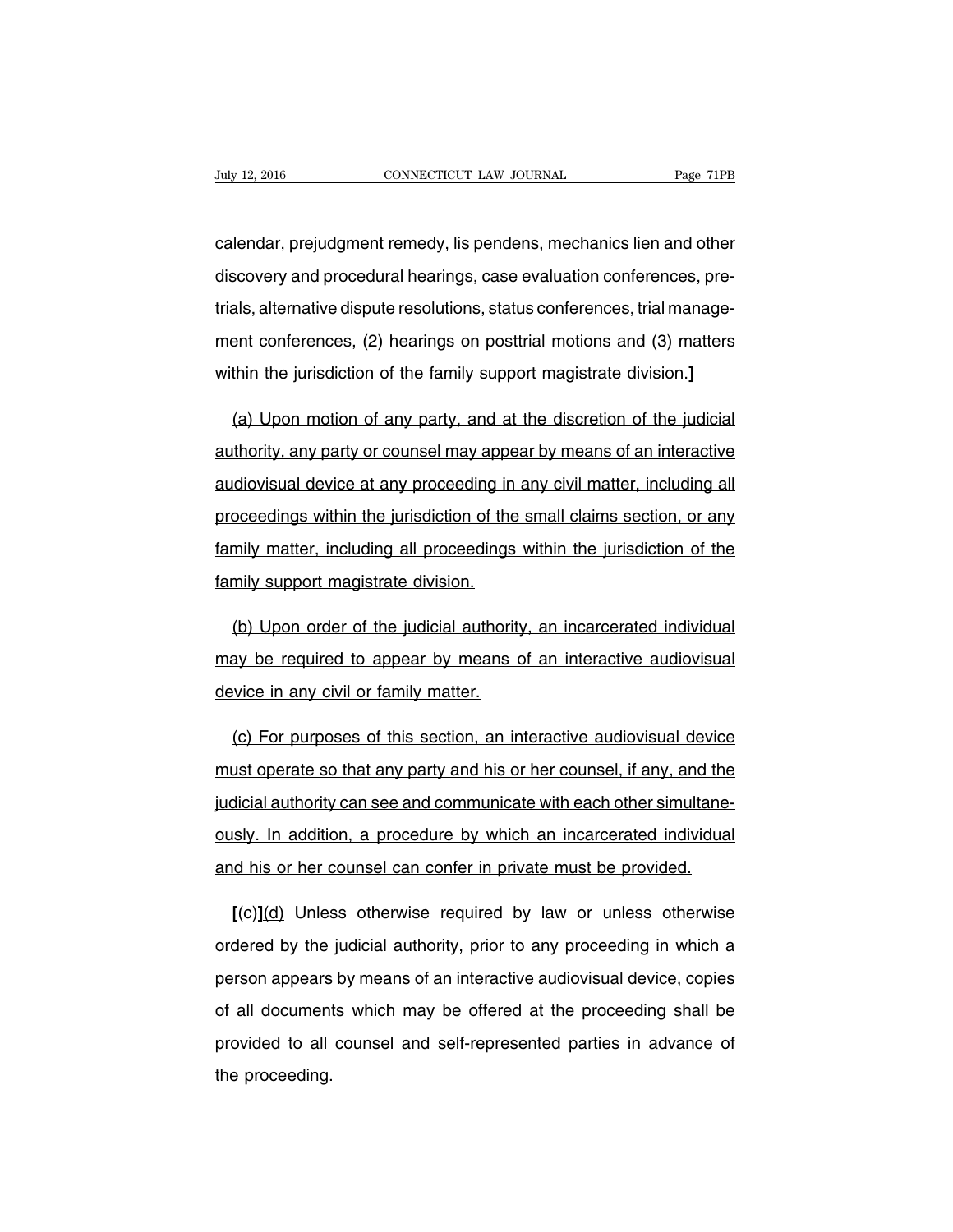**[**(d)**]**(e) Nothing contained in this section shall be construed to **[**establish a right for any incarcerated person to appear by means of an interactive audiovisual device**]** limit the discretion of the judicial authority to deny a request to appear by means of an interactive audiovisual device where, in the judicial authority's judgment, the interest of justice or the presentation of the case require that the party or counsel appear in person.

(f) For purposes of this section, judicial authority includes family support magistrates and magistrates appointed by the chief court administrator pursuant to General Statutes § 51-193l.

COMMENTARY: The expansion of the use of interactive audiovisual device (IAD) is an outgrowth of the Judicial Branch's public service and trust commission and the access to justice commission. In part, the use and expansion of IAD supports one of the Judicial Branch's primary goals to increase the efficiency of case management and court practices and to assess, develop and support projects and programs that expand access to the courts for all people.

IAD technology allows the Judicial Branch to increase courthouse security and decrease the safety risks to the public and staff when transporting inmates by permitting inmate participation in court proceedings via IAD. Additional benefits are also realized through cost reductions associated with travel expenses and staffing.

The flexibility afforded by the use of IAD is also beneficial; hearings, conferences and meetings via internet hookup can be quickly arranged allowing judges to hear more cases more easily.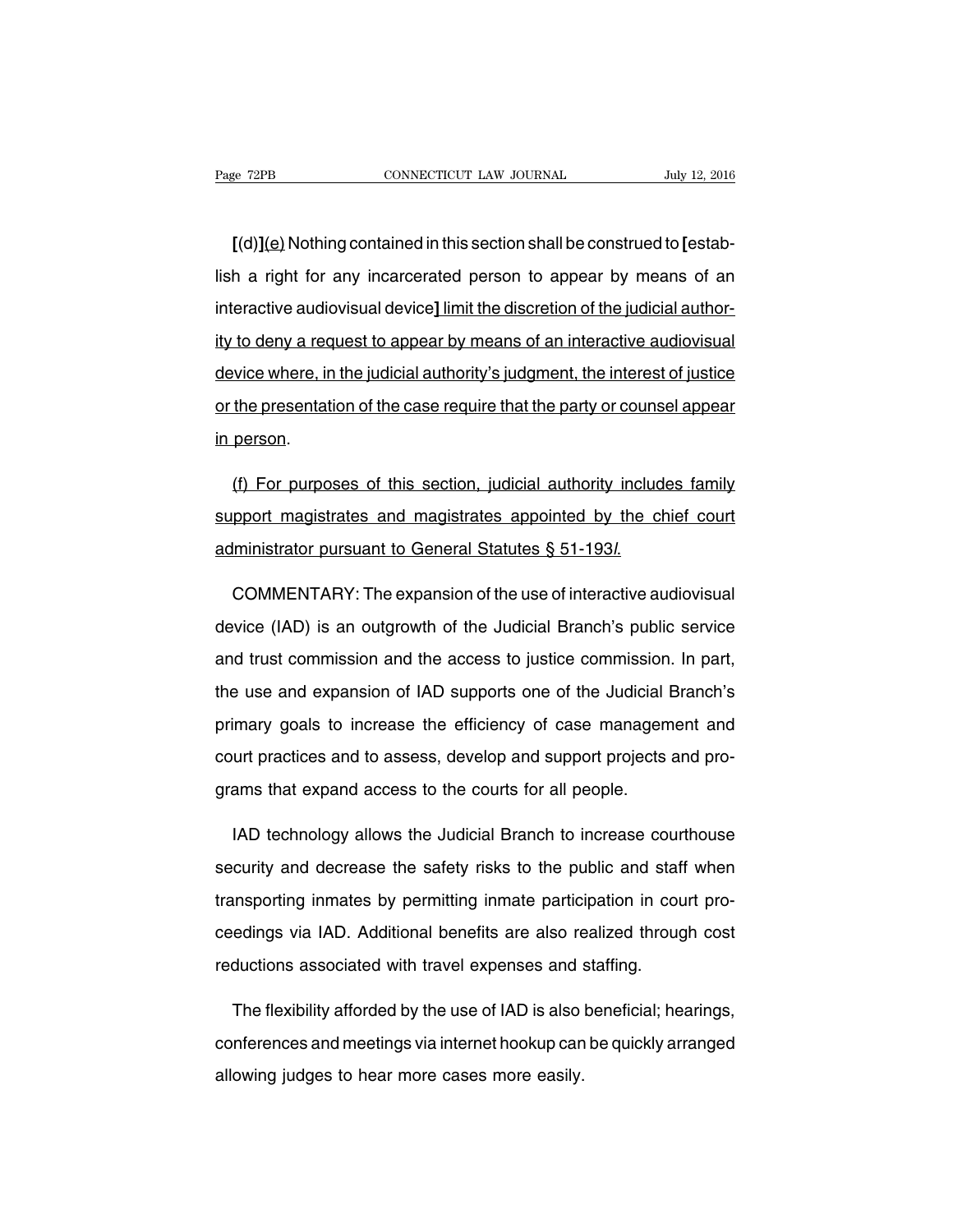### **Sec. 24-21. Transfer to Regular Docket**

(a) A case duly entered on the small claims docket of a small claims area or housing session court location shall be transferred to the regular docket of the superior court or to the regular housing docket, respectively, if the following conditions are met:

(1) The defendant, or the plaintiff if the defendant has filed a counterclaim, shall file a motion to transfer the case to the regular docket. This motion must be filed on or before the answer date with certification of service pursuant to Section 10-12 et seq. If a motion to open claiming lack of actual notice is granted, the motion to transfer with accompanying documents and fees must be filed within fifteen days after the notice granting the motion to open was sent.

(2) The motion to transfer must be accompanied by (A) a counterclaim in an amount greater than the jurisdiction of the small claims court; or (B) an affidavit stating that a good defense exists to the claim and setting forth with specificity the nature of the defense, or stating that the case has been properly claimed for trial by jury.

(3) The moving party shall pay all necessary statutory fees at the time the motion to transfer is filed, including any jury fees if a claim for trial by jury is filed.

(b) When a defendant or plaintiff on a counterclaim has satisfied one of the conditions of subsection (a) (2) herein, the motion to transfer to the regular docket shall be granted by the judicial authority, without the need for a hearing.

(c) A case which has been properly transferred shall be transferred to the docket of the judicial district which corresponds to the venue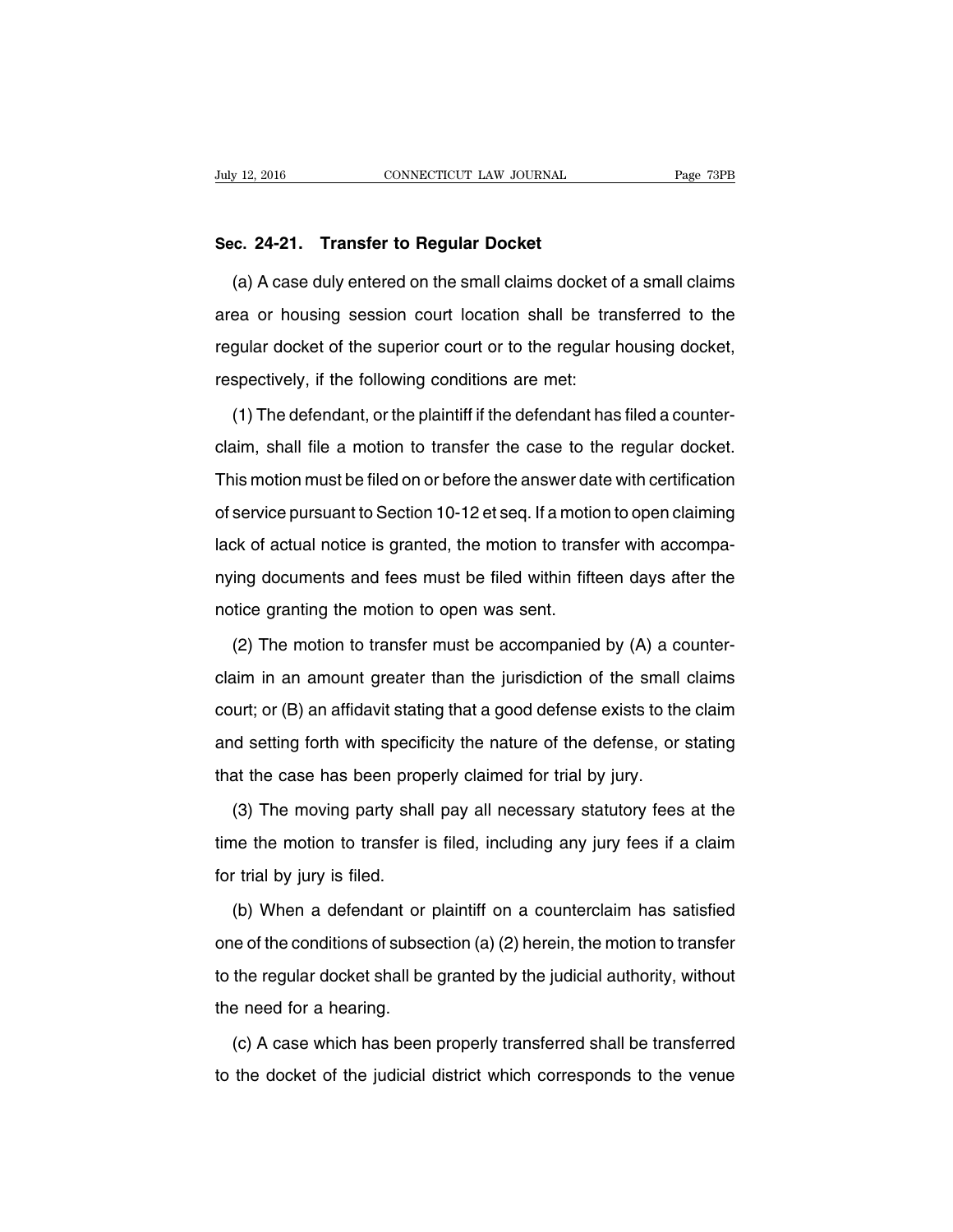of the small claims matter, except that a housing case properly transferred shall remain in or be transferred to the housing session and be placed upon the regular housing docket. A case may be consolidated with a case pending in any other clerk's office of the superior court.

(d) When a case is transferred from the small claims docket to the regular docket of the superior court or to the regular housing docket, the appearance entered in the small claims case of an attorney at law and of a self-represented party as an individual shall be entered on the appropriate docket of the superior court. Unless otherwise ordered, when a case is transferred from the small claims docket to the regular docket of the superior court or to the regular housing docket, the appearance of any representative that was recognized in the small claims case, other than an attorney at law or a self-represented party as an individual, shall be entered on the appropriate docket of the superior court for notice purposes only and not as a representative of any party in the case.

COMMENTARY: Practice Book Section 24-6 defines the word ''representative'' as including many individuals who, once the case is transferred to the regular docket of the Superior Court or the regular housing docket, are not authorized to represent any party in the case. The amendment to this section is intended to clarify that situation and to provide appropriate notice to those individuals who were recognized as representatives in the small claims case but who will not be recognized as such in the superior court.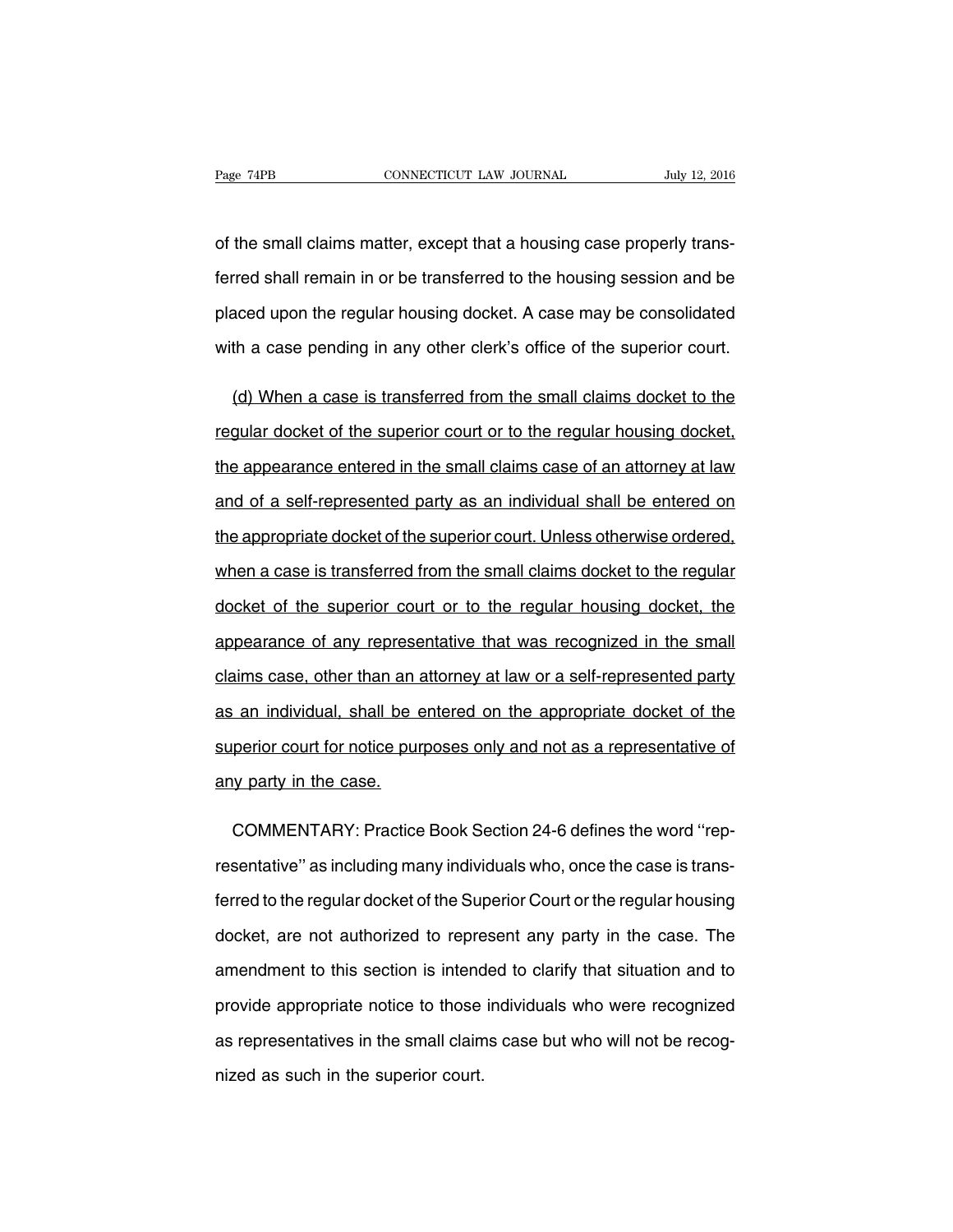### **AMENDMENTS TO THE FAMILY RULES**

## **(NEW) Sec. 25-5B. Automatic Orders upon Filing of Joint Petition – Nonadversarial Divorce**

The following automatic orders shall apply to both petitioners, upon the filing of the joint petition for nonadversarial divorce. An automatic order shall not apply if there is a prior, contradictory order of a judicial authority. The automatic orders shall be effective with regard to the petitioners upon filing of the joint petition and shall remain in place until further order of a judicial authority:

(1) Neither petitioner shall sell, transfer, exchange, assign, remove, or in any way dispose of, without the consent of the other petitioner in writing, or an order of a judicial authority, any property, except in the usual course of business or for customary and usual household expenses or for reasonable attorney's fees in connection with this action.

(2) Neither petitioner shall conceal any property.

(3) Neither petitioner shall encumber without the consent of the other petitioner, in writing, or an order of a judicial authority, any property except in the usual course of business or for customary and usual household expenses or for reasonable attorney's fees in connection with this action.

(4) Neither petitioner shall cause any asset, or portion thereof, coowned or held in joint name, to become held in his or her name solely without the consent of the other petitioner, in writing, or an order of the judicial authority.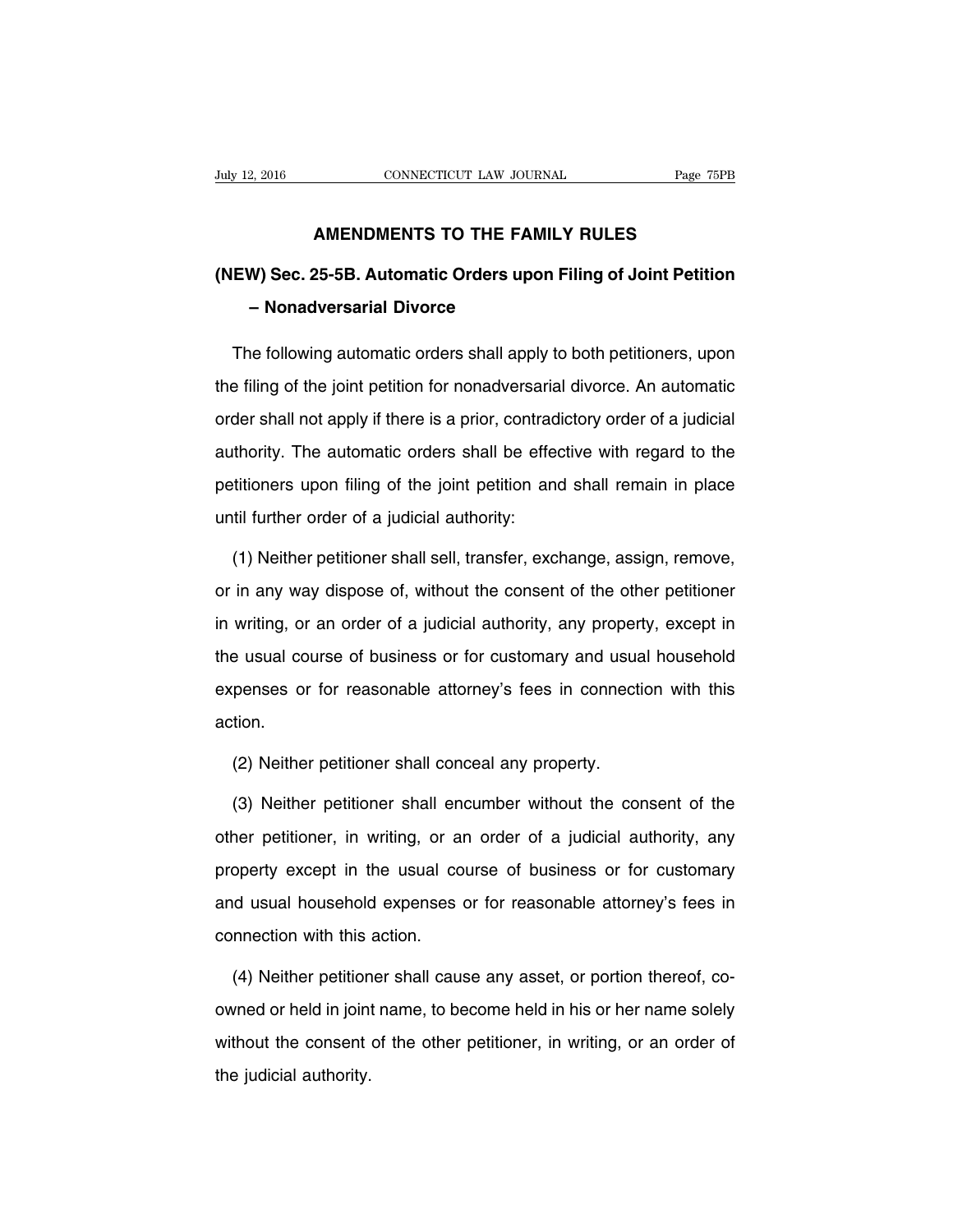(5) Neither petitioner shall incur unreasonable debts hereafter, including, but not limited to, further encumbrancing any assets, or unreasonably using credit cards or cash advances against credit cards.

(6) Neither petitioner shall cause the other petitioner to be removed from any medical, hospital and dental insurance coverage, and each petitioner shall maintain the existing medical, hospital and dental insurance coverage in full force and effect.

(7) Neither petitioner shall change the beneficiaries of any existing life insurance policies, and each petitioner shall maintain the existing life insurance, automobile insurance, or renters insurance policies in full force and effect.

(8) If the petitioners are living together on the date of of these orders, neither petitioner may deny the other petitioner use of the current primary residence of the petitioners, without order of a judicial authority. This provision shall not apply if there is a prior, contradictory order of a judicial authority.

(9) The petitioners shall each complete and exchange sworn financial statements substantially in accordance with a form prescribed by the chief court administrator and file the financial statement with the joint petition. The petitioners may thereafter enter and submit to the court a stipulated interim order allocating income and expenses.

The automatic orders of a judicial authority as enumerated above shall be attached immediately following the petitioners' joint petition for nonadversarial divorce and shall set forth the following language in bold letters: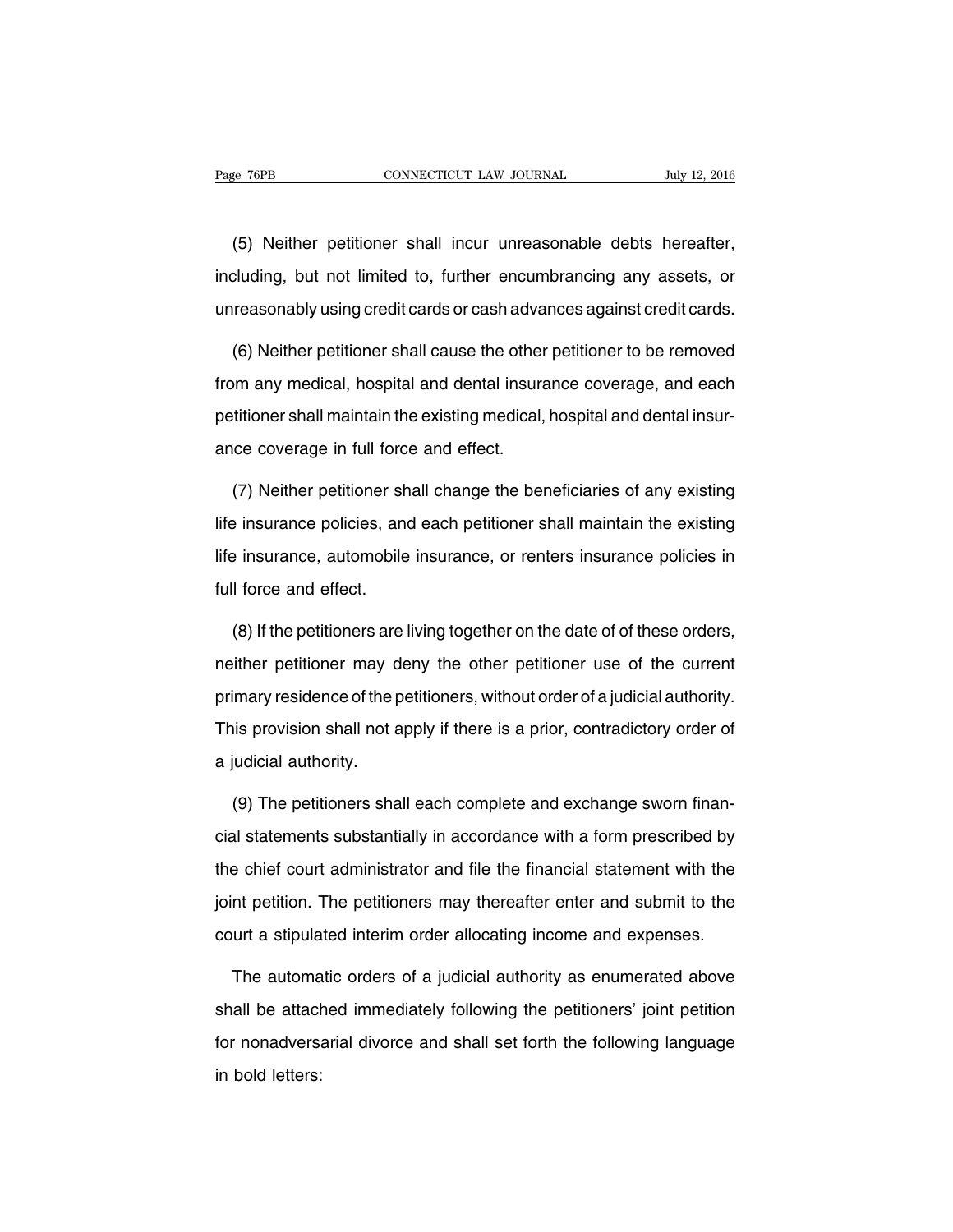**Failure to obey these orders may be punishable by contempt of court. If you object to or seek modification of these orders during the pendency of the action, you have the right to a hearing before a judge within a reasonable time**.

The clerk shall not accept for filing any joint petition for nonadversarial divorce that does not comply with this subsection.

COMMENTARY: This proposed new rule is consistent with the nonadversarial divorce provisions of No. 15-7 of the 2015 Public Acts.

### **Sec. 25-34. Procedure for Short Calendar**

(a) With the exception of matters governed by Chapter 13 or a motion to waive the statutory time period in an uncontested dissolution of marriage or legal separation case under No. 15-7 of the 2015 Public Acts, oral argument on any motion or the presentation of testimony thereon shall be allowed if the appearing parties have followed administrative policies for marking the motion ready and for screening with family services. Oral argument and the presentation of testimony on motions made under Chapter 13 are at the discretion of the judicial authority.

(b) Any such motion filed to waive the statutory time period in an uncontested dissolution of marriage or legal separation case will not be placed on the short calendar. The clerk shall bring the motion as soon as practicable to either the judicial authority assigned to hear the case, or, if a judicial authority has not yet been assigned, to the presiding judicial authority for a ruling on the papers. If granted, the uncontested dissolution or legal separation is to be scheduled in accordance with the request of the parties to the degree that such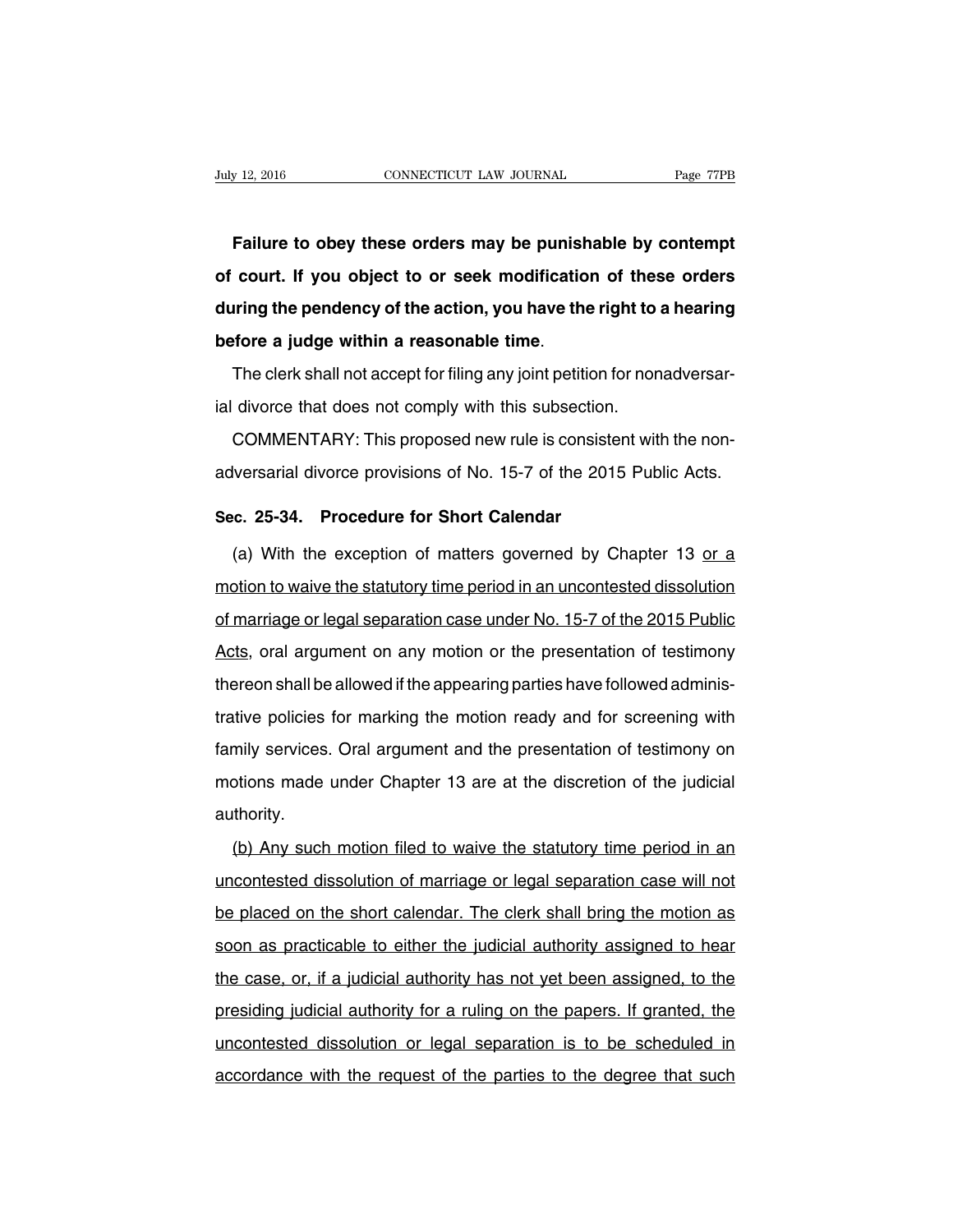## request can be accommodated, including scheduling the matter on the same day that the motion is granted.

**[**(b)**]** (c) If the judicial authority has determined that oral argument or the presentation of testimony is necessary on a motion made under Chapter 13, the judicial authority shall set the matter for oral argument or testimony on a short calendar date or other date as determined by the judicial authority.

**[**(c)**]** (d) If the judicial authority has determined that oral argument or the presentation of testimony is necessary on a motion made under Chapter 13 and has not set it down on a hearing date, the movant may reclaim the motion within thirty days of the date the motion appeared on the calendar.

**[**(d)**]** (e) If the matter will require more than one hour of court time, it may be specifically assigned for a date certain.

**[**(e)**]** (f) Failure to appear and present argument on the date set by the judicial authority shall constitute a waiver of the right to argue unless the judicial authority orders otherwise. Unless for good cause shown, no motion may be reclaimed after a period of three months from the date of filing. This subsection shall not apply to those motions where counsel appeared on the date set by the judicial authority and entered into a scheduling order for discovery, depositions and a date certain for hearing.

COMMENTARY: This proposed revision is consistent with No. 15- 7, § 5, of the 2015 Public Acts.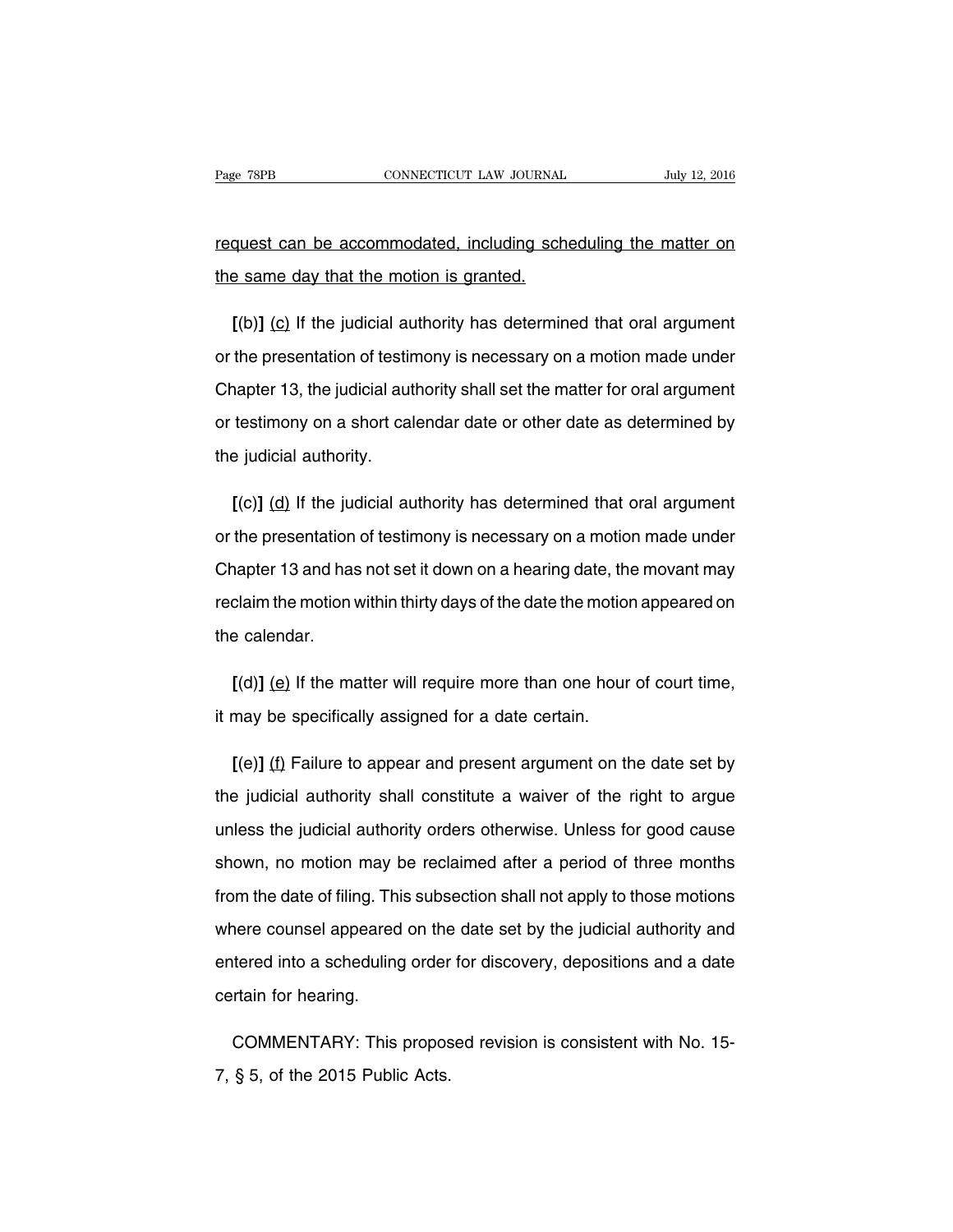## **(NEW) Sec. 25-61A. Standing Committee on Guardians ad Litem and Attorneys for the Minor Child in Family Matters**

(a) There shall be a standing committee on guardians ad litem and attorneys for the minor child in family matters. The membership shall consist of nine individuals, appointed by the chief court administrator. The members shall serve at the pleasure of the chief court administrator, and shall include:

(1) the chief public defender, or his or her designee;

(2) a mental health professional, with experience in the fields of child and family matters;

(3) the commissioner of the department of public health, or his or her designee;

(4) an attorney in good standing, licensed to practice law in the State of Connecticut by the judicial branch, who focuses his or her practice in the area of family law, and who is not on the list of individuals qualified to be appointed as a guardian ad litem or an attorney for a minor child in a family matter;

(5) two judges of the superior court with experience presiding over family matters, one of whom shall be designated by the chief court administrator to serve as chairperson;

(6) two members of the public; and

(7) a representative of a non-profit legal services organization who has experience in family law.

(b) In addition to any other powers and duties set forth in this chapter, the standing committee on guardians ad litem and attorneys for the minor child in family matters shall: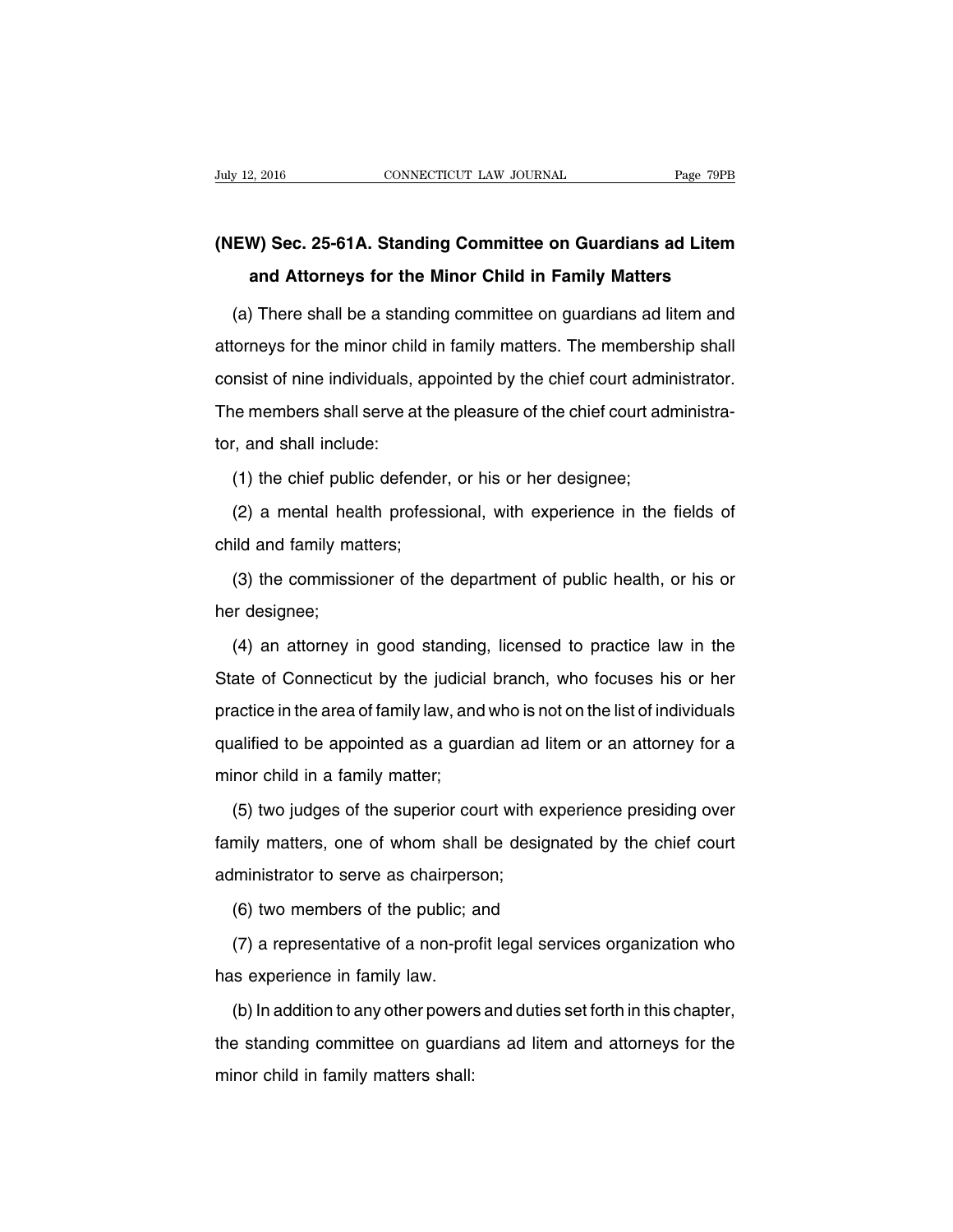(1) From time to time, establish additional qualifications, not inconsistent with Sections 25-62 and 25-62A, for an individual to be deemed eligible to be appointed as a guardian ad litem or attorney for the minor child in family matters;

(2) Approve the curriculum for the training required by sections 25- 62 and 25-62A as amended;

(3) Establish and administer a process by which an individual may be removed from the list of those deemed eligible for appointment as a guardian ad litem or attorney for the minor child in family matters;

(4) Annually review and approve a list of individuals deemed eligible for appointment as a guardian ad litem or attorney for the minor child in family matters; and

(5) Adopt procedures to carry out its functions.

(c) The office of chief public defender shall collaborate with the standing committee on guardians ad litem and attorneys for the minor child in family matters to:

(1) Administer the training of guardians ad litem and attorneys for the minor child in family matters;

(2) Promulgate and maintain an application for individuals to be deemed eligible to be appointed as a guardian ad litem or attorney for the minor child in family matters; and

(3) Provide a list of qualified individuals to be eligible for appointment as a guardian ad litem or attorney for the minor child to the judicial branch at least once per year.

(d) The office of chief public defender may promulgate and maintain an additional application process for eligible individuals wishing to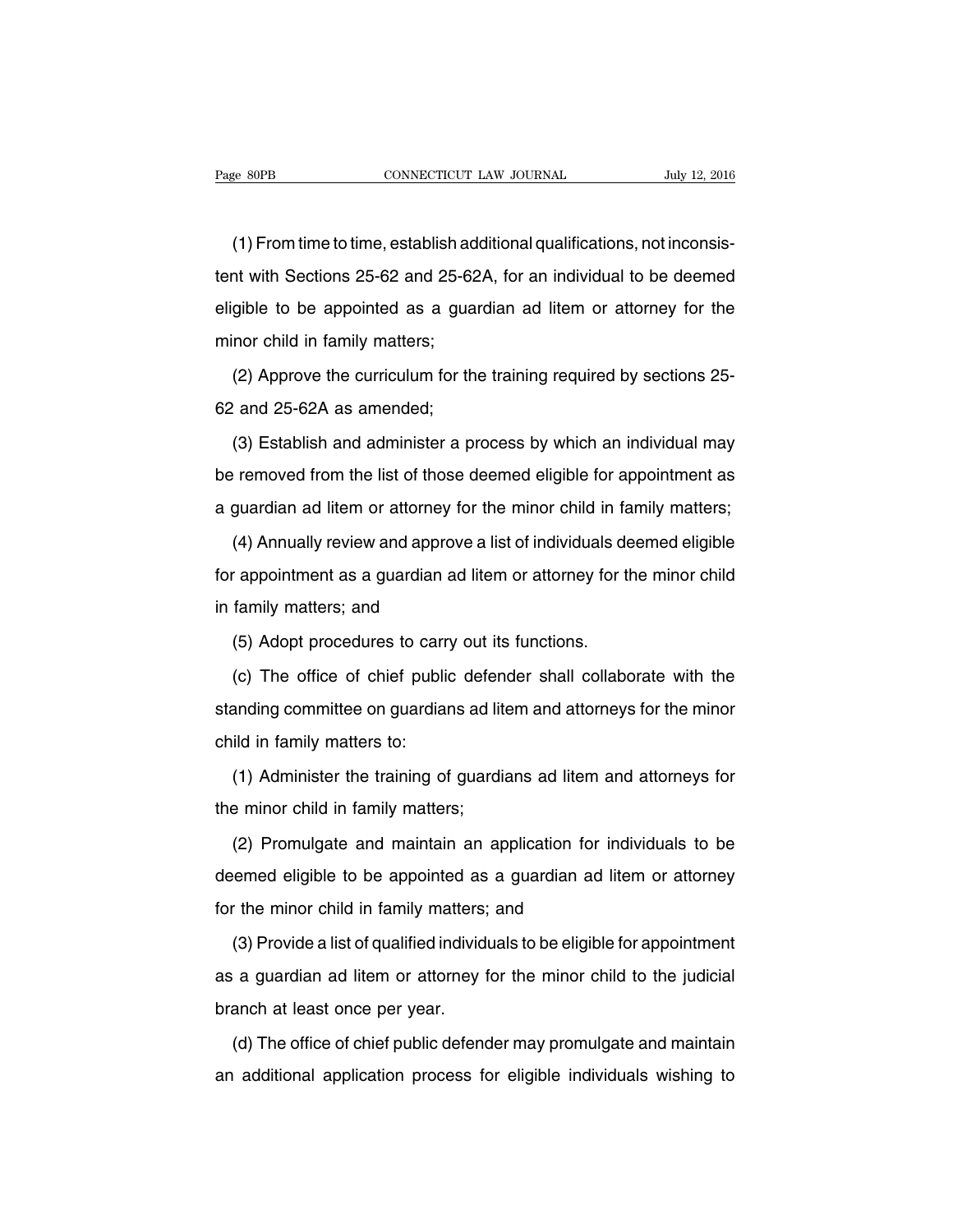contract with the office of chief public defender to serve as a guardian ad litem or attorney for the minor child at state rates.

COMMENTARY: This new rule establishes a standing committee on guardians ad litem (GALs) and attorneys for the minor child (AMCs) to, among other things, approve the training curriculum for GALs and AMCs, establish additional qualifications for GALs and AMCs, establish and administer a process by which to add or remove an individual from the list of those deemed eligible for appointment, and to approve the list of GALs and AMCs.

### **Sec. 25-62. Appointment of Guardian ad Litem**

(a) The judicial authority may appoint a guardian ad litem for a minor involved in any family matter. Unless the judicial authority orders that another person be appointed guardian ad litem, a family relations counselor shall be designated as guardian ad litem. The guardian ad litem is not required to be an attorney.

(b) With the exception of family relations counselors, no person may be appointed as guardian ad litem **[**until he or she has completed the comprehensive training program for all family division guardians ad litem sponsored by the judicial branch.**]** unless he or she:

(1) Is an attorney in good standing, licensed to practice law in the State of Connecticut by the Judicial Branch, or is a mental health professional, licensed by the Connecticut department of public health and in good standing, in the areas of clinical social work, marriage and family therapy, professional counseling, psychology or psychiatry.

(2) Provides proof that he or she does not have a criminal record;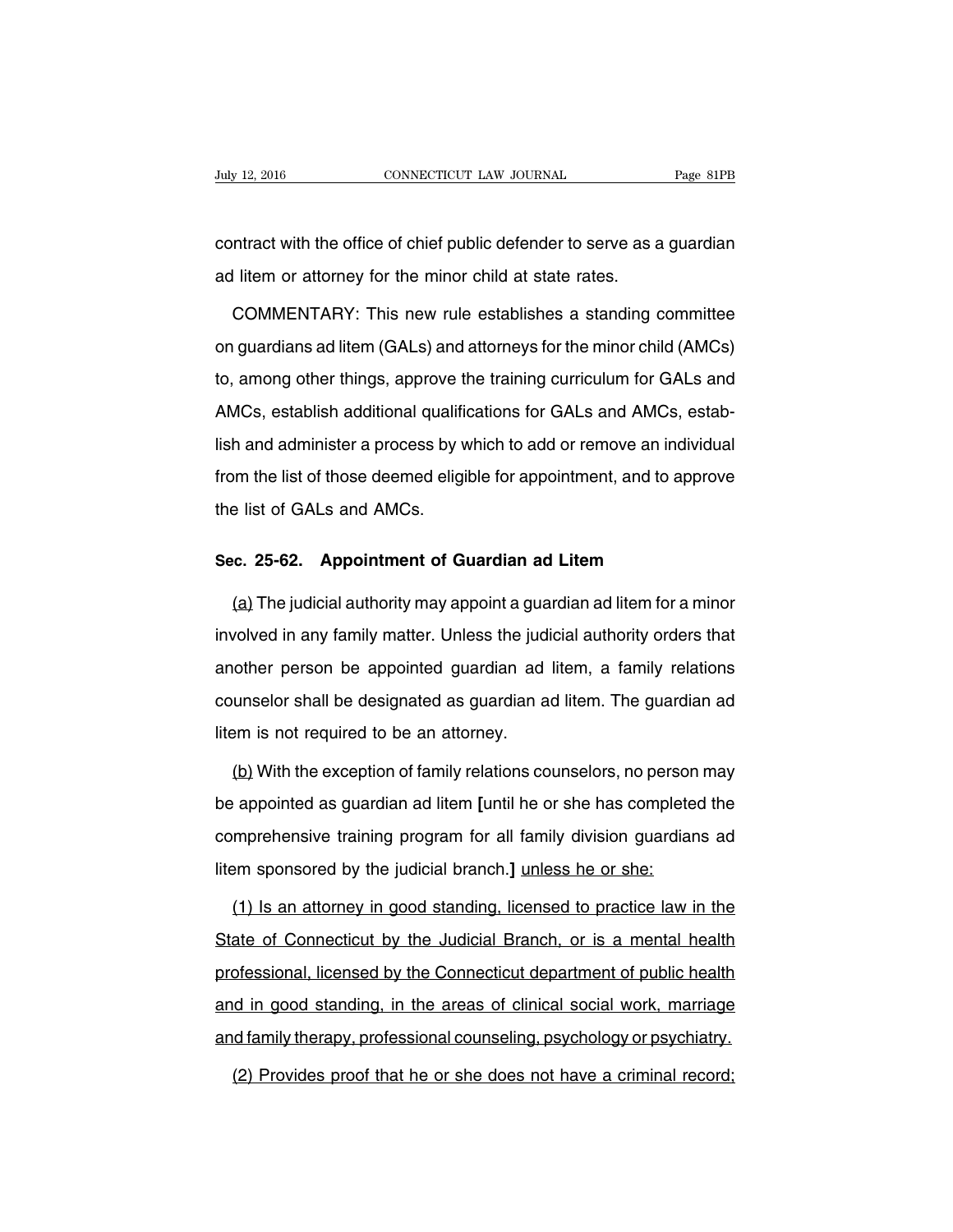(3) Provides proof that he or she does not appear on the department of children and families' central registry of child abuse and neglect;

(4) Completes a minimum of twenty hours of pre-service training as determined by the standing committee on guardians ad litem and attorneys for the minor child in family matters;

(5) Meets any additional qualifications established by the standing committee on guardians ad litem and attorneys for the minor child in family matters; and

(6) Applies, provides proof of the foregoing items and is approved as eligible to serve as a guardian ad litem by the standing committee on guardians ad litem and attorneys for the minor child in family matters.

(c) The status of all individuals deemed eligible to be appointed as a guardian ad litem in family matters shall be reviewed by the standing committee on guardians ad litem and attorneys for the minor child in family matters every three years. To maintain eligibility, individuals must:

(1) Certify that they have completed twelve hours of relevant training within the past three years, three hours of which must be in ethics;

(2) Disclose any changes to their criminal history;

(3) Certify that they do not appear on the department of children and families' central registry of child abuse and neglect; and

(4) Meet additional qualifications as determined by the standing committee on guardians ad litem and attorneys for the minor child in family matters.

(d) The judicial authority may order compensation for services rendered by a court-appointed guardian ad litem.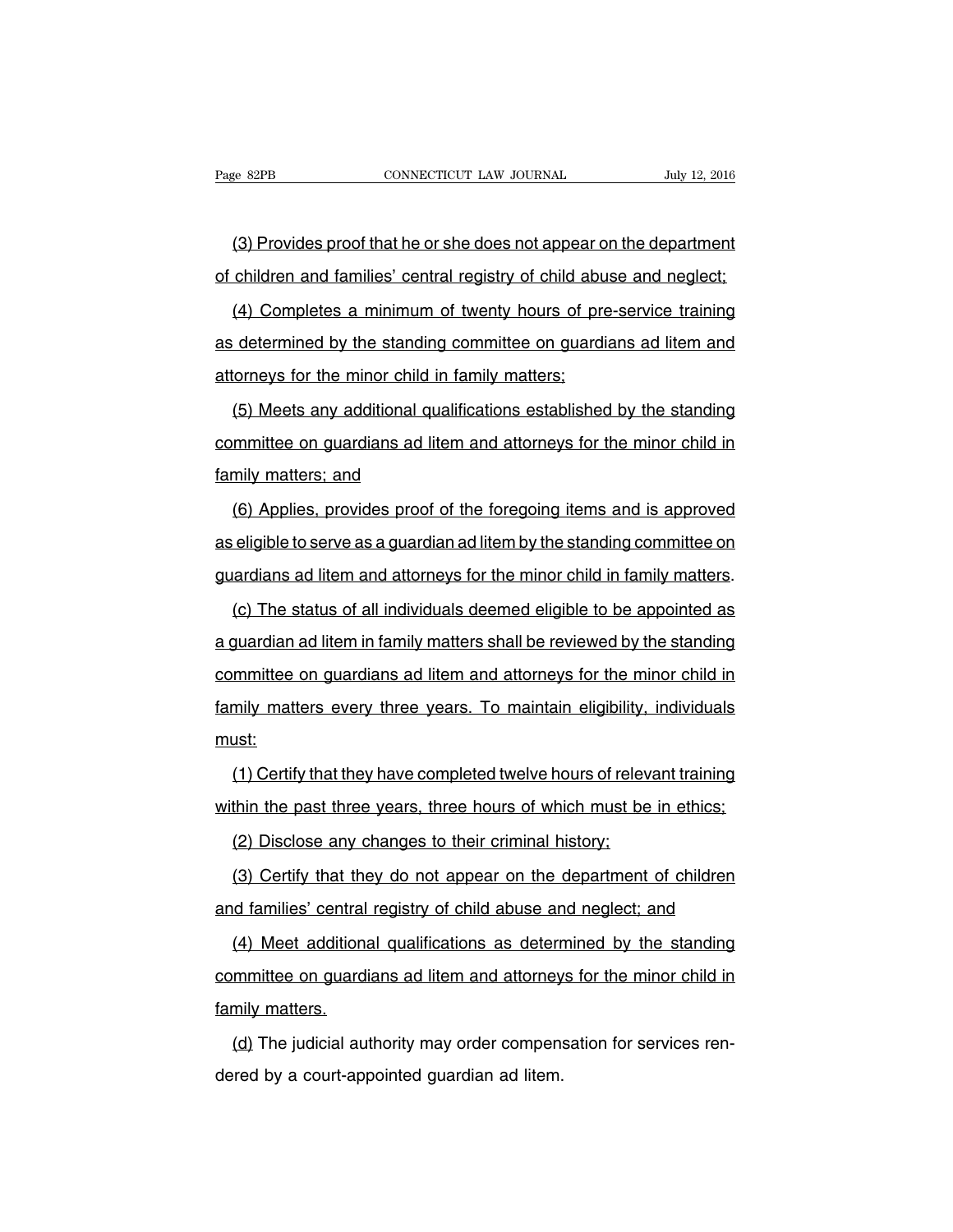COMMENTARY: The changes to this rule sets out the minimum professional and other qualifications and continuing education requirements that an individual must possess and meet in order to be and remain eligible for appointment as a guardian ad litem.

### **Sec. 25-62A. Appointment of Attorney for the Minor Child**

(a) The judicial authority may appoint an attorney for **[**a**]** the minor child in any family matter.

(b) No person **[**shall**]** may be appointed as an attorney for **[**a**]** the minor child **[**until he or she has completed the comprehensive training program for all family division attorneys for minor children sponsored by the judicial branch. The judicial authority may order compensation for services rendered by an attorney for a minor child**]** unless he or she:

(1) Is an attorney in good standing, licensed to practice law in the state of Connecticut.

(2) Provides proof that he or she does not have a criminal record;

(3) Provides proof that he or she does not appear on the department of children and families' central registry of child abuse and neglect;

(4) Completes a minimum of twenty hours of pre-service training as determined by the standing committee on guardians ad litem and attorneys for the minor child in family matters;

(5) Meets any additional qualifications established by the standing committee on guardians ad litem and attorneys for the minor child in family matters; and

(6) Applies, provides proof of the foregoing items and is approved as eligible to serve as an attorney for the minor child by the standing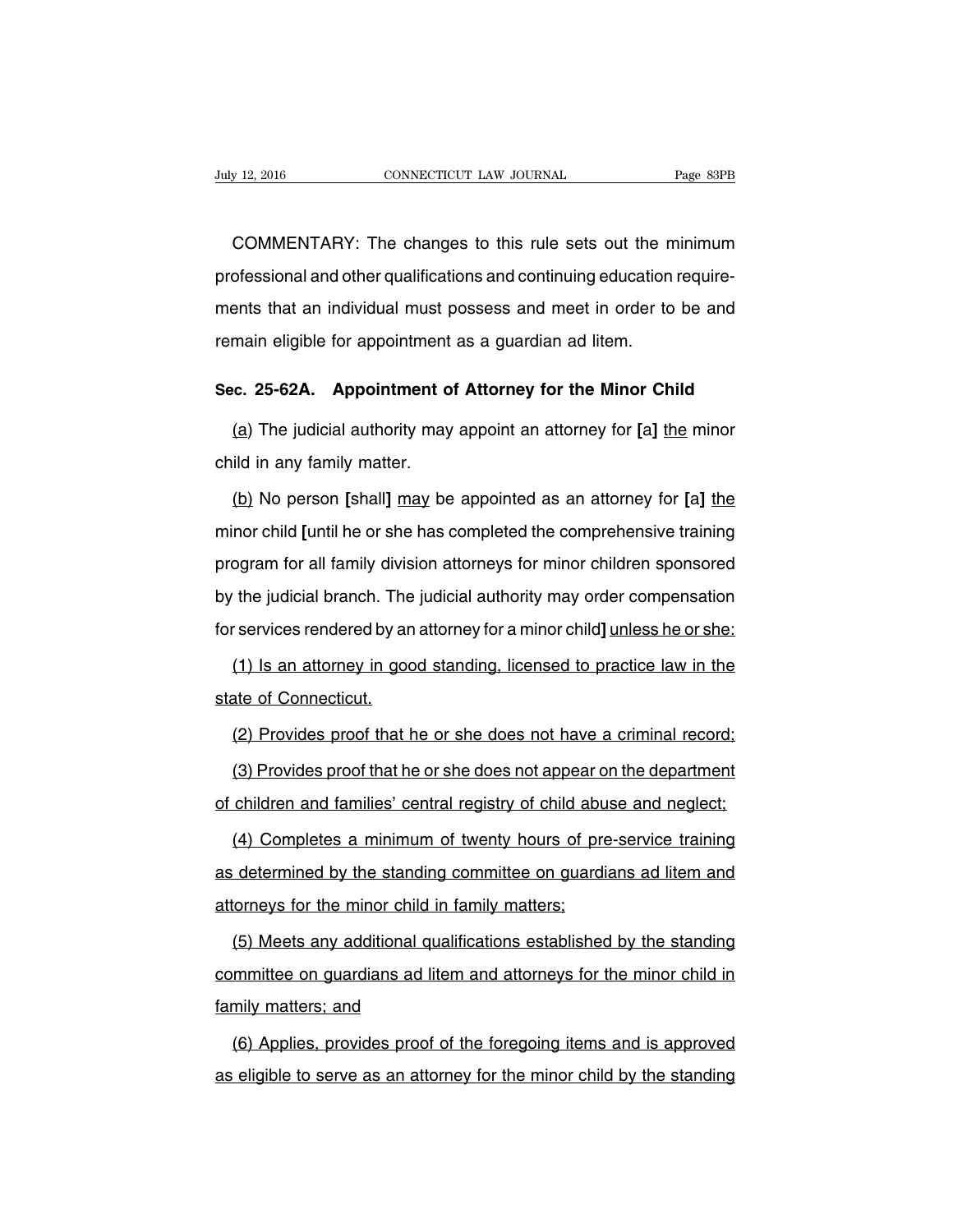committee on guardians ad litem and attorneys for the minor child in family matters.

(c) The status of all individuals deemed eligible to be appointed as an attorney for the minor child in family matters shall be reviewed by the standing committee on guardians ad litem and attorneys for the minor child in family matters every three years.

To maintain eligibility, individuals must:

(1) Certify that they have completed twelve hours of relevant training within the past three years, three hours of which must be in ethics;

(2) Disclose any changes to their criminal history;

(3) Certify that they do not appear on the department of children and families' central registry of child abuse and neglect; and

(4) Meet additional qualifications as determined by the standing committee on guardians ad litem and attorneys for the minor child in family matters.

(d) The judicial authority may order compensation for services rendered by a court-appointed attorney for the minor child.

COMMENTARY: The change to this rule sets out the minimum professional and additional qualifications and continuing education requirements that an individual must possess and meet in order to be and remain eligible for appointment as an attorney for the minor child.

### **AMENDMENTS TO THE FAMILY SUPPORT MAGISTRATE RULES**

## **(New) Sec. 25a-1A. Notice of IV-D Child Support Enforcement Services**

(a) In any IV-D support case as defined by General Statutes § 46b-231, the IV-D agency, or one of its cooperative agencies, shall file a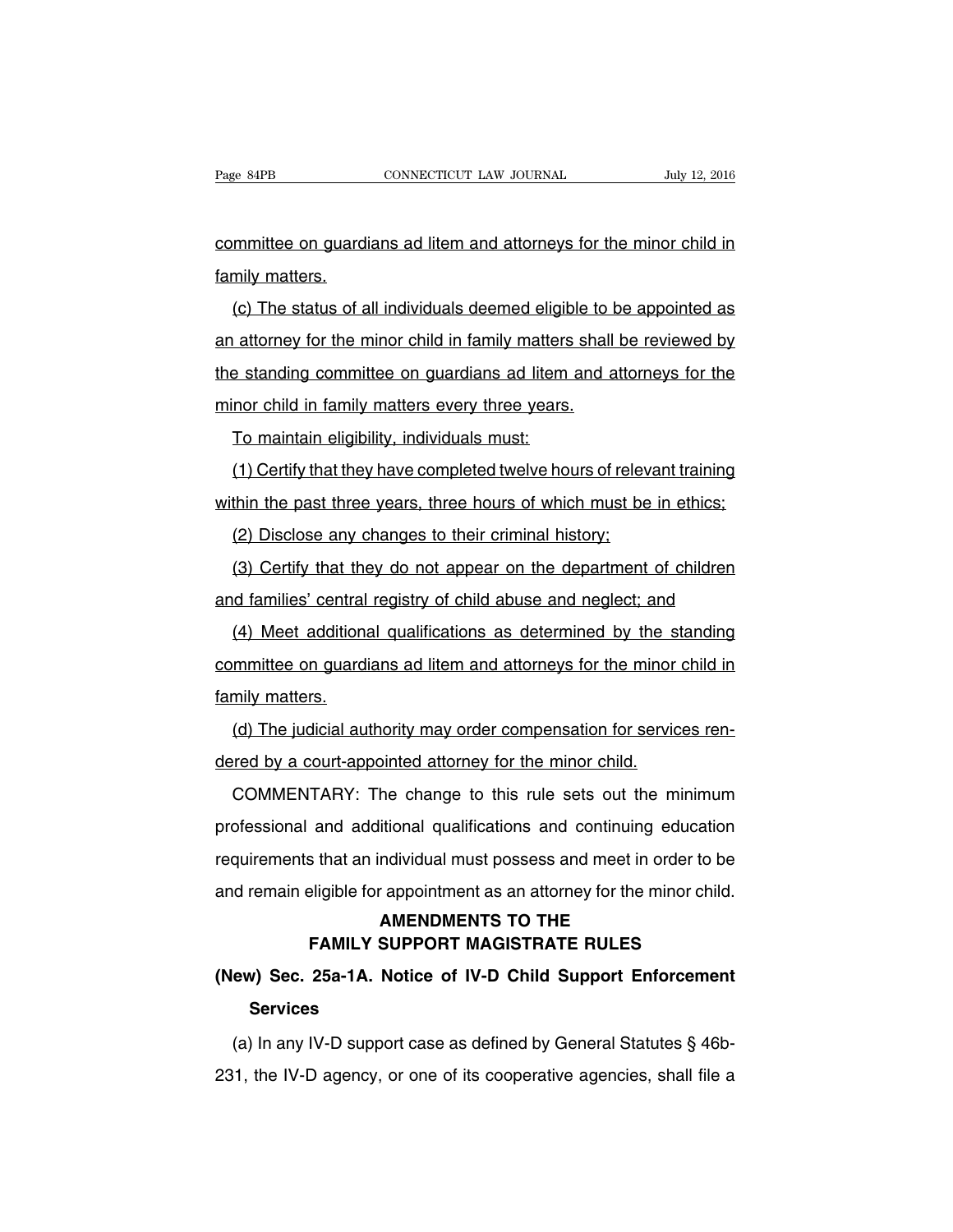notice, on a form prescribed by the office of the chief court administrator, that the parties or child are receiving child support enforcement services.

(b) Upon termination of child support enforcement services, the IV-D agency, or one of its cooperative agencies, shall file a notice, on a form prescribed by the office of the chief court administrator, that the IV-D support case is closed.

COMMENTARY: This rule is intended to inform the superior court in new or pending matters that the same parties or child are also receiving child support enforcement services.

### **AMENDMENTS TO THE JUVENILE RULES**

### **Sec. 35a-14. Motions for Review of Permanency Plan**

(a) Motions for review of the permanency plan shall be filed nine months after the placement of the child or youth in the custody of the commissioner of the department of children and families pursuant to a voluntary placement agreement, or removal of a child or youth pursuant to General Statutes § 17a-101g or an order of a court of competent jurisdiction, whichever is earlier. At the date custody is vested by order of a court of competent jurisdiction, or if no order of temporary custody is issued, at the date when commitment is ordered, the judicial authority shall set a date by which the subsequent motion for review of the permanency plan shall be filed. The commissioner of the department of children and families shall propose a permanency plan that conforms to the statutory requirements and shall provide a social study to support said plan. Nothing in this section shall preclude any party from filing a motion for revocation of commitment separate from a motion for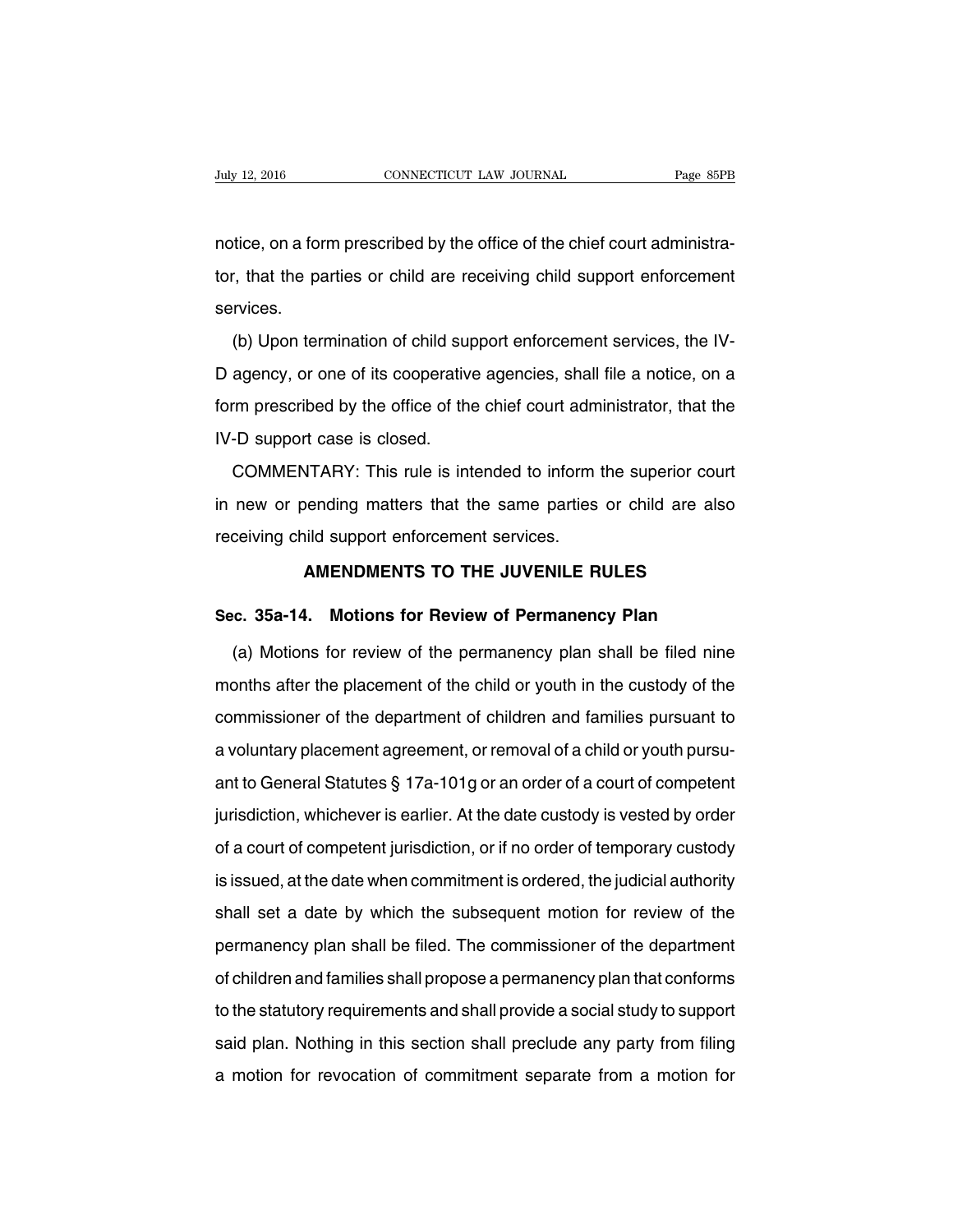review of permanency plan pursuant to General Statutes § 46b-129 (m) and subject to Section 35a-14A.

(b) At the time of the filing of a motion for review of permanency plan pursuant to subsection (a), the commissioner of the department of children and families shall also request a finding that it has made reasonable efforts to achieve the goal of the existing plan. The social study filed pursuant to subsection (a) shall include information indicating what efforts the commissioner has taken to achieve the goal of the existing plan.

(c) Once a motion for review of the permanency plan and requested findings regarding efforts to achieve the goal of the existing plan have been filed, the clerk of the court shall set a hearing not later than ninety days thereafter. The judicial authority shall provide notice to the child or youth, and the parent or guardian of such child or youth and any other party found entitled to such notice of the time and place of the court hearing on any such motion not less than fourteen days prior to such hearing. Any party who is in opposition to any such motion shall file a written objection and state with specificity the reasons therefor within thirty days after the filing of the commissioner of the department of children and families' motion for review of permanency plan and the objection shall be considered at the hearing. The judicial authority shall hold an evidentiary hearing in connection with any contested motion for review of the permanency plan. If there is no objection or motion for revocation filed, then the motion may be granted by the judicial authority at the date of said hearing.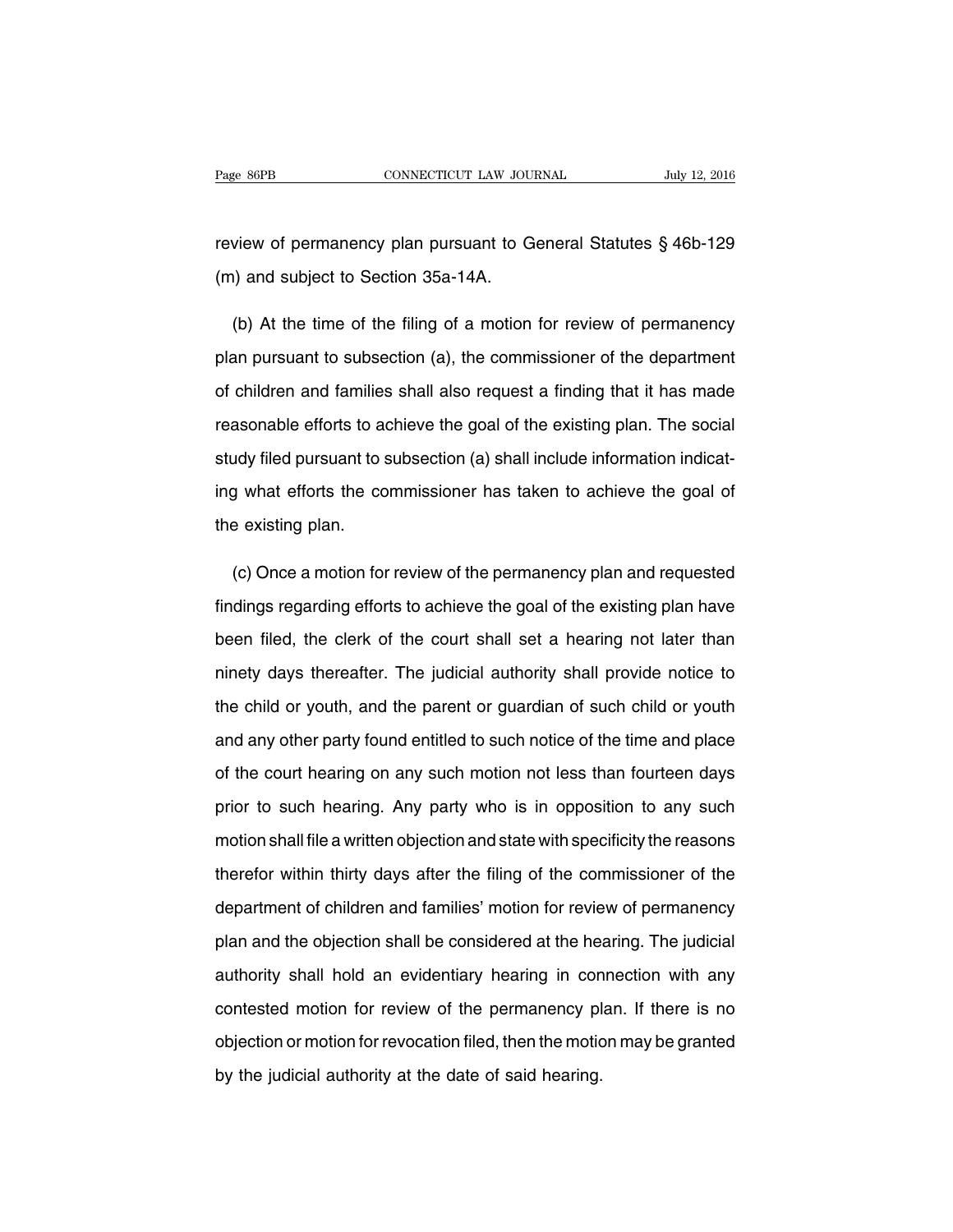(d) Whether to approve the permanency plan and to find that reasonable efforts to achieve the goal of the existing plan have been made are dispositional questions, based on the prior adjudication, and the judicial authority shall determine whether it is in the best interests of the child or youth to approve the permanency plan and to find that reasonable efforts to achieve the goal of the existing plan have been made upon a fair preponderance of the evidence. The commissioner of the department of children and families shall have the burden of proving that the proposed permanency plan is in the best interests of the child or youth and that it has made reasonable efforts to achieve the goal of the existing plan.

(e) At each hearing on a motion for review of permanency plan, the judicial authority shall (1) ask the child or youth about his or her desired permanency outcome, or if the child or youth is unavailable to appear at such hearing require the attorney for the child or youth to consult with the child or youth regarding the child's or youth's desired permanency outcome and report the same to the court, (2) review the status of the child[,] or youth, (3) review the progress being made to implement the permanency plan, (4) determine a timetable for attaining the permanency plan, (5) determine the services to be provided to the parent if the court approves a permanency plan of reunification and the timetable for such services, and (6) determine whether the commissioner of the department of children and families has made reasonable efforts to achieve the goal of the existing permanency plan. The judicial authority shall also determine whether the proposed goal of the permanency plan as set forth in General Statutes § 46b-129 (k) (2) is in the best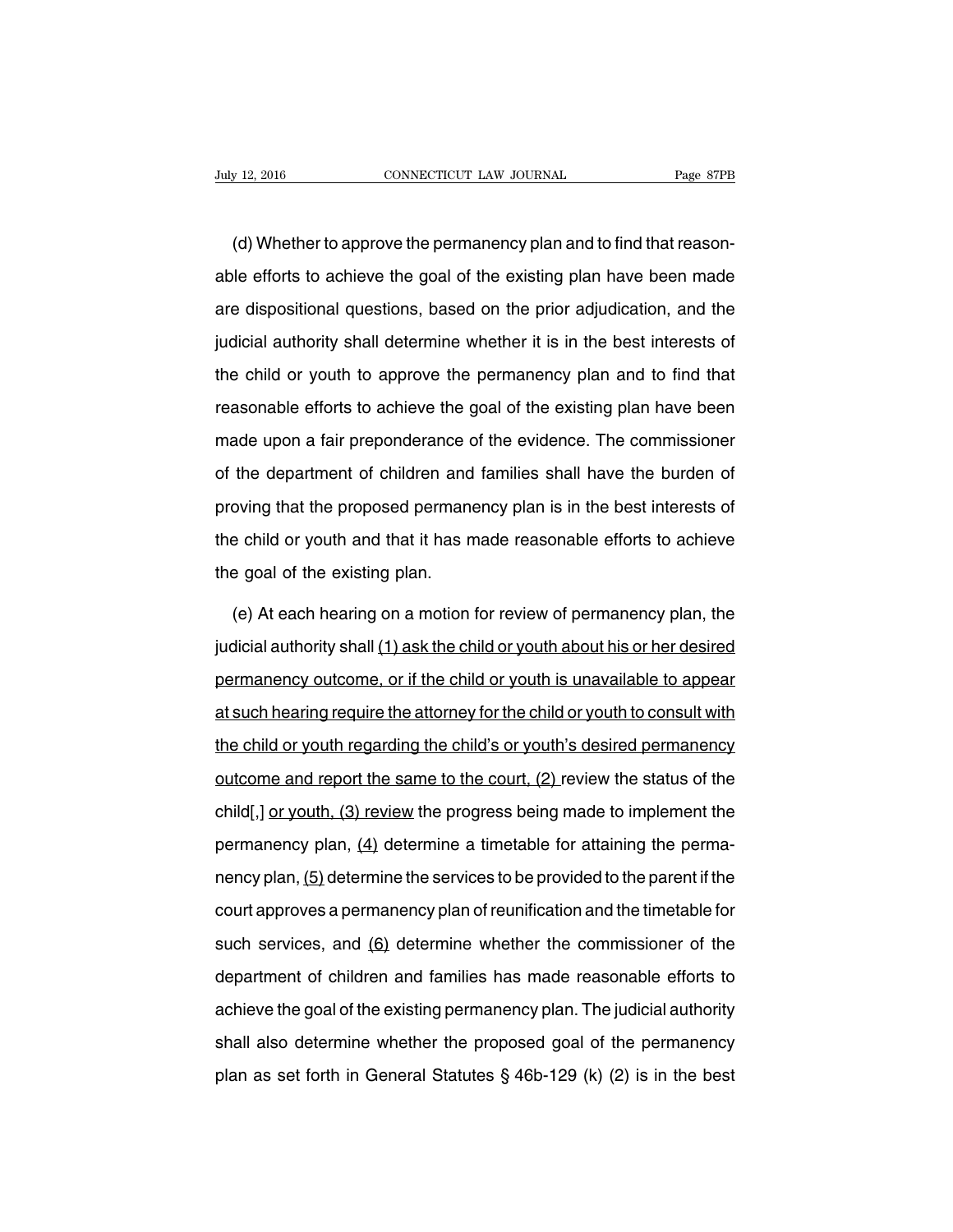interests of the child or youth by a fair preponderance of the evidence, taking into consideration the child's or youth's need for permanency. The child's or youth's health and safety shall be of paramount concern in formulating such plan. If a permanency plan is not approved by the judicial authority, it shall order the filing of a revised plan and set a hearing to review said revised plan within sixty days.

(f) As long as a child or youth remains in the custody of the commissioner of the department of children and families, the commissioner shall file a motion for review of permanency plan and for a finding regarding reasonable efforts to achieve the goal of the existing plan nine months after the prior permanency plan hearing. No later than twelve months after the prior permanency plan hearing, the judicial authority shall hold a subsequent permanency review hearing in accordance with this section.

(g) Whenever an approved permanency plan needs revision, the commissioner of the department of children and families shall file a motion for review of the revised permanency plan. The commissioner shall not be precluded from initiating a proceeding in the best interests of the child or youth considering the needs for safety and permanency.

(h) Where a petition for termination of parental rights is granted, the guardian or statutory parent of the child or youth shall report to the judicial authority not later than thirty days after the date the judgment is entered on a permanency plan and on the status of the child or youth. At least every three months thereafter, such guardian or statutory parent shall make a report to the judicial authority on the implementation of the plan, or earlier if the plan changes before the elapse of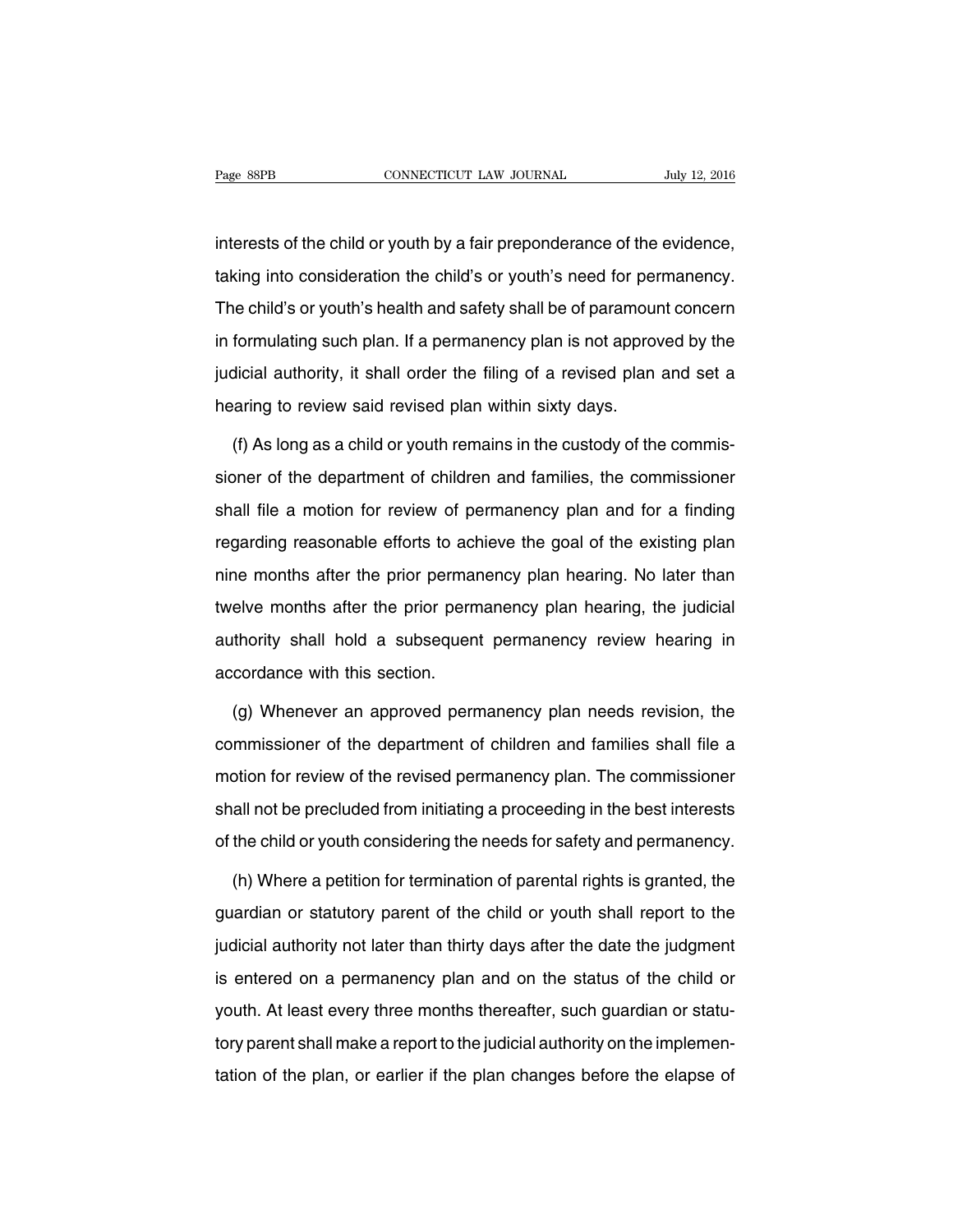three months. The judicial authority may convene a hearing upon the filing of a report and shall convene and conduct a permanency hearing for the purpose of reviewing the permanency plan for the child no more than twelve months from the date judgment is entered or from the date of the last permanency hearing held in accordance with General Statutes § 46b-129 (k), whichever is earlier, and at least once a year thereafter while the child or youth remains in the custody of the commissioner of the department of children and families. At each court hearing, the judicial authority shall make factual findings whether or not reasonable efforts to achieve the permanency plan or promote adoption have been made.

COMMENTARY: The proposed revisions are consistent with No. 15-199, § 3, of the 2015 Public Acts, which amended General Statutes § 46b-129 (k).

# **Sec. 35a-19. Transfer from Probate Court of Petitions for Removal of Parent as Guardian or Termination of Parental Rights**

(a) When a contested application for removal of parent as guardian or petition for termination of parental rights or application to commit a child or youth to a hospital for the mentally ill has been transferred from the court of probate to the superior court, the superior court clerk shall transmit to the probate court from which the transfer was made a copy of any orders or decrees thereafter rendered, including orders regarding reinstatement pursuant to General Statutes § 45a-611 and visitation pursuant to General Statutes § 45a-612, and a copy of any appeal of a superior court decision in the matter.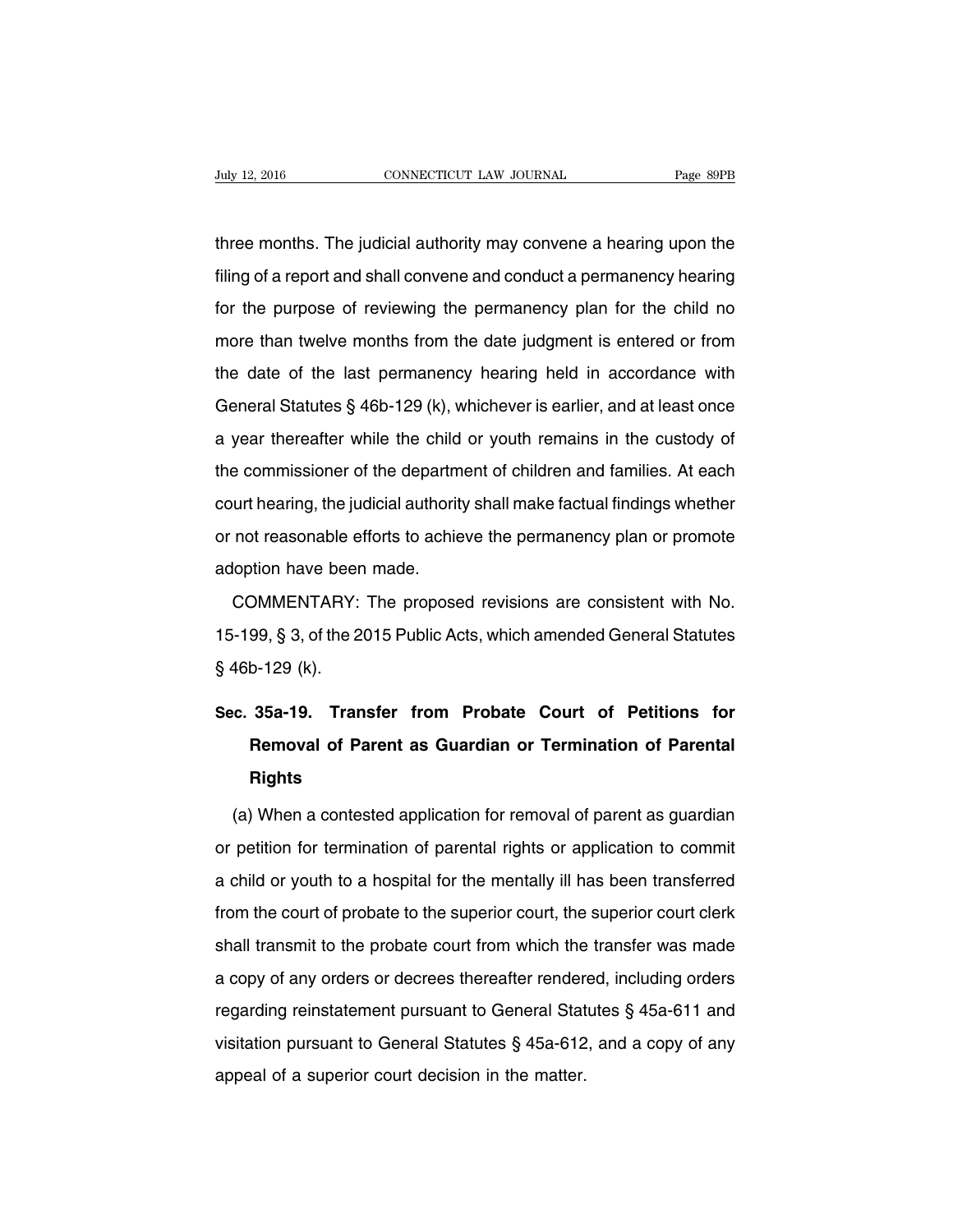(b) The date of receipt by the superior court of a transferred petition shall be the filing date for determining initial hearing dates in the superior court. The date of receipt by the superior court of any court of probate issued ex parte order of temporary custody not heard by that court shall be the issuance date in the superior court.

(c) **[**Any appearance filed for any party in the court of probate shall continue in the superior court until a motion to withdraw is filed by counsel and granted by the court of probate or the superior court or another counsel files an ''in lieu of'' appearance on behalf of the party. Counsel previously appointed by the court of probate for indigent parties or for the minor child(ren) and paid by probate court administration who remain on the case in superior court shall be paid by the Public Defender Services Commission at the rate of pay established by the commission. If a motion to withdraw is filed and granted and the party represented is indigent or is the child subject to the proceedings, new counsel shall be assigned and paid by the Public Defender Services Commission.**]** Any appearance filed for any party in the Probate Court shall continue in the superior court for juvenile matters unless (1) a motion to withdraw is filed in the Probate Court within five days of the filing of the motion to transfer, and the motion to withdraw is granted by the Probate Court, (2) a motion to withdraw is filed by such party's counsel and granted by the superior court for juvenile matters, or (3) another counsel files an ''in lieu of'' appearance on behalf of the party. If the party represented is indigent or is the child subject to the proceedings, new counsel shall be assigned from the list of public defender services assigned counsel and shall be paid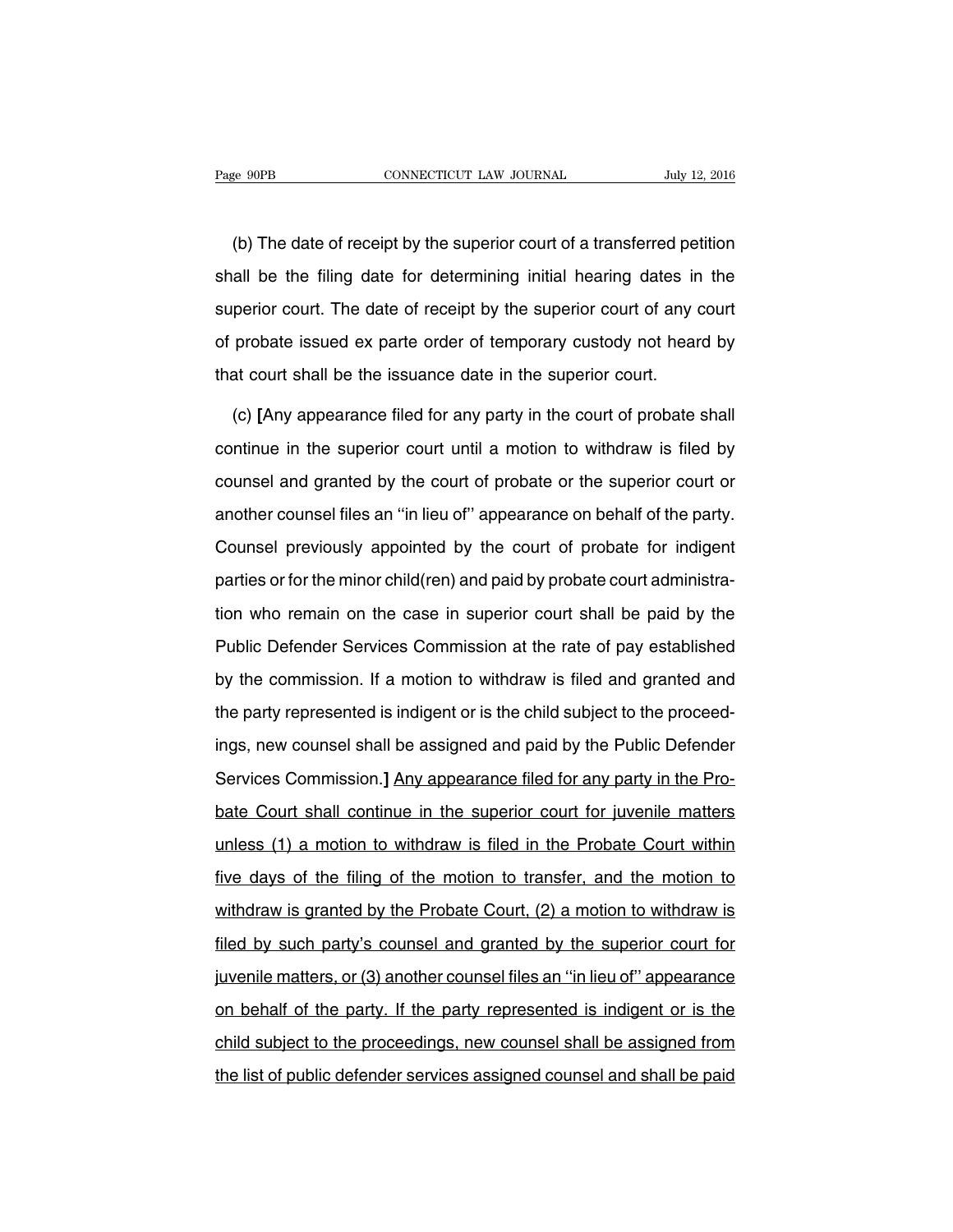by the public defender services commission. The superior court for juvenile matters may request that the division of public defender services contract with probate counsel for representation if continued representation would be in the best interest of the client. Counsel for indigent parties or minor children appointed by the Probate Court who remain on the case in superior court for juvenile matters shall be paid by the public defender services commission according to its policies at the rate of pay established by the commission.

(d) (1) The superior court clerk shall notify appearing parties in applications for removal of guardian by mail of the date of the initial hearing which shall be held not more than thirty days from the date of receipt of the transferred application. Not less than ten days before the initial hearing, the superior court clerk shall cause a copy of the transfer order and probate petition for removal of guardian and an advisement of rights notice to be served on any nonappearing party or any party not served within the last twelve months with an accompanying order of notice and summons to appear at an initial hearing.

(2) Not less than ten days before the date of the initial hearing, the superior court clerk shall cause a copy of the transfer order and probate petition for termination of parental rights and an advisement of rights notice to be served on all parties, regardless of prior service, with an accompanying order of notice and summons to appear at an initial hearing which shall be held not more than thirty days from the date of receipt of the petition except in the case of a petition for termination of parental rights based on consent which shall be held not more than twenty days after the filing of the petition.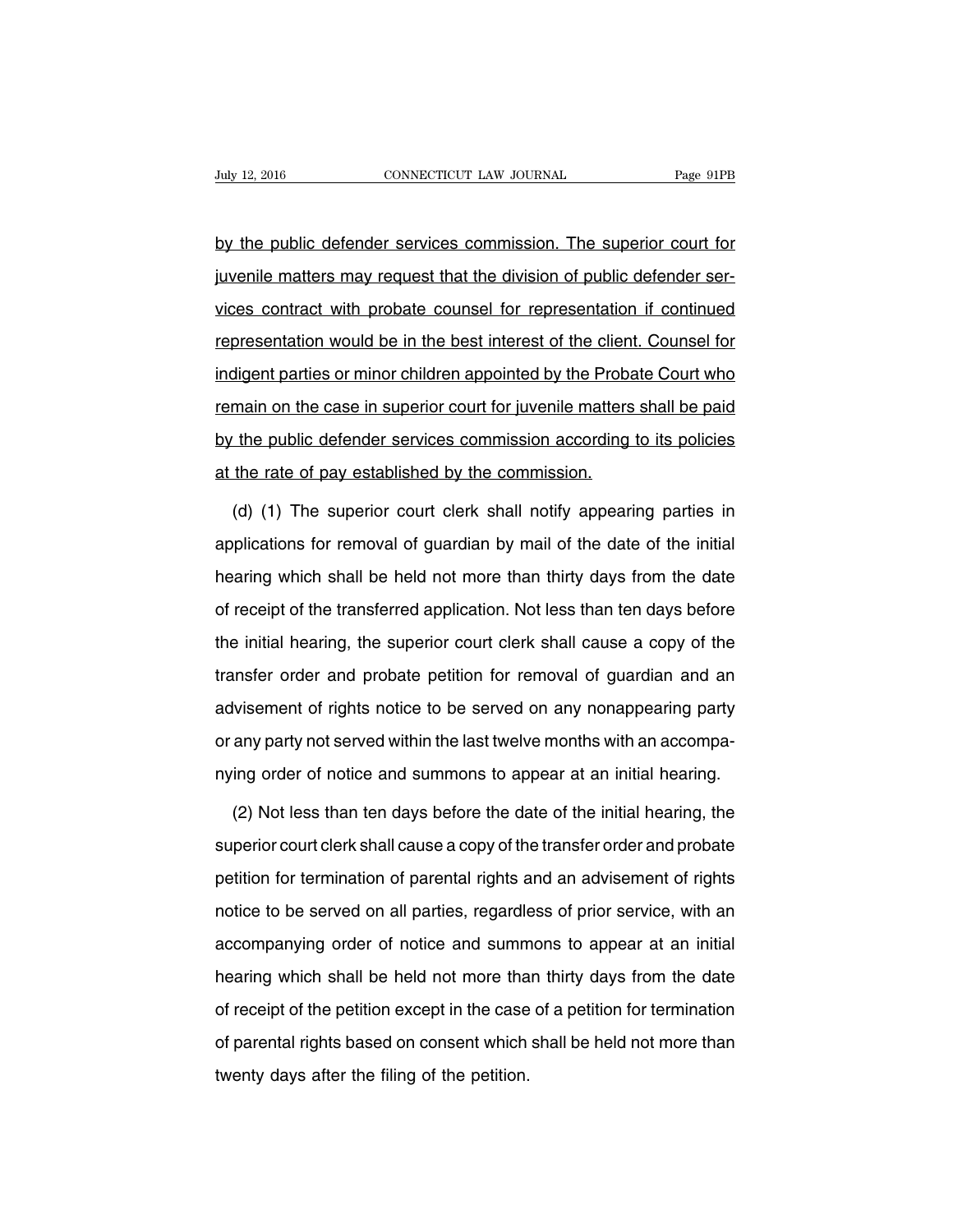(3) The superior court clerk shall mail notice of the initial hearing date for all transferred petitions to all counsel of record and to the commissioner of the department of children and families or to any other agency which has been ordered by the probate court to conduct an investigation pursuant to General Statutes § 45a-619. The commissioner of the department of children and families or any other investigating agency will be notified of the need to have a representative present at the initial hearing.

COMMENTARY: The proposed revision is consistent with No. 15- 199, § 20, of the 2015 Public Acts.

### **AMENDMENTS TO THE CRIMINAL RULES**

### **Sec. 43-29. Revocation of Probation**

In cases where the revocation of probation is based upon a conviction for a new offense and the defendant is before the court or is being held in custody pursuant to that conviction, the revocation proceeding may be initiated by a motion to the court by a probation officer and a copy thereof shall be delivered personally to the defendant. All other proceedings for revocation of probation shall be initiated by an arrest warrant supported by an affidavit or by testimony under oath showing probable cause to believe that the defendant has violated any of the conditions of the defendant's probation or his or her conditional discharge or by a written notice to appear to answer to the charge of such violation, which notice, signed by a judge of the superior court, shall be personally served upon the defendant by a probation officer and contain a statement of the alleged violation. All proceedings thereafter shall be in accordance with the provisions of Sections 3-6, 3-9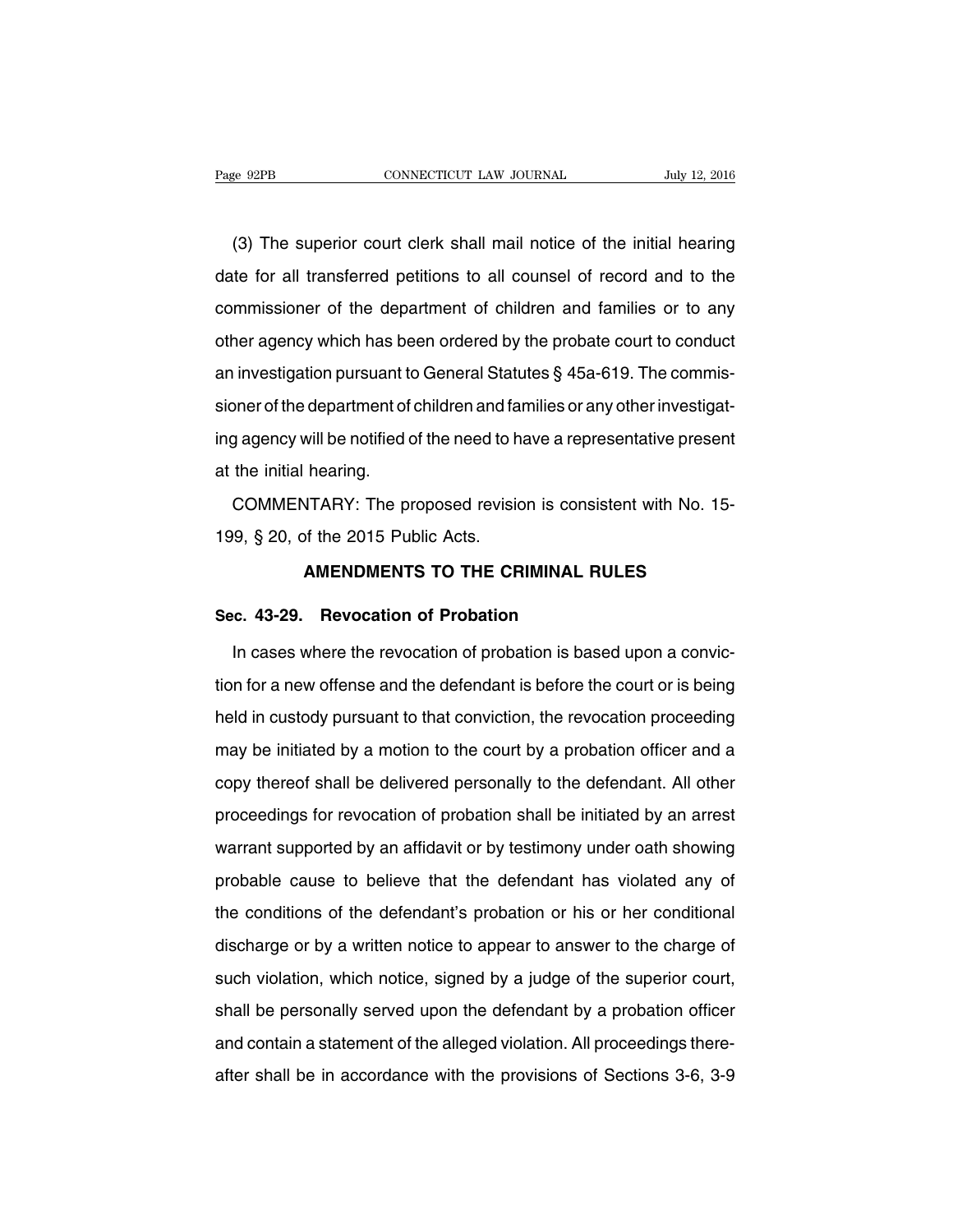and 37- 1 through 38-23. At the revocation hearing, the prosecuting authority and the defendant may offer evidence and cross-examine witnesses. If the defendant admits the violation or the judicial authority finds from the evidence that the defendant committed the violation, the judicial authority may make any disposition authorized by law. The filing of a motion to revoke probation, issuance of an arrest warrant or service of a notice to appear, **[**under this section**]** shall interrupt the period of the sentence as of the date of the filing of the motion, signing of the arrest warrant by the judicial authority or service of the notice to appear, until a final determination as to the revocation has been made by the judicial authority.

COMMENTARY: The changes to this section bring it into conformance with General Statutes § 53a-31 (b).

## **Sec. 44-10A. —Where Presence of Defendant May Be by Means of an Interactive Audiovisual Device**

(a) Unless otherwise ordered by the judicial authority, and in the discretion of the judicial authority, a defendant may be present by means of an interactive audiovisual device for the following proceedings:

(1) Hearings concerning indigency pursuant to General Statutes § 52-259b;

(2) Hearings concerning asset forfeiture, unless the testimony of witnesses is required;

(3) Hearings regarding seized property, unless the testimony of witnesses is required;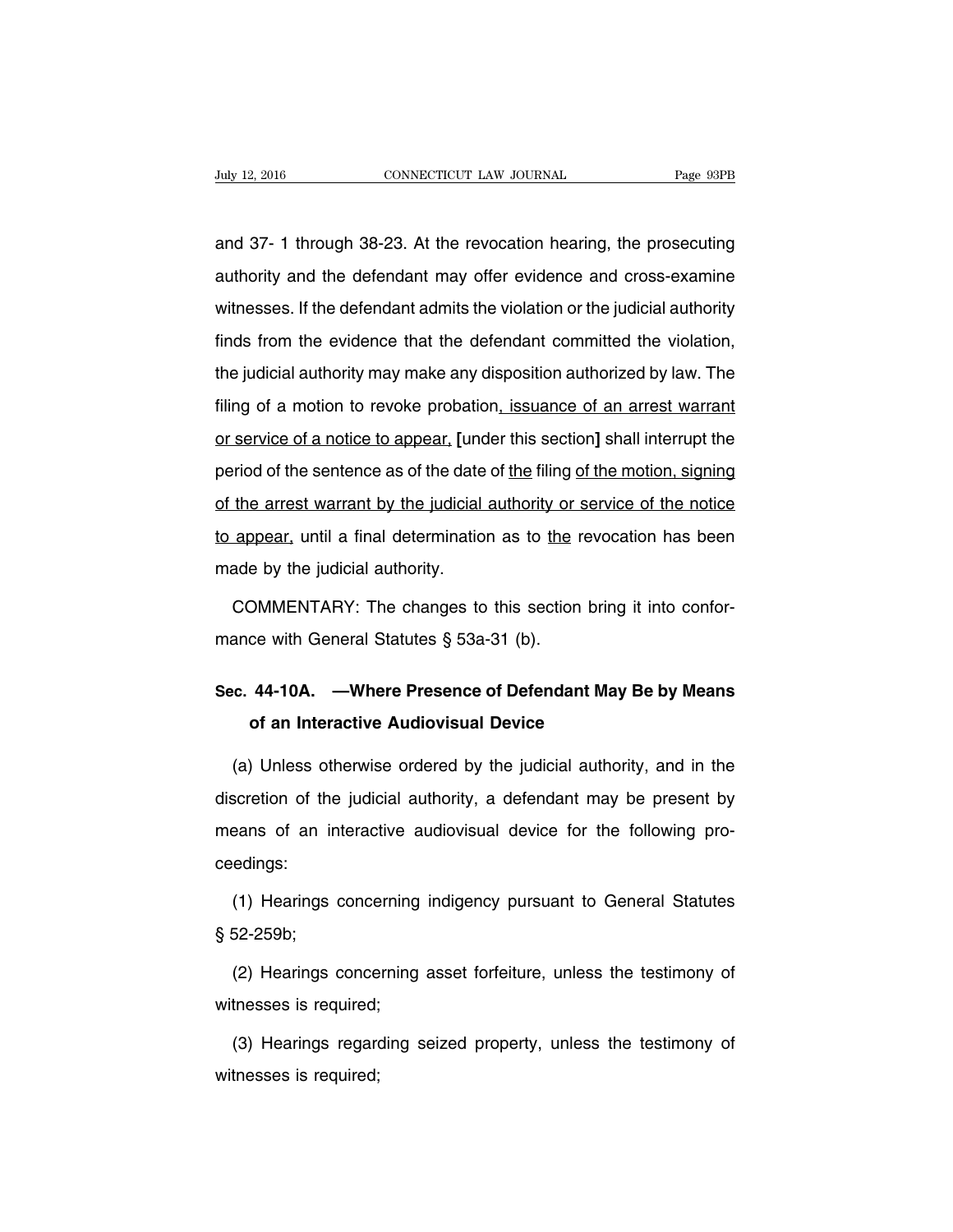(4) With the defendant's consent, bail modification hearings pursuant to Section 38-14;

(5) Sentence review hearings pursuant to General Statutes § 51- 195;

(6) **[**With the consent of counsel**]** P**[**p**]**roceedings under General Statutes § 54-56d (k) if the evaluation under General Statutes § 54- 56d (j) concludes that the defendant is not competent but is restorable and neither the state nor the defendant intends to contest that conclusion;

(7) Arraignments, provided that counsel for the defendant has been given the opportunity to meet with the defendant prior to the arraignment;

**[**7**]**(8) Adisposition conference held in the judicial district court pursuant to the provisions of Sections 39-11 through 39-17 when it is not reasonably anticipated that an offer for the final disposition of the case will be accepted or rejected upon the conclusion of the conference; **[**and**]**

**[**8**]**(9) With the consent of counsel a disposition conference held in the geographical area court pursuant to the provisions of Sections 39- 11 through 39-17 when it is not reasonably anticipated that an offer for the final disposition of the case will be accepted or rejected upon the conclusion of the conference;

(10) The first scheduled court appearance of the defendant in the judicial district court following the transfer of the case from the geographical area court;

(11) Hearings regarding motions to correct illegal sentence; and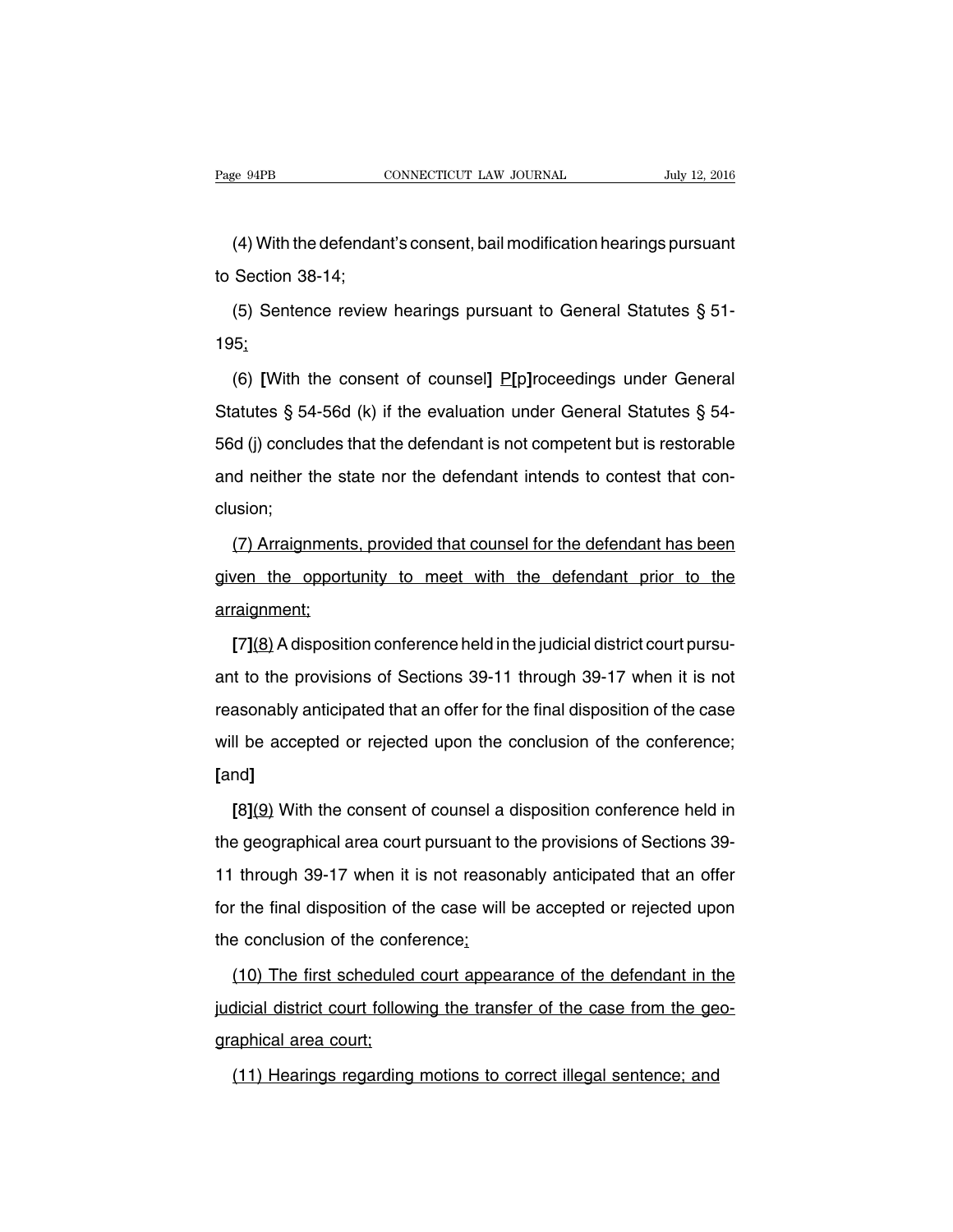(12) Hearings regarding motions for sentence modification.

(b) Such audiovisual device must operate so that the defendant, his or her attorney, if any, and the judicial authority can see and communicate with each other simultaneously. In addition, a procedure by which the defendant and his or her attorney can confer in private must be provided.

(c) Unless otherwise required by law or ordered by the judicial authority, prior to any proceeding in which a person appears by means of an interactive audiovisual device, copies of all documents which may be offered at the proceeding shall be provided to all counsel and self-represented parties in advance of the proceeding.

(d) Nothing contained in this section shall be construed to establish a right for any person to appear by means of an interactive audiovisual device.

COMMENTARY: The changes to this section identify additional proceedings where the presence of the defendant may be by means of an interactive audiovisual device.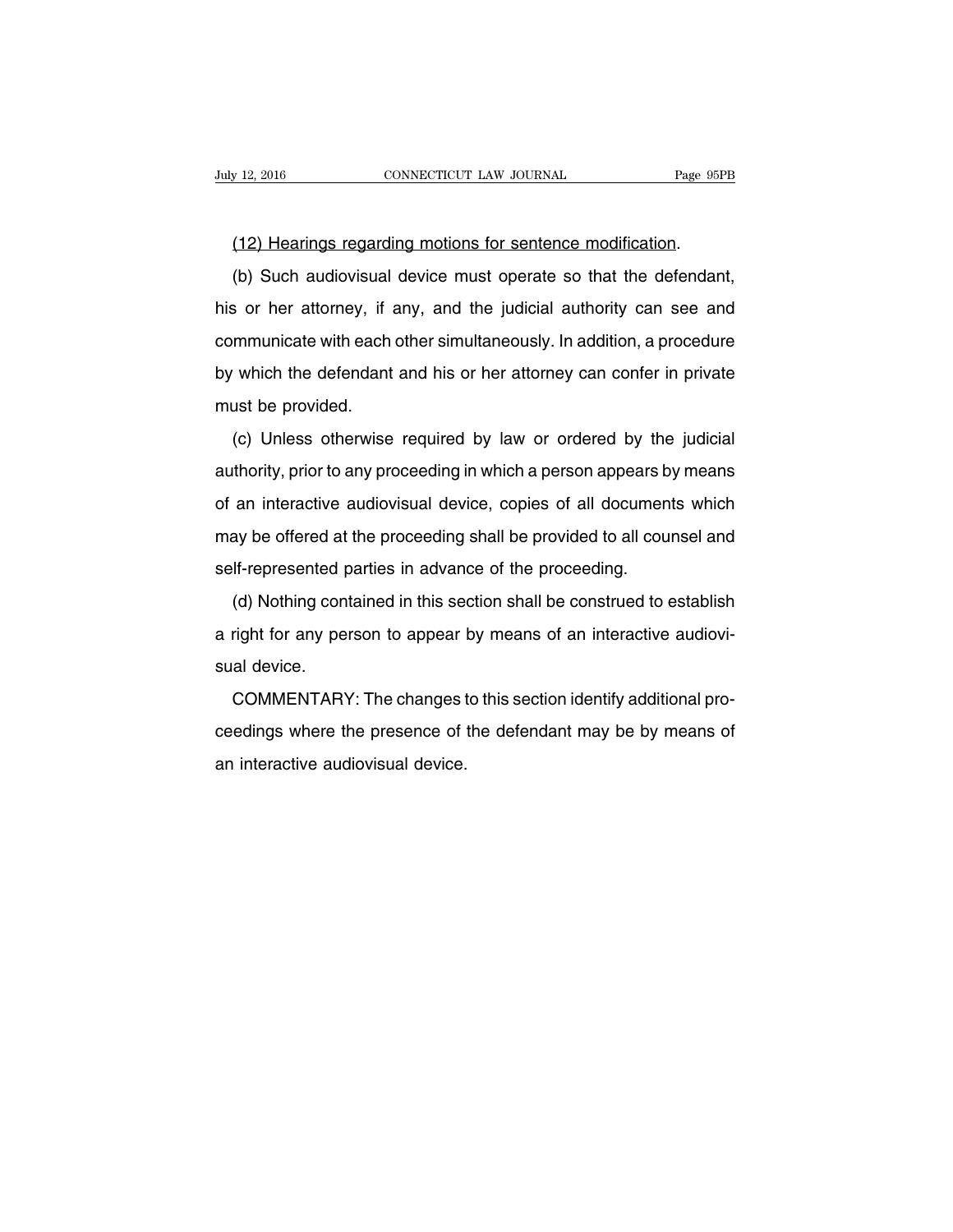### **AMENDMENTS TO THE PRACTICE BOOK FORMS**

### Form 201

### **Plaintiff's Interrogatories**

| No. CV-     | : SUPERIOR COURT       |
|-------------|------------------------|
| (Plaintiff) | : JUDICIAL DISTRICT OF |
| VS.         | : AT                   |
| (Defendant) | $\therefore$ (Date)    |

The undersigned, on behalf of the Plaintiff, hereby propounds the following interrogatories to be answered by the Defendant, \_\_\_\_\_\_\_\_\_\_\_\_\_\_\_\_, under oath, within [thirty (30)] sixty (60) days of the filing hereof in compliance with Practice Book Section 13-2.

Definition: ''You'' shall mean the Defendant to whom these interrogatories are directed except that if that Defendant has been sued as the representative of the estate of a decedent, ward, or incapable person, ''you'' shall also refer to the Defendant's decedent, ward or incapable person unless the context of an interrogatory clearly indicates otherwise.

In answering these interrogatories, the Defendant(s) is (are) required to provide all information within their knowledge, possession or power. If an interrogatory has subparts, answer each subpart separately and in full and do not limit the answer to the interrogatory as a whole. If any interrogatories cannot be answered in full, answer to the extent possible.

(1) State the following:

(a) your full name and any other name(s) by which you have been known;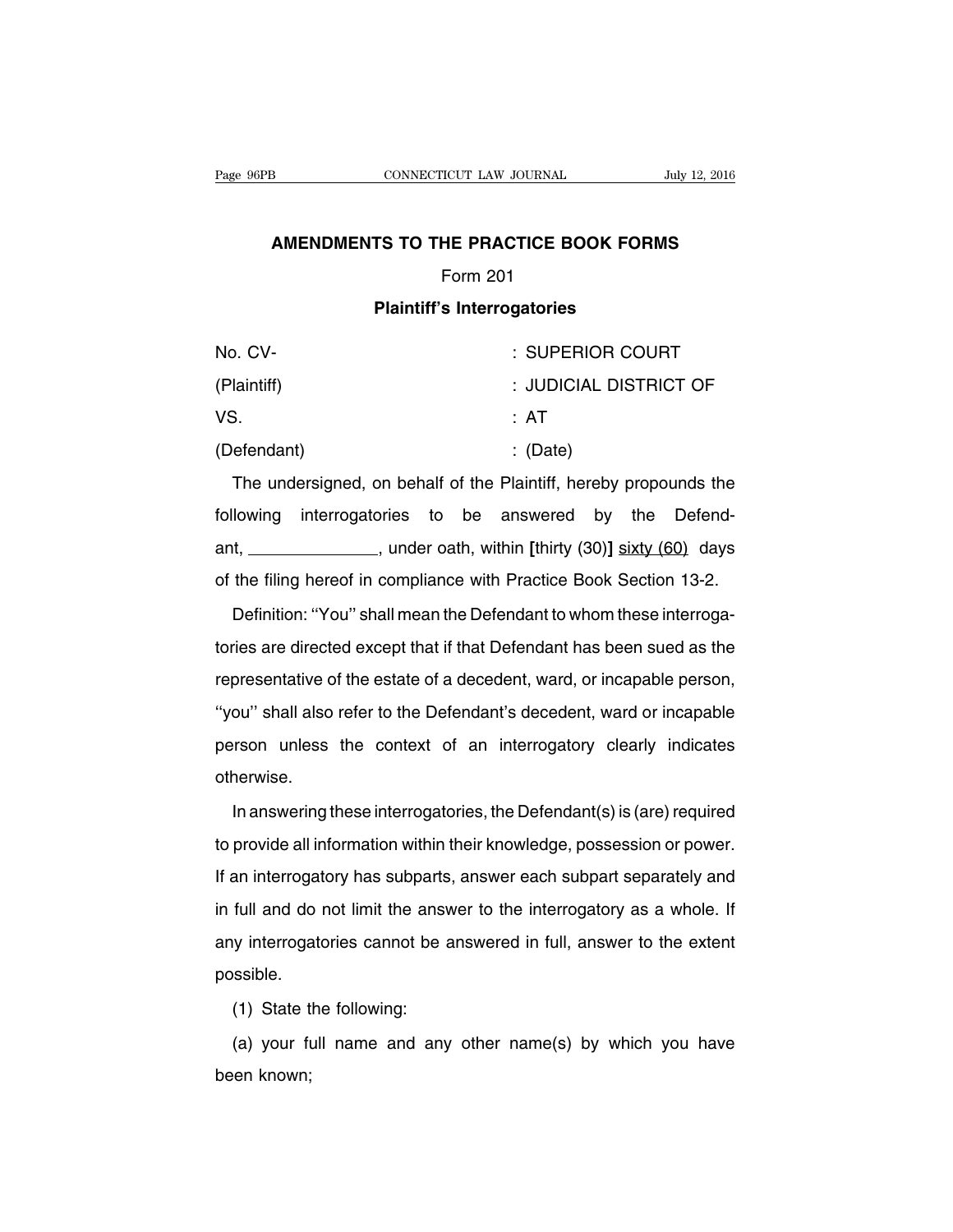(b) your date of birth;

(c) your motor vehicle operator's license number;

(d) your home address;

(e) your business address;

(f) if you were not the owner of the subject vehicle, the name and address of the owner or lessor of the subject vehicle on the date of the alleged occurrence.

(2) Have you made any statements, as defined in Practice Book Section 13-1, to any person regarding any of the incidents alleged in the Complaint?

COMMENT:

This interrogatory is intended to include party statements made to a representative of an insurance company prior to involvement of defense counsel.

(3) If the answer to Interrogatory #2 is affirmative, state:

(a) the name and address of the person or persons to whom such statements were made;

(b) the date on which such statements were made;

(c) the form of the statement (i.e., whether written, made by recording device or recorded by a stenographer, etc.);

(d) the name and address of each person having custody, or a copy or copies of each statement.

(4) State the names and addresses of all persons known to you who were present at the time of the incident alleged in the Complaint or who observed or witnessed all or part of the incident.

(5) As to each individual named in response to Interrogatory #4, state whether to your knowledge, or the knowledge of your attorney, such individual has given any statement or statements as defined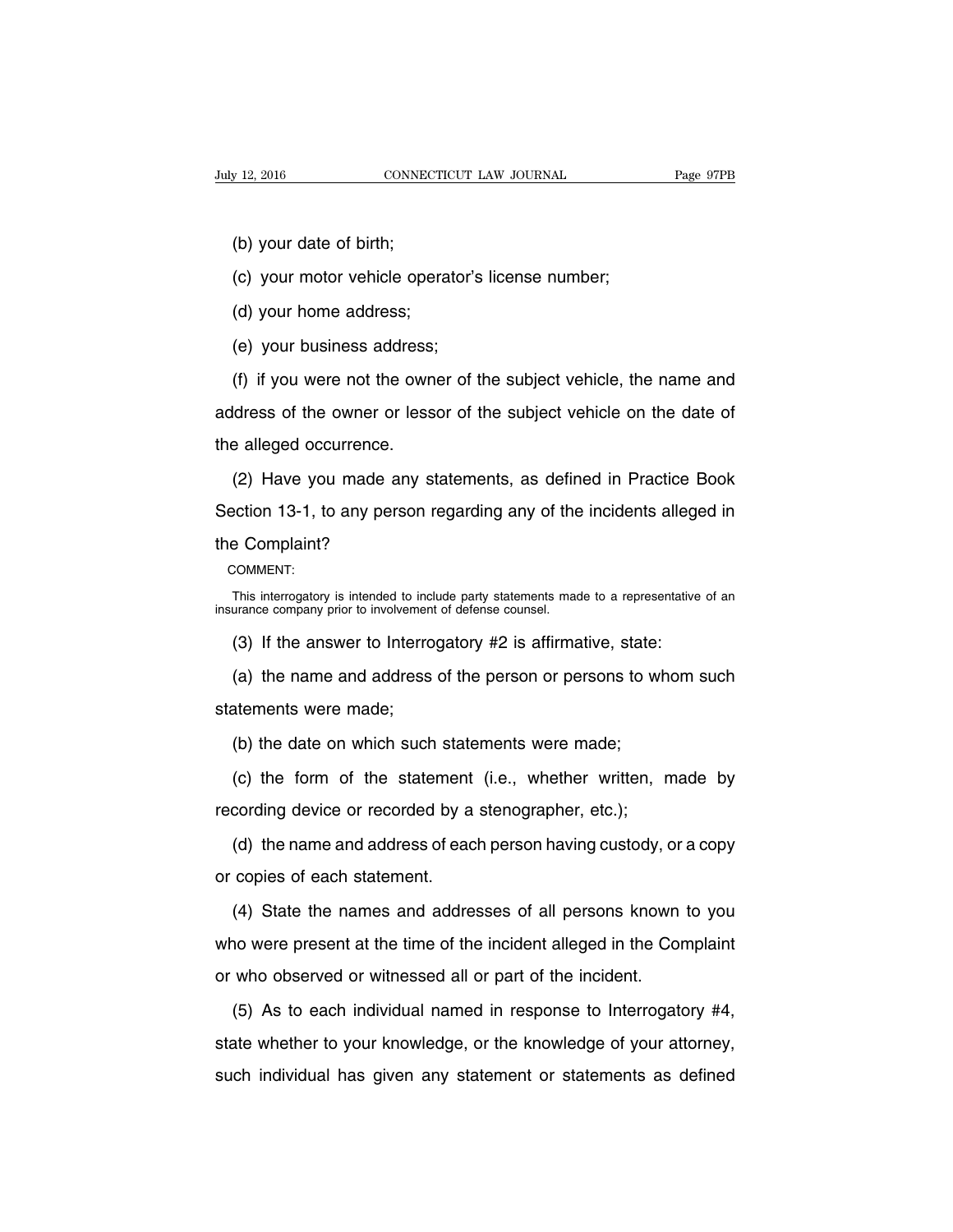in Practice Book Section 13-1 concerning the subject matter of the Complaint in this lawsuit. If your answer to this interrogatory is affirmative, state also:

(a) the date on which the statement or statements were taken;

(b) the names and addresses of the person or persons who took such statement or statements;

(c) the names and addresses of any person or persons present when such statement or statements were taken;

(d) whether such statement or statements were written, made by recording device or taken by court reporter or stenographer;

(e) the names and addresses of any person or persons having custody or a copy or copies or such statement or statements.

(6) Are you aware of any photographs or any recordings by film, video, audio or any other digital or electronic means depicting the **[**accident scene,**]** incident alleged in the Complaint, the scene of the incident, any vehicle involved in the incident alleged in the Complaint, or any condition or injury alleged to have been caused by the incident alleged in the Complaint? If so, for each set of photographs taken of each such subject by each photographer, please state:

(a) the name and address of the photographer, other than an expert who will not testify at trial;

(b) the dates on which such photographs were taken or such recordings were obtained or prepared;

(c) the subject (e.g., ''Plaintiff's vehicle,'' ''scene,'' etc.);

(d) the number of photographs**[**.**]** or recordings;

(e) the nature of the recording (e.g., film, video, audio, etc.).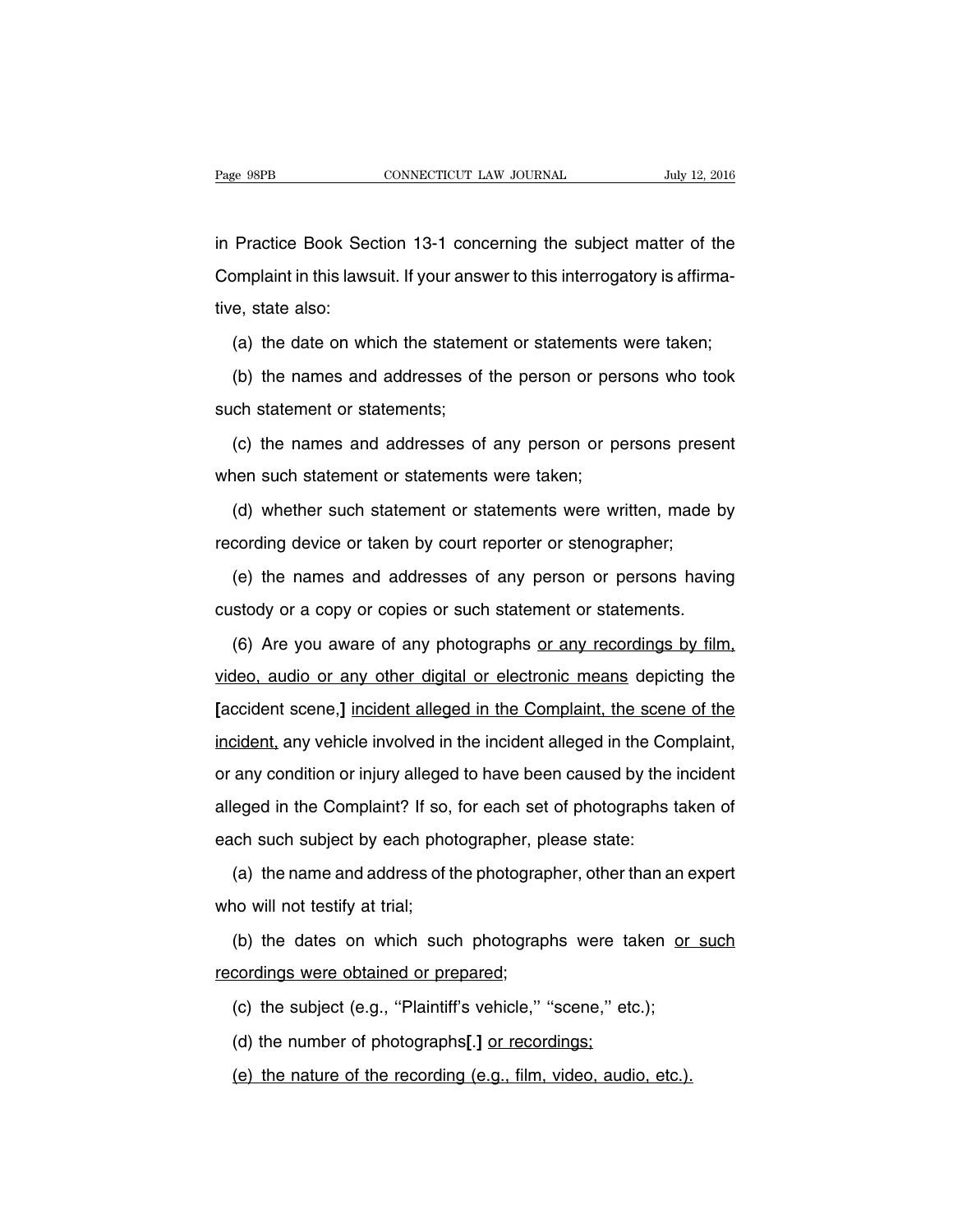(7) If, at the time of the incident alleged in the Complaint, you were covered by an insurance policy under which an insurer may be liable to satisfy part or all of a judgment or reimburse you for payments to satisfy part or all of a judgment, state the following:

(a) the name(s) and address(es) of the insured(s);

(b) the amount of coverage under each insurance policy;

(c) the name(s) and address(es) of said insurer(s).

(8) If at the time of the incident which is the subject of this lawsuit you were protected against the type of risk which is the subject of this lawsuit by excess umbrella insurance, or any other insurance, state:

(a) the name(s) and address(es) of the named insured;

(b) the amount of coverage effective at this time;

(c) the name(s) and address(es) of said insurer(s).

(9) State whether any insurer, as described in Interrogatories #7 and #8 above, has disclaimed/reserved its duty to indemnify any insured or any other person protected by said policy.

(10) If applicable, describe in detail the damage to your vehicle.

(11) If applicable, please state the name and address of an appraiser or firm which appraised or repaired the damage to the vehicle owned or operated by you.

(12) If any of the Defendants are deceased, please state the date and place of death, whether an estate has been created, and the name and address of the legal representative thereof.

(13) If any of the Defendants is a business entity that has changed its name or status as a business entity (whether by dissolution, merger, acquisition, name change, or in any other manner) since the date of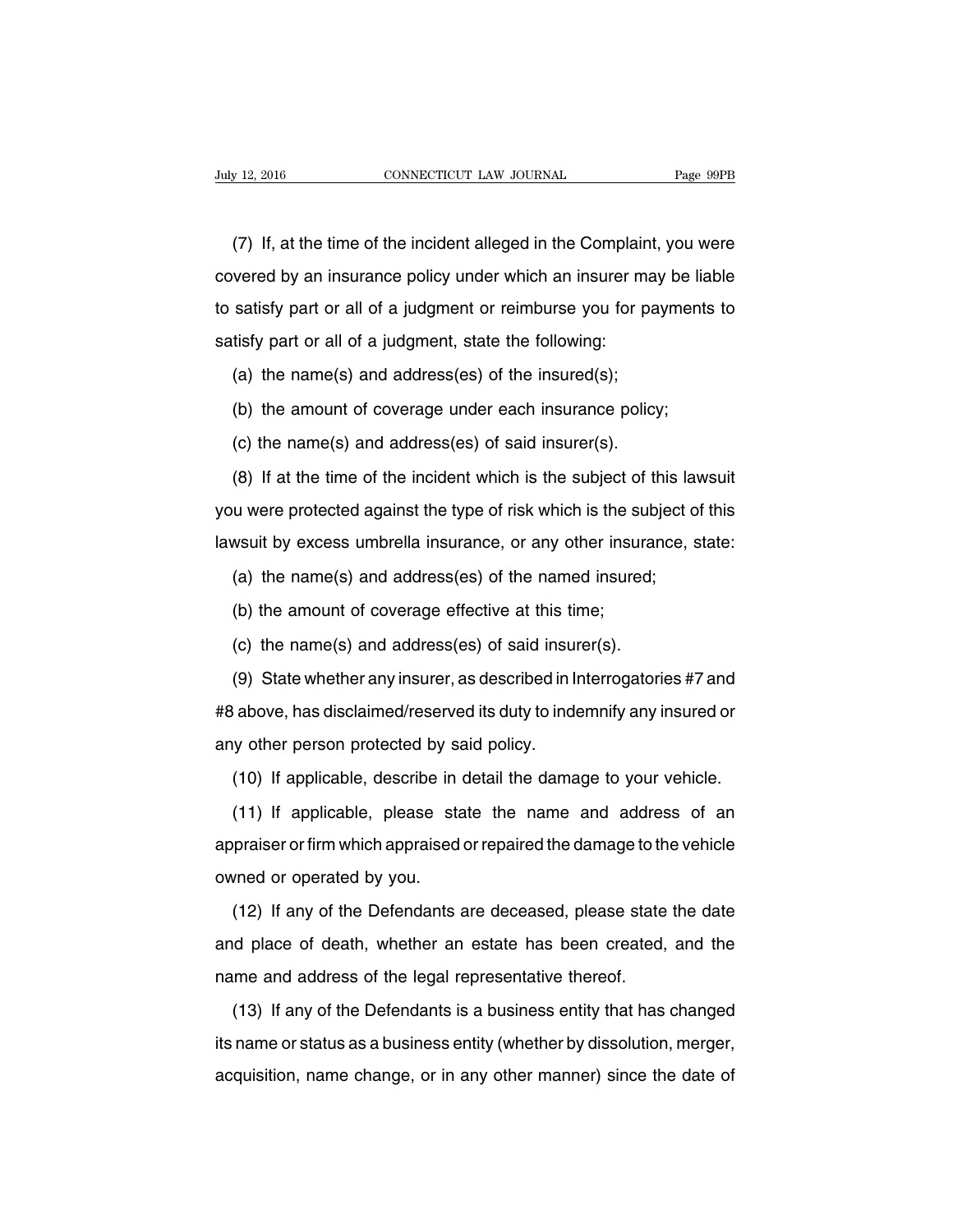the incident alleged in the Complaint, please identify such Defendant, state the date of the change, and describe the change.

(14) If you were the operator of any motor vehicle involved in the incident that is the subject of this action, please state whether, at the time of the incident, you were operating that vehicle in the course of your employment with any person or legal entity not named as a party to this lawsuit, and, if so, state the full name and address of that person or entity.

(15) If you were the operator of any motor vehicle involved in the incident that is the subject of this action, please state whether you consumed or used any alcoholic beverages, drugs or medications within the eight (8) hours next preceding the time of the incident alleged in the Complaint and, if so, indicate what you consumed or used, how much you consumed, and when.

(16) Please state whether, within eight (8) hours after the incident alleged in the Complaint, any testing was performed to determine the presence of alcohol, drugs or other medications in your blood, and, if so, state:

(a) the name and address of the hospital, person or entity performing such test or screen;

(b) the date and time;

(c) the results.

(17) Please identify surveillance material discoverable under Practice Book Section 13-3 (c), by stating the name and address of any person who obtained or prepared any and all recordings by film, photograph, videotape, audiotape, or any other digital or electronic means,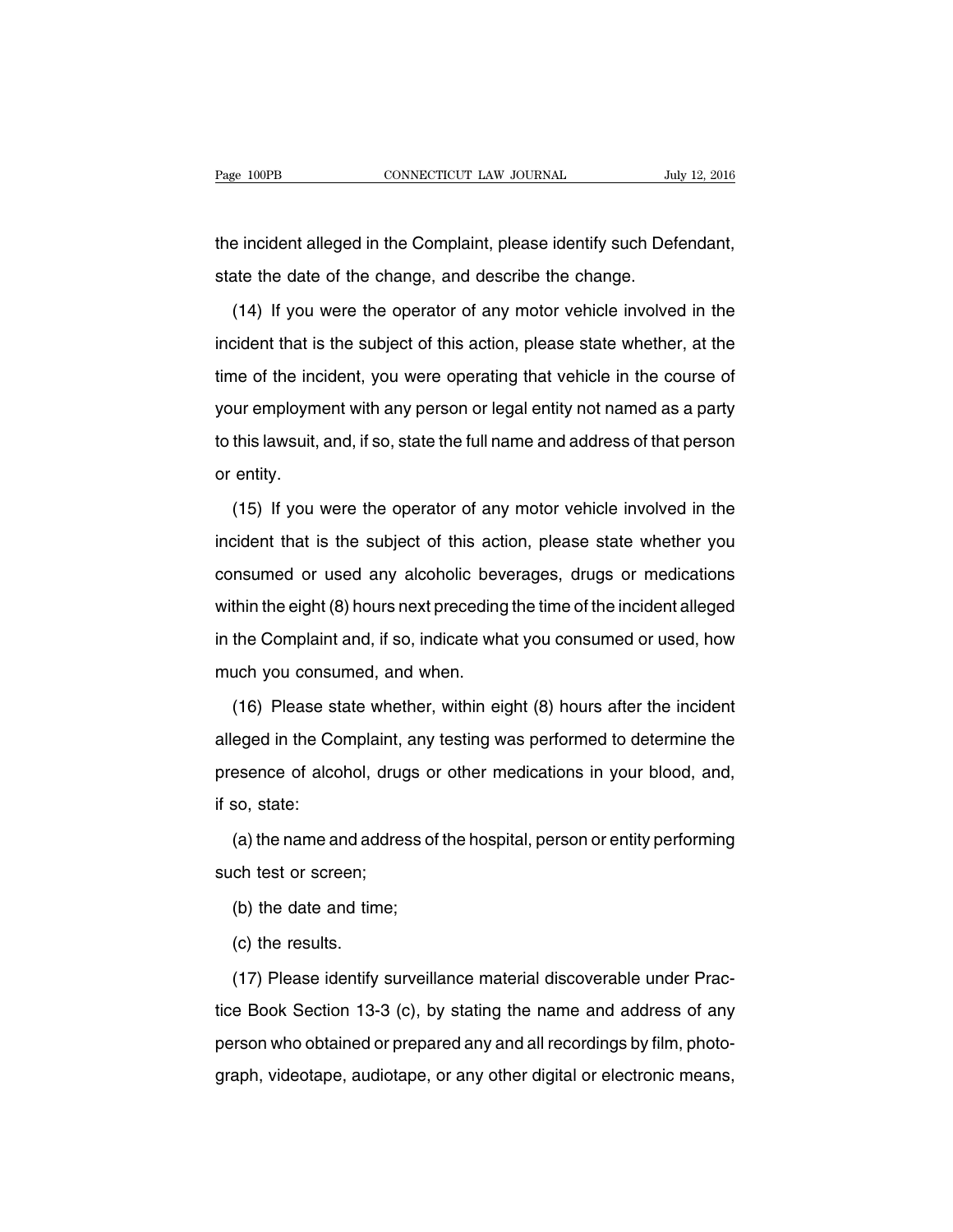of any party concerning this lawsuit or its subject matter, including any transcript thereof which are in your possession or control or in the possession or control of your attorney, and state the date on which each such recordings were obtained and the person or persons of whom each such recording was made.

(18) If you were the operator of any motor vehicle involved in the incident that is the subject of this action, please state whether you were using a cellular telephone for any activity including, but not limited to, calling, texting, emailing, posting, tweeting, or visiting sites on the internet for any purpose, at or immediately prior to the time of the incident.

PLAINTIFF,

BY

I, \_\_\_\_\_\_\_\_\_\_, hereby certify that I have reviewed the above interrogatories and responses thereto and that they are true and accurate to the best of my knowledge and belief.

(Defendant)

Subscribed and sworn to before me this \_\_\_\_\_\_\_\_\_\_\_ day of  $\frac{1}{20}$ , 20  $\frac{1}{20}$ .

Notary Public/Commissioner of the Superior Court

### **CERTIFICATION**

I certify that a copy of this document was or will immediately be mailed or delivered electronically or non-electronically on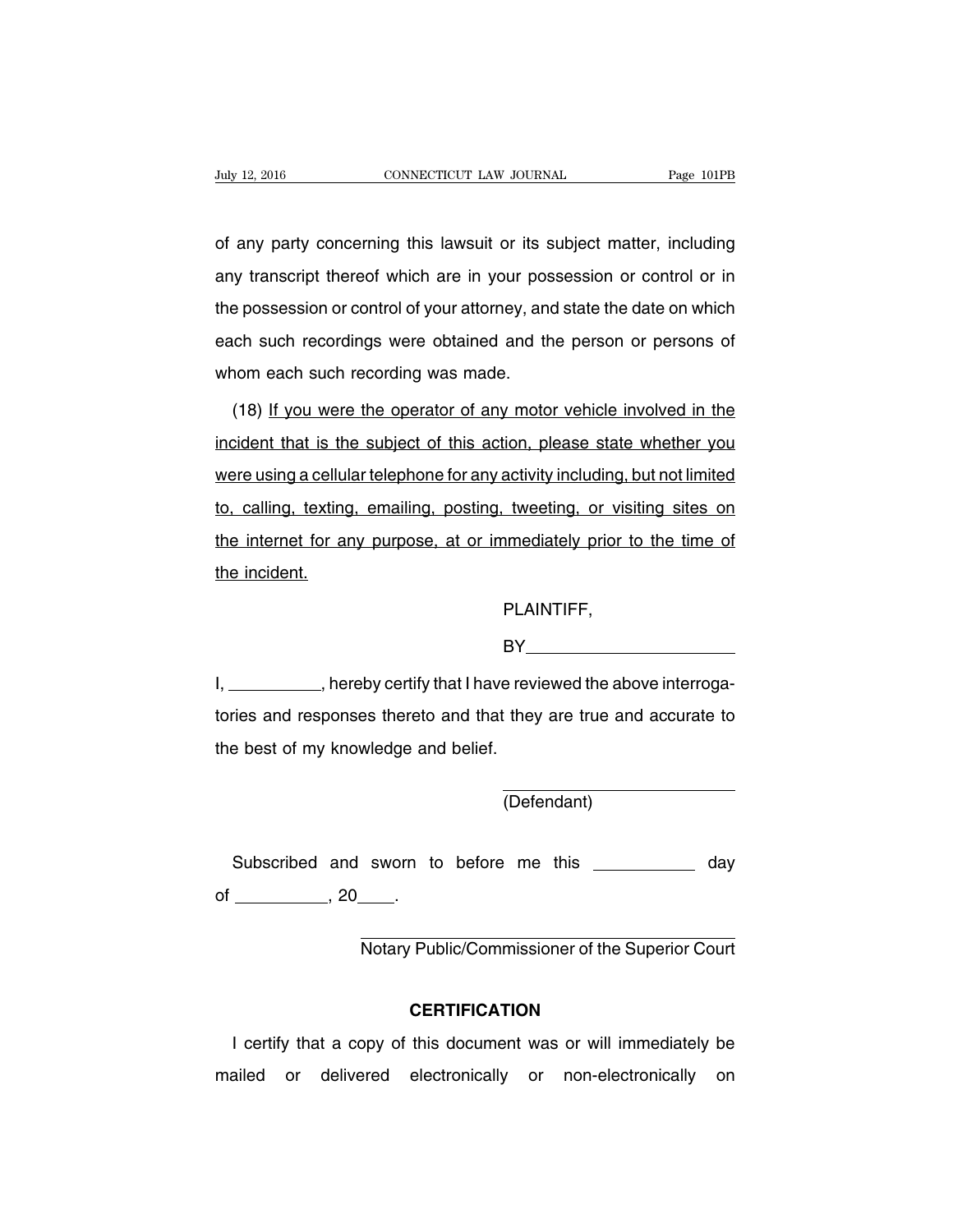(date) \_\_\_\_\_\_\_ to all attorneys and self-represented parties of record and to all parties who have not appeared in this matter and that written consent for electronic delivery was received from all attorneys and self-represented parties receiving electronic delivery.

Name and address of each party and attorney that copy was or will immediately be mailed or delivered to\*

\*If necessary, attach additional sheet or sheets with the name and address which the copy was or will immediately be mailed or delivered to.

Signed (Signature of filer) Print or type name of person signing

Date Signed

Mailing address (Number, street, town, state and zip code) or

Email address, if applicable

Telephone number

COMMENTARY The changes to this form include ''recordings'' throughout the form and also encompass the use of cellular telephones for any purpose, including talking, texting, emailing or any other online activity while in the motor vehicle. In addition, the time for responding has been increased from thirty to sixty days.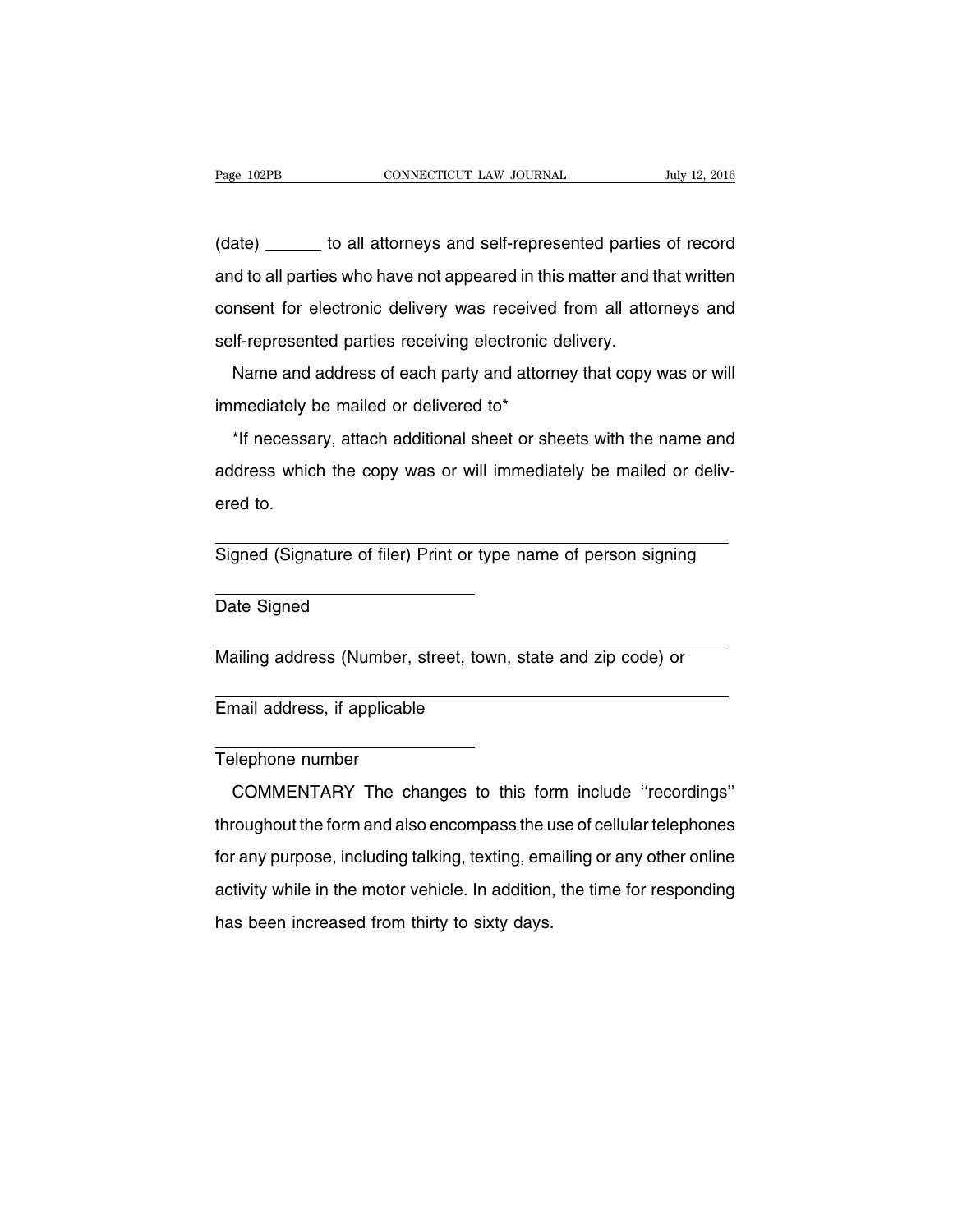### Form 202

### **Defendant's Interrogatories**

| No. CV-     | : SUPERIOR COURT       |
|-------------|------------------------|
| (Plaintiff) | : JUDICIAL DISTRICT OF |
| VS.         | : AT                   |
| (Defendant) | $\therefore$ (Date)    |

The undersigned, on behalf of the Defendant, hereby propounds the following interrogatories to be answered by the Plaintiff, , under oath, within **[**thirty (30)**]** sixty (60) days of the filing hereof in compliance with Practice Book Section 13-2.

Definition: ''You'' shall mean the Plaintiff to whom these interrogatories are directed except that if suit has been instituted by the representative of the estate of a decedent, ward, or incapable person, ''you'' shall also refer to the Plaintiff's decedent, ward or incapable person unless the context of an interrogatory clearly indicates otherwise.

In answering these interrogatories, the Plaintiff(s) is (are) required to provide all information within their knowledge, possession or power. If an interrogatory has subparts, answer each subpart separately and in full and do not limit the answer to the interrogatory as a whole. If any interrogatories cannot be answered in full, answer to the extent possible.

(1) State the following:

(a) your full name and any other name(s) by which you have been known;

- (b) your date of birth;
- (c) your motor vehicle operator's license number;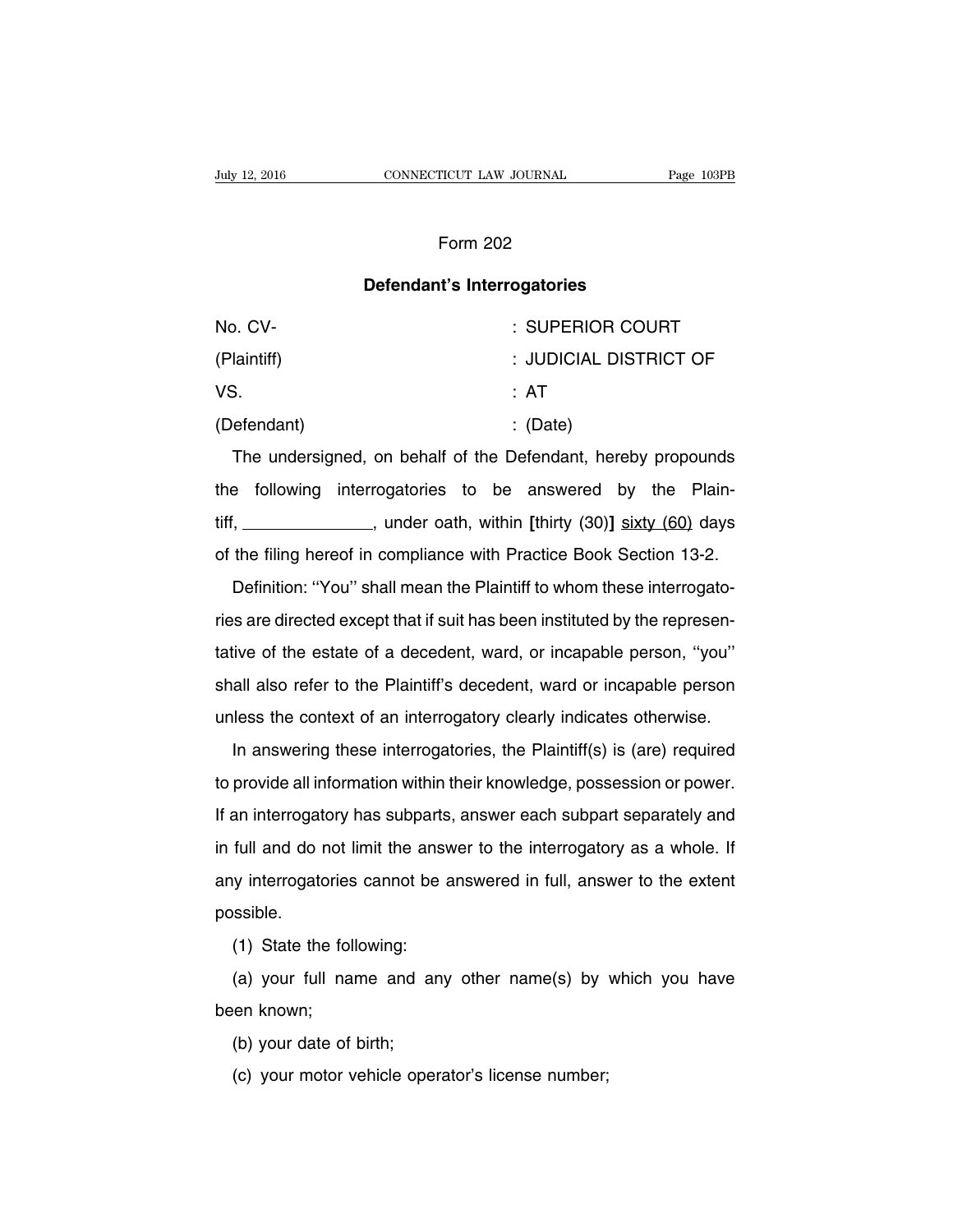(d) your home address;

(e) your business address;

(f) if you were not the owner of the subject vehicle, the name and address of the owner or lessor of the subject vehicle on the date of the alleged occurrence.

(2) Identify and list each injury you claim to have sustained as a result of the incidents alleged in the Complaint.

(3) When, where and from whom did you first receive treatment for said injuries?

(4) If you were treated at a hospital for injuries sustained in the alleged incident, state the name and location of each hospital and the dates of such treatment and confinement therein.

(5) State the name and address of each physician, therapist or other source of treatment for the conditions or injuries you sustained as a result of the incident alleged in your Complaint.

(6) When and from whom did you last receive any medical attention for injuries alleged to have been sustained as a result of the incident alleged in your Complaint?

(7) On what date were you fully recovered from the injuries or conditions alleged in your Complaint?

(8) If you claim you are not fully recovered, state precisely from what injuries or conditions you are presently suffering?

(9) Are you presently under the care of any doctor or other health care provider for the treatment of injuries alleged to have been sustained as a result of the incident alleged in your Complaint?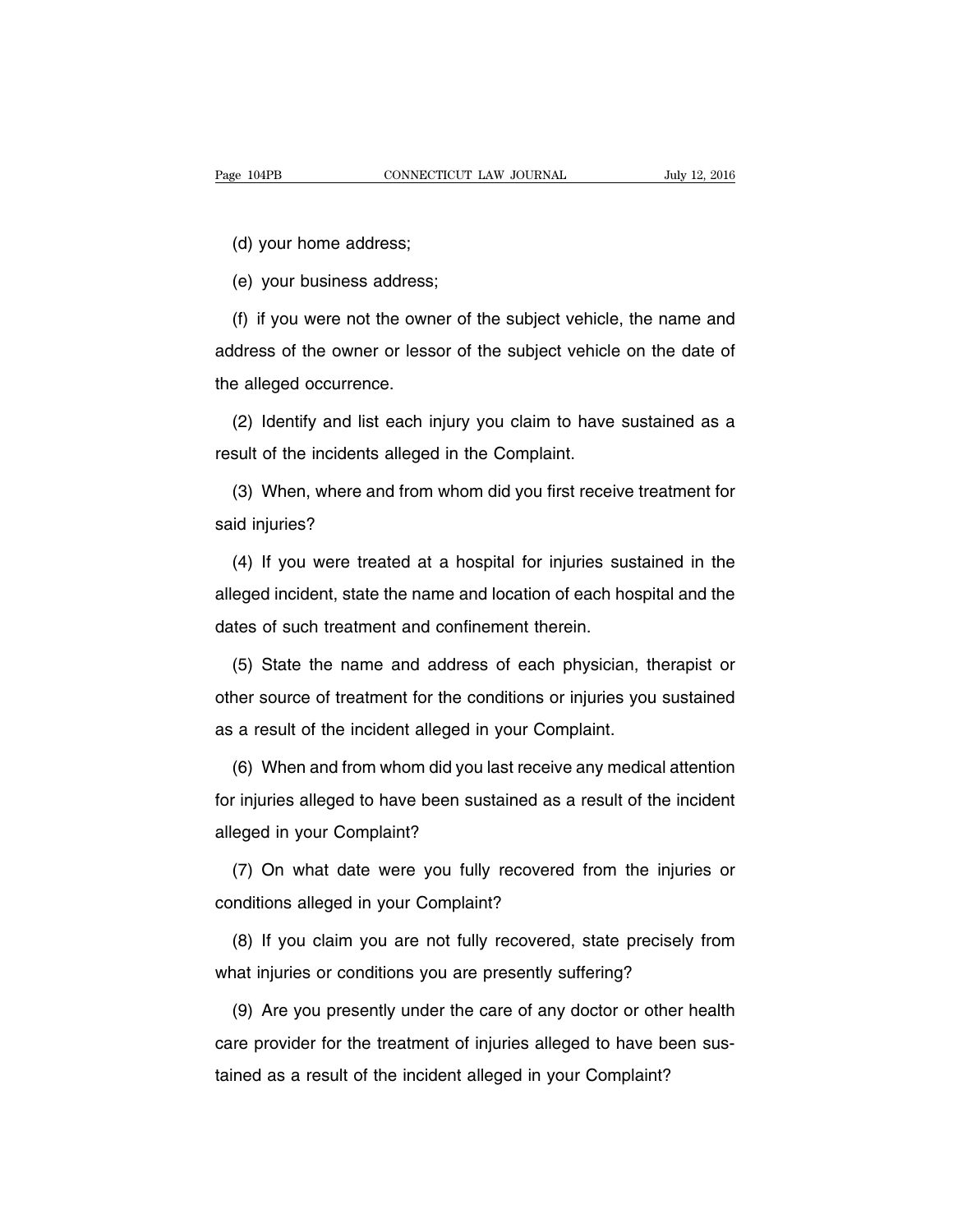(10) If the answer to Interrogatory #9 is in the affirmative, state the name and address of each physician or other health care provider who is treating you.

(11) Do you claim any present disability resulting from injuries or conditions allegedly sustained as a result of the incident alleged in your Complaint?

(12) If so, state the nature of the disability claimed.

(13) Do you claim any permanent disability resulting from said incident?

(14) If the answer to Interrogatory #13 is in the affirmative, please answer the following:

(a) list the parts of your body which are disabled;

(b) list the motions, activities or use of your body which you have lost or which you are unable to perform;

(c) state the percentage of loss of use claimed as to each part of your body;

(d) state the name and address of the person who made the prognosis for permanent disability and the percentage of loss of use;

(e) list the date for each such prognosis.

(15) If you were or are confined to your home or your bed as a result of injuries or conditions sustained as a result of the incident alleged in your Complaint, state the dates you were so confined.

(16) List each medical report received by you or your attorney relating to your alleged injuries or conditions by stating the name and address of the treating doctor or other health care provider, and of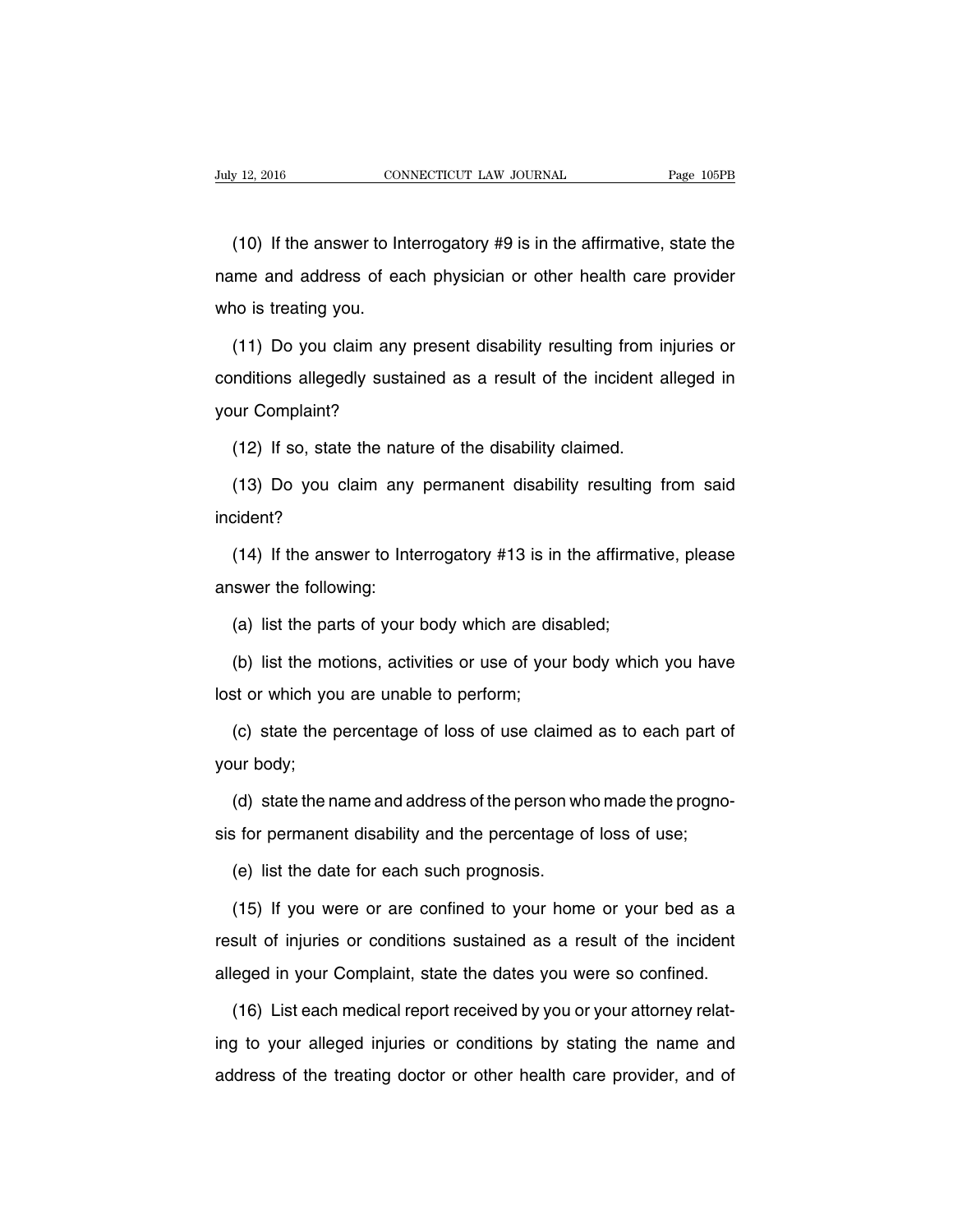any doctor or health care person you anticipate calling as a trial witness, who provided each such report and the date thereof.

(17) List each item of expense which you claim to have incurred as a result of the incident alleged in your Complaint, the amount thereof and state the name and address of the person or organization to whom each item has been paid or is payable.

(18) For each item of expense identified in response to Interrogatory #17, if any such expense, or portion thereof, has been paid or reimbursed or is reimbursable by an insurer, state, as to each such item of expense, the name of the insurer that made such payment or reimbursement or that is responsible for such reimbursement.

(19) If, during the ten year period prior to the date of the incident alleged in the Complaint, you were under a doctor's care for any conditions which were in any way similar or related to those identified and listed in your response to Interrogatory #2, state the nature of said conditions, the dates on which treatment was received, and the name of the doctor or health care provider.

(20) If, during the ten year period prior to the date of the incident alleged in your Complaint, you were involved in any incident in which you received personal injuries similar or related to those identified and listed in your response to Interrogatory #2, please answer the following with respect to each such earlier incident:

(a) on what date and in what manner did you sustain such injuries?

(b) did you make a claim against anyone as a result of said accident?

(c) if so, provide the name and address of the person or persons against whom a claim was made;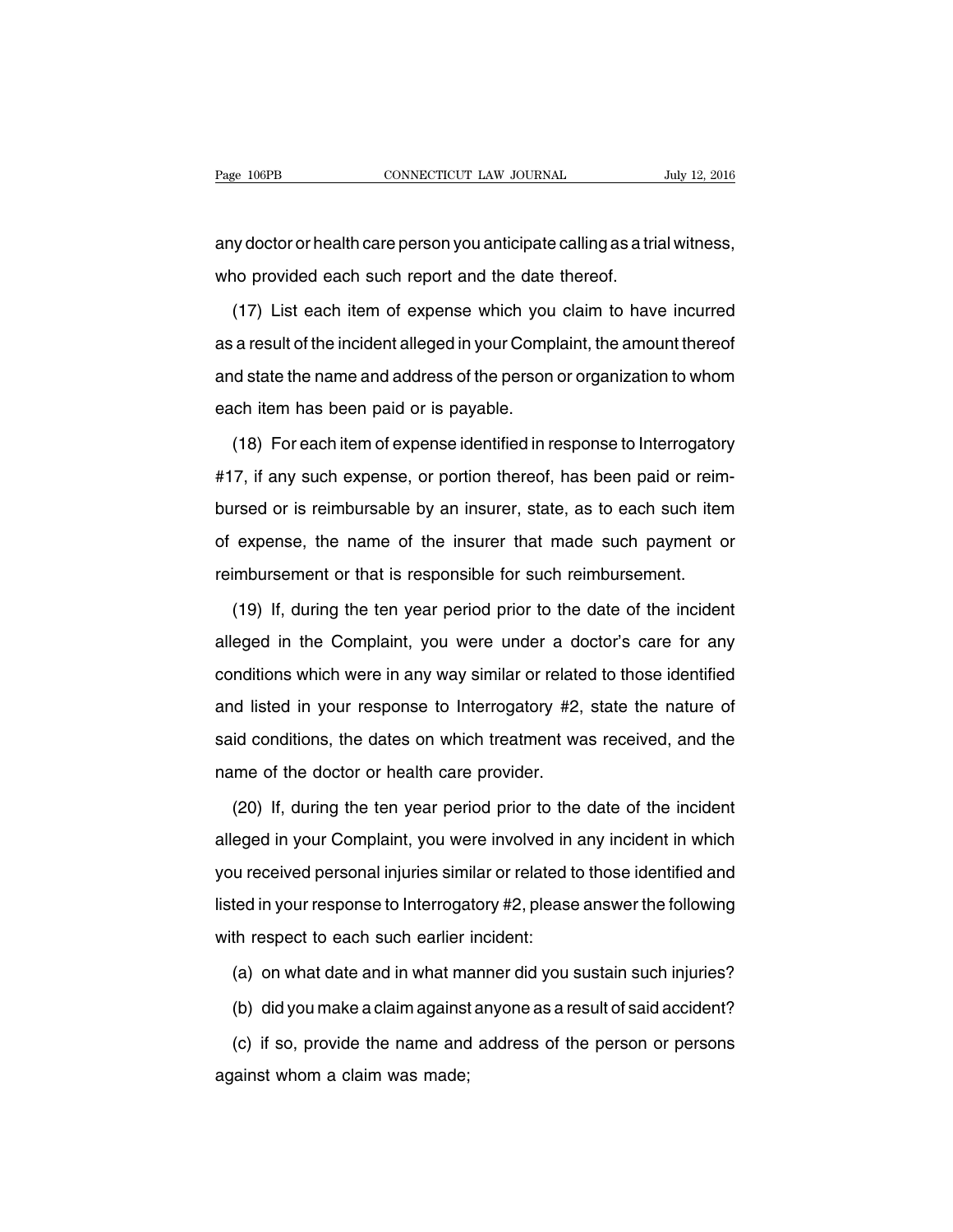(d) if suit was brought, state the name and location of the Court, the return date of the suit, and the docket number;

(e) state the nature of the injuries received in said accident;

(f) state the name and address of each physician who treated you for said injuries;

(g) state the dates on which you were so treated;

(h) state the nature of the treatment received on each such date;

(i) if you are presently or permanently disabled as a result of said injuries, please state the nature of such disability, the name and address of each physician who diagnosed said disability and the date of each such diagnosis.

(21) If you were involved in any incident in which you received personal injuries since the date of the incident alleged in the Complaint, please answer the following:

(a) on what date and in what manner did you sustain said injuries?

(b) did you make a claim against anyone as a result of said accident?

(c) if so, provide the name and address of the person or persons against whom a claim was made;

(d) if suit was brought, state the name and location of the Court, the return date of the suit, and the docket number;

(e) state the nature of the injuries received in said accident;

(f) state the name and address of each physician who treated you for said injuries;

(g) state the dates on which you were so treated;

(h) state the nature of the treatment received on each such date;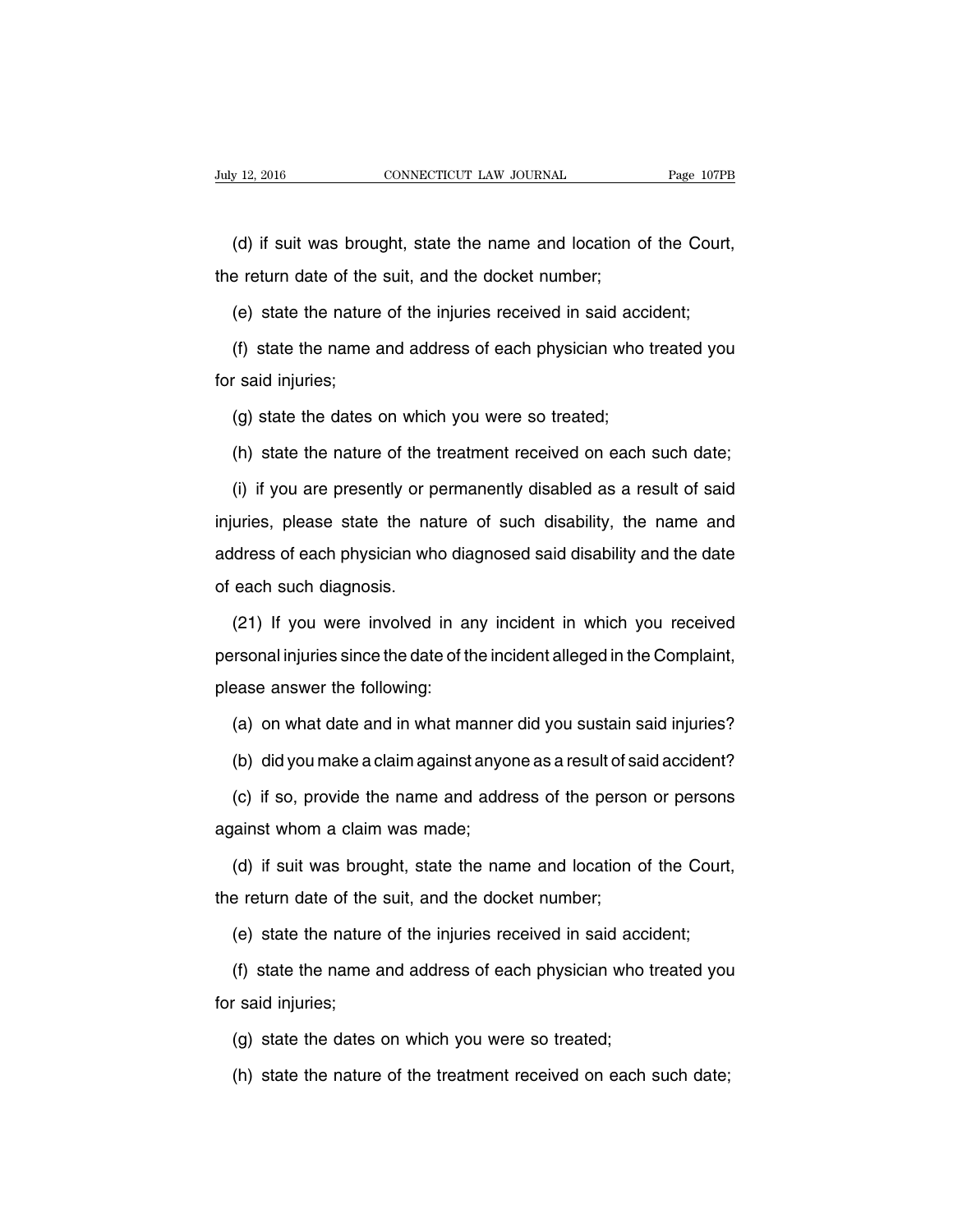(i) if you are presently or permanently disabled as a result of said injuries, please state the nature of such disability, the name and address of each physician who diagnosed said disability and the date of each such diagnosis.

(22) Please state the name and address of any medical service provider who has rendered an opinion in writing or through testimony that you have sustained a permanent disability to any body part other than those listed in response to Interrogatories #13, #14, #20 or #21, and:

(a) list each such part of your body that has been assessed a permanent disability;

(b) state the percentage of loss of use assessed as to each part of your body;

(c) state the date on which each such assessment was made.

(23) If you claim that as a result of the incident alleged in your Complaint you were prevented from following your usual occupation, or otherwise lost time from work, please provide the following information:

(a) the name and address of your employer on the date of the incident alleged in the Complaint;

(b) the nature of your occupation and a precise description of your job responsibilities with said employer on the date of the incident alleged in the Complaint;

(c) your average, weekly earnings, salary, or income received from said employment for the year preceding the date of the incident alleged in the Complaint;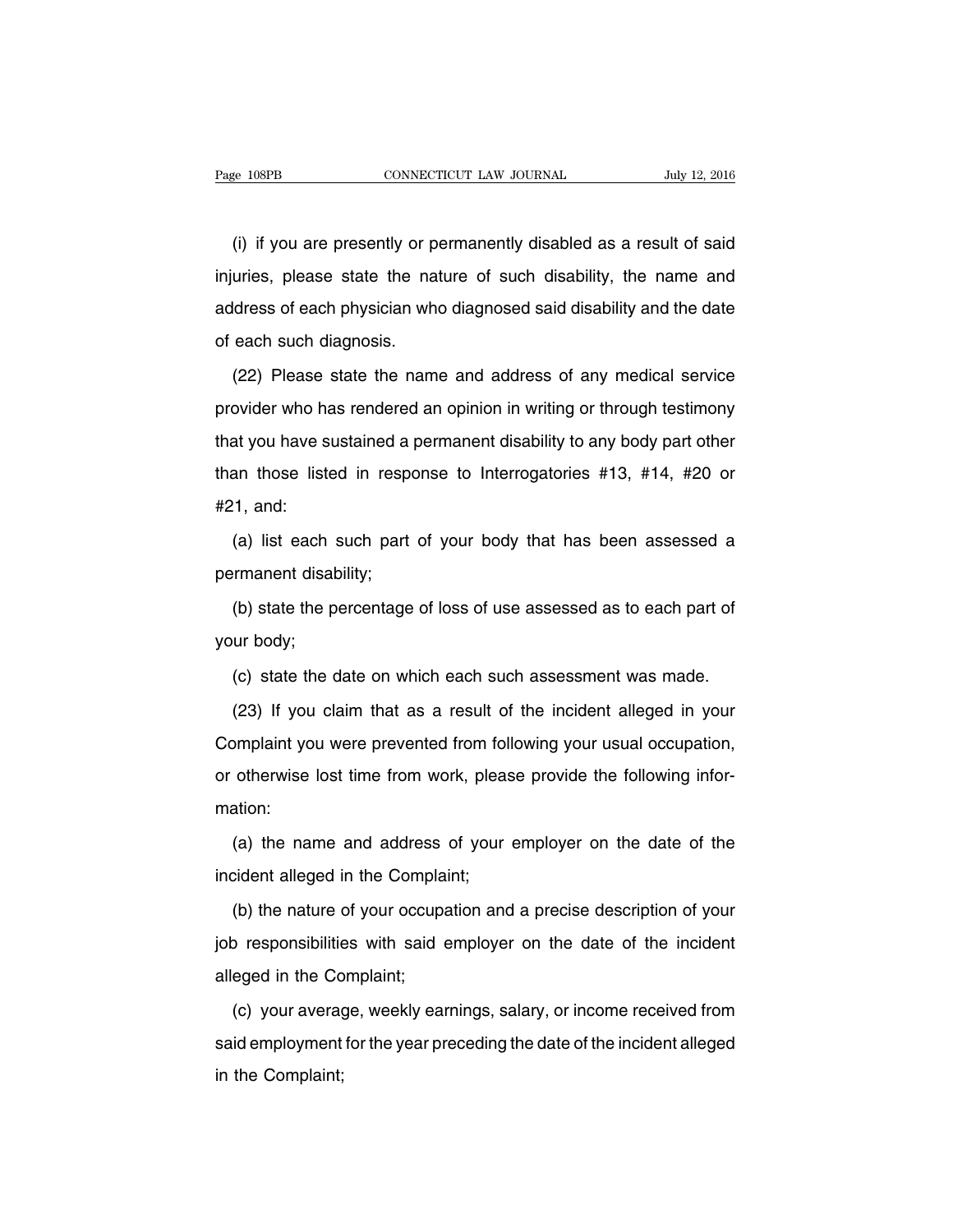(d) the date following the date of the incident alleged in the Complaint on which you resumed the duties of said employment;

(e) what loss of income do you claim as a result of the incident alleged in your Complaint and how is said loss computed?

(f) the dates on which you were unable to perform the duties of your occupation and lost time from work as a result of injuries or conditions claimed to have been sustained as a result of the incident alleged in your Complaint;

(g) the names and addresses of each employer for whom you worked for three years prior to the date of the incident alleged in your Complaint.

(24) Do you claim an impairment of earning capacity?

(25) List any other expenses or loss and the amount thereof not already set forth and which you claim to have incurred as a result of the incident alleged in your Complaint.

(26) If you have signed a covenant not to sue, a release or discharge of any claim you had, have or may have against any person, corporation or other entity as a result of the incident alleged in your Complaint, please state in whose favor it was given, the date thereof, and the consideration paid to you for giving it.

(27) If you or anyone on your behalf agreed or made an agreement with any person, corporation or other entity to limit in any way the liability of such person, corporation or other entity as a result of any claim you have or may have as a result of the incident alleged in your Complaint, please state in whose favor it was given, the date thereof, and the consideration paid to you for giving it.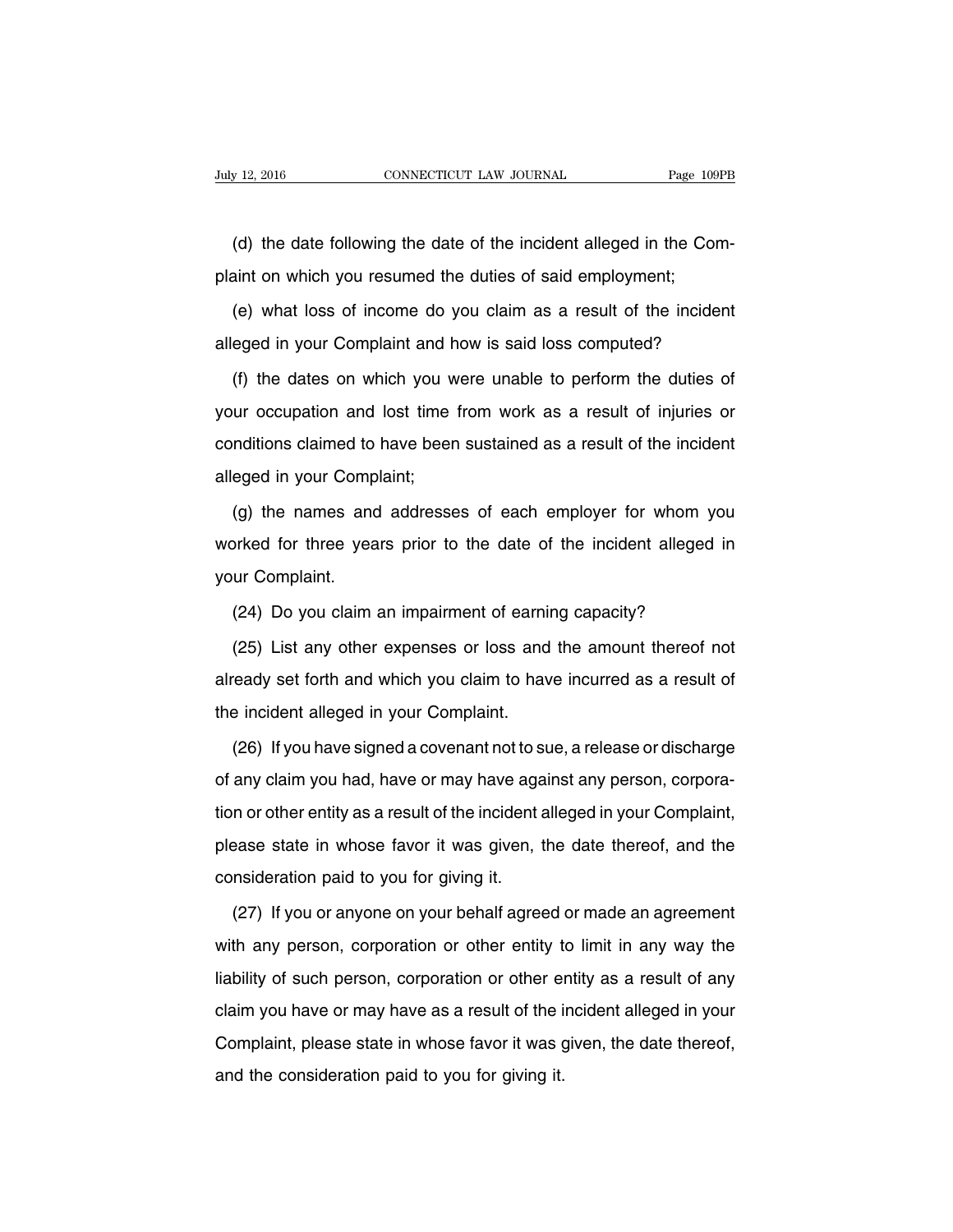(28) If since the date of the incident alleged in your Complaint, you have made any claims for workers' compensation benefits, state the nature of such claims and the dates on which they were made.

(29) Have you made any statements, as defined in Practice Book Section 13-1, to any person regarding any of the events or happenings alleged in your Complaint?

COMMENT:

This interrogatory is intended to include party statements made to a representative of an insurance company prior to involvement of defense counsel.

(30) State the names and addresses of all persons known to you who were present at the time of the incident alleged in your Complaint or who observed or witnessed all or part of the accident.

(31) As to each individual named in response to Interrogatory #30, state whether to your knowledge, or the knowledge of your attorney, such individual has given any statement or statements as defined in Practice Book Section 13-1 concerning the subject matter of your Complaint or alleged injuries. If your answer to this interrogatory is affirmative, state also:

(a) the date on which such statement or statements were taken;

(b) the names and addresses of the person or persons who took such statement or statements;

(c) the names and addresses of any person or persons present when such statement or statements were taken;

(d) whether such statement or statements were written, made by recording device or taken by court reporter or stenographer;

(e) the names and addresses of any person or persons having custody or a copy or copies of such statement or statements.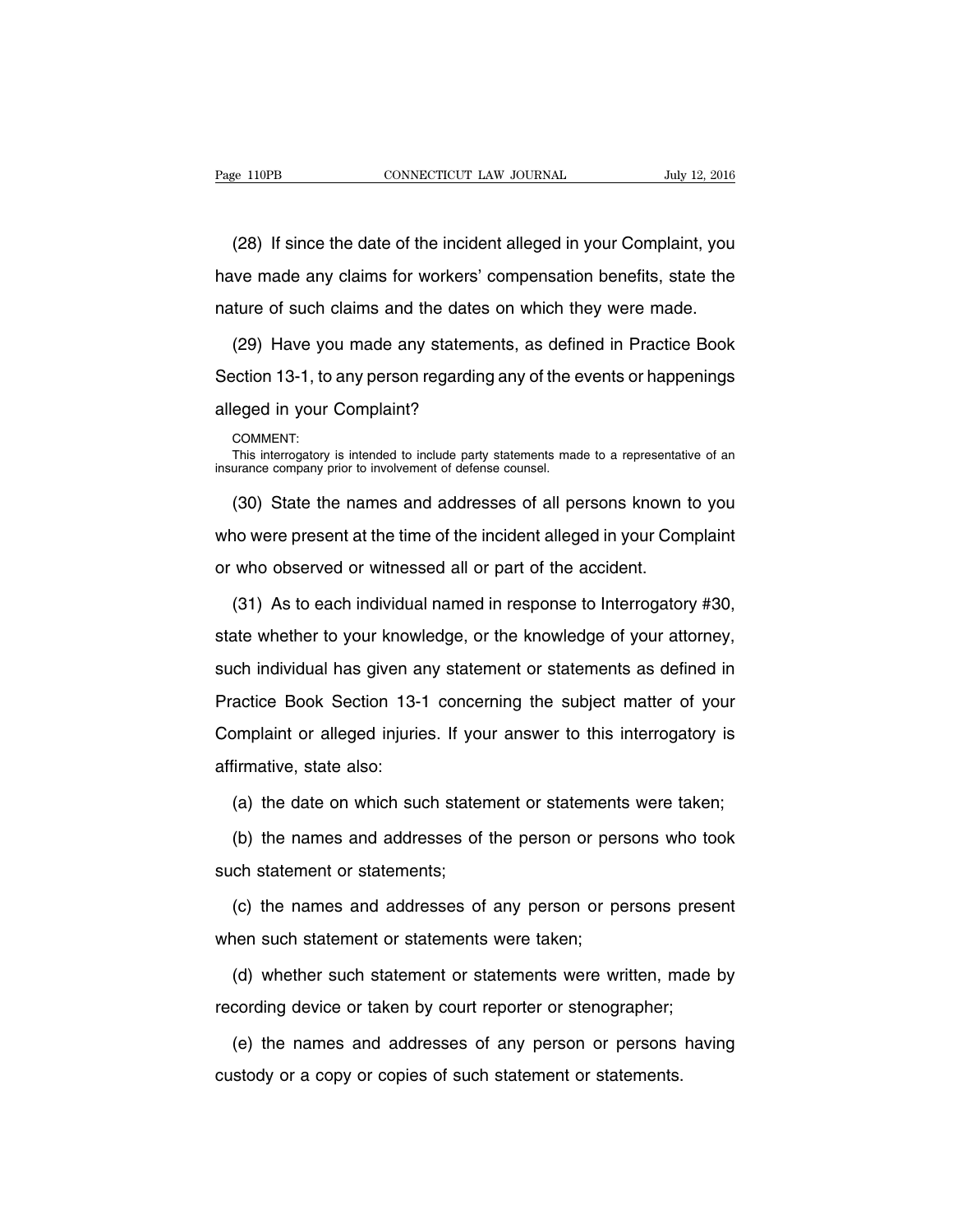(32) Are you aware of any photographs or any recordings by film, video, audio or any other digital or electronic means depicting the **[**accident scene,**]** incident alleged in the Complaint, the scene of the incident any vehicle involved in the incident alleged in the Complaint, or any condition or injury alleged to have been caused by the incident alleged in the Complaint? If so, for each set of photographs taken of each such subject by each photographer, please state:

(a) the name and address of the photographer, other than an expert who will not testify at trial;

(b) the dates on which such photographs were taken or such recordings were obtained or prepared;

(c) the subject (e.g., ''Plaintiff's vehicle,'' ''scene,'' etc.);

(d) the number of photographs**[**.**]** or recordings;

(e) the nature of the recording (e.g., film, video, audio, etc.).

(33) If you were the operator of any motor vehicle involved in the incident that is the subject of this action, please state whether you consumed or used any alcoholic beverages, drugs or medications within the eight (8) hours next preceding the time of the incident alleged in the Complaint and, if so, indicate what you consumed or used, how much you consumed, and when.

(34) Please state whether, within eight (8) hours after the incident alleged in the Complaint, any testing was performed to determine the presence of alcohol, drugs or other medications in your blood, and, if so, state:

(a) the name and address of the hospital, person or entity performing such test or screen;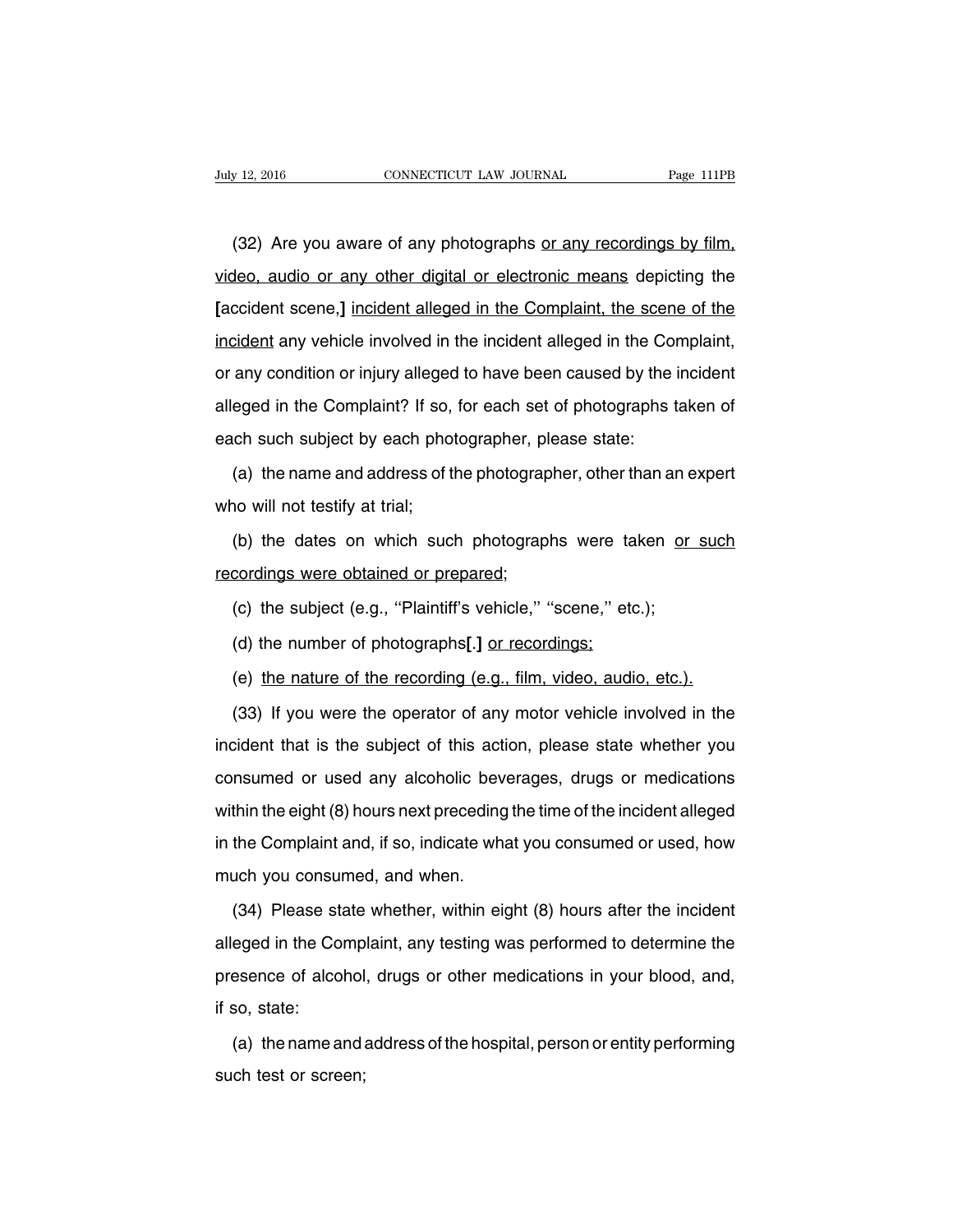(b) the date and time;

(c) the results.

(35) Please identify surveillance material discoverable under Practice Book Section 13-3 (c), by stating the name and address of any person who obtained or prepared any and all recordings, by film, photograph, videotape, audiotape or any other digital or electronic means, of any party concerning this lawsuit or its subject matter, including any transcript thereof which are in your possession or control or in the possession or control of your attorney, and state the date on which each such recordings were obtained and the person or persons of whom each such recording was made.

COMMENT:

The following two interrogatories are intended to identify situations in which a Plaintiff has applied for and received workers' compensation benefits. If compensation benefits were paid, then the supplemental interrogatories and requests for production may be served on the Plaintiff without leave of the court if the compensation carrier does not intervene in the action.

(36) Did you make a claim for workers' compensation benefits as a result of the incident/occurrence alleged in the Complaint?

(37) Did you receive workers' compensation benefits as a result of the incident/occurrence alleged in the Complaint?

(38) If you were the operator of any motor vehicle involved in the incident that is the subject of this action, please state whether you were using a cellular telephone for any activity including, but not limited to, calling, texting, emailing, posting, tweeting, or visiting sites on the internet for any purpose, at or immediately prior to the time of the incident.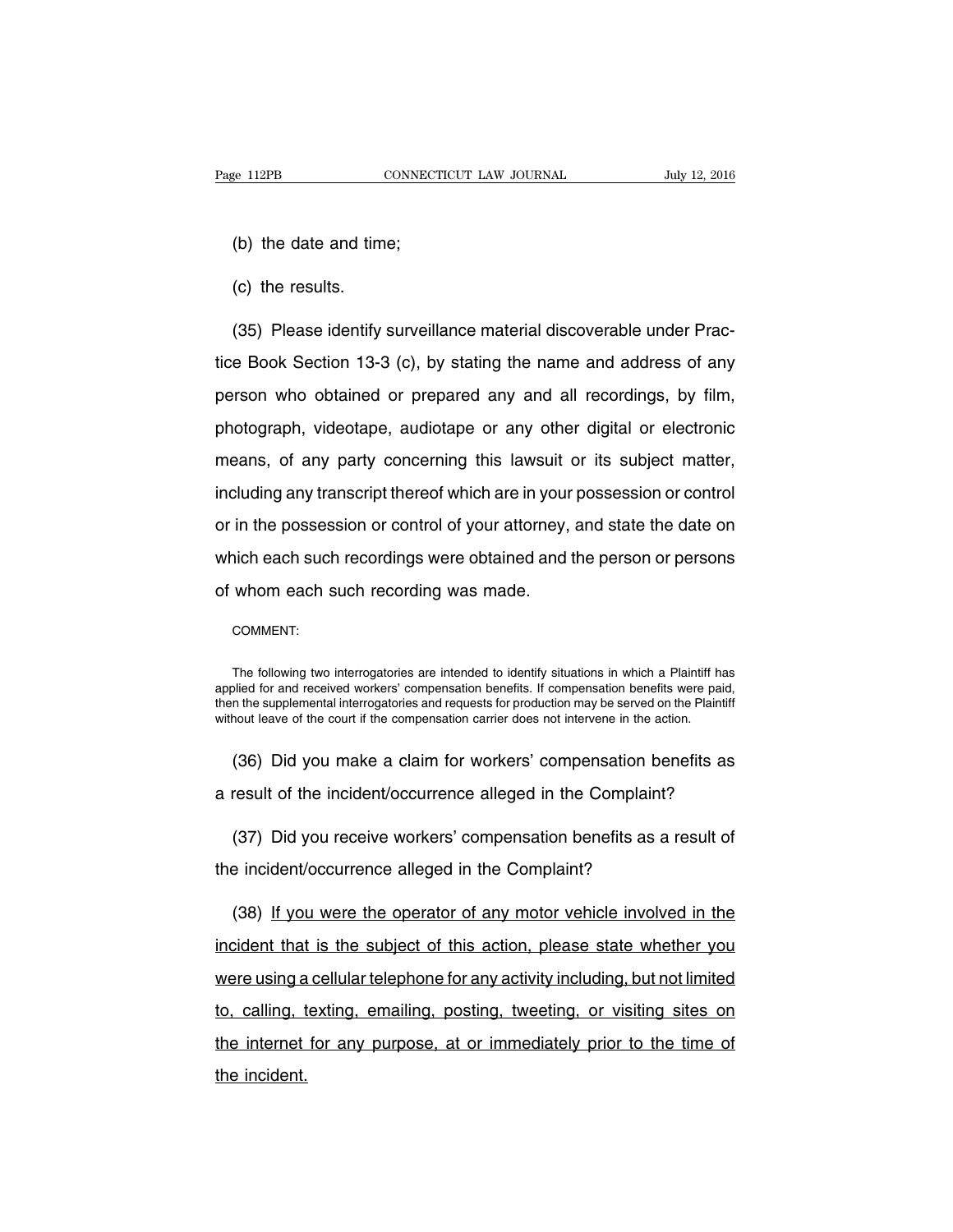#### DEFENDANT,

BY **BY** 

I, \_\_\_\_\_\_\_\_\_\_\_\_\_\_\_, hereby certify that I have reviewed the above interrogatories and responses thereto and that they are true and accurate to the best of my knowledge and belief.

(Plaintiff)

Subscribed and sworn to before me this \_\_\_\_\_\_\_\_\_\_\_\_\_ day of , 20 .

> Notary Public/ Commissioner of the Superior Court

#### **CERTIFICATION**

I certify that a copy of this document was or will immediately be mailed or delivered electronically or non-electronically on (date) to all attorneys and self-represented parties of record and to all parties who have not appeared in this matter and that written consent for electronic delivery was received from all attorneys and self-represented parties receiving electronic delivery.

Name and address of each party and attorney that copy was or will immediately be mailed or delivered to\*

\*If necessary, attach additional sheet or sheets with the name and address which the copy was or will immediately be mailed or delivered to.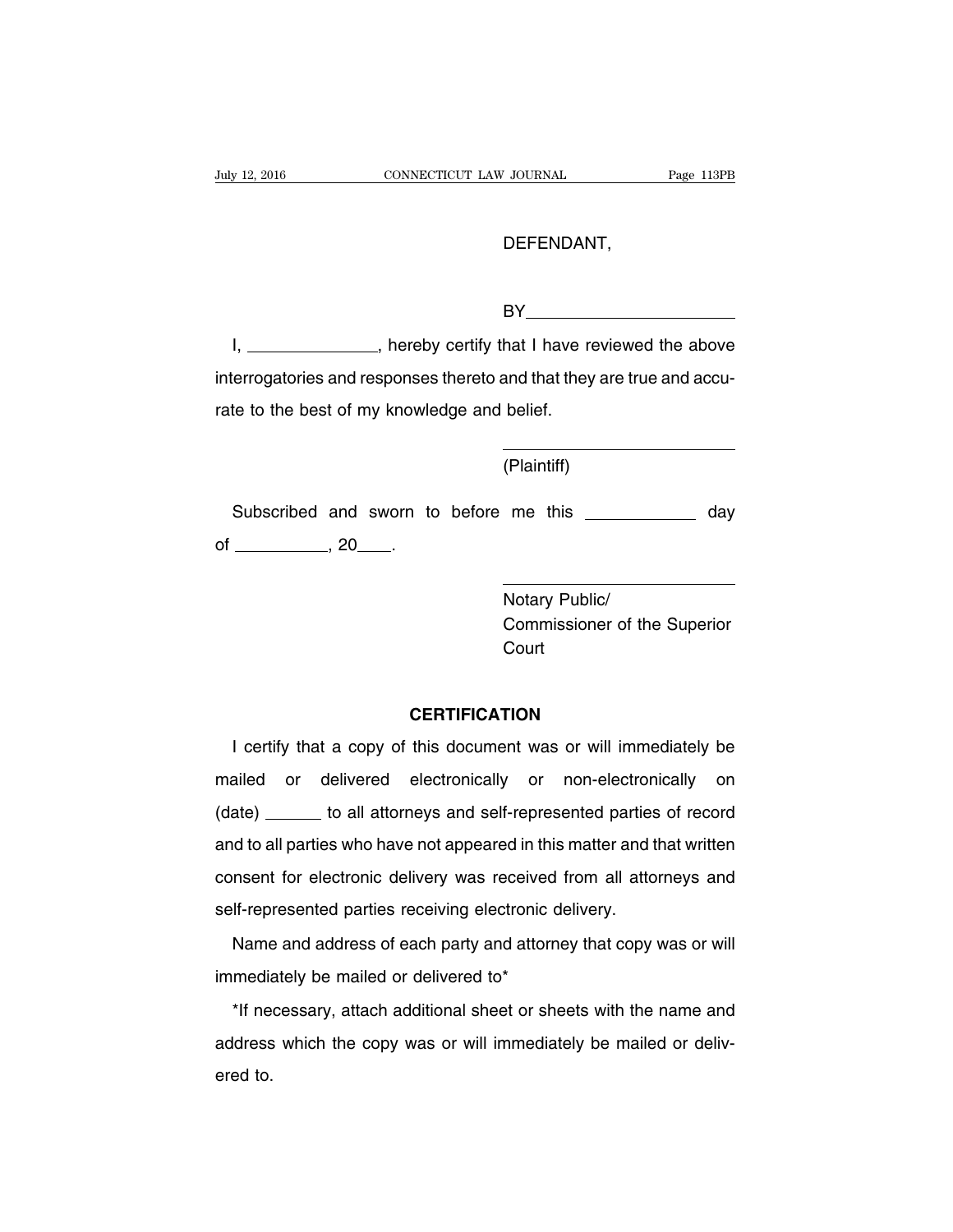Signed (Signature of filer) Print or type name of person signing

Date Signed

Mailing address (Number, street, town, state and zip code) or

E-mail address, if applicable

Telephone number

COMMENTARY: The changes to this form include ''recordings'' throughout the form and also encompass the use of cellular telephones for any purpose, including talking, texting, emailing or any other online activity while in the motor vehicle. In addition, the time for responding has been increased from thirty to sixty days.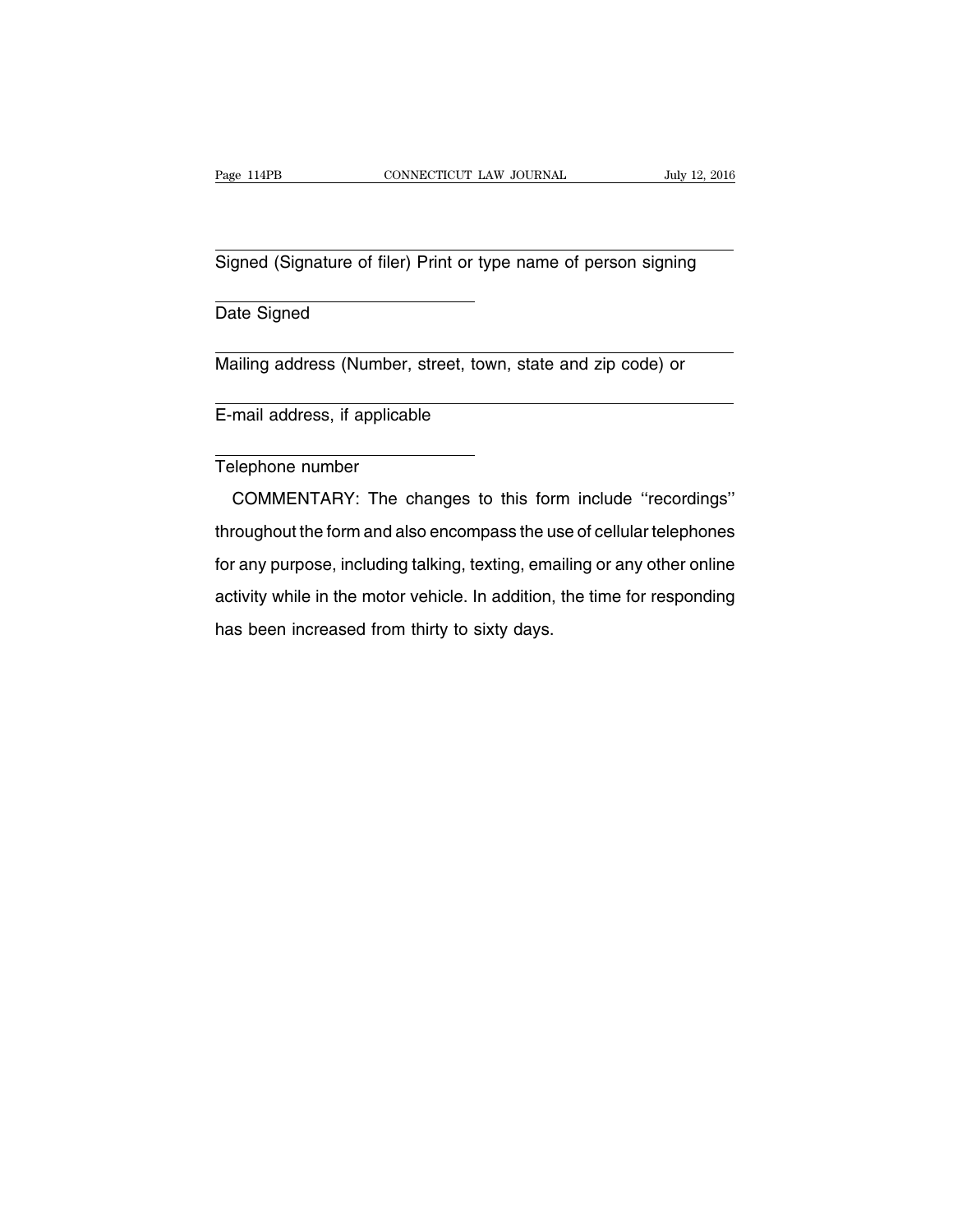#### Form 203

## **Plaintiff's Interrogatories Premises Liability Cases**

| No. CV-     | : SUPERIOR COURT       |
|-------------|------------------------|
| (Plaintiff) | : JUDICIAL DISTRICT OF |
| VS.         | : AT                   |
| (Defendant) | $\therefore$ (Date)    |

The undersigned, on behalf of the Plaintiff, hereby propounds the following interrogatories to be answered by the Defendant, **and ant**, **notationally** and and a single part of the state of the state (80) and  $\frac{1}{2}$  sixty (60) days of the filing hereof in compliance with Practice Book Section 13-2.

In answering these interrogatories, the Defendant(s) is (are) required to provide all information within their knowledge, possession or power. If an interrogatory has subparts, answer each subpart separately and in full and do not limit the answer to the interrogatory as a whole. If any interrogatories cannot be answered in full, answer to the extent possible.

(1) Identify the person(s) who, at the time of the Plaintiff's alleged injury, owned the premises where the Plaintiff claims to have been injured.

- (a) If the owner is a natural person, please state:
- (i) your name and any other name by which you have been known;
- (ii) your date of birth;
- (iii) your home address;
- (iv) your business address.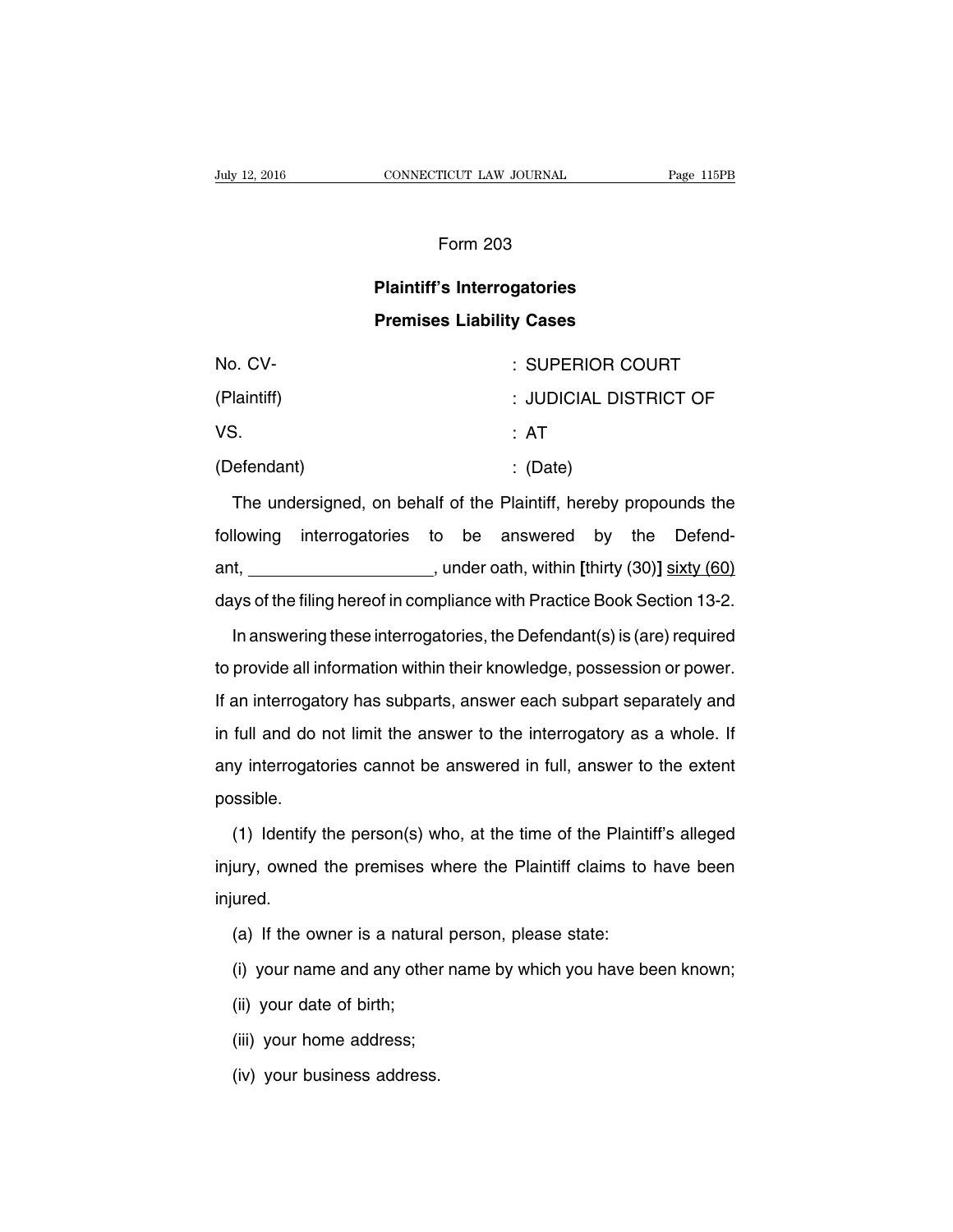(b) If the owner is not a natural person, please state:

(i) your name and any other name by which you have been known;

(ii) your business address;

(iii) the nature of your business entity (corporation, partnership, etc.);

(iv) whether you are registered to do business in Connecticut;

(v) the name of the manager of the property, if applicable.

(2) Identify the person(s) who, at the time of the Plaintiff's alleged injury, had a possessory interest (e.g., tenants) in the premises where the Plaintiff claims to have been injured.

(3) Identify the person(s) responsible for the maintenance and inspection of the premises at the time and place where the Plaintiff claims to have been injured.

(4) State whether you had in effect at the time of the Plaintiff's injuries any written policies or procedures that relate to the kind of conduct or condition the Plaintiff alleges caused the injury.

(5) State whether it is your business practice to prepare, or to obtain from your employees, a written report of the circumstances surrounding injuries sustained by persons on the subject premises.

(6) State whether any written report of the incident described in the Complaint was prepared by you or your employees in the regular course of business.

(7) State whether any warnings or caution signs or barriers were erected at or near the scene of the incident at the time the Plaintiff claims to have been injured.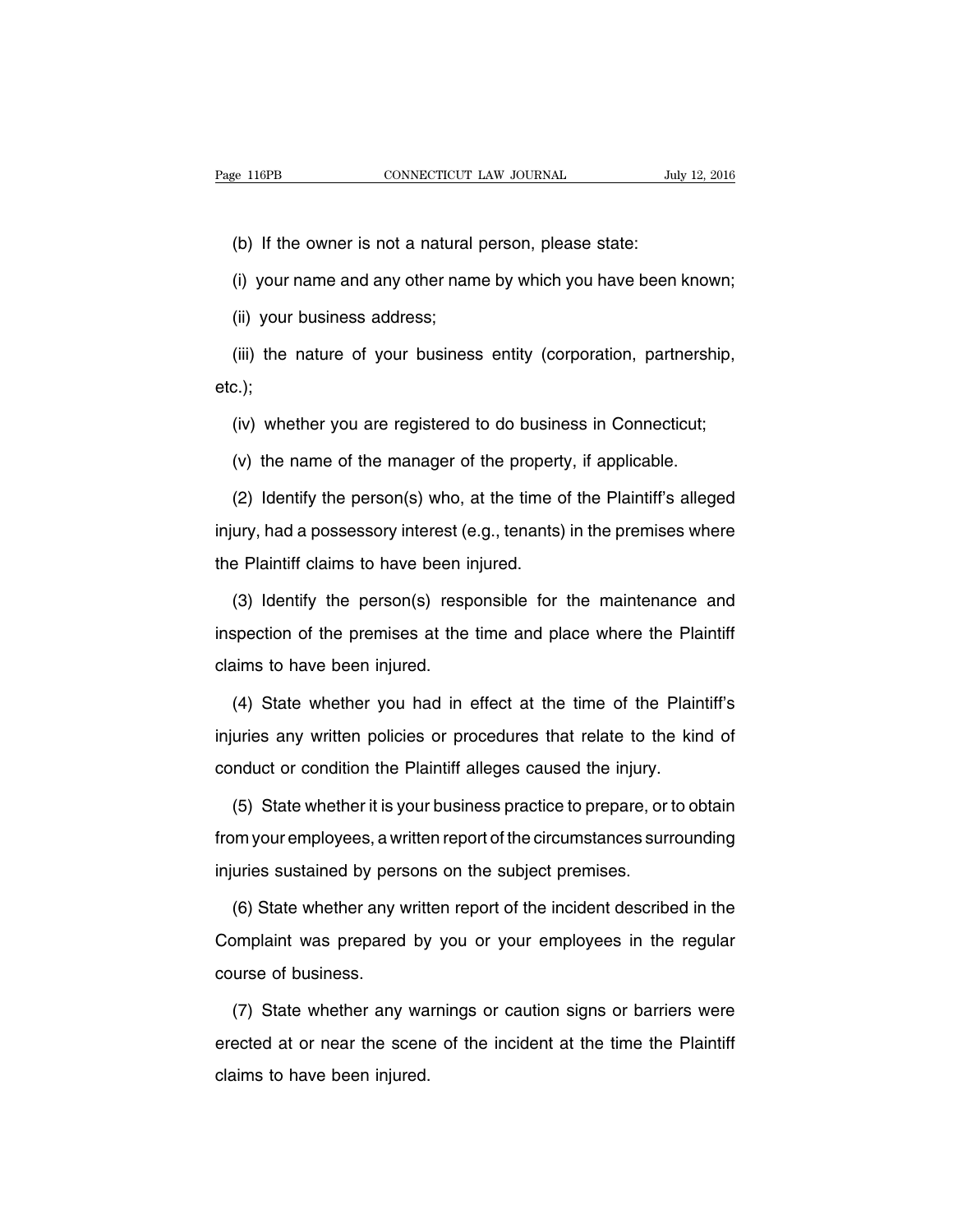(8) If the answer to the previous interrogatory is in the affirmative, please state:

(a) the name, address and employer of the person who erected the warning or caution signs or barriers;

(b) the name, address and employer who instructed the person to erect the warning or caution signs or barriers;

(c) the time and date a sign or barrier was erected;

(d) the size of the sign or barrier and wording that appeared thereon.

(9) State whether you received, at any time within twenty-four (24) months before the incident described by the Plaintiff, complaints from anyone about the defect or condition that the Plaintiff claims caused the Plaintiff's injury.

(10) If the answer to the previous interrogatory is in the affirmative, please state:

(a) the name and address of the person who made the complaint;

(b) the name, address and person to whom said complaint was made;

(c) whether the complaint was in writing;

(d) the nature of the complaint.

(11) Please identify surveillance material discoverable under Practice Book Section 13-3 (c), by stating the name and address of any person who obtained or prepared any and all recordings, by film, photograph, videotape, audiotape or any other digital or electronic means, of any party concerning this lawsuit or its subject matter, including any transcript thereof which are in your possession or control or in the possession or control of your attorney, and state the date on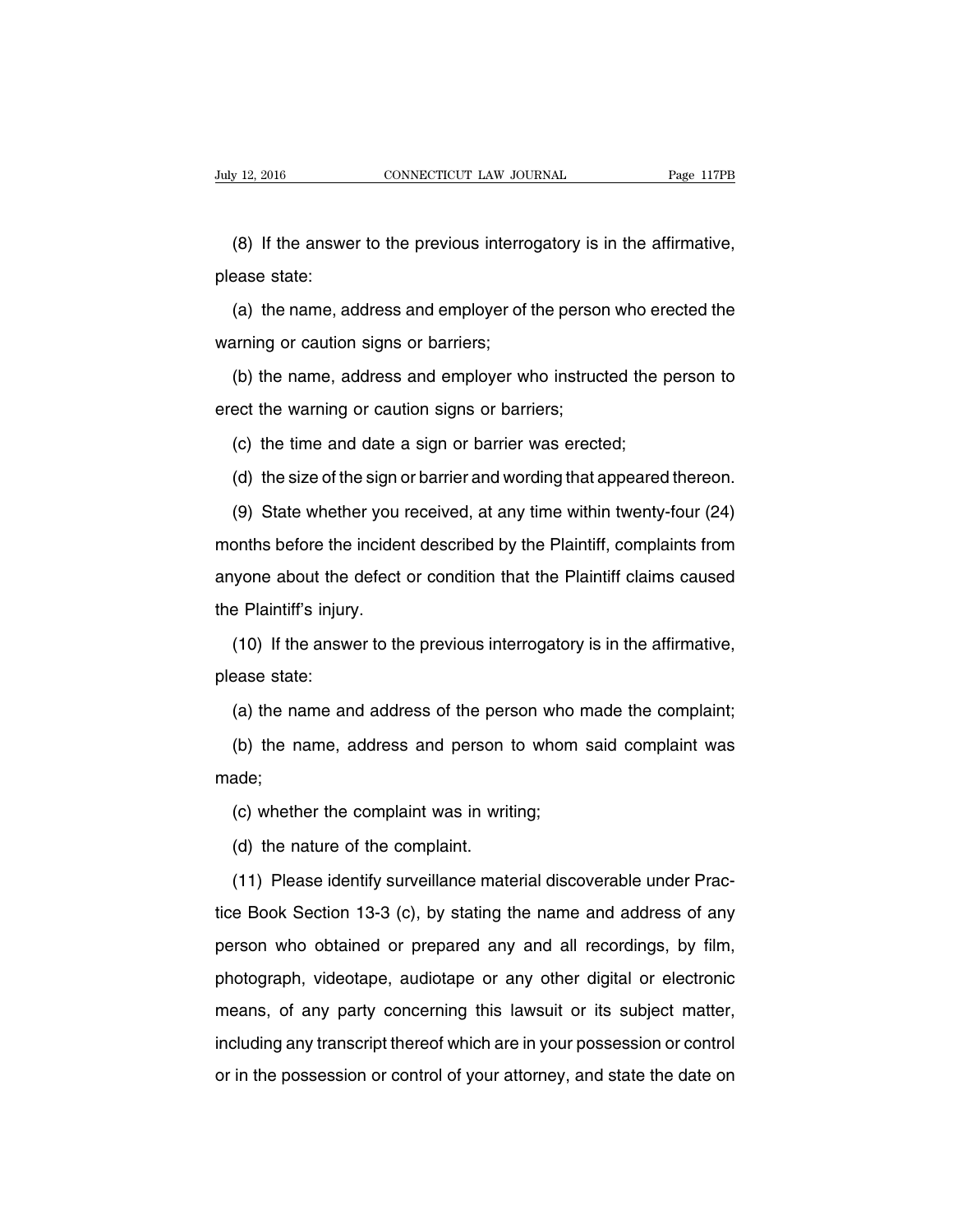which each such recordings were obtained and the person or persons of whom each such recording was made.

(12) Are you aware of any photographs or any recordings by film, video, audio or any other digital or electronic means depicting the incident alleged in the Complaint, the scene of the incident, or any condition or injury alleged to have been caused by the incident alleged in the Complaint? If so, for each set of photographs or each recording taken, obtained or prepared of each such subject, please state:

(a) the name and address of the person who took, obtained or prepared such photograph or recording, other than an expert who will not testify at trial;

(b) the dates on which such photographs were taken or such recordings were obtained or prepared;

(c) the subject (e.g., ''scene of incident,'' etc.);

(d) the number of photographs or recordings;

(e) the nature of the recording (e.g., film, video, audio, etc.).

**[**(12)–(23)**]** (13) – (24) (Interrogatories #1 (a) through (e), #2 through #9, #12, #13 and #16 of Form 201 may be used to complete this standard set of interrogatories.)

PLAINTIFF,

BY

#### **CERTIFICATION**

I certify that a copy of this document was or will immediately be mailed or delivered electronically or non-electronically on (date) \_\_\_\_\_\_ to all attorneys and self-represented parties of record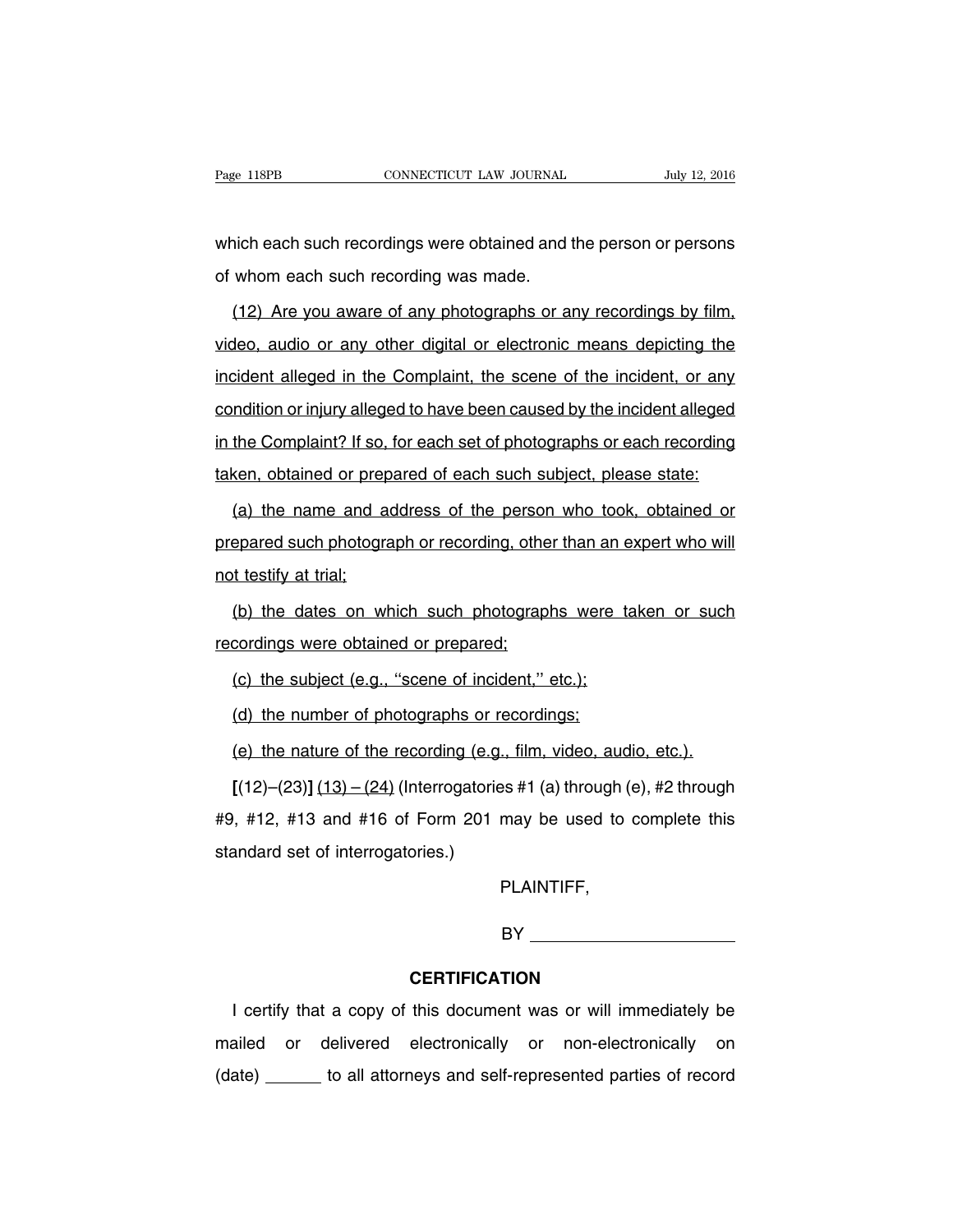and to all parties who have not appeared in this matter and that written consent for electronic delivery was received from all attorneys and self-represented parties receiving electronic delivery.

Name and address of each party and attorney that copy was or will immediately be mailed or delivered to\*

\*If necessary, attach additional sheet or sheets with the name and address which the copy was or will immediately be mailed or delivered to.

Signed (Signature of filer) Print or type name of person signing

Date Signed

Mailing address (Number, street, town, state and zip code) or

Email address, if applicable

Telephone number

COMMENTARY: The change to this form is to include ''recordings.'' In addition, the time for responding has been increased from thirty to sixty days.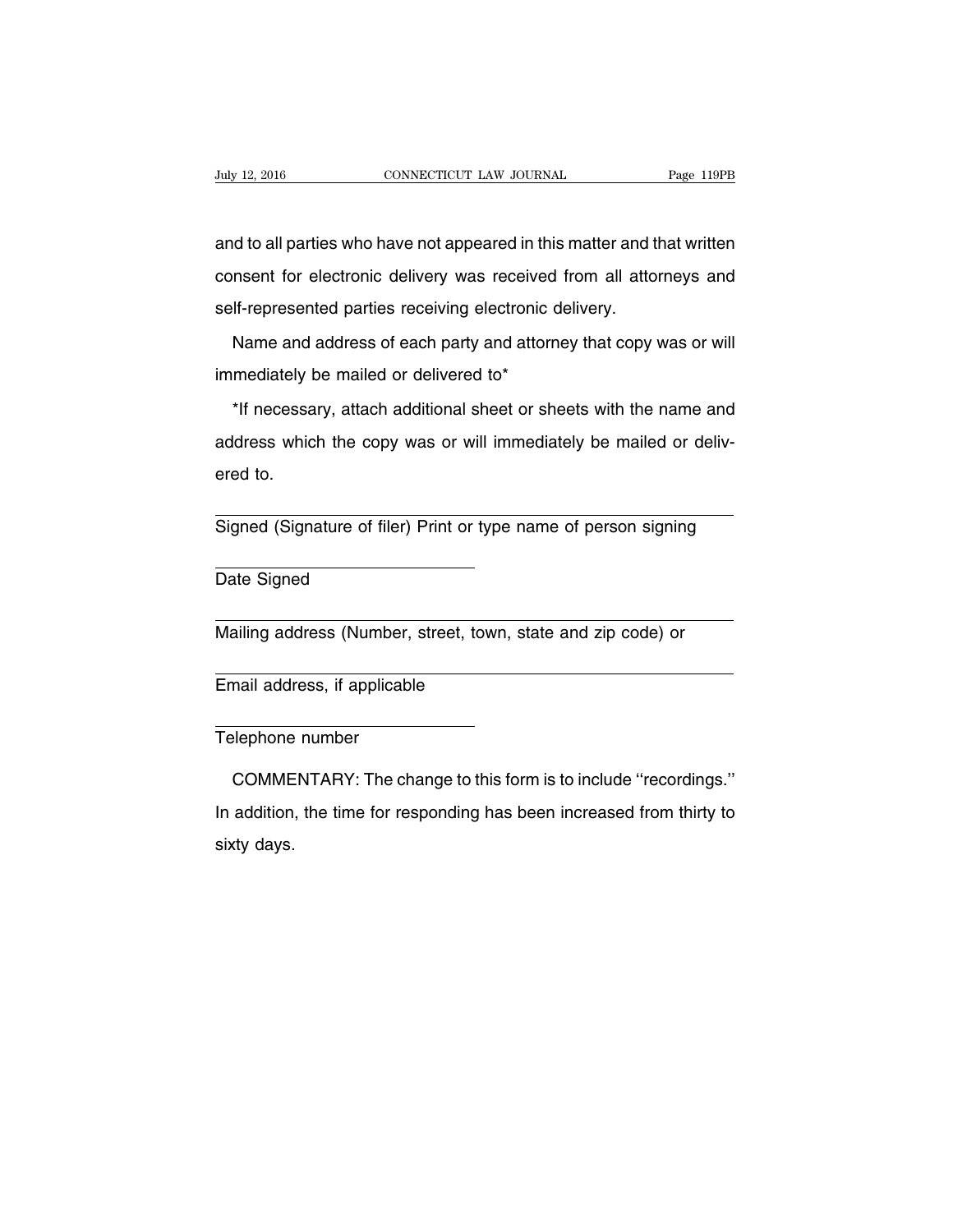#### Form 204

#### **Plaintiff's Requests for Production**

| No. CV-     | : SUPERIOR COURT       |
|-------------|------------------------|
| (Plaintiff) | : JUDICIAL DISTRICT OF |
| VS.         | : AT                   |
| (Defendant) | $\therefore$ (Date)    |

The Plaintiff(s) hereby request(s) that the Defendant provide counsel for the Plaintiff(s) with copies of the documents described in the following requests for production, or afford counsel for said Plaintiff(s) the opportunity or, if necessary, sufficient written authorization, to inspect, copy, photograph or otherwise reproduce said documents. The production of such documents, copies or written authorization shall take place at the offices of  $\_\_\_\_\_$  on  $\_\_\_\_$  (day),  $\_\_\_\_$  (date) at (time).

In answering these production requests, the Plaintiff(s) are required to provide all information within their possession, custody or control. If any production request cannot be answered in full, answer to the extent possible.

Definition: ''You'' shall mean the Defendant to whom these interrogatories are directed except that if that Defendant has been sued as the representative of the estate of a decedent, ward, or incapable person, "you" shall also refer to the Defendant's decedent, ward or incapable person unless the context of an interrogatory clearly indicates otherwise.

(1) A copy of the appraisal or bill for repairs as identified in response to Interrogatory #11.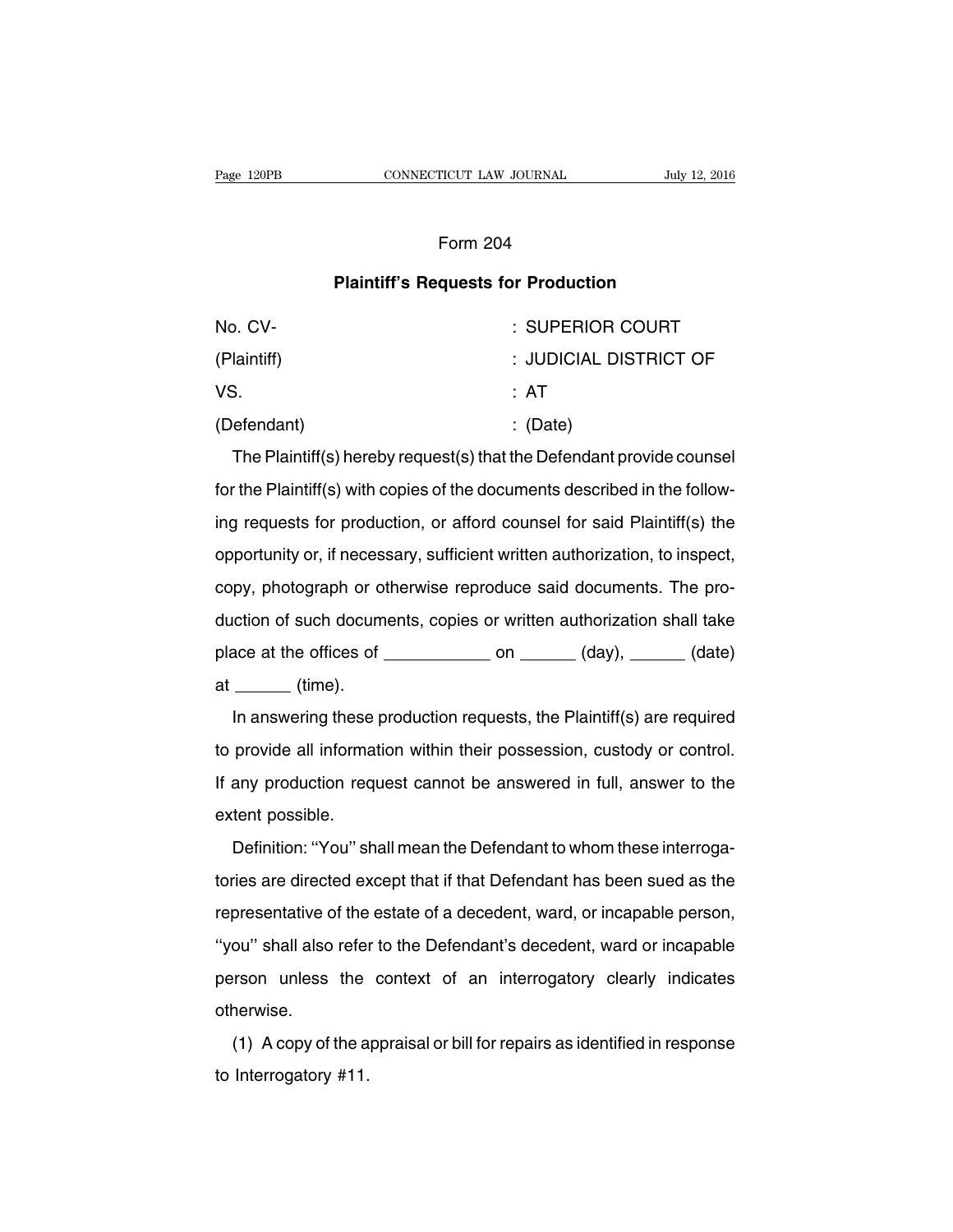(2) A copy of declaration page(s) of each insurance policy identified in response to Interrogatory #7 and/or #8.

(3) If the answer to Interrogatory #9 is in the affirmative, a copy of the complete policy contents of each insurance policy identified in response to Interrogatory #7 and/or #8.

(4) A copy of any photographs or recordings, identified in response to Interrogatory #6.

(5) A copy of any nonprivileged statement, as defined in Practice Book Section 13-1, of any party in this lawsuit concerning this action or its subject matter.

(6) A copy of all lease agreements pertaining to any motor vehicle involved in the incident which is the subject of this action, which was owned or operated by you or your employee, and all documents referenced or incorporated therein.

(7) A copy of all records of blood alcohol testing or drug screens referred to in answer to Interrogatory #16, or a signed authorization, sufficient to comply with the provisions of the Health Insurance Portability and Accountability Act (HIPAA) or those of the Public Health Service Act, whichever is applicable, to obtain the same for each hospital, person or entity that performed such test or screen. Information obtained pursuant to the provisions of HIPAA or the Public Health Service Act shall not be used or disclosed by the parties for any purpose other than the litigation or proceeding for which such information is requested.

(8) A copy of each and every recording of surveillance material discoverable under Practice Book Section 13-3 (c), by film, photograph, videotape, audiotape or any other digital or electronic means, of any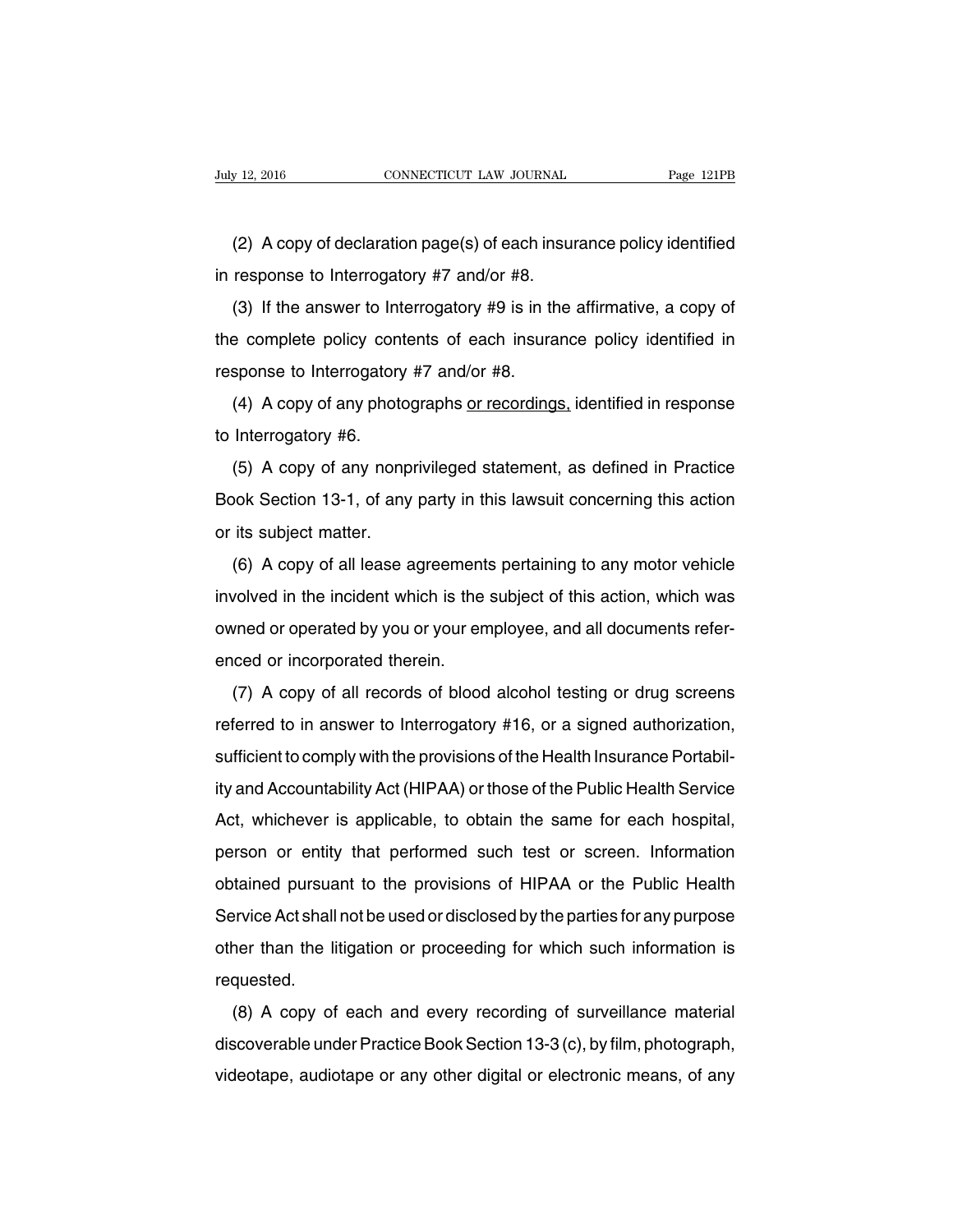party to this lawsuit concerning this lawsuit or the subject matter thereof, including any transcript of such recording.

PLAINTIFF,

BY **Example 20** 

#### **CERTIFICATION**

I certify that a copy of this document was or will immediately be mailed or delivered electronically or non-electronically on (date) \_\_\_\_\_\_ to all attorneys and self-represented parties of record and to all parties who have not appeared in this matter and that written consent for electronic delivery was received from all attorneys and self-represented parties receiving electronic delivery.

Name and address of each party and attorney that copy was or will immediately be mailed or delivered to\*

\*If necessary, attach additional sheet or sheets with the name and address which the copy was or will immediately be mailed or delivered to.

Signed (Signature of filer) Print or type name of person signing

Date Signed

Mailing address (Number, street, town, state and zip code) or

Email address, if applicable

Telephone number

COMMENTARY: The change to this form is to include ''recordings.''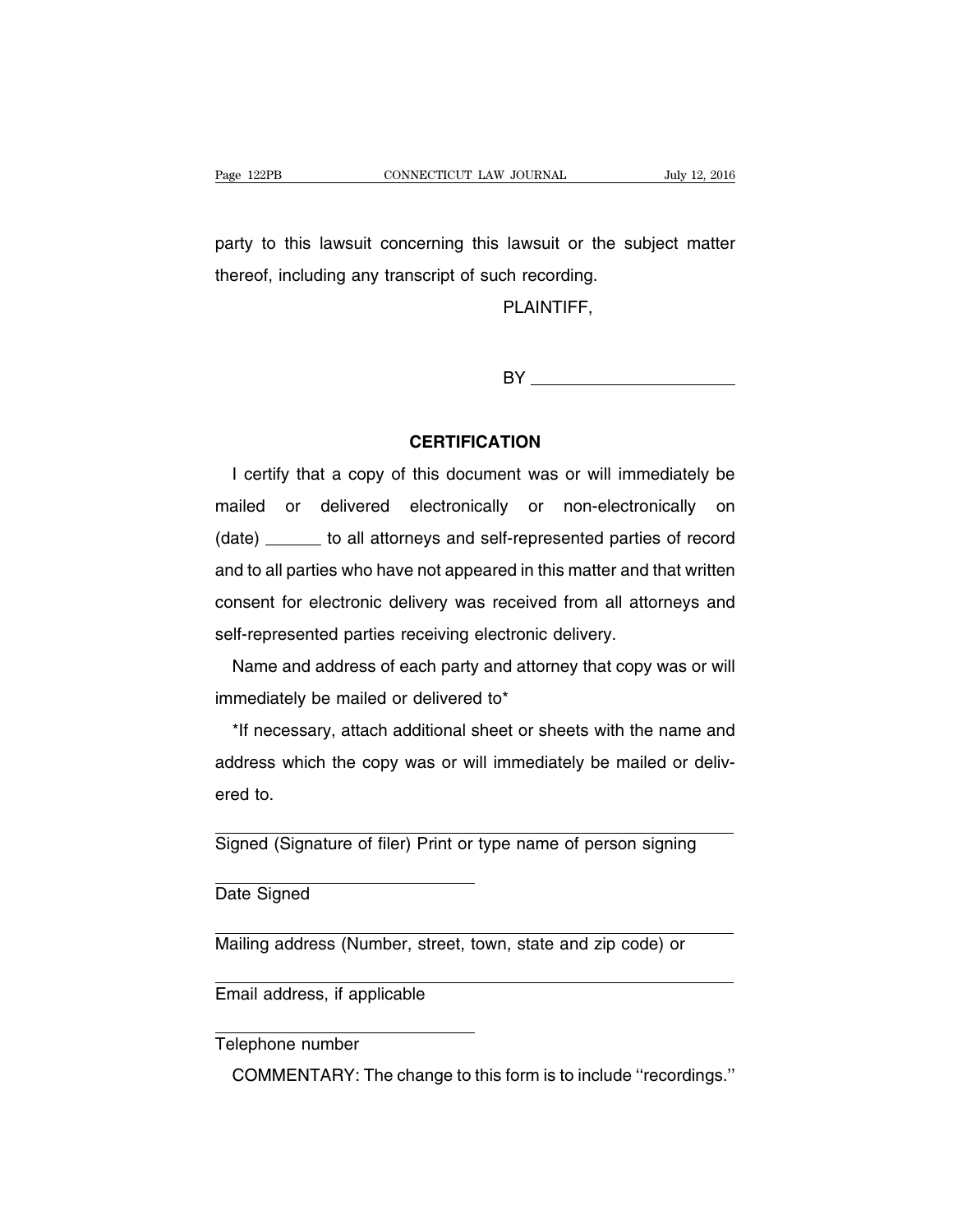### Form 205

#### **Defendant's Requests for Production**

| No. CV-     | : SUPERIOR COURT       |
|-------------|------------------------|
| (Plaintiff) | : JUDICIAL DISTRICT OF |
| VS.         | : AT                   |
| (Defendant) | $\therefore$ (Date)    |

The Defendant(s) hereby request(s) that the Plaintiff provide counsel for the Defendant(s) with copies of the documents described in the following requests for production, or afford counsel for said Defendant(s) the opportunity or, where requested, sufficient written authorization, to inspect, copy, photograph or otherwise reproduce said documents. The production of such documents, copies or written authorizations shall take place at the offices of not later than **[**thirty (30)**]** sixty (60) days after the service of the Requests for Production.

In answering these production requests, the Plaintiff(s) are required to provide all information within their possession, custody or control. If any production request cannot be answered in full, answer to the extent possible.

(1) All hospital records relating to treatment received as a result of the alleged incident, and to injuries, diseases or defects to which reference is made in the answers to Interrogatories #19, #20, #21 and #22, or written authorization, sufficient to comply with the provisions of the Health Insurance Portability and Accountability Act (HIPAA), to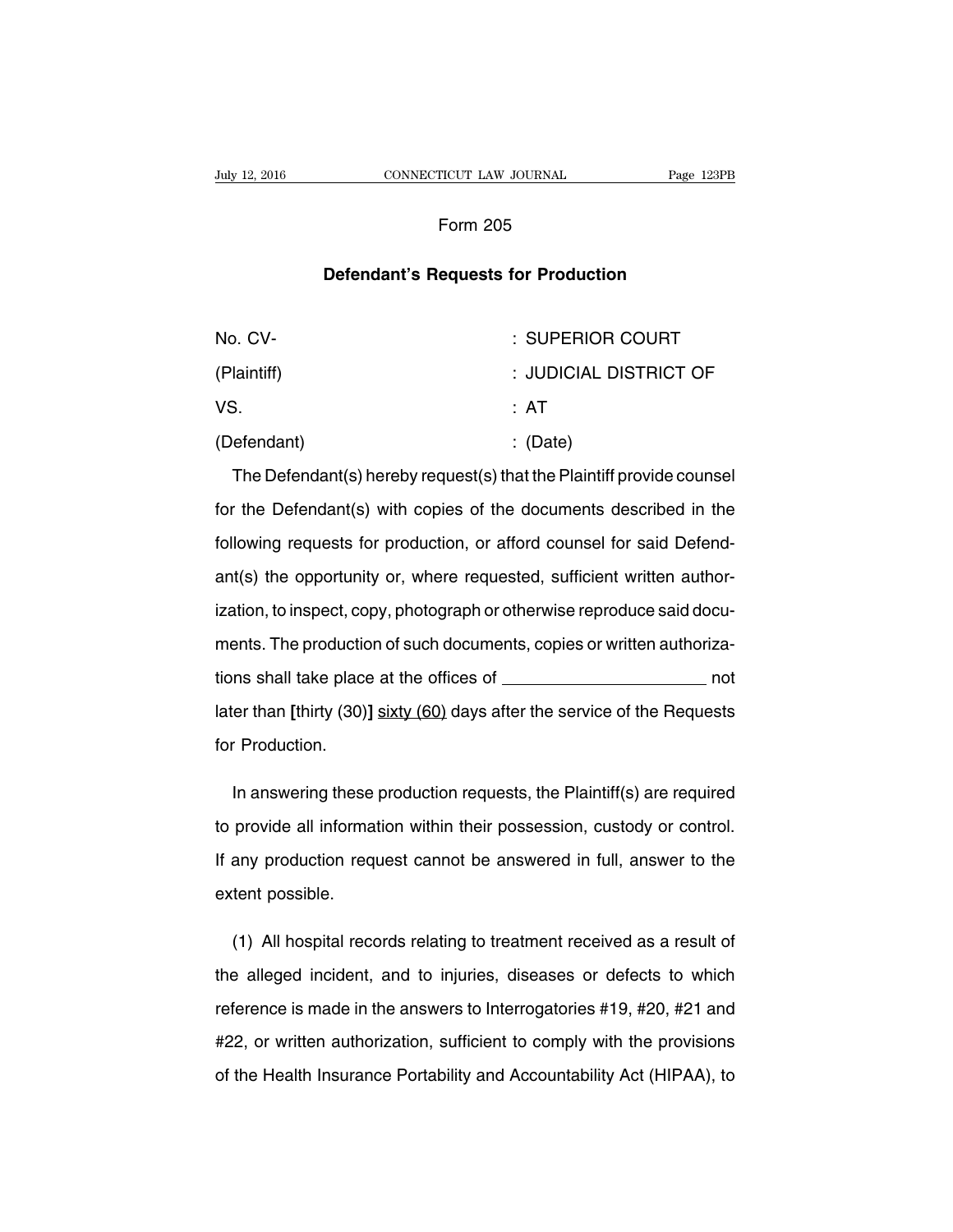inspect and make copies of said hospital records. Informa- tion obtained pursuant to the provisions of HIPAA shall not be used or disclosed by the parties for any purpose other than the litigation or proceeding for which such information is requested.

(2) All reports and records of all doctors and all other care providers relating to treatment allegedly received by the Plaintiff(s) as a result of the alleged incident, and to the injuries, diseases or defects to which reference is made in the answers to Interrogatories #19, #20, #21 and #22 (exclusive of any records prepared or maintained by a licensed psychiatrist or psychologist) or written authorization, sufficient to comply with provisions of the Health Insurance Portability and Accountability Act, to inspect and make copies of said reports. Information obtained pursuant to the provisions of HIPAA shall not be used or disclosed by the parties for any purpose other than the litigation or proceeding for which such information is requested.

(3) If a claim for lost wages or lost earning capacity is being made, copies of, or sufficient written authorization to inspect and make copies of, the wage and employment records of all employers of the Plaintiff(s) for three (3) years prior to the date of the incident and for all years subsequent to the date of the incident to and including the date hereof.

(4) If a claim of impaired earning capacity or lost wages is being alleged, provide copies of, or sufficient written authorization to obtain copies of, that part of all income tax returns relating to lost income filed by the Plaintiff(s) for a period of three (3) years prior to the date of the incident and for all years subsequent to the date of the incident through the time of trial.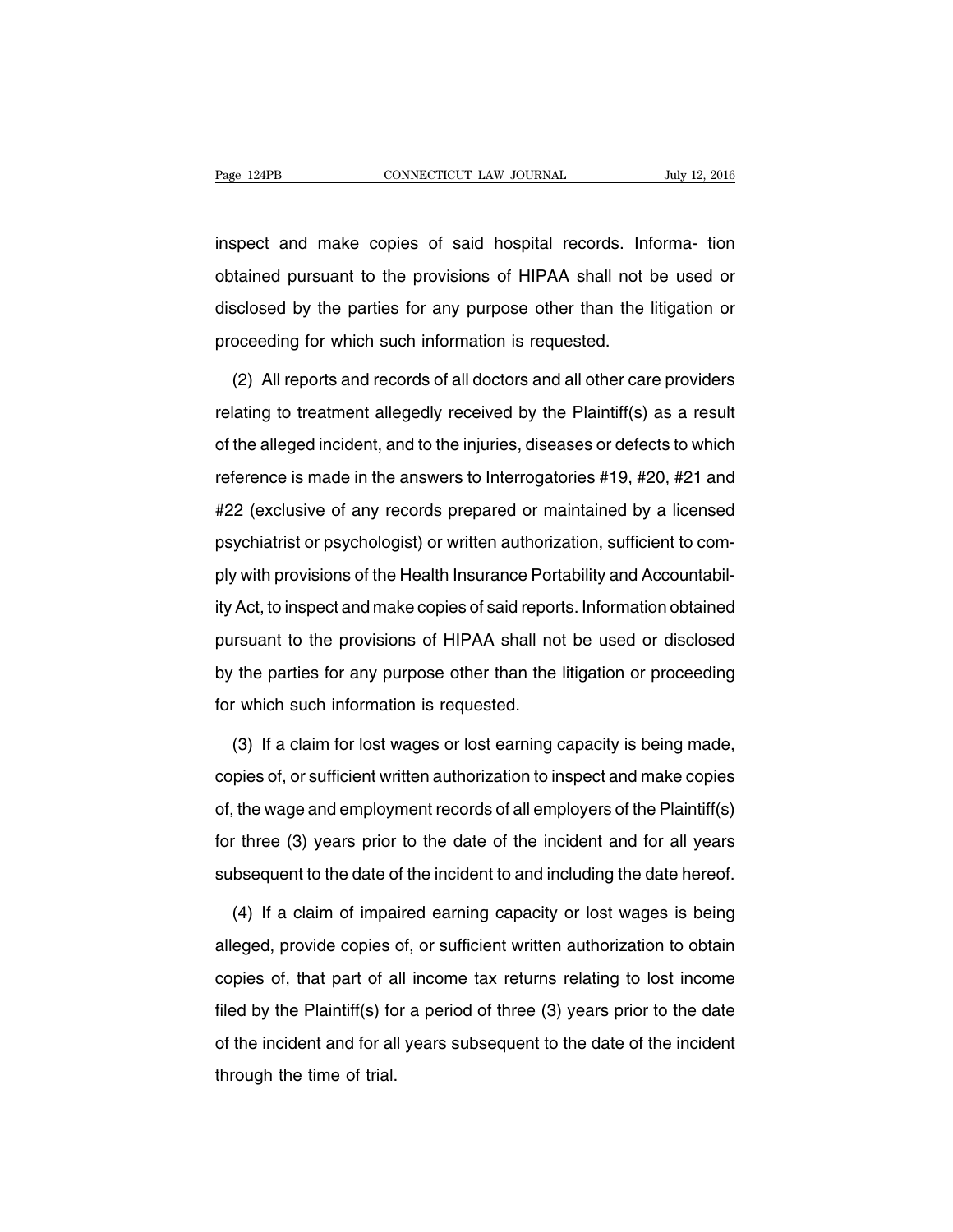(5) All property damage bills that are claimed to have been incurred as a result of this incident.

(6) All medical bills that are claimed to have been incurred as a result of this incident or written authorization, sufficient to comply with the provisions of the Health Insurance Portability and Accountability Act, to inspect and make copies of said medical bills. Information obtained pursuant to the provisions of HIPAA shall not be used or disclosed by the parties for any purpose other than the litigation or proceeding for which such information is requested.

(7) All bills for each item of expense that is claimed to have been incurred in the answer to Interrogatory #18, and not already provided in response ¶5 and ¶6 above.

(8) Copies of all documentation of claims of right to reimbursement provided to the Plaintiff by third party payors, and copies of, or written authorization, sufficient to comply with provisions of the Health Insurance Portability and Accountability Act, to obtain any and all documentation of payments made by a third party for medical services received or premiums paid to obtain such payment. Information obtained pursuant to the provisions of HIPAA shall not be used or disclosed by the parties for any purpose other than the litigation or proceeding for which such information is requested.

(9) All documents identified or referred to in the answers to Interrogatory #26.

(10) A copy of any nonprivileged statement, as defined in Practice Book Section 13-1, of any party in this lawsuit concerning this action or its subject matter.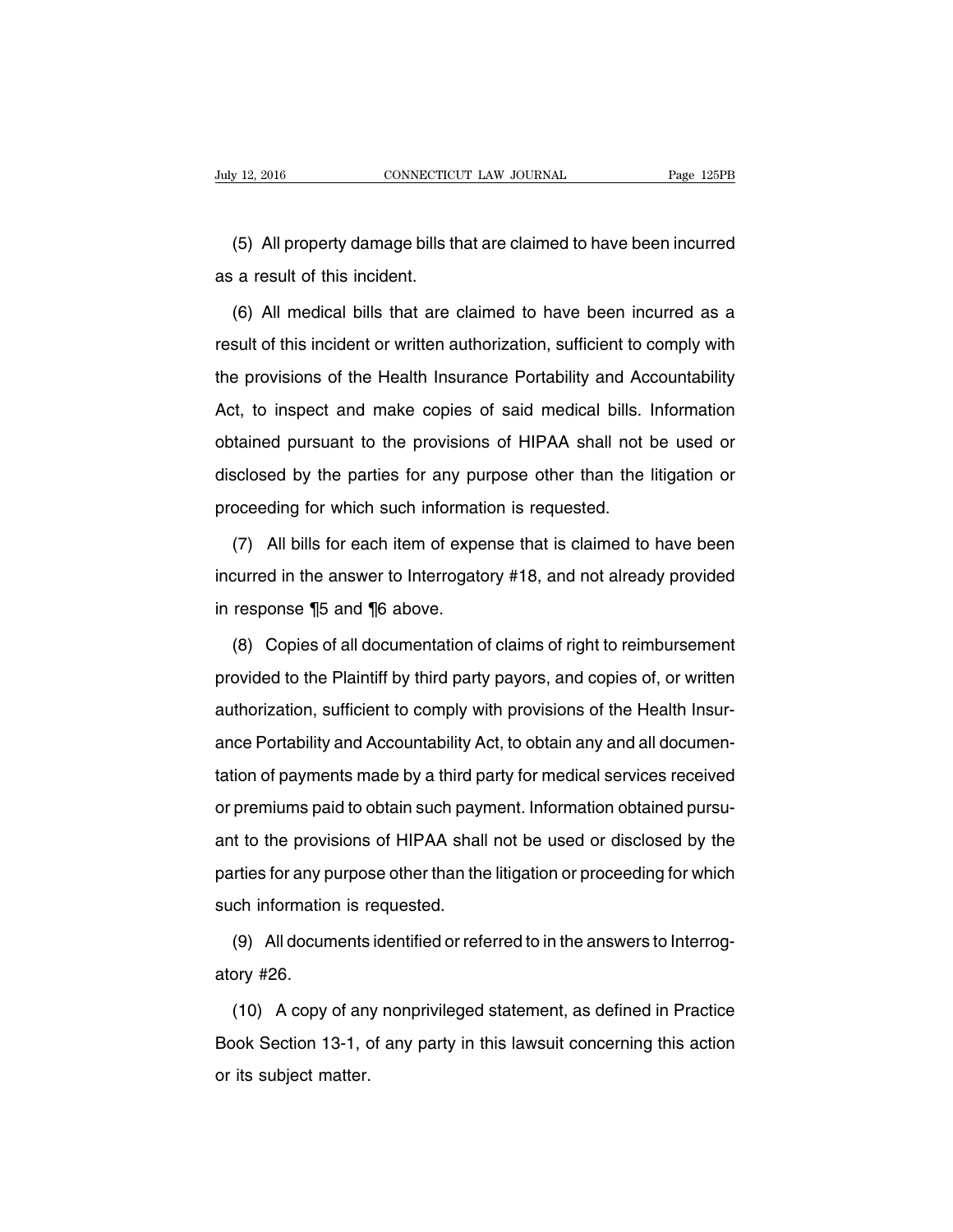(11) Any and all photographs or recordings, identified in response to Interrogatory #32.

(12) A copy of all records of blood alcohol testing or drug screens referred to in answer to Interrogatory #35, or a signed authorization, sufficient to comply with the provisions of the Health Insurance Portability and Accountability Act or those of the Public Health Service Act, whichever is applicable, to obtain the same. Information obtained pursuant to the provisions of HIPAA or the Public Health Service Act shall not be used or disclosed by the parties for any purpose other than the litigation or proceeding for which such information is requested.

(13) A copy of each and every recording of surveillance material discoverable under Practice Book Section 13-3 (c), by film, photograph, videotape, audiotape or any other digital or electronic means, of any party to this lawsuit concerning this lawsuit or the subject matter thereof, including any transcript of such recording.

DEFENDANT,

BY **BY** 

#### **CERTIFICATION**

I certify that a copy of this document was or will immediately be mailed or delivered electronically or non-electronically on (date) \_\_\_\_\_\_ to all attorneys and self-represented parties of record and to all parties who have not appeared in this matter and that written consent for electronic delivery was received from all attorneys and self-represented parties receiving electronic delivery.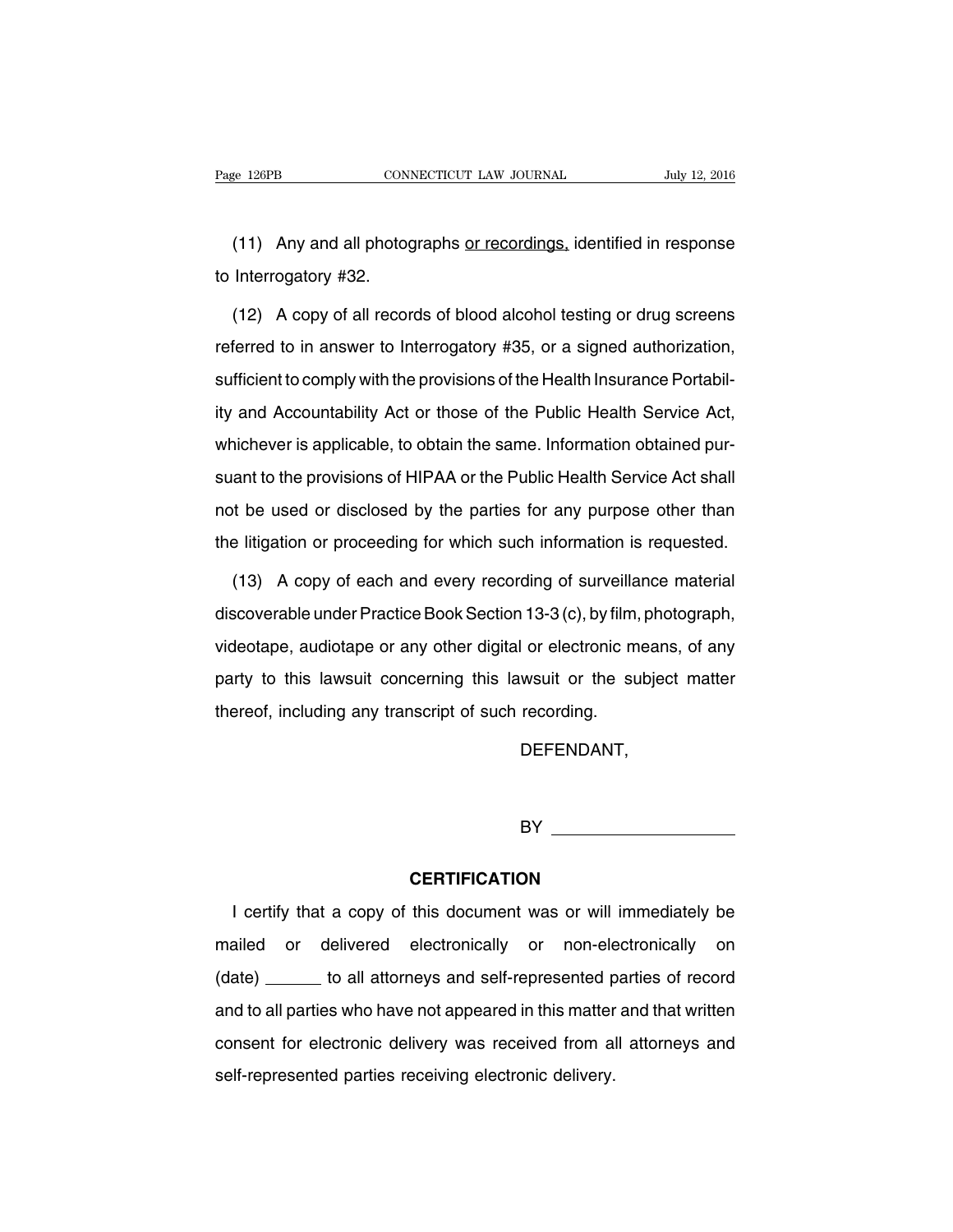Name and address of each party and attorney that copy was or will immediately be mailed or delivered to\*

\*If necessary, attach additional sheet or sheets with the name and address which the copy was or will immediately be mailed or delivered to.

Signed (Signature of filer) Print or type name of person signing

Date Signed

Mailing address (Number, street, town, state and zip code) or

Email address, if applicable

Telephone number

COMMENTARY: The change to this form is to include ''recordings.'' In addition, the time for responding has been increased from thirty to sixty days.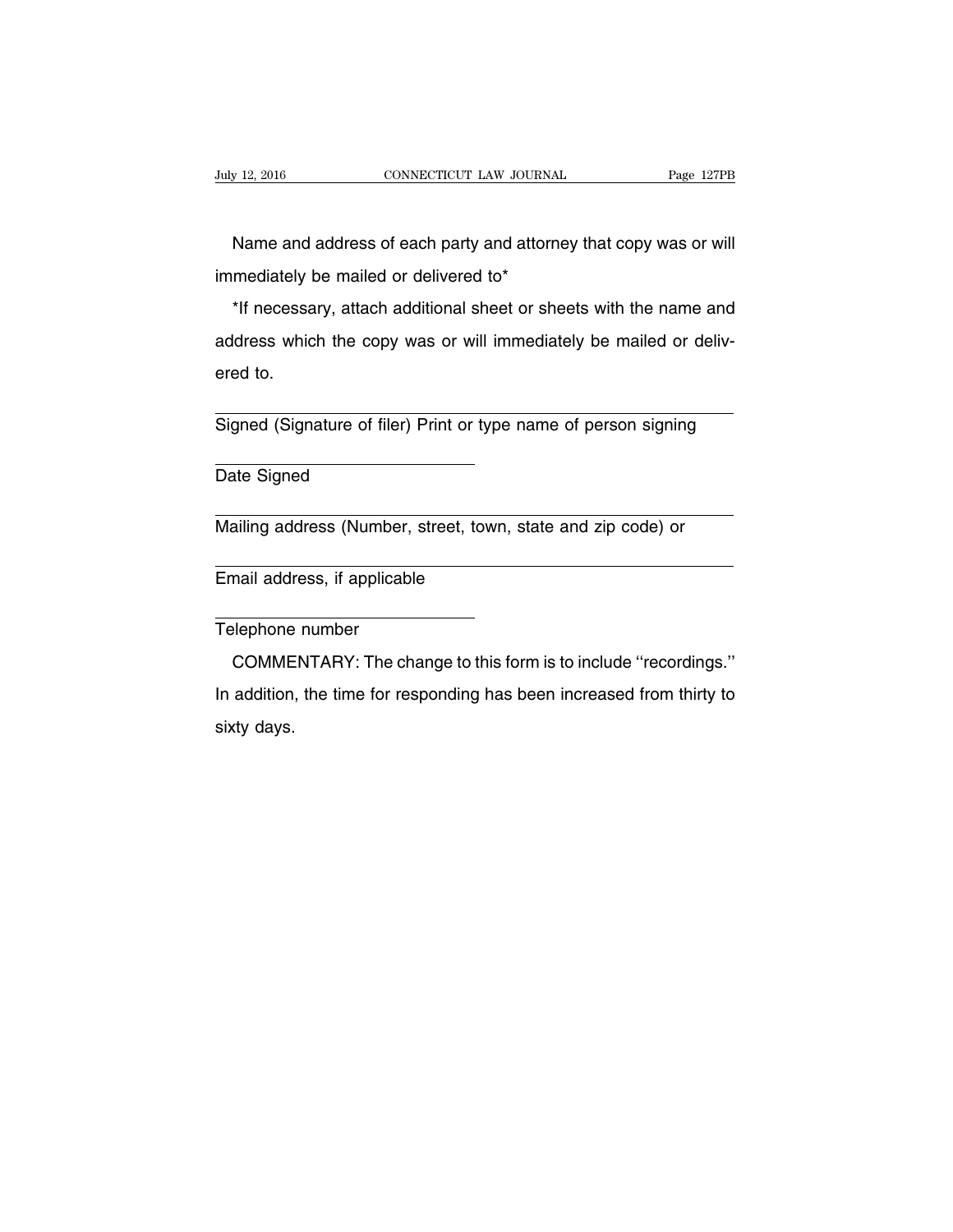#### Form 206

## **Plaintiff's Requests for Production—Premises Liability**

| No. CV-     | : SUPERIOR COURT       |
|-------------|------------------------|
| (Plaintiff) | : JUDICIAL DISTRICT OF |
| VS.         | ∶ AT                   |
| (Defendant) | : (Date)               |

The Plaintiff hereby requests that the Defendant provide counsel for the Plaintiff with copies of the documents described in the following requests for production, or afford counsel for said Plaintiff the opportunity or, if necessary, sufficient written authorization, to inspect, copy, photograph or otherwise reproduce said documents. The production of such documents, copies or written authorization shall take place at the offices of  $\_\_\_\_\_$  on  $\_\_\_\_\_$  (day),  $\_\_\_\_\_$  (date)  $at$  (time).

In answering these production requests, the Defendant(s) are required to provide all information within their possession, custody or control. If any production request cannot be answered in full, answer to the extent possible.

(1) A copy of the policies or procedures identified in response to Interrogatory #4.

(2) A copy of the report identified in response to Interrogatory #6.

(3) A copy of any written complaints identified in Interrogatory #10.

(4) A copy of declaration page(s) evidencing the insurance policy or policies identified in response to Interrogatories numbered

and  $\qquad \qquad$ .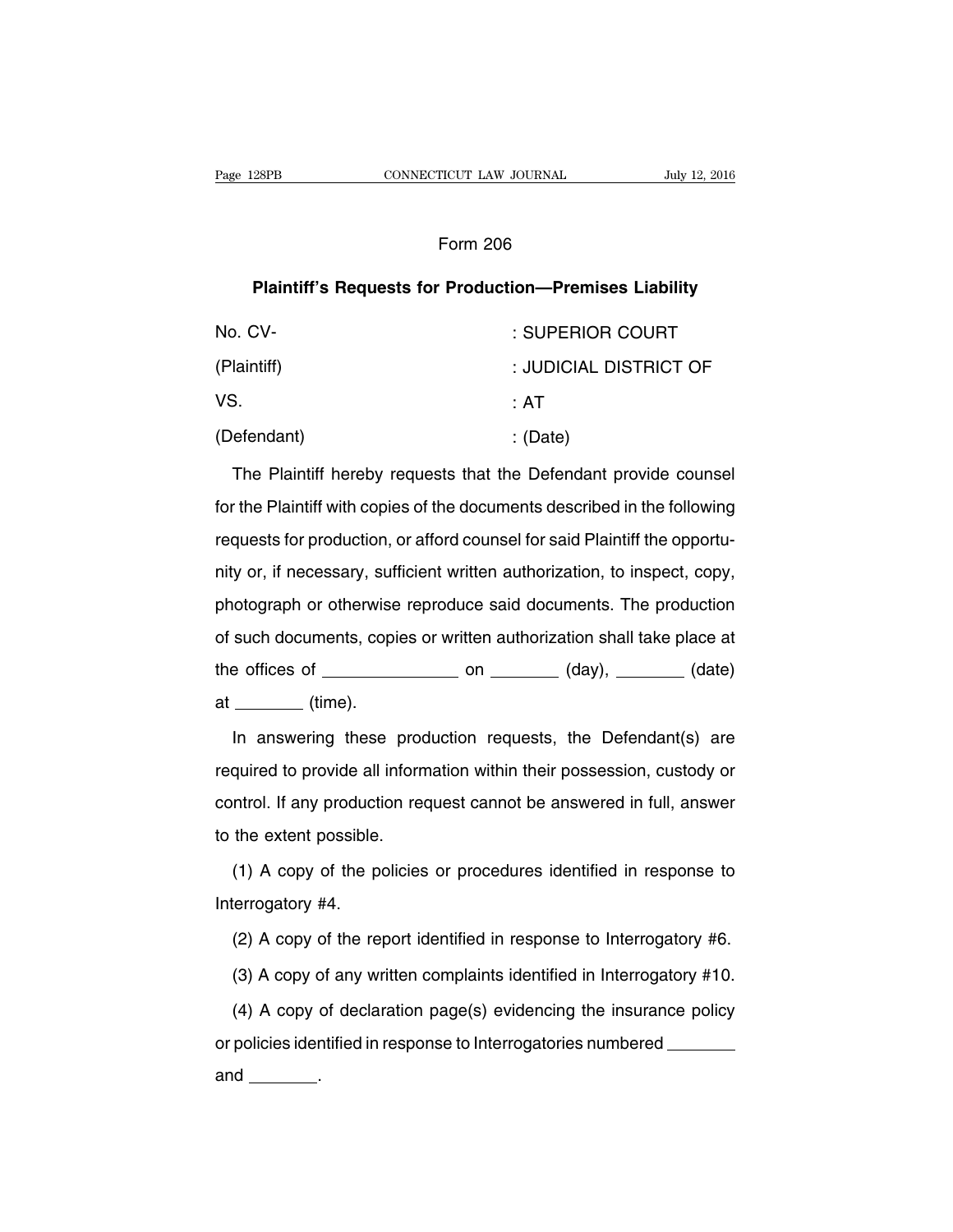(5) A copy of any nonprivileged statement, as defined in Practice Book Section 13-1, of any party in this lawsuit concerning this action or its subject matter.

(6) A copy of each and every recording of surveillance material discoverable under Practice Book Section 13-3 (c), by film, photograph, videotape, audiotape or any other digital or electronic means, of any party to this lawsuit concerning this lawsuit or the subject matter thereof, including any transcript of such recording.

(7) A copy of any photographs or recordings, identified in response to Interrogatory #12.

PLAINTIFF,

**BY** 

#### **CERTIFICATION**

I certify that a copy of this document was or will immediately be mailed or delivered electronically or non-electronically on (date) \_\_\_\_\_\_ to all attorneys and self-represented parties of record and to all parties who have not appeared in this matter and that written consent for electronic delivery was received from all attorneys and self-represented parties receiving electronic delivery.

Name and address of each party and attorney that copy was or will immediately be mailed or delivered to\*

\*If necessary, attach additional sheet or sheets with the name and address which the copy was or will immediately be mailed or delivered to.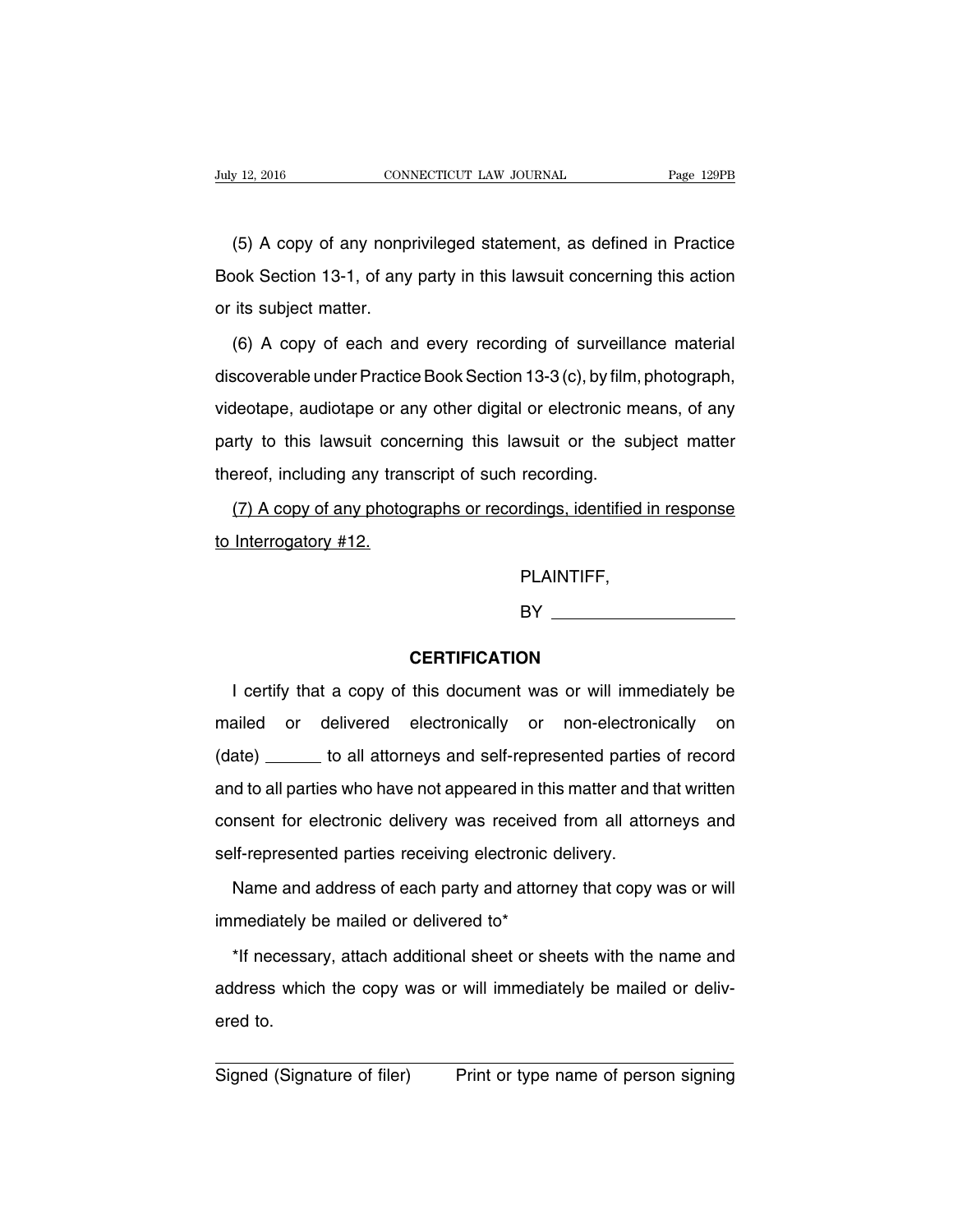Date Signed

Mailing address (Number, street, town, state and zip code) or

Email address, if applicable

Telephone number

COMMENTARY: The change to this form is to include ''recordings.''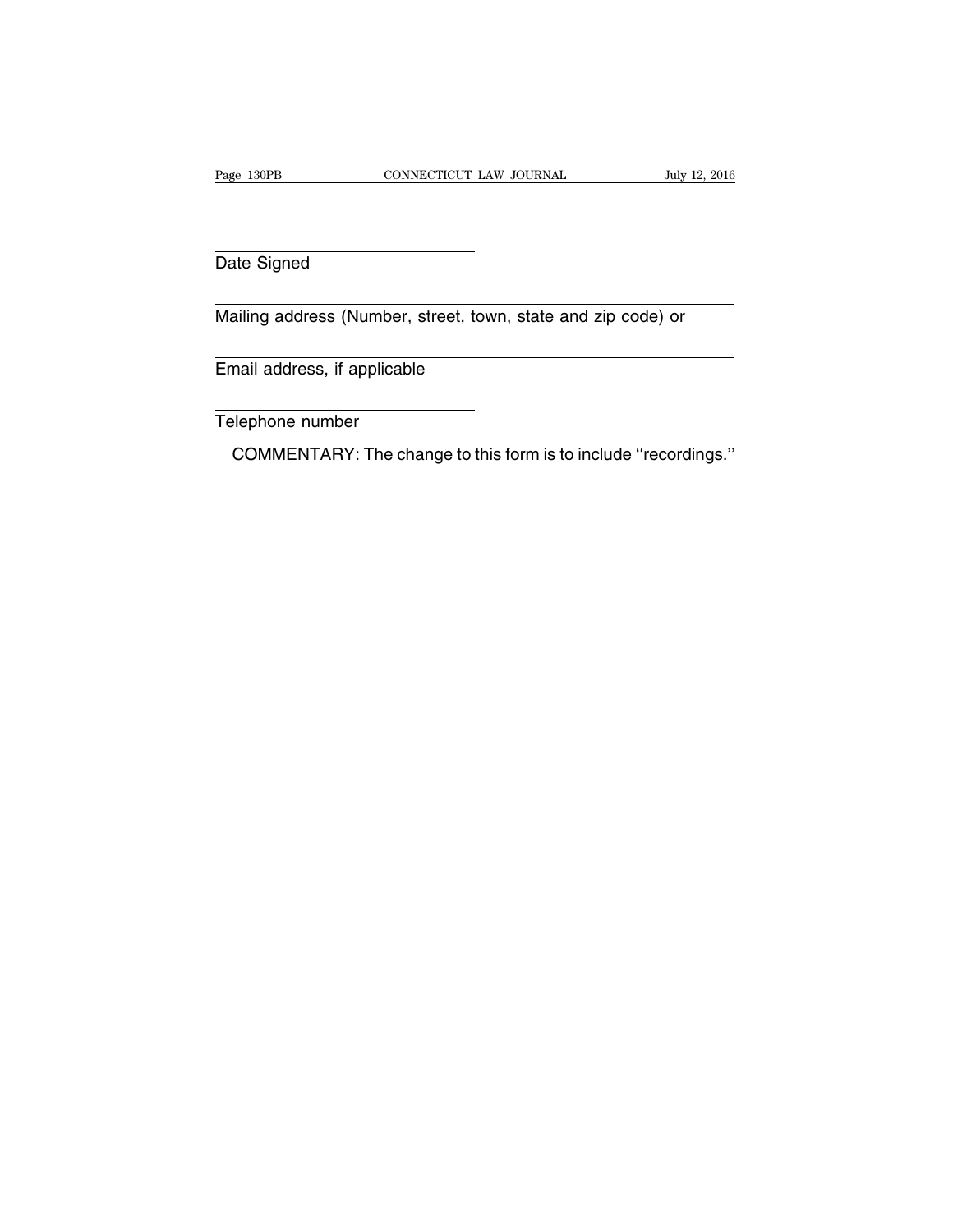## Form 207

# **Interrogatories—Actions to Establish, Enforce or Modify Child Support Orders**

| No. CV-     | : SUPERIOR COURT       |
|-------------|------------------------|
| (Plaintiff) | : FAMILY SUPPORT       |
| VS.         | : MAGISTRATE DIVISION  |
| (Defendant) | : JUDICIAL DISTRICT OF |
|             | ∴ AT                   |
|             | : (Date)               |

The undersigned, on behalf of the Plaintiff/Defendant, propounds the following interrogatories to be answered by the Defendant/Plaintiff within **[**thirty (30)**]** sixty (60) days of the filing hereof.

(1) For your present residence:

(a) What is the address?

(b) What type of property is it (apartment, condominium, singlefamily home)?

(c) Who is the owner of the property?

(d) What is your relationship to the owner (landlord, parents, spouse)? (e) When did you start living at this residence?

(2) List the names of all the adults that live with you.

(a) For each adult you live with, what is your relationship to them (spouse, sibling, roommate, parent, girlfriend or boyfriend)?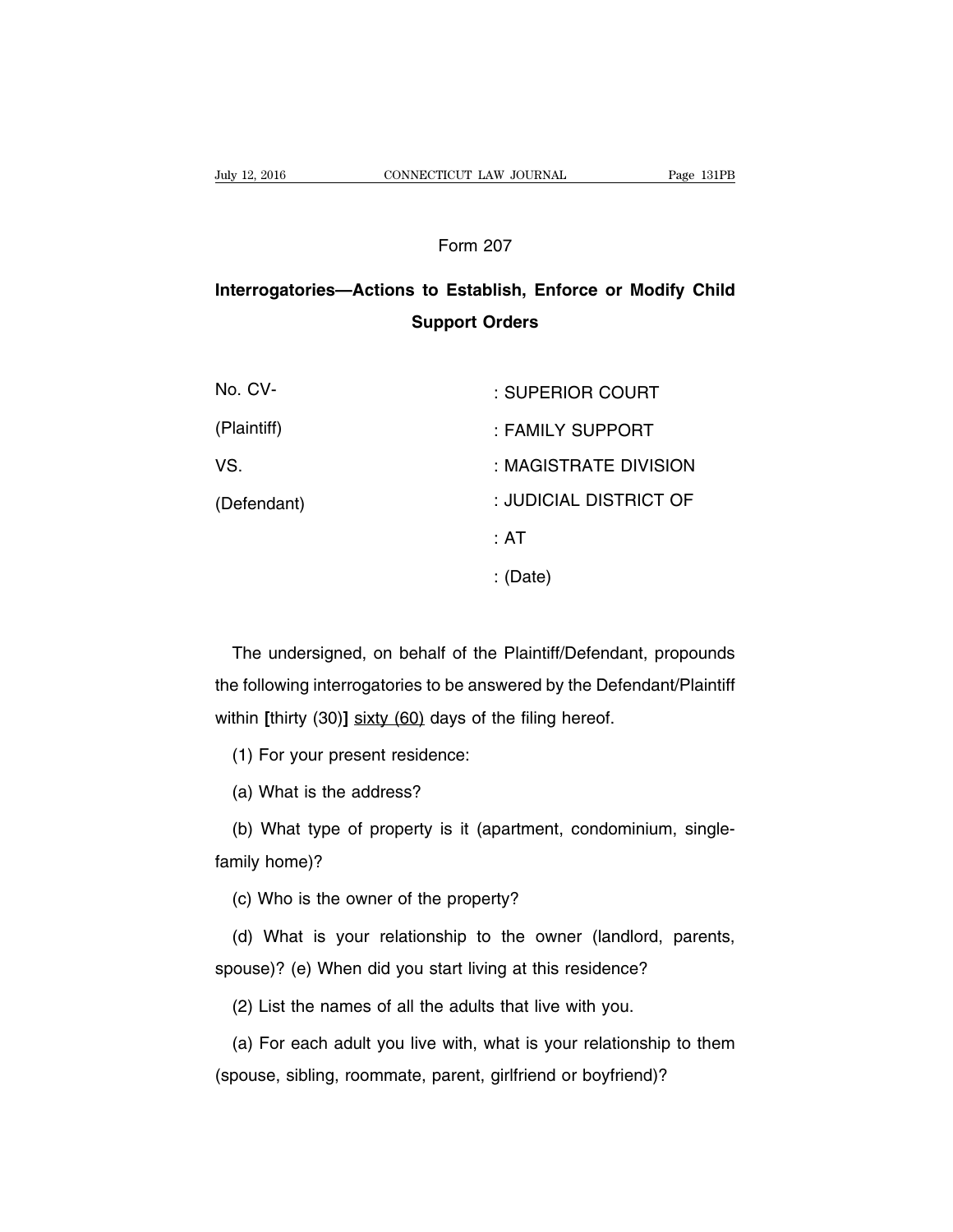(b) For each adult you live with, what is their financial contribution to the household (who pays the rent, who pays the utilities, who buys the groceries)?

(3) Give the name and address of your employer.

(a) Are you employed full-time or part-time? Are you self-employed? If you are self-employed, do not answer (b) through (h) and go directly to Interrogatory #4.

(b) Are you paid a salary, on an hourly basis, or do you work on commission or tips? (c) What is your income per week?

(d) How many hours per week do you usually work?

(e) Is overtime available, and if it is, how many hours per week do you work overtime and what are you paid?

(f) Do you, or have you, ever received bonus income from your employment and what is the basis for the bonus?

(g) Does your employer deduct federal and state taxes and Medicare from your wages or are you responsible for filing your own deductions? If you file, provide a copy of your most recent tax returns.

(h) Do you have a second source of employment? If so, please provide the same information as requested in (a) through (g).

(4) If you are self-employed:

(a) Are you part of a partnership, corporation or LLC, and if you are, give the name of the business and your role in it?

(b) Name the other people involved in your business and their roles.

(c) Does the business file taxes (if so, bring copies of the last two tax returns filed to your next court date)?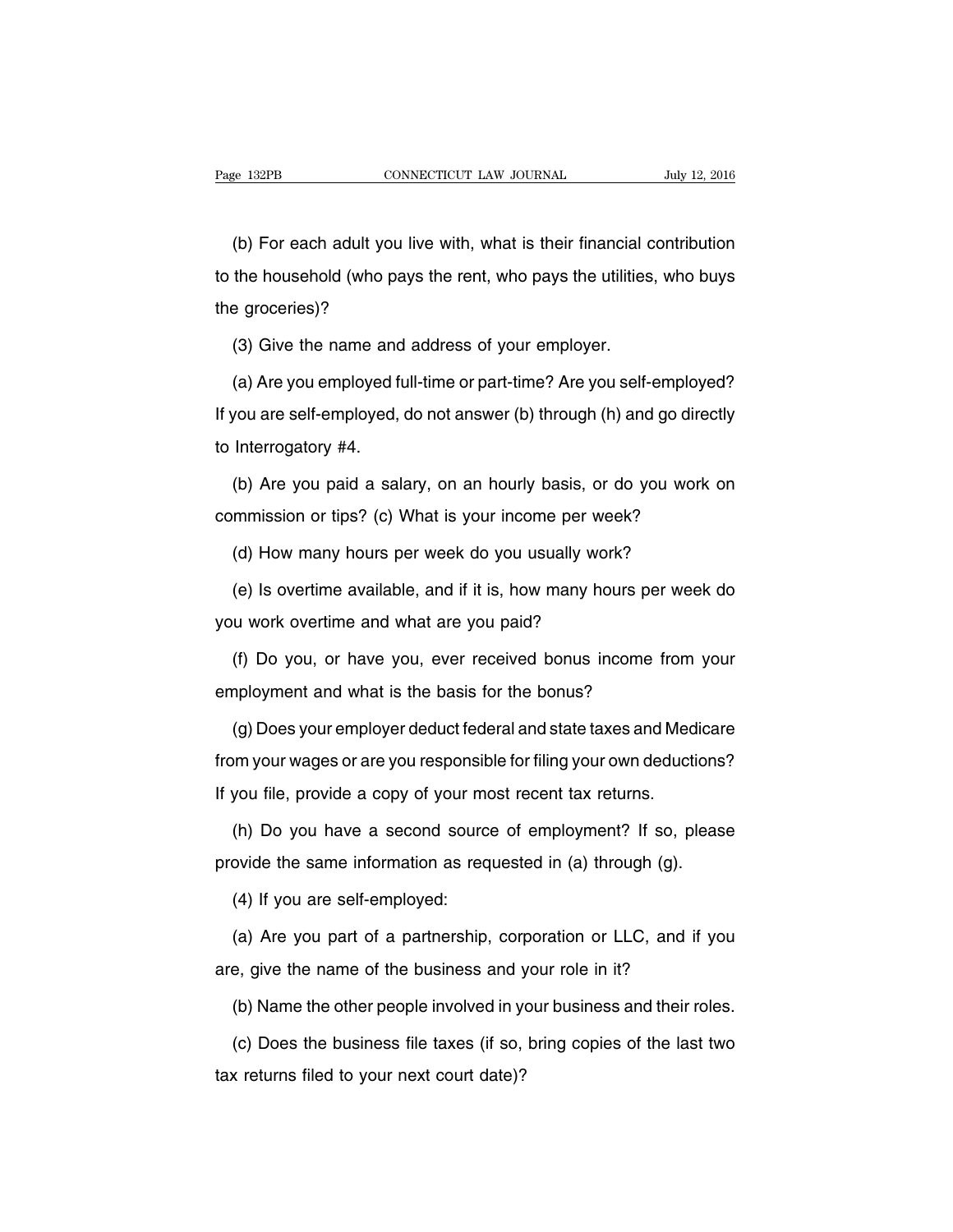(d) Describe the work you do.

(e) How many hours per week do you work, on average?

(f) How much do you typically earn per hour?

(g) List your business expenses, and what they cost per week. (h) State how you are typically paid (check or cash).

(i) Name the five people or companies you did most of your work for in the last year.

(j) If you have a business account, what bank is it at (bring copies of the last six months of bank statements to your next court date)?

(k) Do you work alone or do you employ anyone and pay them wages? If you employ anyone, please identify them, their relationship to you, if any, and the amount you pay them.

 $($ ) How do you keep your payment and expense records? Do you employ an accountant, and if so, please give the name and address of the accountant responsible for your records?

(5) Except for your current job, list all the places you have worked for the last three years. For each place, list the address, the type of work you did, the dates you worked there and how much you were paid at each job.

(6) If you cannot work because of a disability, what is the nature of your disability? (a) What is the date you became disabled?

(b) Is this disability permanent or temporary?

(c) If a doctor has told you that you cannot work, what is the name of the doctor and his or her office (bring a note from this doctor stating that you cannot work to your next court date)?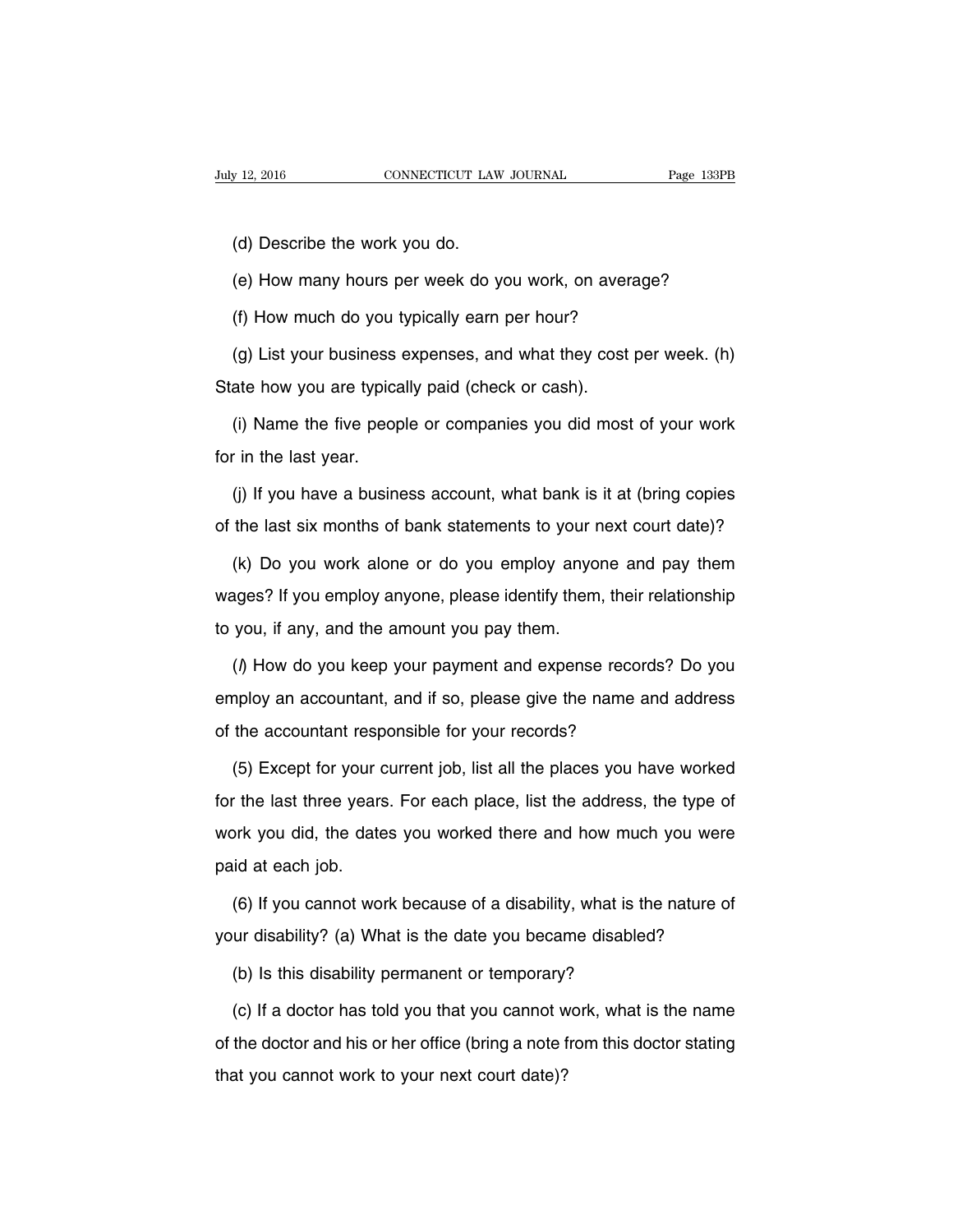(d) If a doctor has told you that you cannot work, did he or she say you cannot work full-time or part-time?

(e) If you have a partial or permanent disability, please provide the percentage rating.

(f) Is your disability the result of an automobile accident, an accident at work, an accident at home or otherwise? Please give the date and details of the incident and whether you have filed a lawsuit or workers' compensation claim as a result.

(g) Have you had any children since the incident? If so, list their dates of birth.

(7) Have you applied for Social Security Disability (SSD) or Supplemental Security Income (SSI)?

(a) If you did, when did you apply and where are you in the application process?

(b) Have you been told if or when you will receive benefits? If so, who told you and what is the date they gave you?

(c) If your application for SSD and/or SSI has been denied, did you appeal? If you appealed, what is the status of the appeal and what lawyer, if any, represents you?

(d) Have you applied for or are you receiving state assistance?

(e) Are you a recipient of the state supplement program, medical assistance program, temporary family assistance program, stateadministered general assistance program (SAGA medical or cash)? If so, state the source of the benefit, the effective date of the benefit and the date when your eligibility for benefits will be redetermined by the department of social services.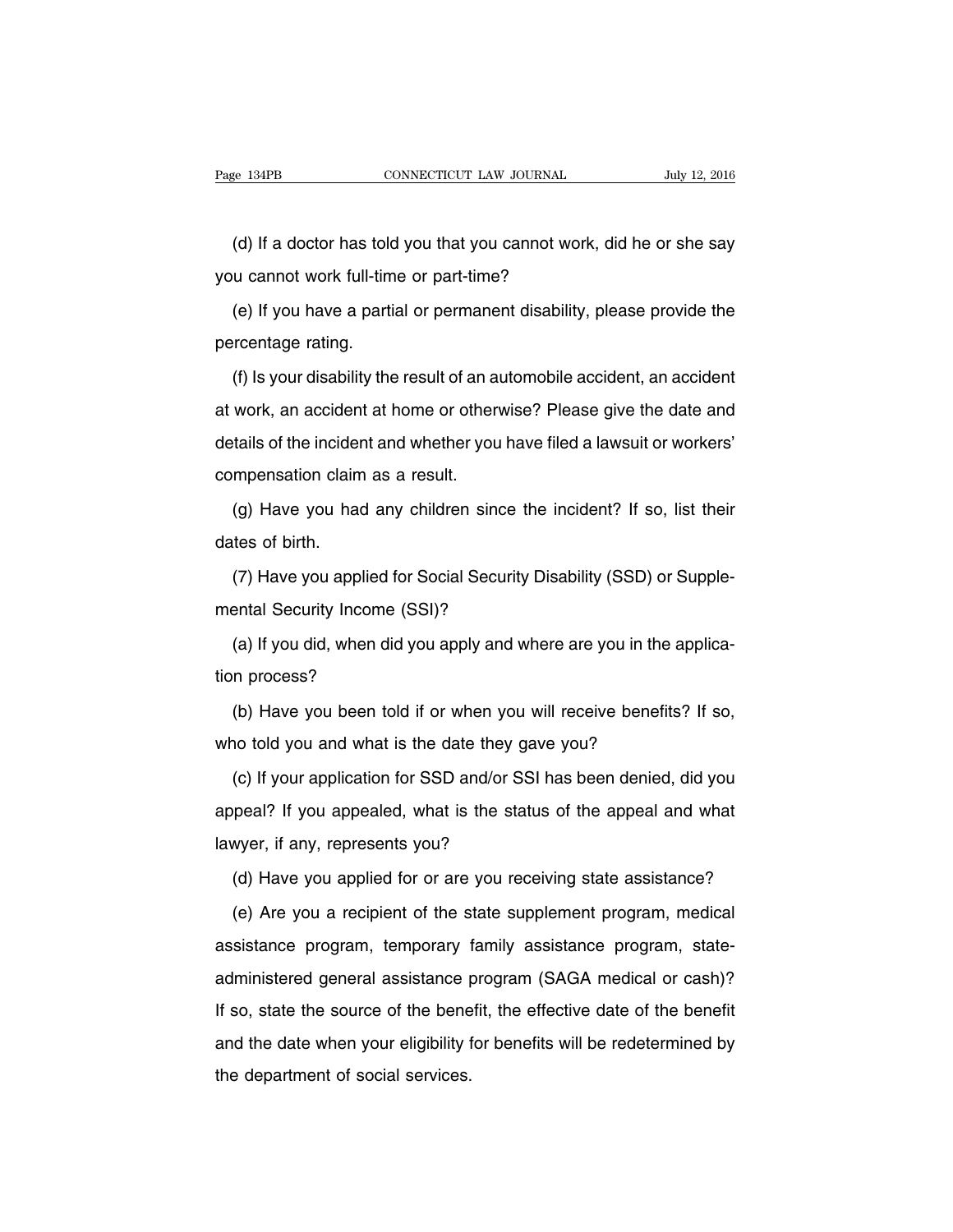(8) Do you have any lawsuits pending? (a) If you do, what type of case is it?

(b) Give the name, address, e-mail address and phone number of the lawyer handling the case for you.

(c) What amount do you expect to recover and when do you expect to receive it?

(d) If you have already settled the case, please provide a copy of the settlement statement.

(9) Do you expect to inherit any money or property in the next six months?

(a) If you do, who do you expect to inherit from and where do they or where did they live?

(b) What do you expect to inherit, what is its value and when do you expect to inherit it?

(c) What is the name and address of the person or lawyer handling the estate and where is the probate court in which the action is filed?

(10) Is anyone holding any money for you? If so, name the person, their relationship to you, their address and the amount of money they are holding.

(11) Do you own any rental properties, by yourself, with someone else or in trust? If the answer is yes: (a) Is the property residential or commercial?

(b) Please identify the location of the property or properties, include the address and identify your ownership interest.

(c) Do you derive any income from the property? Do you calculate your net income from the property on a weekly, monthly or yearly basis?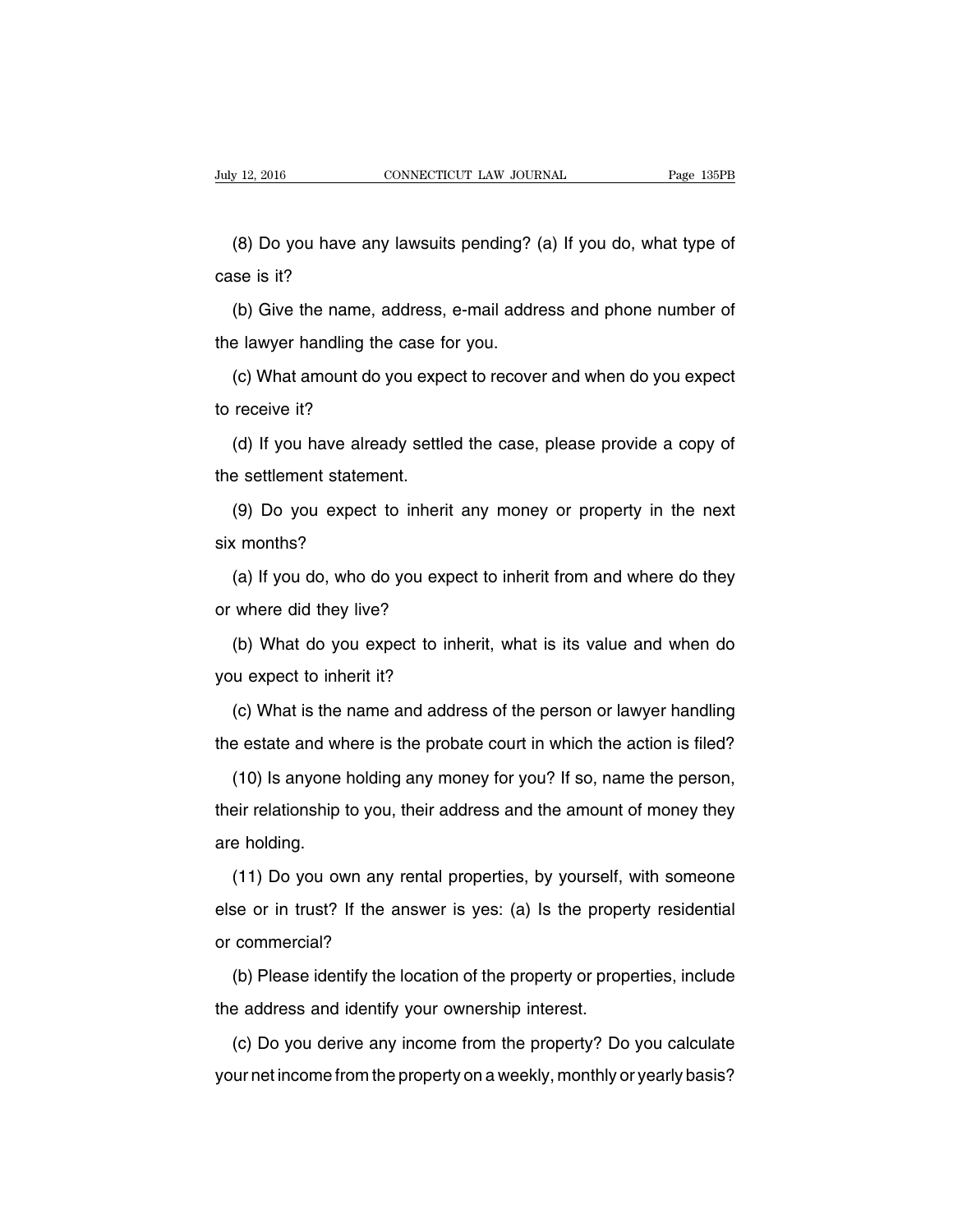(d) What are your expenses relating to the property or properties? Please state the amount of your mortgage payment, if any, and the amount of your taxes, insurance and utility payments, if any, and your method of payment of these expenses.

(e) Did you have to apply for a loan to finance any part of the real property or to finance the purchase of any personal property? If so, identify the item, state the amount of the loan and give a copy of the loan application.

(12) Are you the beneficiary or settlor of a trust?

(a) If so, please identify the trust, the type of trust, the date of the creation of the trust, the name and address of the trustee and how the trust is funded.

(b) How often do you receive a distribution from the trust and from whom and in what amounts are the distributions?

BY **Example 2008** 

I, \_\_\_\_\_\_\_\_\_\_\_\_\_\_\_, certify that I have reviewed the interrogatories set out above and the responses to those interrogatories and they are true and accurate to the best of my knowledge and belief.

Subscribed and sworn to before me this \_\_\_\_\_\_\_\_\_\_\_\_\_ day of  $\_\_\_\_\_\$ , 20  $\_\_\_\_\$ .

> Notary Public/ Commissioner of the Superior **Court**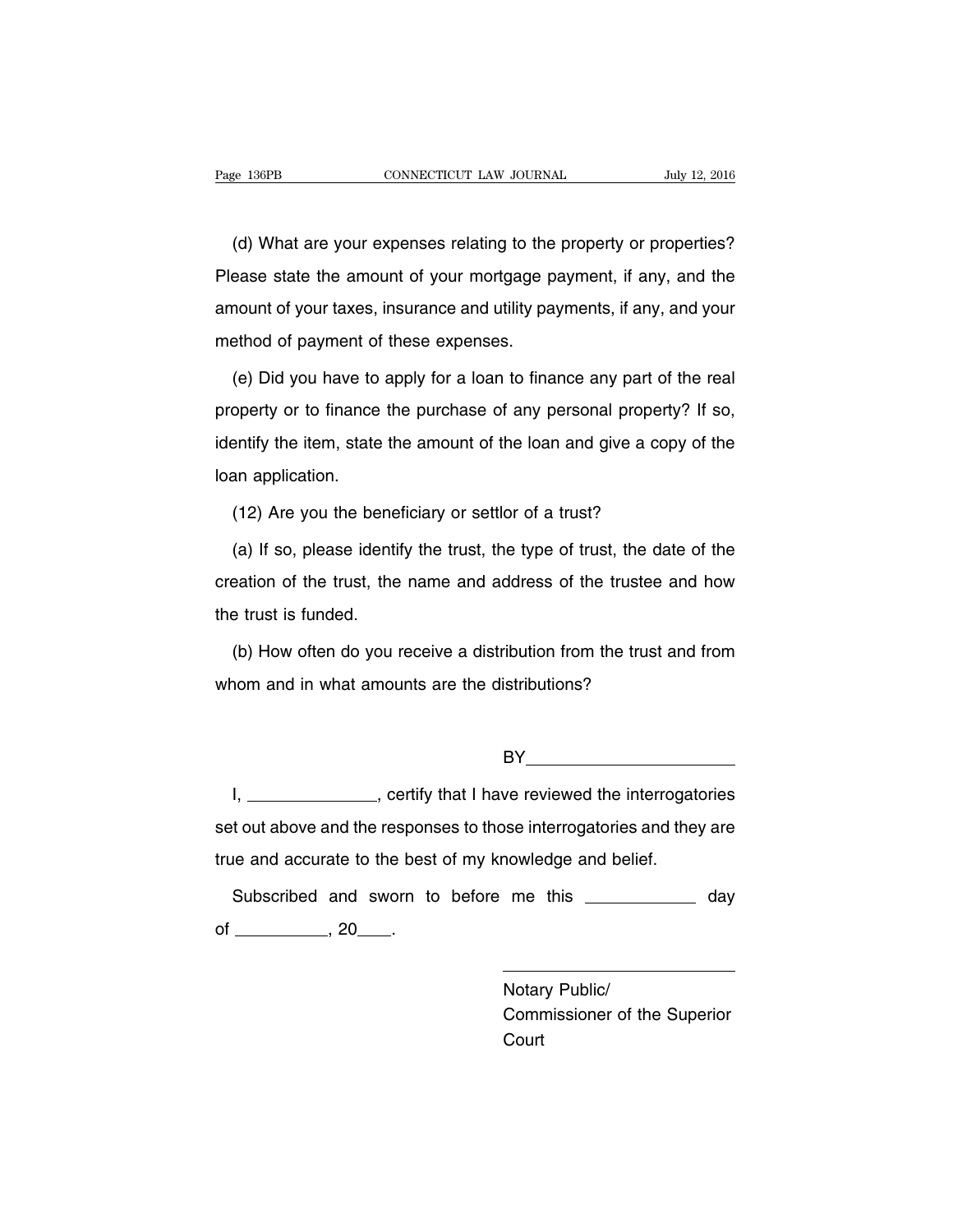#### **CERTIFICATION**

I certify that a copy of this document was or will immediately be mailed or delivered electronically or non-electronically on (date) \_\_\_\_\_\_ to all attorneys and self-represented parties of record and to all parties who have not appeared in this matter and that written consent for electronic delivery was received from all attorneys and self-represented parties receiving electronic delivery.

Name and address of each party and attorney that copy was or will immediately be mailed or delivered to\*

\*If necessary, attach additional sheet or sheets with the name and address which the copy was or will immediately be mailed or delivered to.

Signed (Signature of filer) Print or type name of person signing

Date Signed

Mailing address (Number, street, town, state and zip code) or

Email address, if applicable

Telephone number

COMMENTARY: The time for responding has been increased from thirty to sixty days.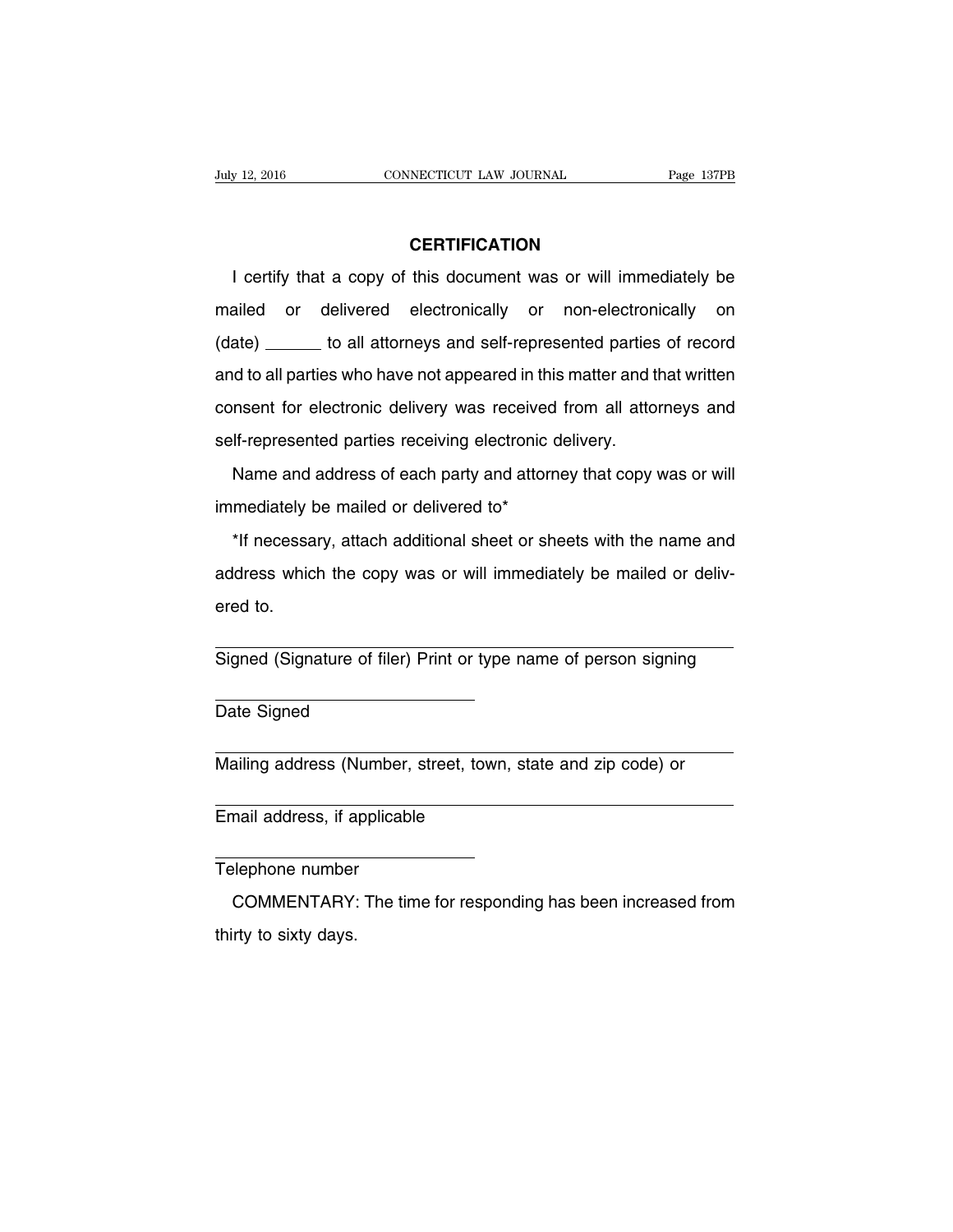#### Form 208

## **Defendant's Supplemental Interrogatories Workers' Compensation Benefits—No Intervening Plaintiff**

| No. CV-     | : SUPERIOR COURT       |
|-------------|------------------------|
| (Plaintiff) | : JUDICIAL DISTRICT OF |
| VS.         | :AT                    |
| (Defendant) | : (Date)               |

The undersigned, on behalf of the Defendant, hereby propounds the following interrogatories to be answered by the Plaintiff, , under oath, within **[**thirty (30)**]** sixty (60) days of the filing hereof insofar as the disclosure sought will be of assistance in the defense of this action and can be provided by the Plaintiff with substantially greater facility than could otherwise be obtained.

Definition: ''You'' shall mean the Plaintiff to whom these interrogatories are directed except that if suit has been instituted by the representative of the estate of a decedent, ward, or incapable person, ''you'' shall also refer to the Plaintiff's decedent, ward or incapable person unless the context of an interrogatory clearly indicates otherwise.

In answering these interrogatories, the Plaintiff(s) is (are) required to provide all information within their knowledge, possession or power. If an interrogatory has subparts, answer each subpart separately and in full, and do not limit the answer to the interrogatory as a whole. If any interrogatories cannot be answered in full, answer to the extent possible.

(1) State your full name, home address, and business address.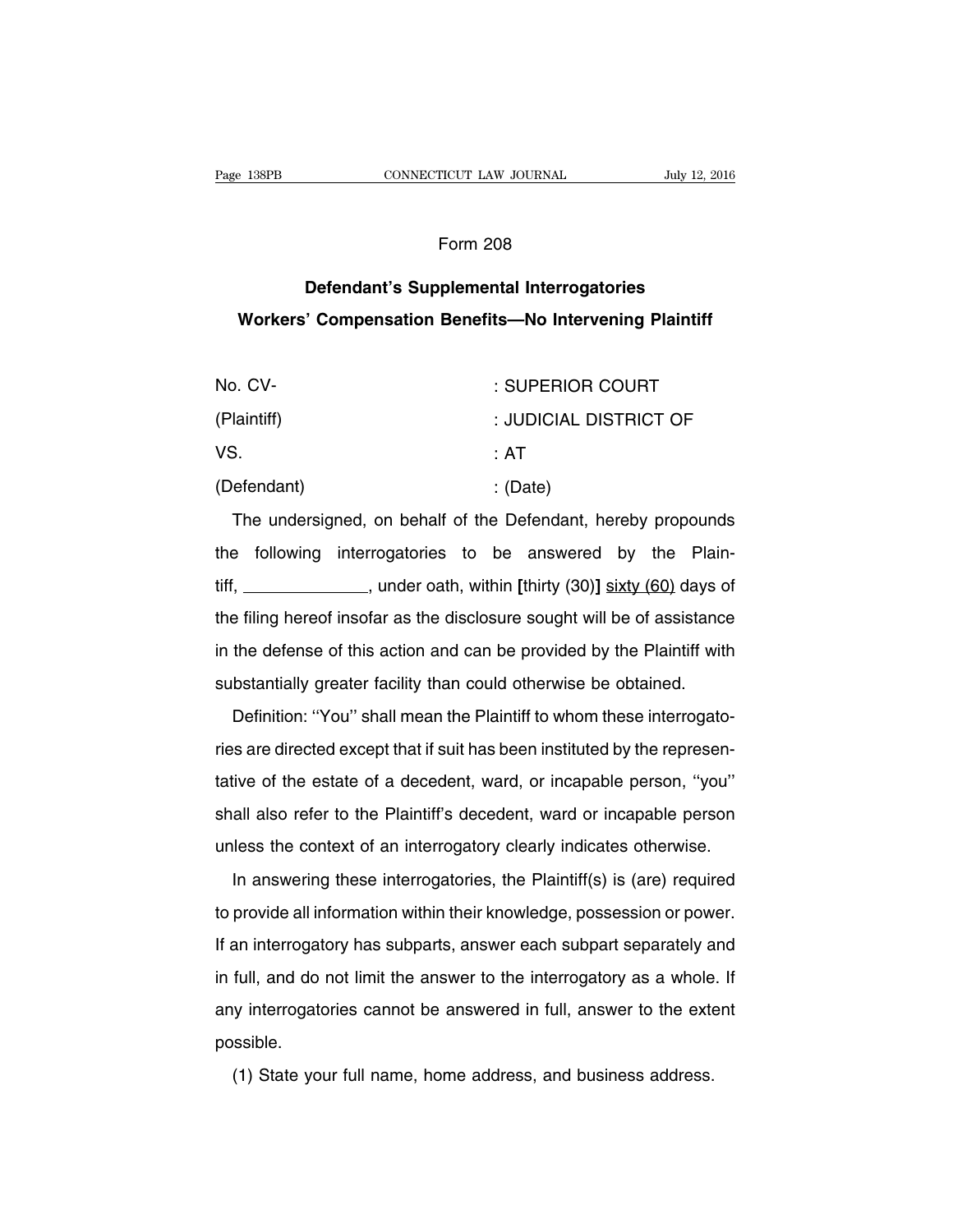(2) State the workers' compensation claim number and the date of injury of each workers' compensa- tion claim that you have filed as a result of the incident/occurrence alleged in the complaint.

(3) State the total amount paid on your behalf on each of the claims filed as a result of the incident/occurrence alleged in the complaint and referred to in Interrogatory #2, and if known, specify the amount of medical benefits, loss of income benefits, and specific award benefits, and if unknown, provide an authorization for the same.

(4) Identify any First Report of Injury, Notice of Claim for Compensation, Notice of Intention to Reduce or Discontinue Benefits, Notice to Compensation Commissioner and Employee of Intention to Contest Employee's Right to Compensation Benefits, and any reports of medical exams requested by the commissioner, respondent and/or employer arising out of the incident/occurrence alleged in the Complaint.

(5) Identify any voluntary agreements, approved stipulations to date, approved full and final stipulations and findings and awards, and findings and denials arising out of the incident/occurrence alleged in the Complaint and which formed the basis for your answer to Interrogatory #3.

(6) Which of your claims arising out of the incident/occurrence alleged in the Complaint and referenced in your answer to Interrogatory #2 are still open?

COMMENT:

These supplemental interrogatories are specifically directed at eliciting information about any workers' compensation claims, benefits and agreements. Unless the compensation carrier is a party to the action, it can be difficult to obtain this information. Often the Plaintiff's lawyers do not represent the client in the workers' compensation case, and although this information is available in the workers' compensation file, providing these records to lawyers not involved in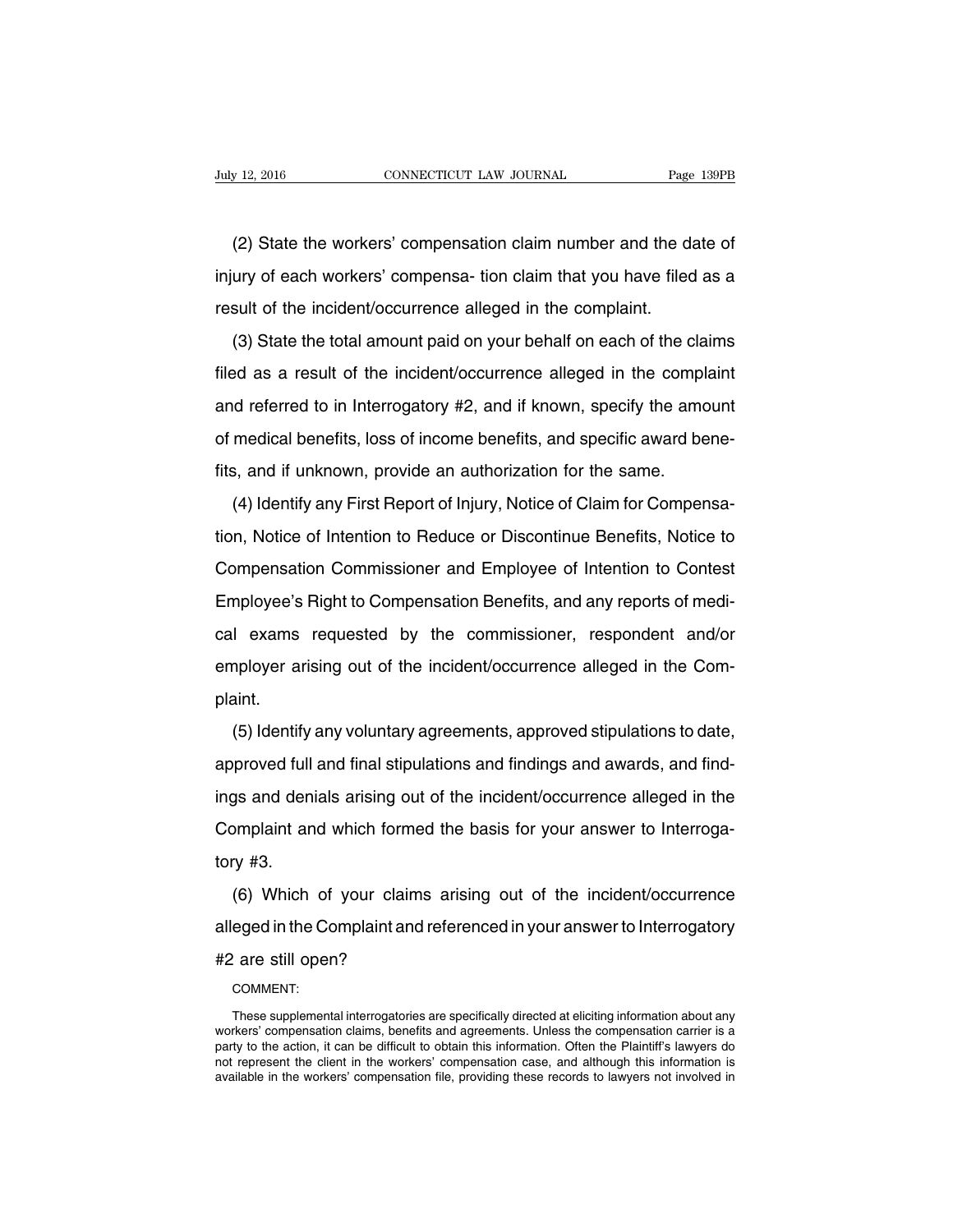the compensation case could be time-consuming for the workers' compensation office staff. If compensation benefits were paid, these supplemental interrogatories may be served on the Plaintiff without leave of the court if there is no Intervening Plaintiff in the action.

#### DEFENDANT,

**BY\_\_\_\_\_\_\_\_\_\_\_\_\_\_\_\_\_\_\_\_\_\_\_\_\_\_\_** 

I, \_\_\_\_\_\_\_\_\_\_\_\_\_\_, hereby certify that I have reviewed the above interrogatories and responses thereto and that they are true and accurate to the best of my knowledge and belief.

(Plaintiff)

Subscribed and sworn to before me this **constant and structure** day of  $\_\_\_\_\_\$ , 20 $\_\_\_\_\$ .

> Notary Public/ Commissioner of the Superior **Court**

### **CERTIFICATION**

I certify that a copy of this document was or will immediately be mailed or delivered electronically or non-electronically on (date) \_\_\_\_\_\_ to all attorneys and self-represented parties of record and to all parties who have not appeared in this matter and that written consent for electronic delivery was received from all attorneys and self-represented parties receiving electronic delivery.

Name and address of each party and attorney that copy was or will immediately be mailed or delivered to\*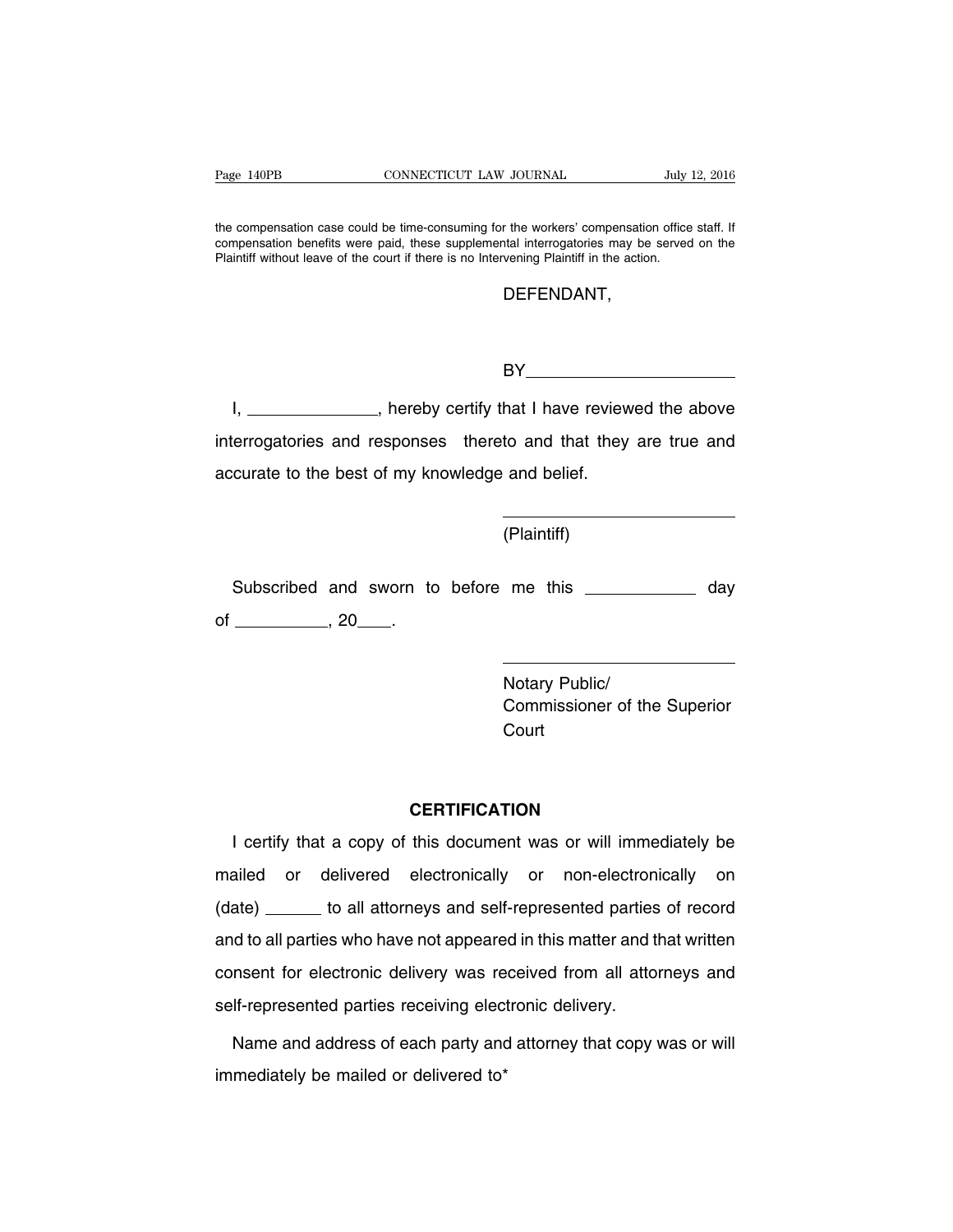\*If necessary, attach additional sheet or sheets with the name and address which the copy was or will immediately be mailed or delivered to.

Signed (Signature of filer) Print or type name of person signing

Date Signed

Mailing address (Number, street, town, state and zip code) or

Email address, if applicable

Telephone number

COMMENTARY: The time for responding has been increased from thirty to sixty days.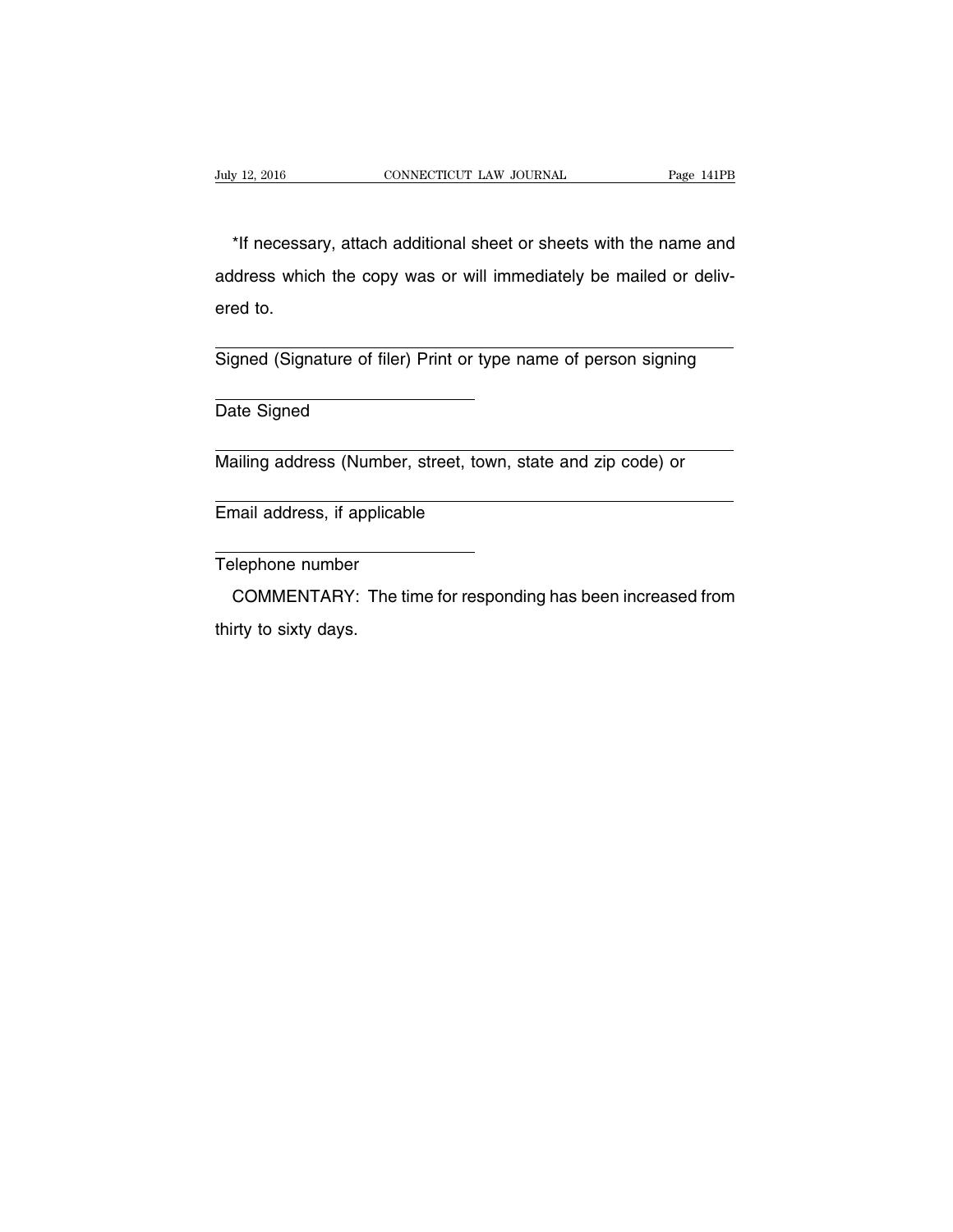## Form 209

# **Defendant's Supplemental Requests for Production Workers' Compensation Benefits—No Intervening Plaintiff**

| No. CV-     | : SUPERIOR COURT       |
|-------------|------------------------|
| (Plaintiff) | : JUDICIAL DISTRICT OF |
| VS.         | ∴ AT                   |
| (Defendant) | : (Date)               |

The Defendant(s) hereby request(s) that the Plaintiff provide counsel for the Defendant(s) with copies of the documents described in the following requests for production, or afford counsel for said Defendant(s) the opportunity or, where requested, sufficient written authorization, to inspect, copy, photograph or otherwise reproduce said documents. The production of such documents, copies or written authorizations shall take place at the offices of \_\_\_\_\_\_\_\_\_\_\_\_\_ not later than **[**thirty (30)**]** sixty (60) days after the service of the Requests for Production.

In answering these production requests, the Plaintiff(s) are required to provide all information within their possession, custody or control. If any production request cannot be answered in full, answer to the extent possible.

(1) Produce a copy of the First Report of Injury (Form FRI), Notice of Claim for Compensation (Form 30C), Notice of Intention to Reduce or Discontinue Benefits (Form 36), and Notice to Compensation Commissioner and Employee of Intention to Contest Employee's Right to Compensation Benefits (Form 43).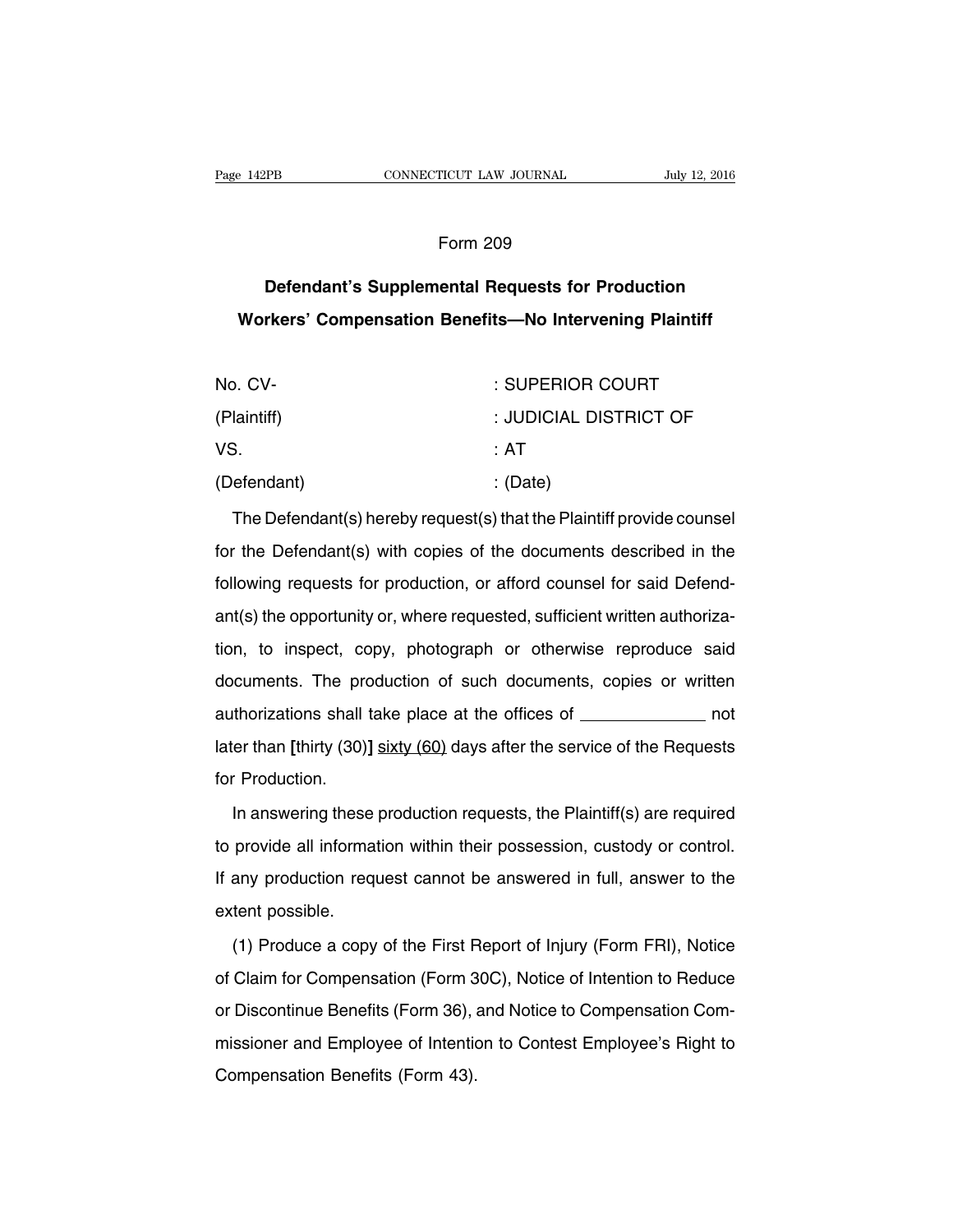(2) Produce a copy of all of the approved voluntary agreements, approved stipulations to date, approved full and final stipulations, findings and awards, and findings and denials that relate to one or more of the claims referenced in your answer to Interrogatory #2 on Form 208.

(3) Produce a copy of all reports of medical exams requested by the commissioner, respondent and/or employer that were prepared concerning any of the claims referenced in your answer to Interrogatory #2 on Form 208.

(4) If you are unable to specify the amount of medical benefits, loss of income benefits, and specific award benefits paid on your behalf, provide an authorization for the same.

COMMENT:

These supplemental requests for production are specifically directed at eliciting information about any workers' compensation claims, benefits and agreements. Unless the compensation carrier is a party to the action, it can be difficult to obtain this information. Often the Plaintiff's lawyers do not represent the client in the workers' compensation case, and although this information is available in the workers' compensation file, providing these records to lawyers not involved in the compensation case could be time-consuming for the workers' compensation office staff. If compensation benefits were paid, these supplemental requests for production may be served on the Plaintiff without leave of the court if there is no Intervening Plaintiff in the action.

DEFENDANT,

BY **BY** 

### **CERTIFICATION**

I certify that a copy of this document was or will immediately be mailed or delivered electronically or non-electronically on (date) to all attorneys and self-represented parties of record and to all parties who have not appeared in this matter and that written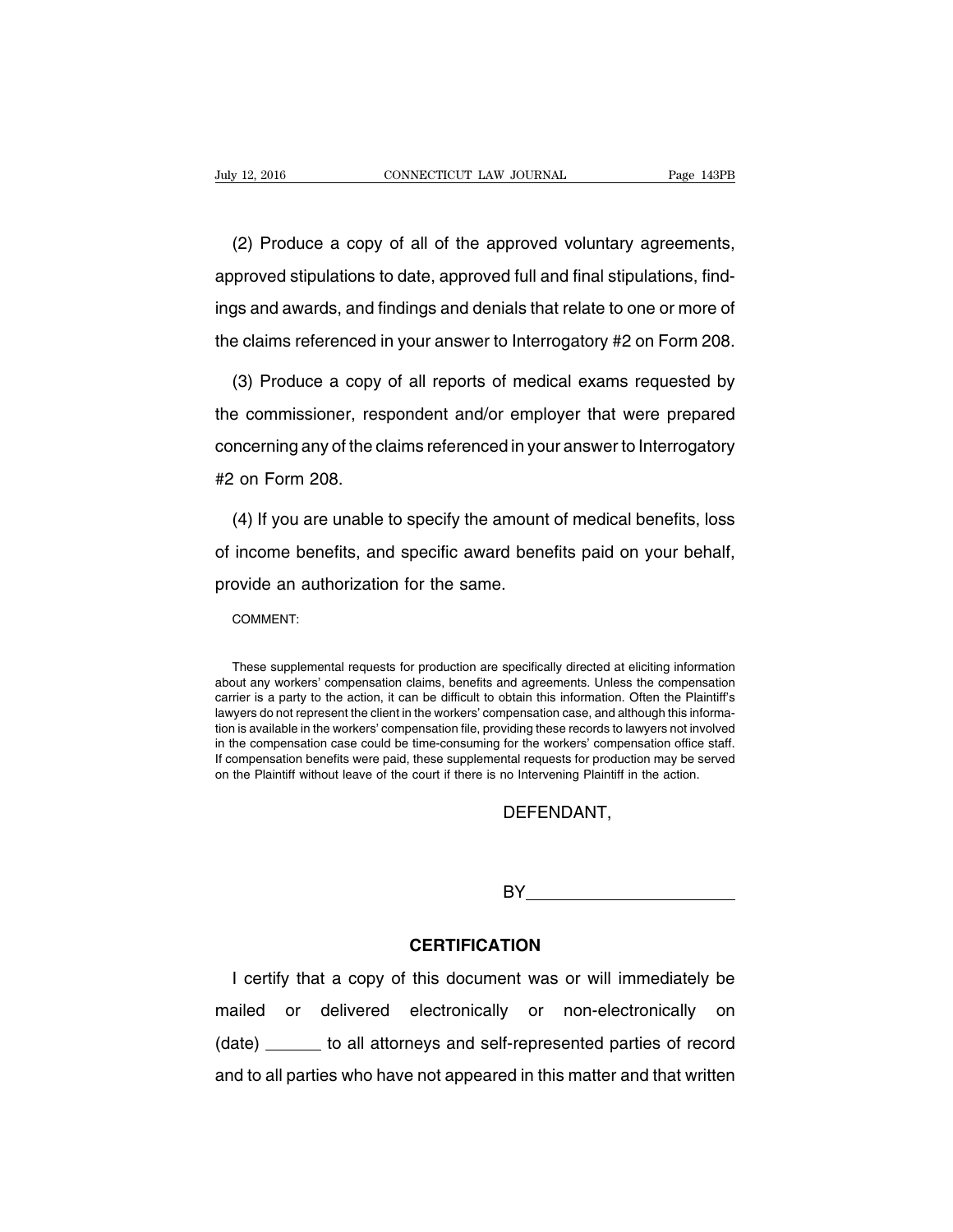consent for electronic delivery was received from all attorneys and self-represented parties receiving electronic delivery.

Name and address of each party and attorney that copy was or will immediately be mailed or delivered to\*

\*If necessary, attach additional sheet or sheets with the name and address which the copy was or will immediately be mailed or delivered to.

Signed (Signature of filer) Print or type name of person signing

Date Signed

Mailing address (Number, street, town, state and zip code) or

Email address, if applicable

Telephone number

COMMENTARY: The time for responding has been increased from thirty to sixty days.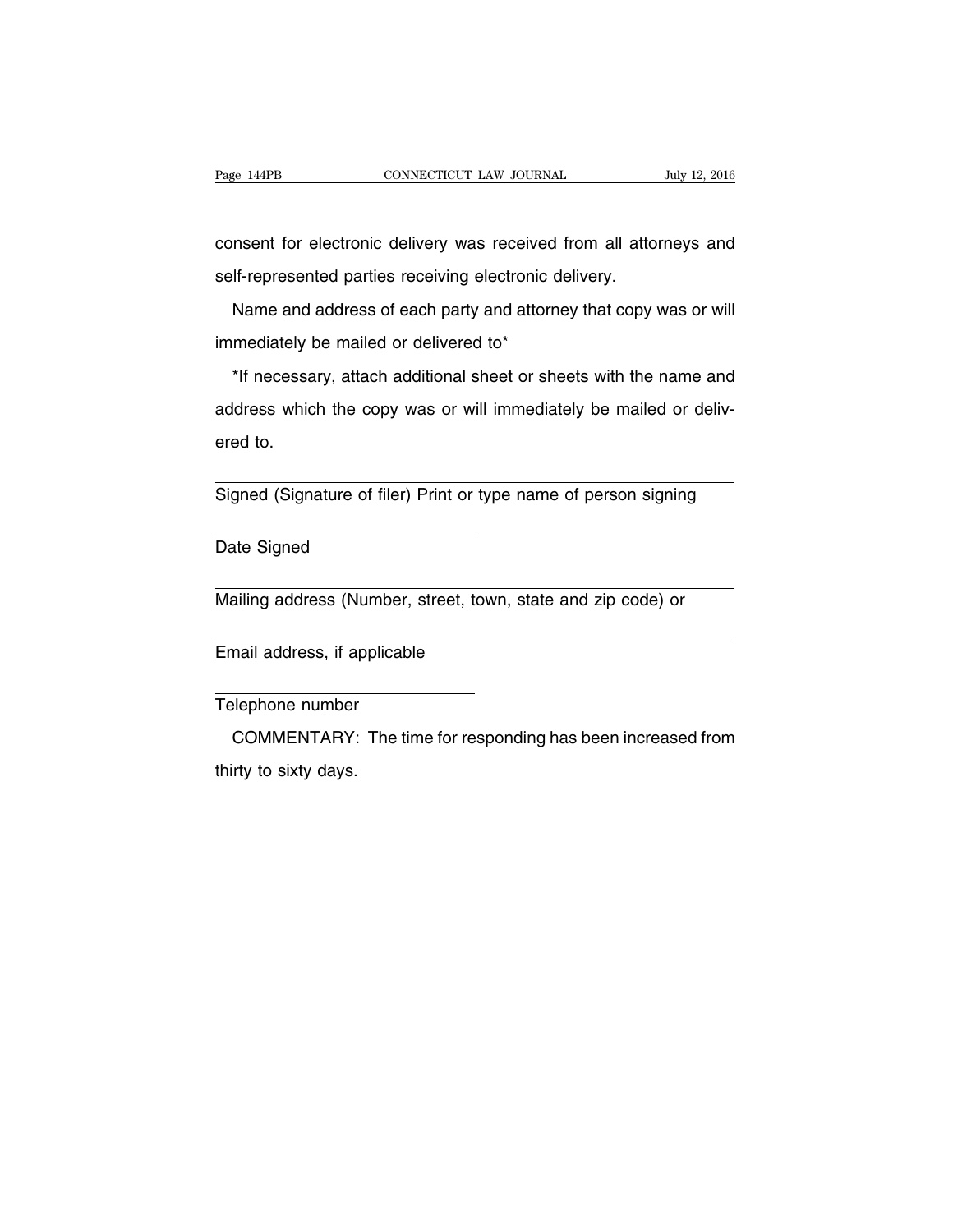## Form 210

## **Defendant's Interrogatories Workers' Compensation Benefits—Intervening Plaintiff**

| No. CV-     | : SUPERIOR COURT       |
|-------------|------------------------|
| (Plaintiff) | : JUDICIAL DISTRICT OF |
| VS.         | ∴ AT                   |
| (Defendant) | : (Date)               |

The undersigned, on behalf of the Defendant, hereby propounds the following interrogatories to be answered by the Intervening Plaintiff, , under oath, within **[**thirty (30)**]** sixty (60) days of the filing hereof insofar as the disclosure sought will be of assistance in the defense of this action and can be provided by the Intervening Plaintiff with substantially greater facility than could otherwise be obtained.

Definition: ''You'' shall mean the Intervening Plaintiff to whom these interrogatories are directed except that if suit has been instituted by the representative of the estate of a decedent, ward, or incapable person, ''you'' shall also refer to the Intervening Plaintiff's decedent, ward or incapable person unless the context of an interrogatory clearly indicates otherwise.

In answering these interrogatories, the Plaintiff(s) is (are) required to provide all information within their knowledge, possession or power. If an interrogatory has subparts, answer each subpart separately and in full, and do not limit the answer to the interrogatory as a whole. If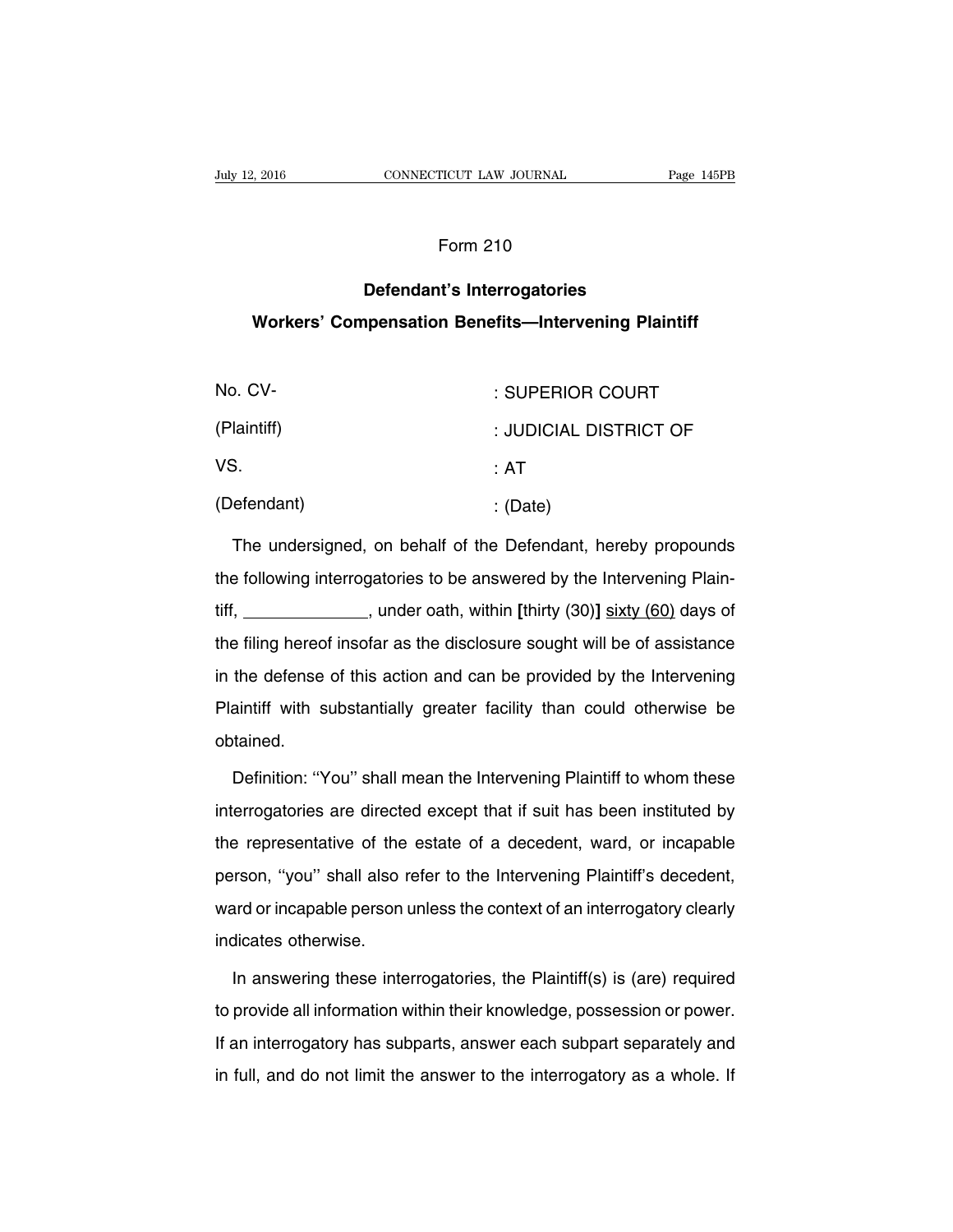any interrogatories cannot be answered in full, answer to the extent possible.

(1) State the name, business address, business telephone number, business e-mail address and relationship to the workers' compensation lien holder of the person answering these interrogatories.

(2) State the workers' compensation claim number and the date of injury of each workers' compensa- tion claim that gave rise to the lien asserted by the workers' compensation lien holder.

(3) State the total amount paid on each claim referenced in the answer to Interrogatory #2, specifying the amount of medical benefits, loss of income benefits, and specific award benefits paid.

(4) Identify any First Report of Injury, Notice of Claim for Compensation, Notice of Intention to Reduce or Discontinue Benefits, Notice to Compensation Commissioner and Employee of Intention to Contest Employee's Right to Compensation Benefits, and any reports of medical exams requested by the commissioner, respondents and/or employer arising out of the incident/occurrence alleged in the Complaint.

(5) Identify any voluntary agreements, approved stipulations to date, approved full and final stipulations and findings and awards, and findings and denials.

(6) Identify the claims referenced in your answer to Interrogatory #2 that are still open.

COMMENT:

These standard interrogatories are intended to tailor the discovery from the intervening compensation carrier to the limited role and limited material information in the workers' compensation lien holder's file. The existing standard interrogatories directed to the Plaintiffs place an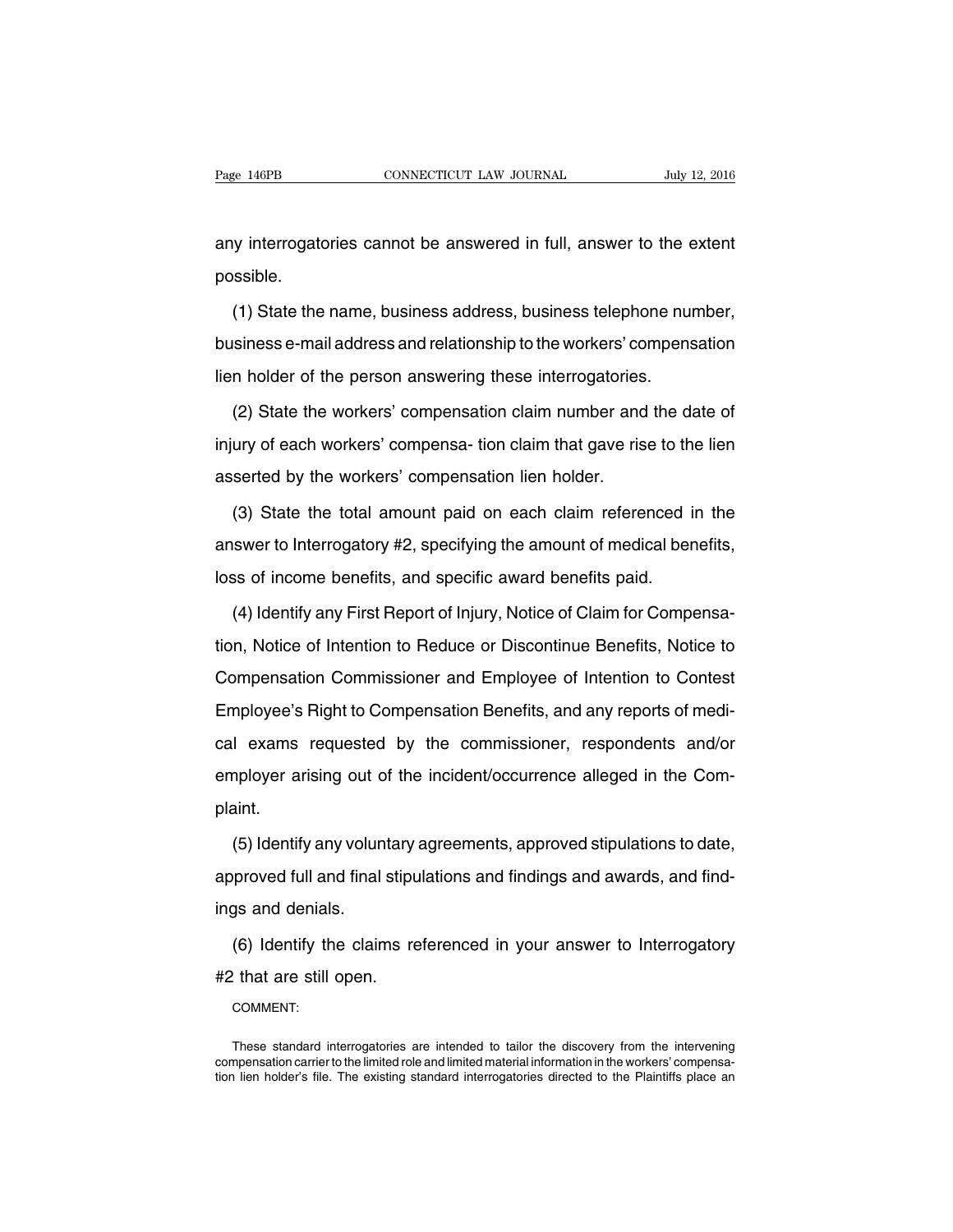unnecessary burden on the parties, result in discovery disputes, and require the compensation carrier to produce information and documentation, in many instances, that is duplicative of the responses engendered by the same interrogatories served upon the Plaintiff in the case.

### DEFENDANT,

BY **BY** 

### **CERTIFICATION**

I, \_\_\_\_\_\_\_\_\_\_\_\_\_\_, hereby certify that I have reviewed the above interrogatories and responses thereto and that they are true and accurate to the best of my knowledge and belief.

(Plaintiff)

Subscribed and sworn to before me this \_\_\_\_\_\_\_\_\_\_\_\_\_ day of  $\_\_\_\_\$ , 20  $\_\_\_\$ .

> Notary Public/ Commissioner of the Superior Court

### **CERTIFICATION**

I certify that a copy of this document was or will immediately be mailed or delivered electronically or non-electronically on (date) \_\_\_\_\_\_ to all attorneys and self-represented parties of record and to all parties who have not appeared in this matter and that written consent for electronic delivery was received from all attorneys and self-represented parties receiving electronic delivery.

Name and address of each party and attorney that copy was or will immediately be mailed or delivered to\*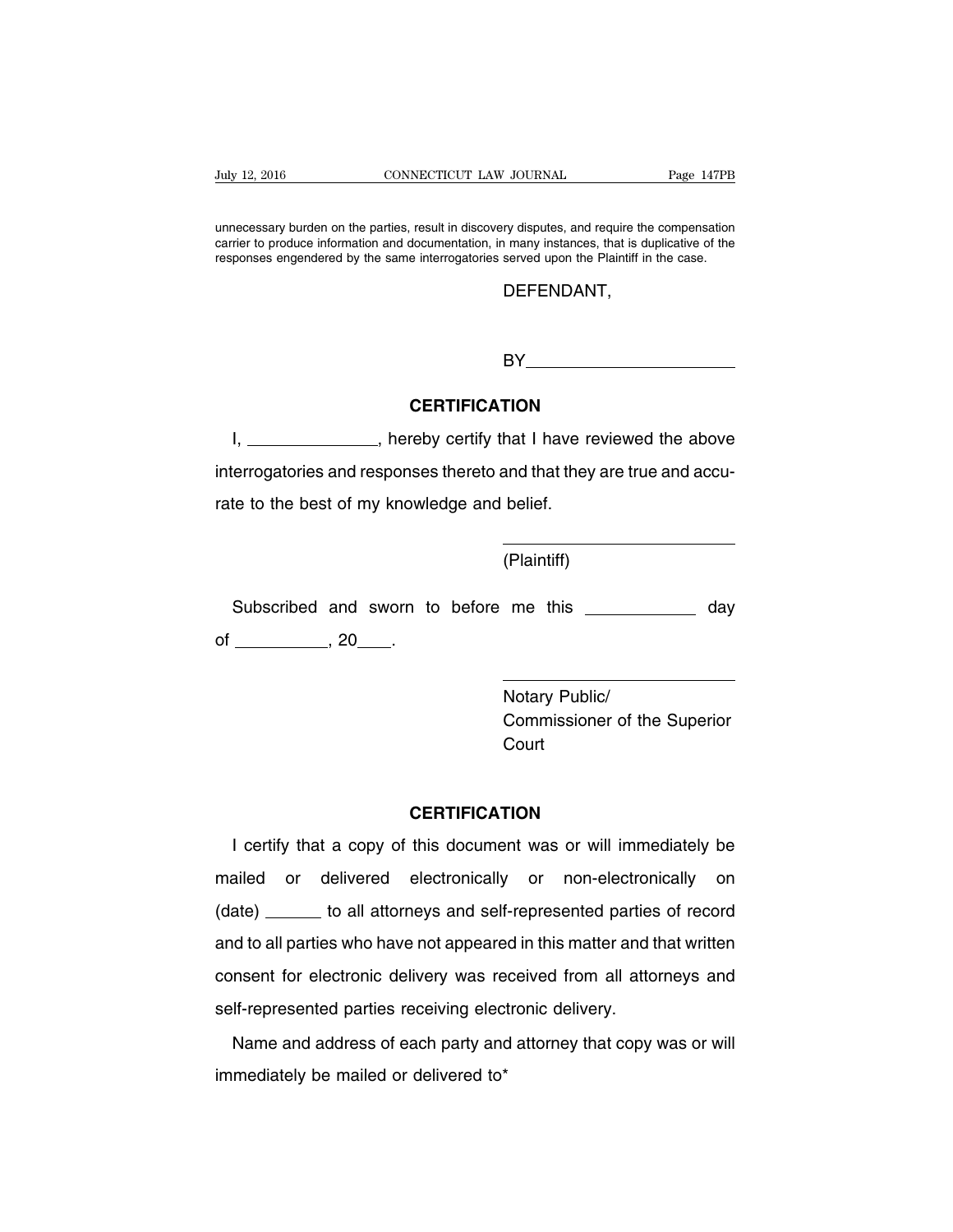\*If necessary, attach additional sheet or sheets with the name and address which the copy was or will immediately be mailed or delivered to.

Signed (Signature of filer) Print or type name of person signing

Date Signed

Mailing address (Number, street, town, state and zip code) or

Email address, if applicable

Telephone number

COMMENTARY: The time for responding has been increased from thirty to sixty days.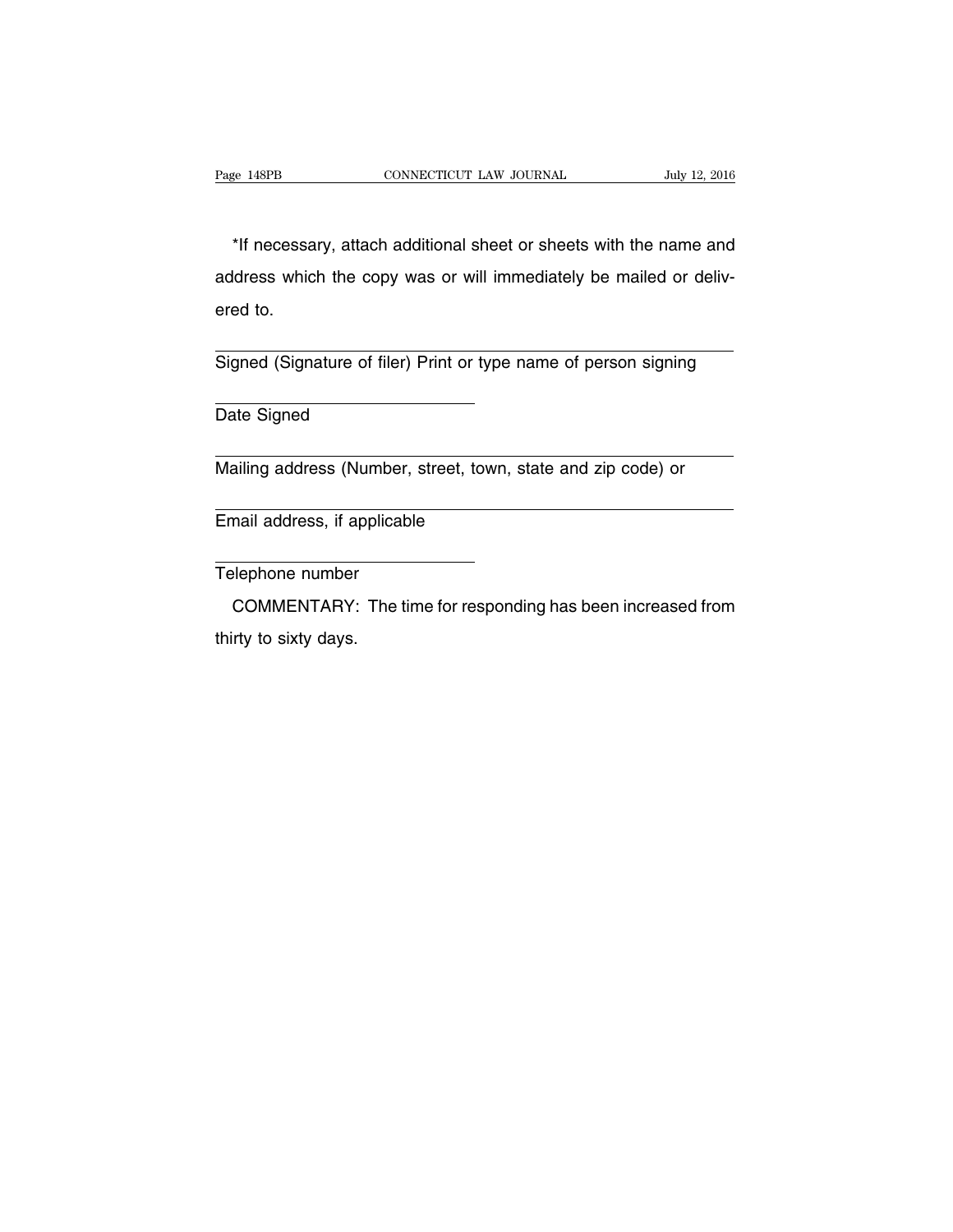## Form 211

# **Defendant's Requests for Production Workers' Compensation Benefits—Intervening Plaintiff**

| No. CV-     | : SUPERIOR COURT       |
|-------------|------------------------|
| (Plaintiff) | : JUDICIAL DISTRICT OF |
| VS.         | ∴ AT                   |
| (Defendant) | : (Date)               |

The Defendant(s) hereby request(s) that the Intervening Plaintiff provide counsel for the Defendant(s) with copies of the documents described in the following requests for production, or afford counsel for said Defendant(s) the opportunity or, where requested, sufficient written authorization, to inspect, copy, photograph or otherwise reproduce said documents. The production of such documents, copies or written authorizations shall take place at the offices of not later than **[**thirty (30)**]** sixty (60) days after the service of the Requests for Production.

In answering these production requests, the Plaintiff(s) are required to provide all information within their possession, custody or control. If any production request cannot be answered in full, answer to the extent possible.

(1) Produce a copy of the First Report of Injury (Form FRI), Notice of Claim for Compensation (Form 30C), Notice of Intention to Reduce or Discontinue Benefits (Form 36), and Notice to Compensation Commissioner and Employee of Intention to Contest Employee's Right to Compensation Benefits (Form 43).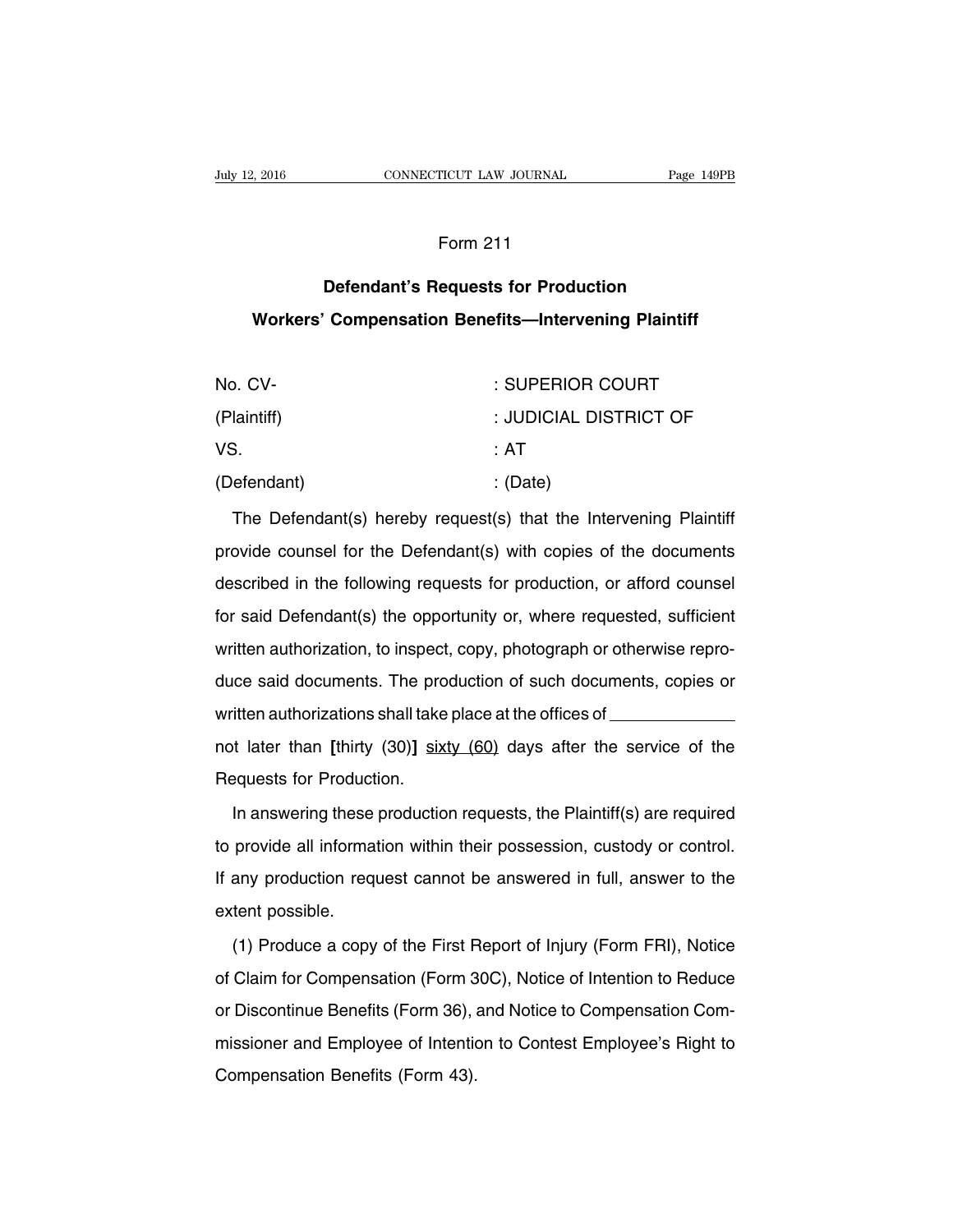(2) Produce a copy of all of the approved voluntary agreements, approved stipulations to date, approved full and final stipulations, findings and awards, and findings and denials that relate to one or more of the claims referenced in your answer to Interrogatory #2 on Form 210.

(3) Produce a copy of all reports of medical exams requested by the commissioner, respondent and/or employer that were prepared concerning any of the claims referenced in your answer to Interrogatory #2 on Form 210.

(4) Produce a copy of your workers' compensation lien calculations. COMMENT:

These standard requests for production are intended to tailor the discovery from the intervening compensation carrier to the limited role and limited material information in the workers' compensation lien holder's file. The existing standard requests for production directed to the Plaintiffs place an unnecessary burden on the parties, result in discovery disputes, and require the compensation carrier to produce information and documentation, in many instances, that is duplicative of the responses engendered by the same requests for production served upon the Plaintiff in the case.

DEFENDANT,

BY **Example 1999** 

### **CERTIFICATION**

I certify that a copy of this document was or will immediately be mailed or delivered electronically or non-electronically on (date) to all attorneys and self-represented parties of record and to all parties who have not appeared in this matter and that written consent for electronic delivery was received from all attorneys and self-represented parties receiving electronic delivery.

Name and address of each party and attorney that copy was or will immediately be mailed or delivered to\*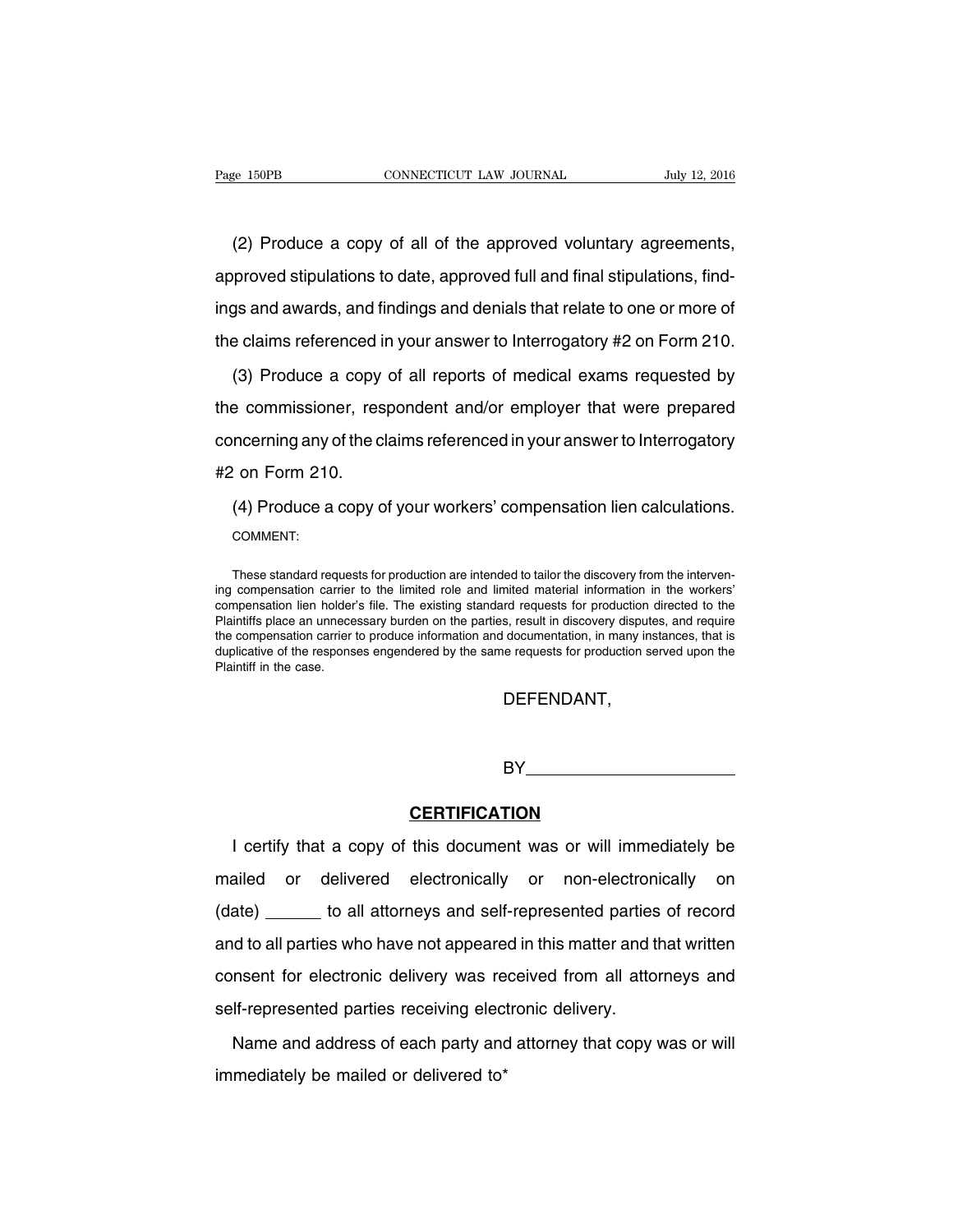\*If necessary, attach additional sheet or sheets with the name and address which the copy was or will immediately be mailed or delivered to.

Signed (Signature of filer) Print or type name of person signing

Date Signed

Mailing address (Number, street, town, state and zip code) or

Email address, if applicable

Telephone number

COMMENTARY: The time for responding has been increased from thirty to sixty days.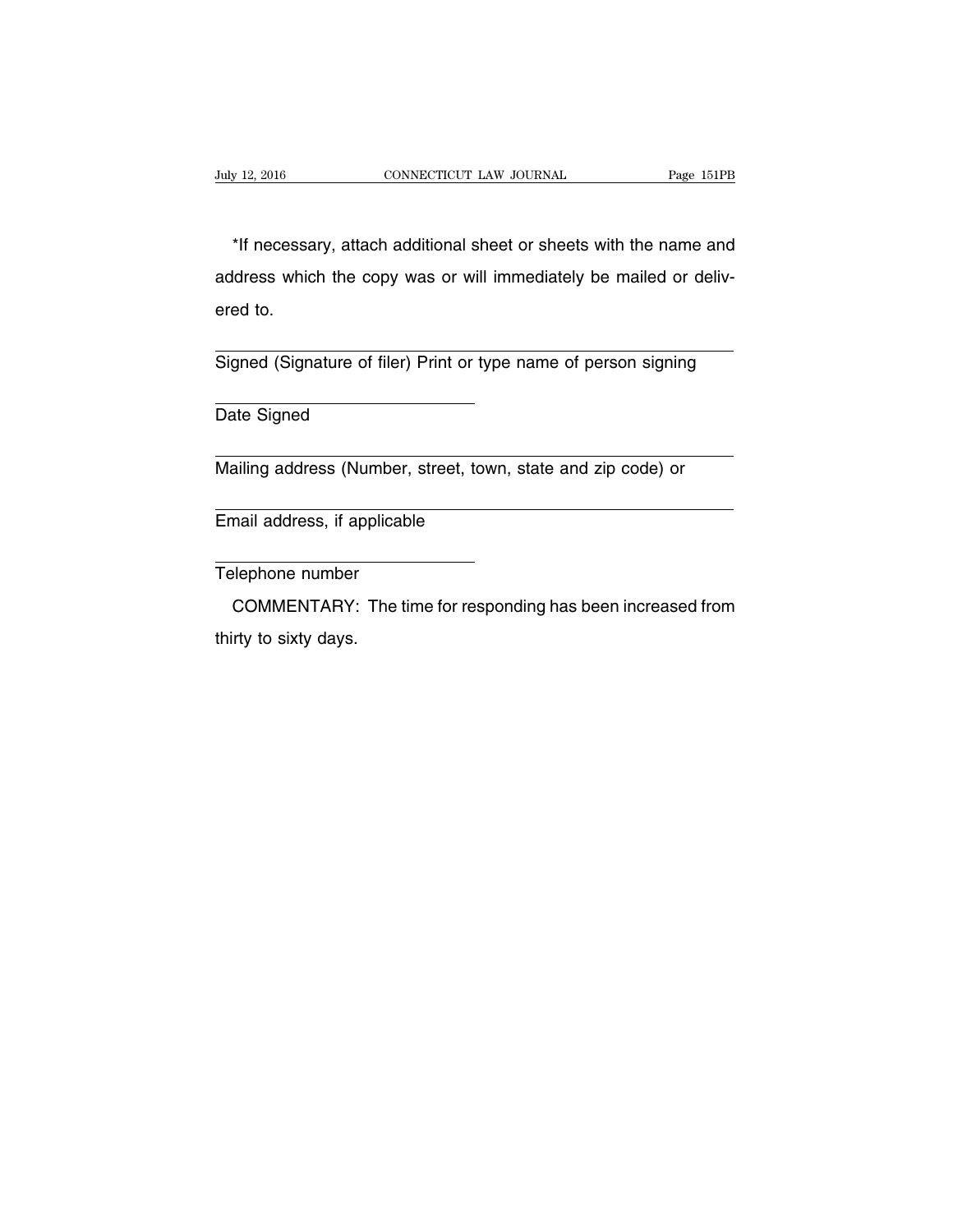### (NEW) Form 212

### **Defendant's Interrogatories — Loss of Consortium**

| No. CV-     | : SUPERIOR COURT       |
|-------------|------------------------|
| (Plaintiff) | : JUDICIAL DISTRICT OF |
| VS.         | :AT                    |
| (Defendant) | : $(Date)$             |

The undersigned, on behalf of the Defendant, hereby propounds the following interrogatories to be answered by the Plaintiff, \_\_\_\_\_\_\_\_\_\_\_\_\_, under oath, within sixty (60) days of the filing hereof in compliance with Practice Book Section 13-2.

Definition: ''You'' shall mean the Plaintiff to whom these interrogatories are directed except that if suit has been instituted by the representative of the estate of a decedent, ward, or incapable person, ''you'' shall also refer to the Plaintiff's decedent, ward or incapable person unless the context of an interrogatory clearly indicates otherwise.

In answering these interrogatories, the Plaintiff(s) is (are) required to provide all information within their knowledge, possession or power. If an interrogatory has subparts, answer each subpart separately and in full and do not limit the answer to the interrogatory as a whole. If any interrogatories cannot be answered in full, answer to the extent possible.

- (1) Please state your name, address and occupation.
- (2) Please state the date and place of your marriage.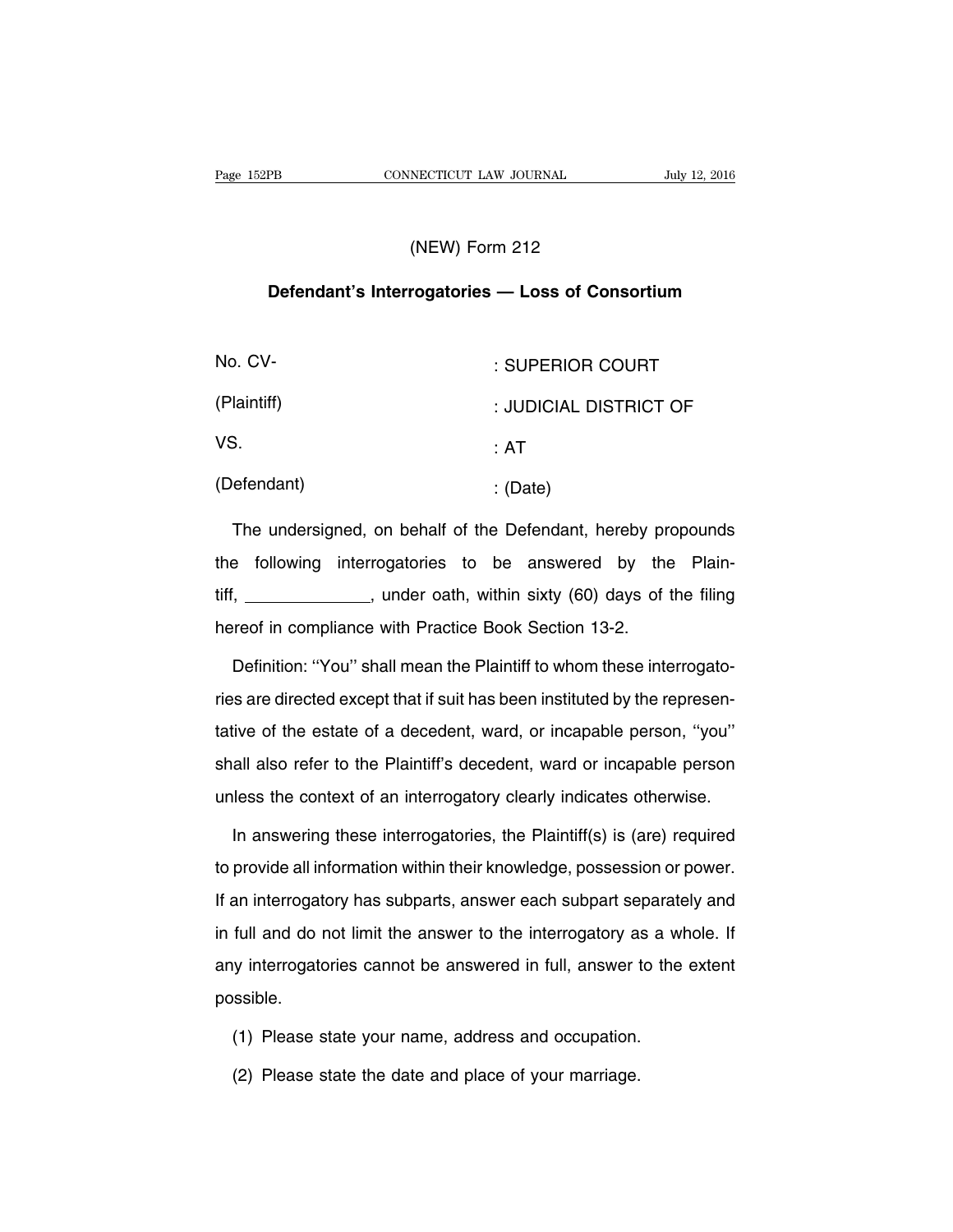(3) Do you have any children? If so, state their names and dates of birth.

(4) Describe the nature of your loss of consortium claim.

(5) During your marriage, please list your employers, the length of time employed by each, and the average number of hours worked per month.

(6) Prior to the incident which is the subject of this lawsuit (''the incident''), did your spouse regularly perform work, services and/or chores (''services'') in or around the home?

(7) If the answer to the previous interrogatory is in the affirmative, please describe the nature and frequency of such services.

(8) Subsequent to the incident, did such services change? If so, state how, and describe the impact of this change on you.

(9) Subsequent to the incident, did anyone other than your spouse perform the services usually performed by your spouse in and around the home?

(10) If the answer to the previous interrogatory is in the affirmative, please state the name(s) and address(es) of each person(s), the amount paid, the period of time they were hired and what services they performed.

(11) Have you or your spouse ever instituted legal proceedings seeking a divorce or separation? If so, state when.

(12) Did you, at any time during your marriage live apart from or separate yourself from your spouse? If so, state when and for how long such separation occurred, and state the reason for such separation.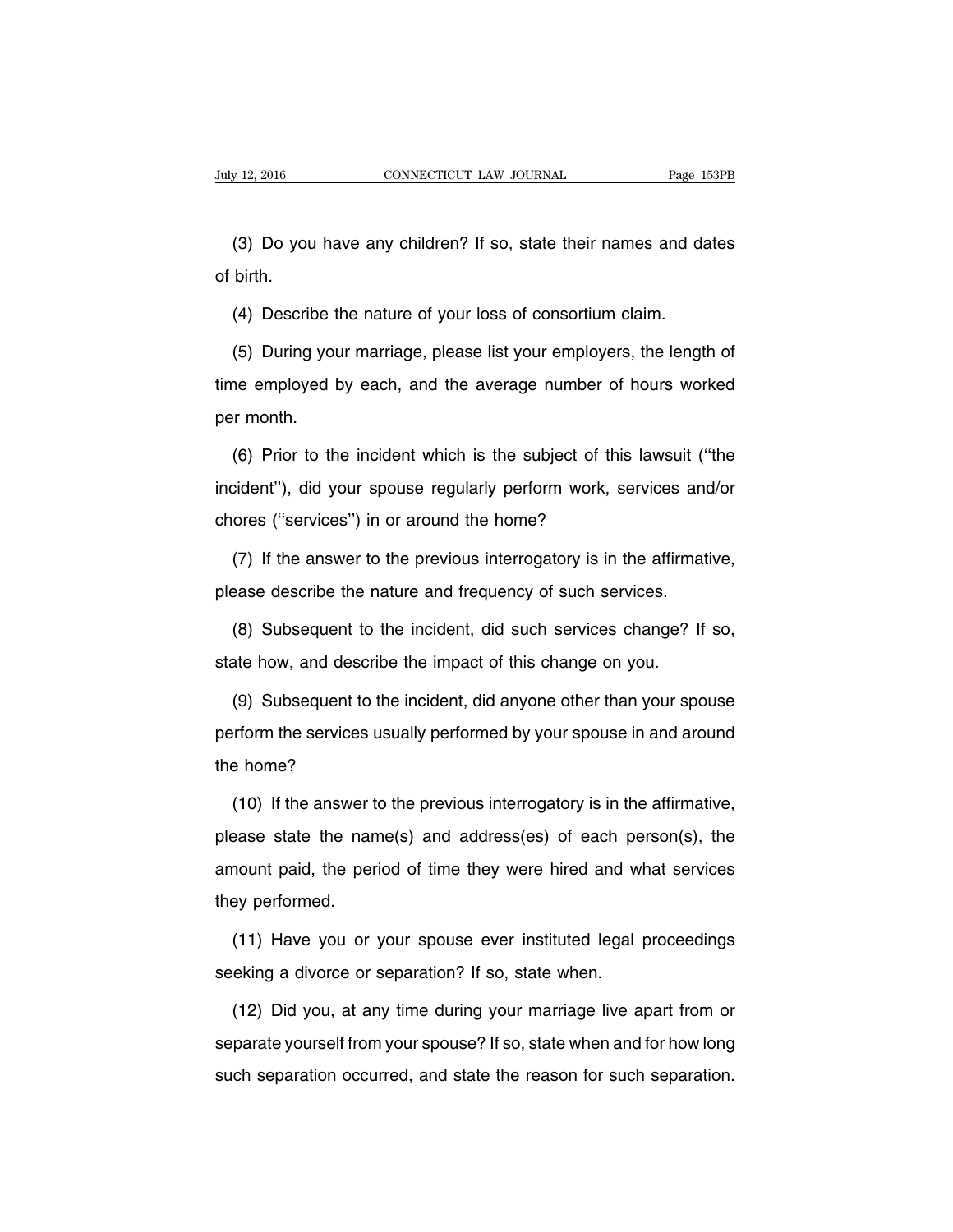(13) Describe any change(s) in the affection your spouse expressed or displayed toward you following the incident.

(14) If claimed, describe any change(s) in the frequency and satisfaction of your sexual relations with your spouse following the incident.

(15) Describe any change(s) in the activities which you and your spouse enjoyed together before the incident that you claim were caused by the incident.

(16) Within two years prior to the year of the incident up to the present, have you and/or your spouse had any marriage counseling? If so, state the name of each person consulted and the dates consulted or treated.

DEFENDANT,

BY **BY Example 1999** 

I, 1. **I** hereby certify that I have reviewed the above interrogatories and responses thereto and that they are true and accurate to the best of my knowledge and belief.

(Plaintiff)

Subscribed and sworn to before me this \_\_\_\_\_\_\_\_\_\_\_ day of  $\frac{1}{20}$ , 20  $\frac{1}{20}$ .

> Notary Public/ Commissioner of the Superior Court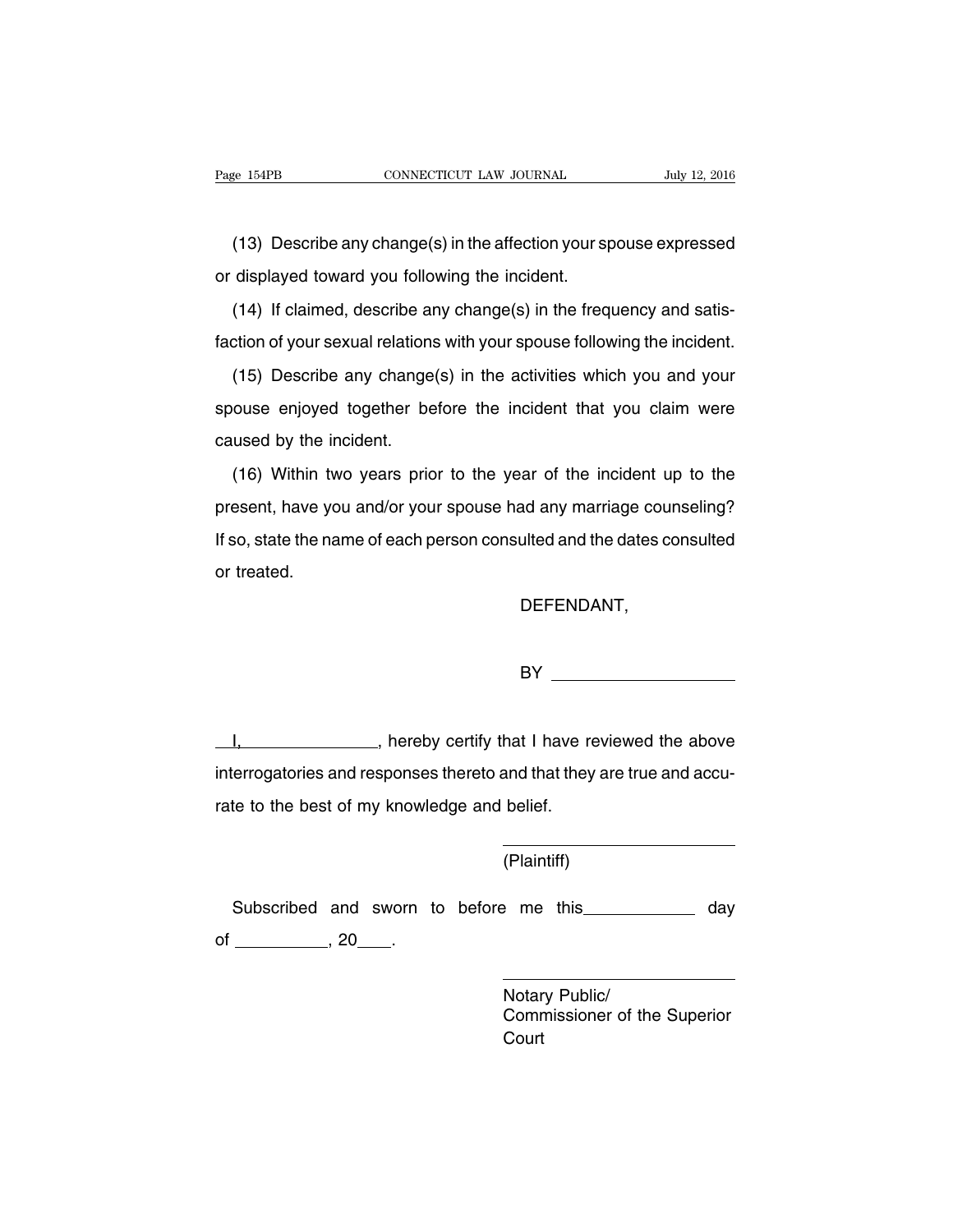#### **CERTIFICATION**

I certify that a copy of this document was or will immediately be mailed or delivered electronically or non-electronically on (date) \_\_\_\_\_\_ to all attorneys and self-represented parties of record and to all parties who have not appeared in this matter and that written consent for electronic delivery was received from all attorneys and self-represented parties receiving electronic delivery.

Name and address of each party and attorney that copy was or will immediately be mailed or delivered to\*

\*If necessary, attach additional sheet or sheets with the name and address which the copy was or will immediately be mailed or delivered to.

Signed (Signature of filer) Print or type name of person signing

Date Signed

Mailing address (Number, street, town, state and zip code) or

E-mail address, if applicable

Telephone number

COMMENTARY: These standard interrogatories, for use in cases where there is a claim for loss of consortium, will eliminate the filing of motions for permission to file non-standard discovery in those cases